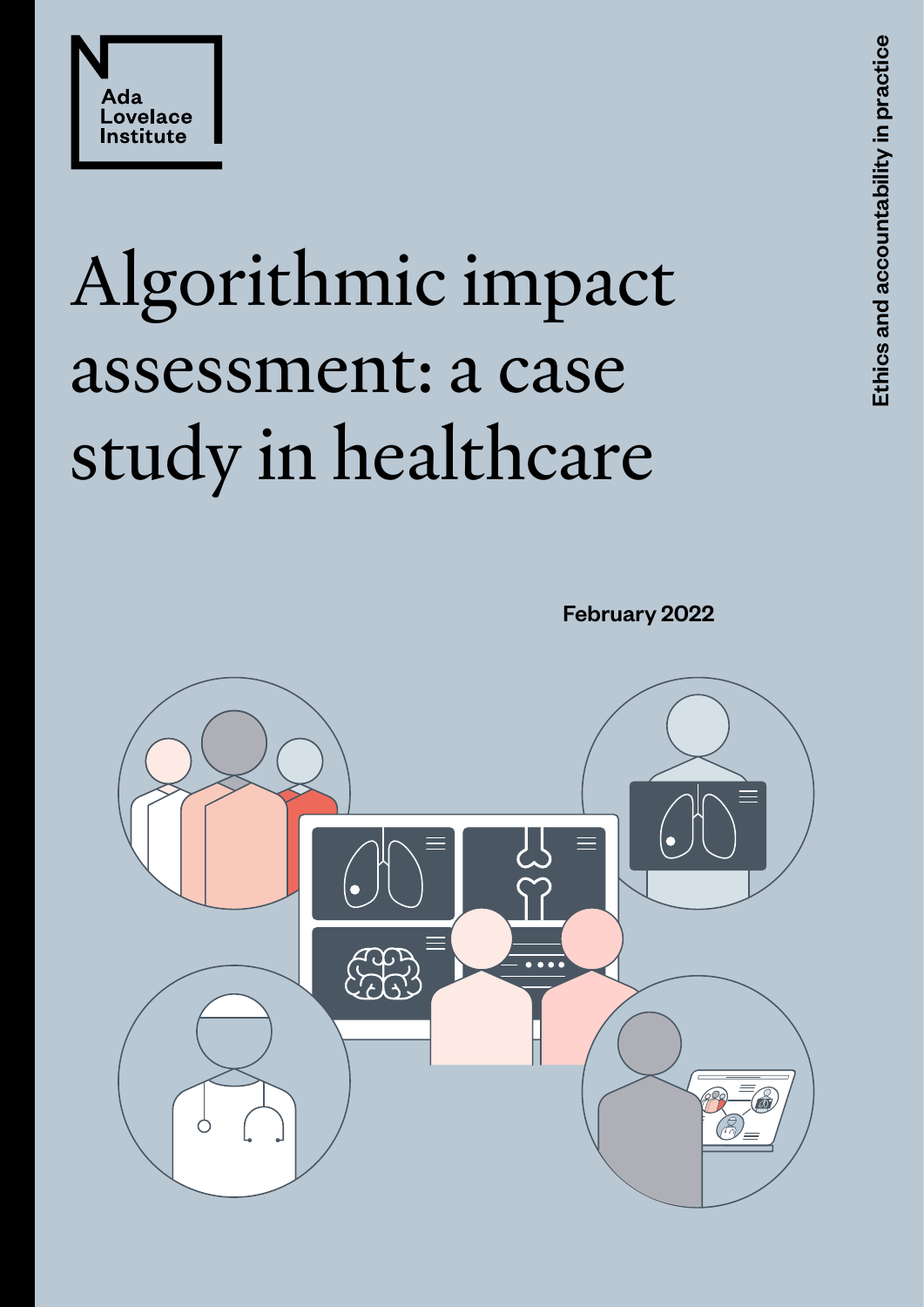# Contents

- Executive summary
- How to read this report
- Introduction
- Understanding algorithmic impact assesments
- 6 The context of healthcare AI
- 0 Case study: NHS AI Lab's National Medical Imaging Platform
- The proposed AIA process
- Learnings from the AIA process
- Seven operational questions for AIAs
- 8 Conclusion
- 0 Methodology
- Acknowledgements
- Annex 1: Proposed process in detail
- Annex 2: NMIP Data Access Committee Terms of Reference
- Annex 3: Participatory AIA process
- Bibliography
- About the Ada Lovelace Institute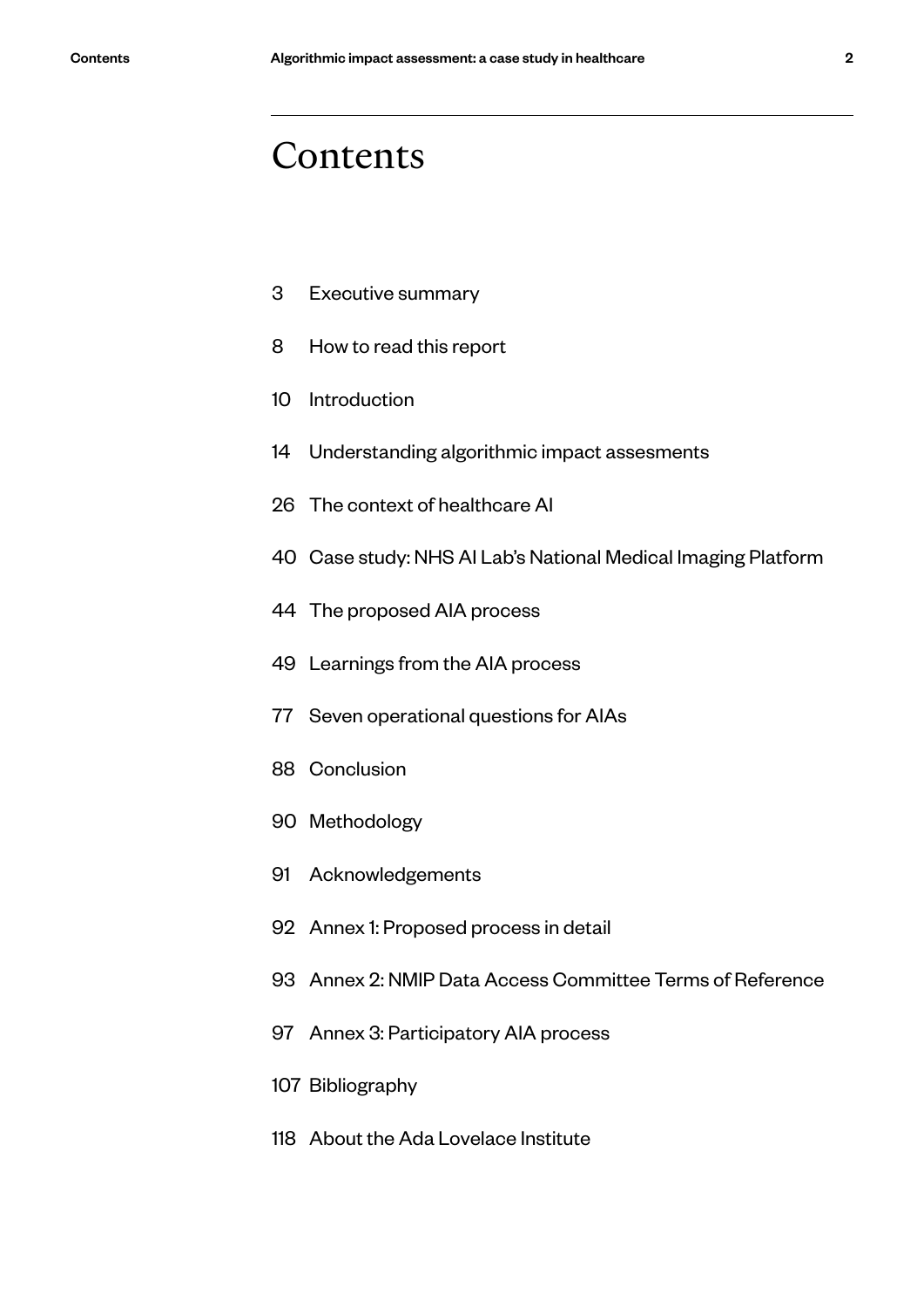# Executive summary

Governments, public bodies and developers of artificial intelligence (AI) systems are becoming interested in algorithmic impact assessments (referred to throughout this report as 'AIAs') as a means to create better understanding of and accountability for potential benefits and harms from AI systems. At the same time – as a rapidly growing area of AI research and application – healthcare is recognised as a domain where AI has the potential to bring significant benefits, albeit with wideranging implications for people and society.

This report offers the first-known detailed proposal for the use of an algorithmic impact assessment for data access in a healthcare context – the UK National Health Service (NHS)'s proposed National Medical Imaging Platform (NMIP). It includes actionable steps for the AIA process, alongside more general considerations for the use of AIAs in other public and private-sector contexts.

There are a range of algorithmic accountability mechanisms being used in the public sector, designed to hold the people and institutions that design and deploy AI systems accountable to those affected by them.<sup>1</sup> AIAs are an emerging mechanism, proposed as a method for building algorithmic accountability, as they have the potential to help build public trust, mitigate potential harm and maximise potential benefit of AI systems.

Carrying out an AIA involves assessing possible societal impacts of an AI system before implementation (with ongoing monitoring often advised).<sup>2</sup>

<sup>1</sup> Ada Lovelace Institute, AI Now Institute, Open Government Partnership. (2021). *Algorithmic accountability for the public sector.* Open Government Partnership. Available at: https://www.opengovpartnership.org/documents/algorithmic-accountability-public-sector/

<sup>2</sup> Ada Lovelace Institute and DataKind UK. (2020). *Examining the black box: tools for assessing AI systems*. Ada Lovelace Institute. Available at: https://www.adalovelaceinstitute.org/report/examining-the-black-box-tools-for-assessing-algorithmic-systems/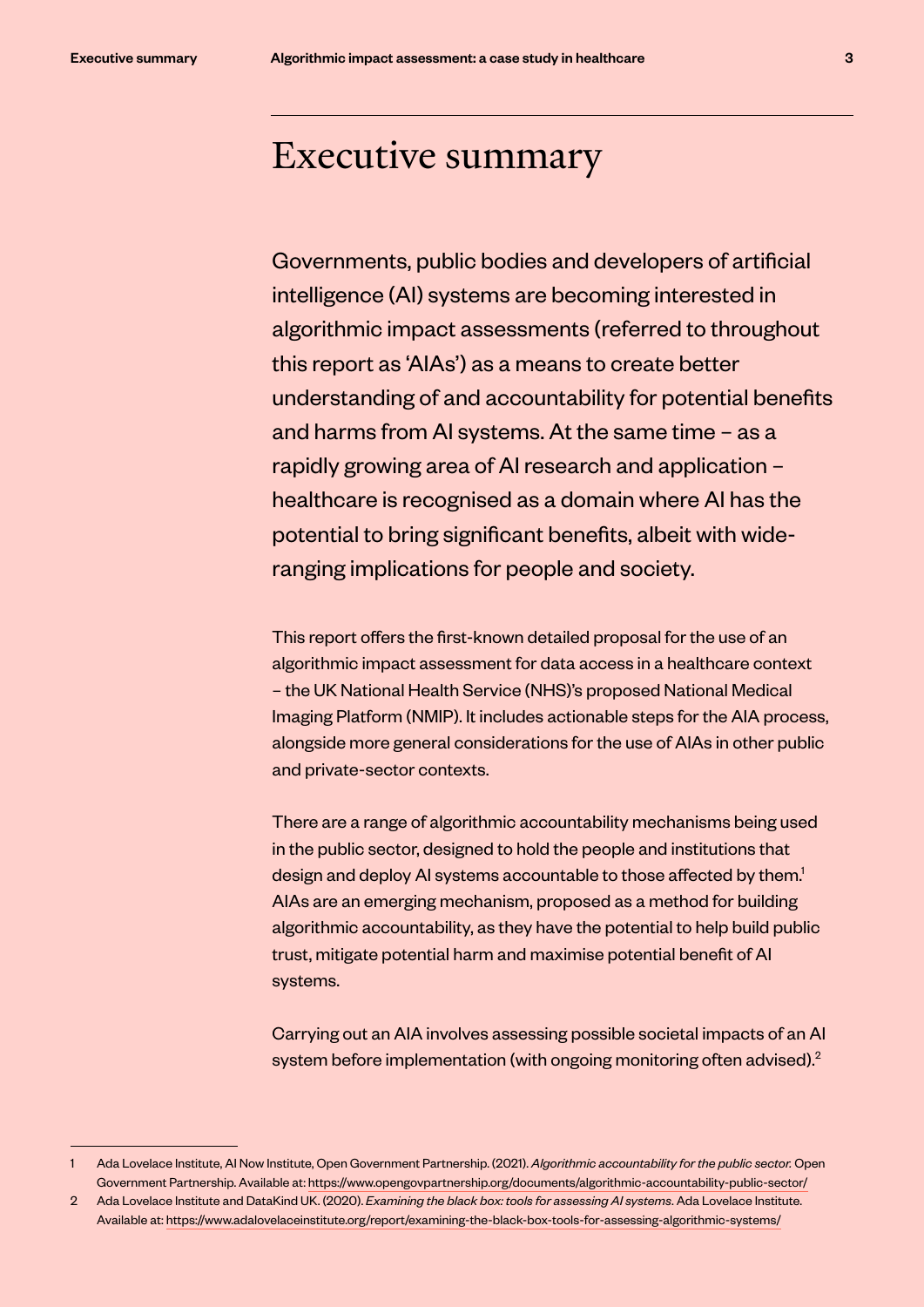This report offers a proposal for the use of an algorithmic impact assessment for data access in a healthcare context

AIAs are not a complete solution for accountability on their own: they are best complemented by other algorithmic accountability initiatives, such as audits or transparency registers.

AIAs are currently largely untested in public-sector contexts. This project synthesises existing literature with new research to propose both a use case for AIA methods and a detailed process for a robust algorithmic impact assessment. This research has been conducted in the context of a specific example of an AIA in a healthcare setting, to explore the potential for this accountability mechanism to help data-driven innovations to fulfil their potential to support new practices in healthcare.

In the UK, the national Department for Health and Social Care and the English National Health Service (NHS) are supporting public and privatesector AI research and development, by enabling access for developers and researchers to high-quality medical imaging datasets to train and validate AI systems. However, data-driven healthcare innovations also have the potential to produce harmful outcomes and exacerbate existing health and social inequalities, by undermining patient consent to data use and public trust in AI systems. These impacts can result in serious harm to both individuals and groups who are often 'left behind' in provision of health and social care.3

Because of the risk and scale of harm, it is vital that developers of AI-based healthcare systems go through a process of assessing the potential impacts of their system throughout its lifecycle. This can help mitigate possible risks to patients and the public, reduce legal liabilities for healthcare providers who use their system, and build understanding of how the system can be successfully integrated and used by clinicians.

This report offers a proposal for the use of an algorithmic impact assessment for data access in a healthcare context – the proposed National Medical Imaging Platform (NMIP) from the NHS AI Lab. Uniquely, the focus of this research is a context where the public and private sector use of AIAs intersect – a public health body that has created a database of medical imaging records and, as part of the process for granting access, has requested private sector and academic researchers and developers complete an AIA.

<sup>3</sup> Ada Lovelace Institute. (2021). *The data divide*. Available at: https://www.adalovelaceinstitute.org/wp-content/uploads/2021/03/Thedata-divide\_25March\_final-1.pdf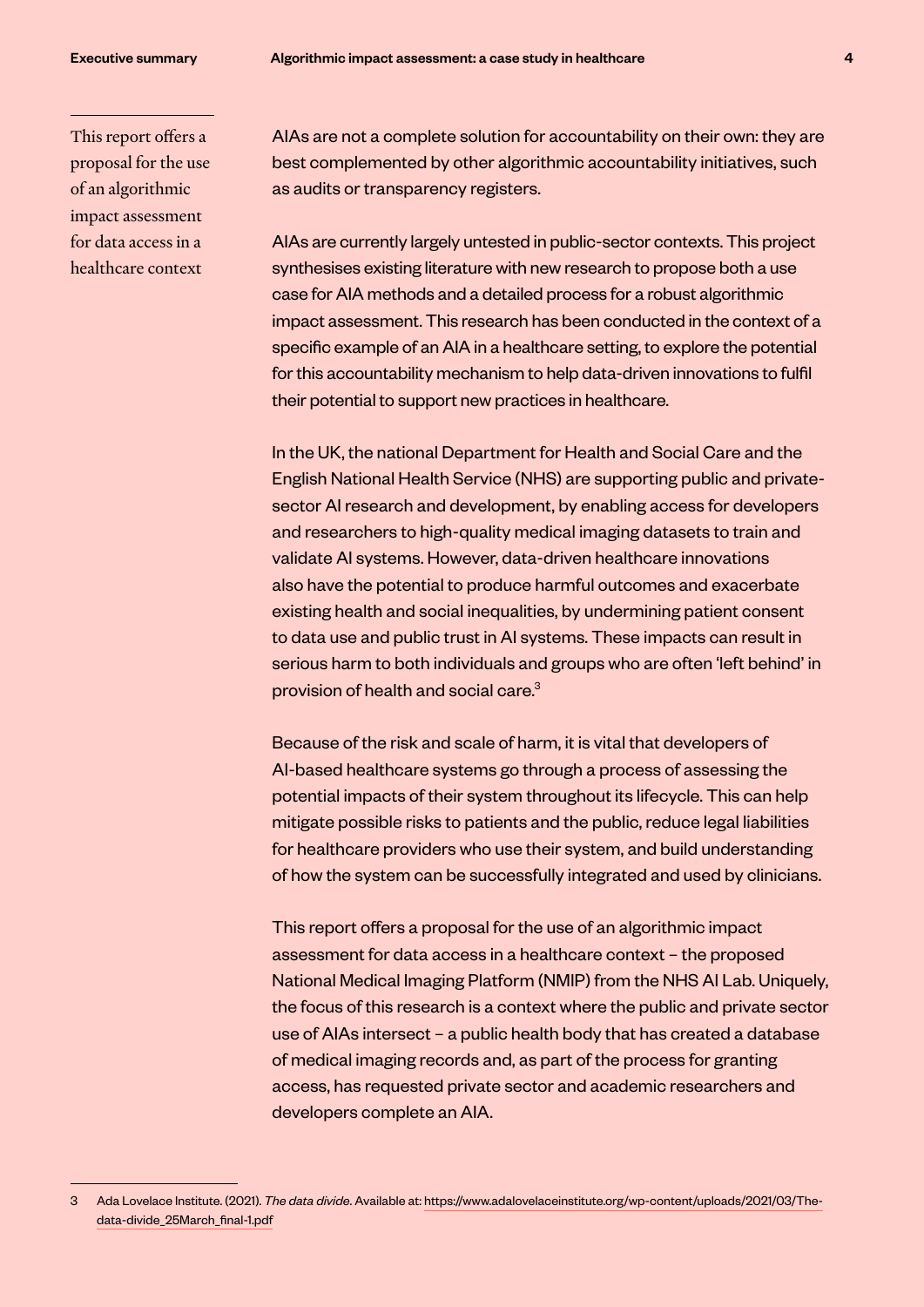This report proposes a sevenstage process for algorithmic impact assessments

Building on Ada's existing work on assessing AI systems,<sup>4</sup> the project evaluates the literature on AIA methods and identifies a model for their use in a particular context. Through interviews with NHS stakeholders, experts in impact assessments and potential 'users' of the NMIP, this report explores how an AIA process can be implemented in practice, addressing three questions:

- 1. As an emerging methodology, what does an AIA process involve, and what can it achieve?
- 2. What is the current state of thinking around AIAs and their potential to produce accountability, minimise harmful impacts, and serve as a tool for the more equitable design of AI systems?
- 3. How could AIAs be conducted in a way that is practical, effective, inclusive and trustworthy?

The report proposes a process for AIAs, which aims to ensure that algorithmic uses of public-sector data are evaluated and governed to produce benefits for society, governments, public bodies and technology developers, as well as the people represented in the data and affected by the technologies and their outcomes.

The report findings include actionable steps to help the NHS AI Lab establish this process, alongside more general considerations for the use of AIAs in other public and private-sector contexts.

The proposed process this report recommends the NHS AI Lab adopts includes seven steps (see p. 44):

AIA reflexive exercise: an impact-identification exercise is completed by the applicant team(s) and submitted to the NMIP Data Access Committee (DAC) as part of the NMIP filtering. This templated exercise prompts teams to detail the purpose, scope and intended use of the proposed system, model or research, and who will be affected. It also provokes reflexive thinking about common ethical concerns, consideration of intended and unintended consequences and possible measures to help mitigate any harms.

<sup>4</sup> Ada Lovelace Institute. (2021). *Technical methods for regulatory inspection of algorithmic systems*. Available at: https://www. adalovelaceinstitute.org/report/technical-methods-regulatory-inspection/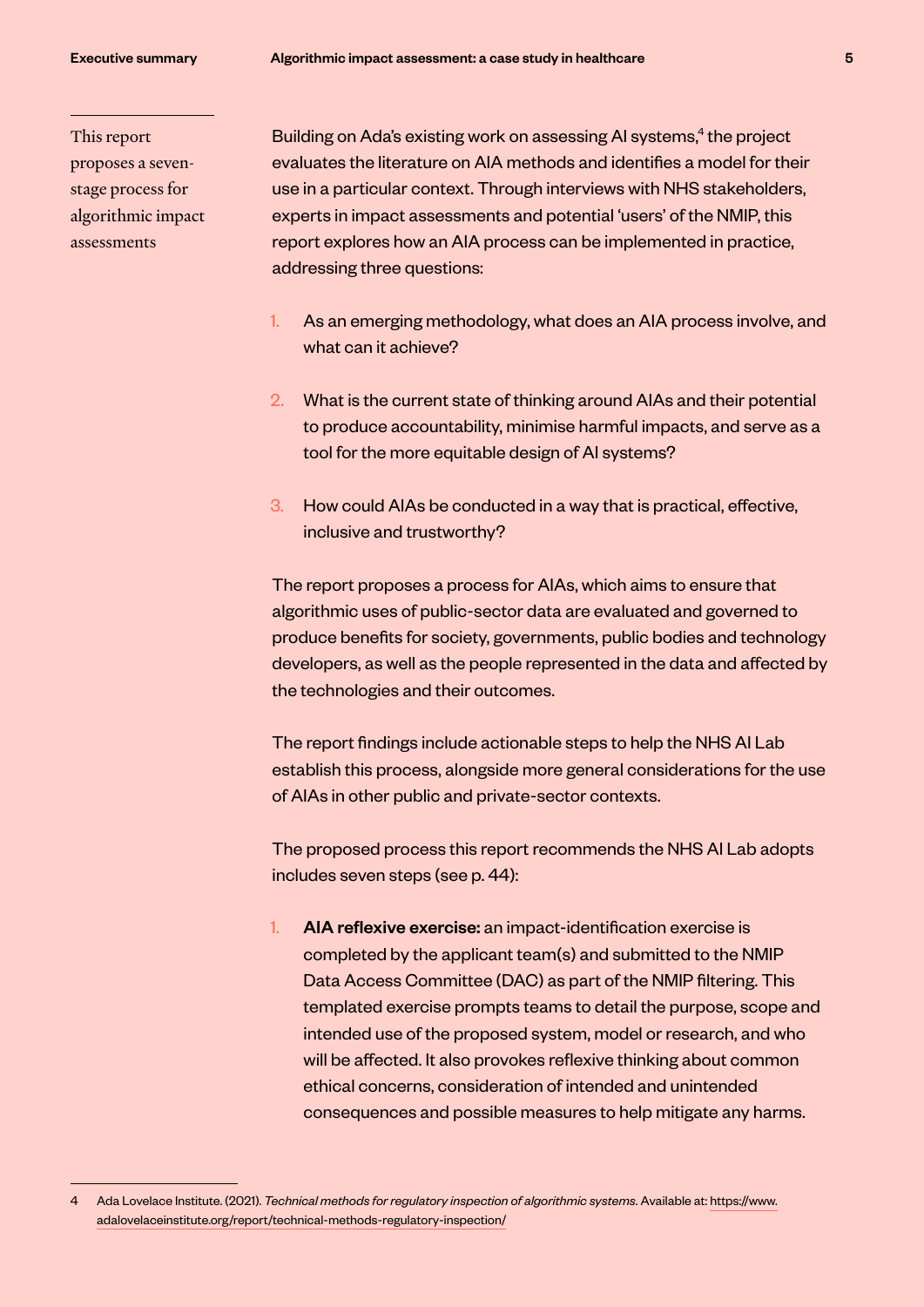- 2. Application filtering: an initial process of application filtering is completed by the NMIP DAC to determine which applicants proceed to the next stage of the AIA.
- 3. AIA participatory workshop: an interactive workshop is held, which equips participants with a means to pose questions and pass judgement on the harm and benefit scenarios identified in the previous exercise (and possibly uncovering some further impacts), broadening participation in the AIA process.
- 4. AIA synthesis: the applicant team integrates the workshop findings into the template.
- 5. Data-access decision: the NMIP DAC makes a decision about whether to grant data access. This decision is based on criteria relating to the potential risks posed by this system and whether the product team has offered satisfactory mitigations to potentially harmful outcomes.
- 6. AIA publication: the completed AIAs are published externally in a central, easily accessible location, probably the NMIP website.
- 7. AIA iteration: the AIA is revised on an ongoing basis by project teams, and at certain trigger points, such as a process of significant model redevelopment.

Alongside the AIA process detail, this report outlines seven 'operational questions' for policymakers, developers and researchers to consider before beginning to develop or implement an AIA:

- 1. How to navigate the immaturity of the wider assessment ecosystem?
- 2. What groundwork is required prior to the AIA?
- 3. Who can conduct the assessment?
- 4. How to ensure meaningful participation in defining and identifying impacts?
- 5. What is the artefact of the AIA and where can it be published?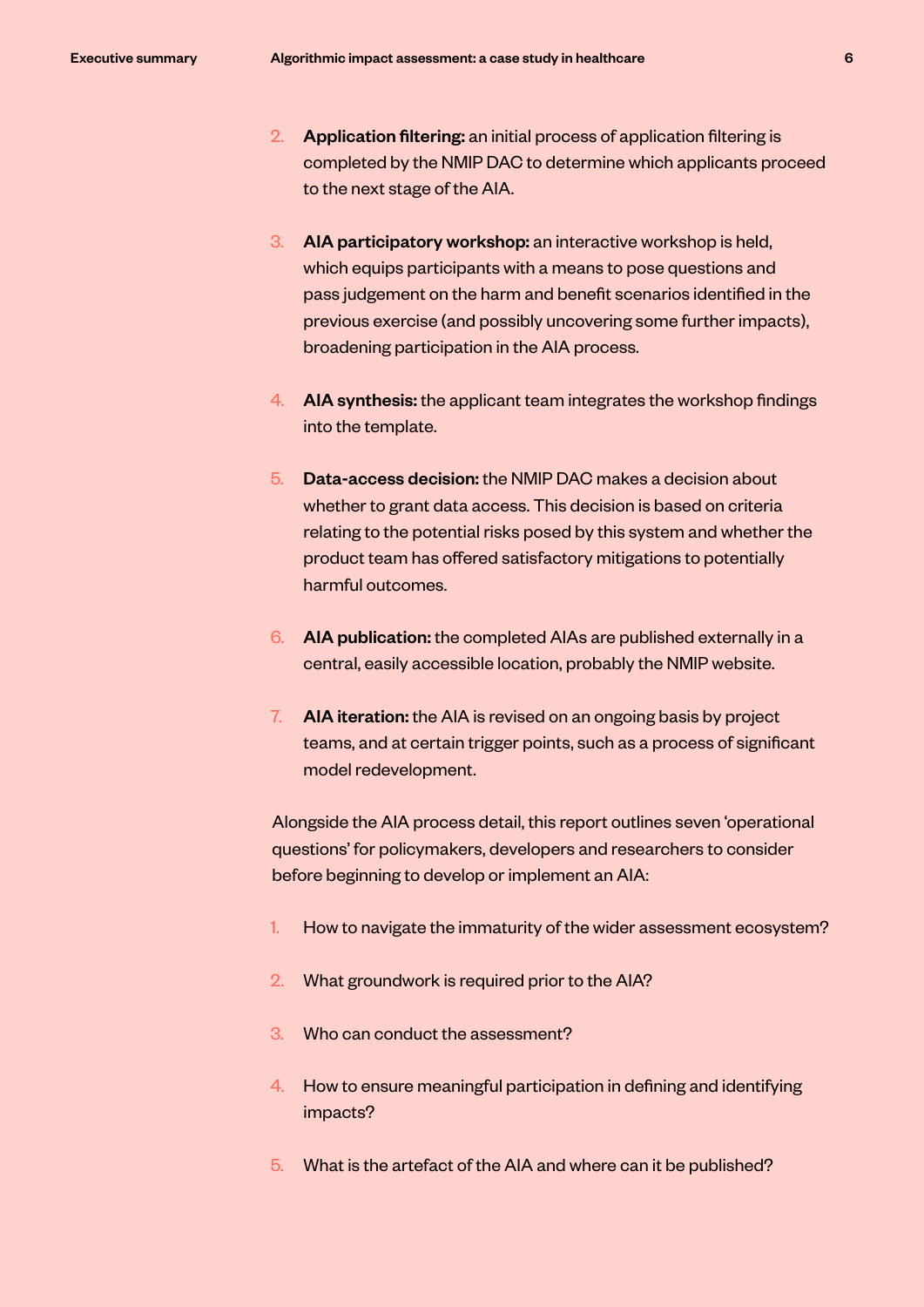The report offers a clear roadmap towards the implementation of an AIA

- 6. Who will act as a decisionmaker about the suitability of the AIA and the acceptability of the impacts it documents?
- 7. How will trials be resourced, evaluated and iterated?

In conclusion, the report offers a clear roadmap towards the implementation of an AIA. It will be of value to policymakers, public institutions and technology developers interested in algorithmic accountability mechanisms who need a high-level understanding of the process and its specific uses, alongside generalisable findings. It will also be useful for people interested in participatory methods for data governance (following on from our *Participatory data stewardship*  report).<sup>5</sup>

In addition, for technology developers with an AI system that needs to go through an AIA process or data controllers requiring external applicants to complete an AIA as part of data-access process, the report offers a detailed understanding of the process through supporting documentation.

This documentation includes a step-by-step guide to completing the AIA for applicants to the NMIP, and a sample AIA output template, modelled on the document NMIP applicant teams would submit with a data-access application.

<sup>5</sup> Ada Lovelace Institute. (2021). *Participatory data stewardship*. Available at: https://www.adalovelaceinstitute.org/report/participatorydata-stewardship/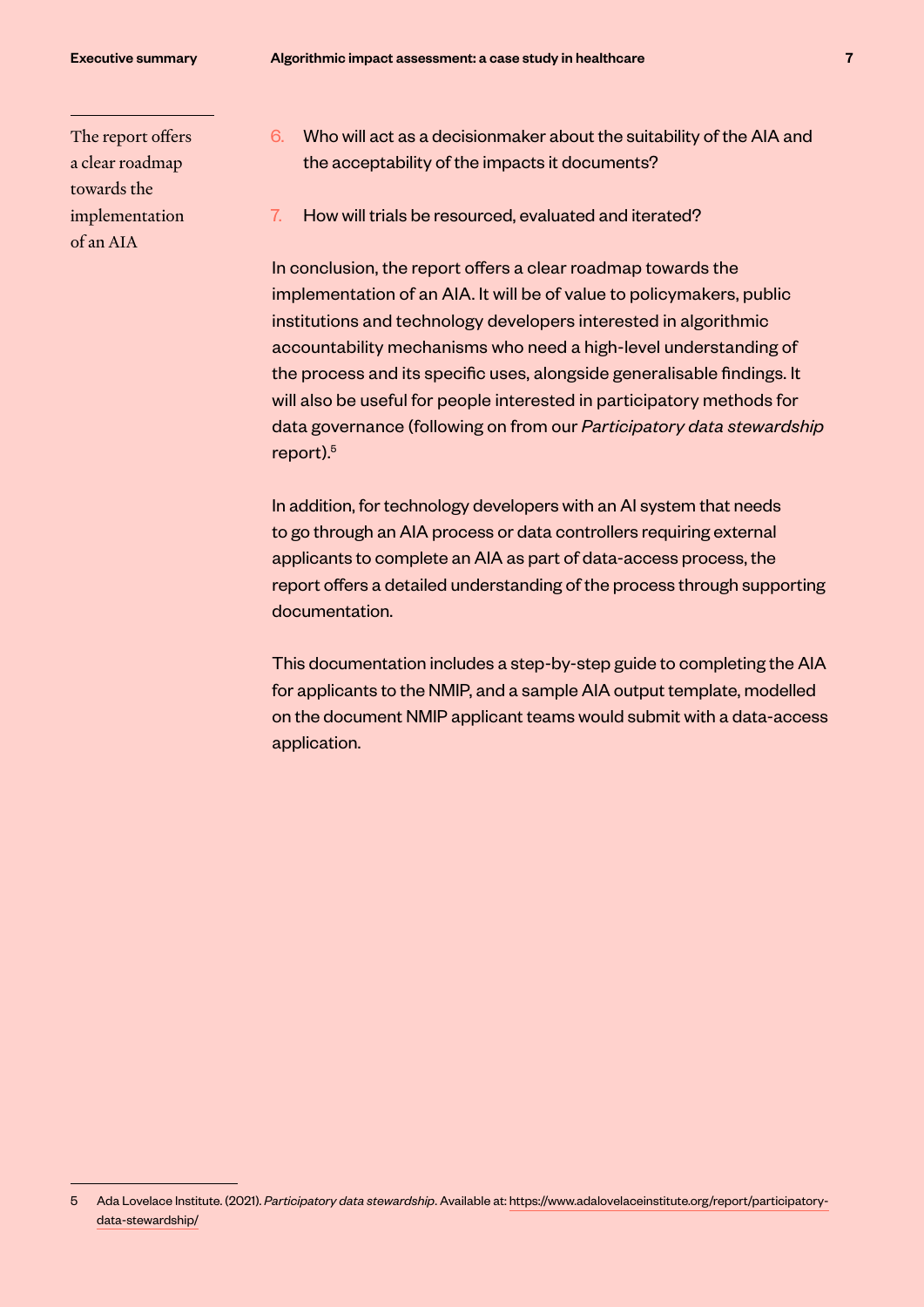# How to read this report

### If you are developing AI for healthcare

- This report explores in detail how a public health body might consider implementing an algorithmic impact assessment process, and explores what this process could achieve for developers, healthcare professionals and patients.
- We intend this report to deepen understanding of AIAs as a mechanism for creating more accountability, and how commercial companies or research labs might conduct an AIA to thoroughly and meaningfully assess possible benefits and harms of a proposed system in the early stages of its lifecycle.
- Start with page 44 for AIA process detail recommendations for startups and research labs that may be required to complete an AIA, and 'Annex 1' for supplementary resources, including the AIA template, where evidence of the AIA activity is captured.

### If you are a policymaker

- This report provides a practical guide for how a public health body could apply AIAs to create more accountability. This paper and process guide may offer some generalisable considerations that could be applied to other contexts in which policymakers wish to pilot the use of AIAs.
- This paper highlights some of the practical limitations of AIAs as a methodology for algorithmic accountability, and includes a discussion of what benefits AIAs might bring to a particular context.
- See page 30 for 'The utility of AIAs in health policy: complementing existing governance processes in the UK healthcare space', and the accompanying table in the Annex, for detail on the applicability of AIAs to other domains and how AIAs complement other UK healthcare governance frameworks. Also see 'Annex 1: Proposed process in detail'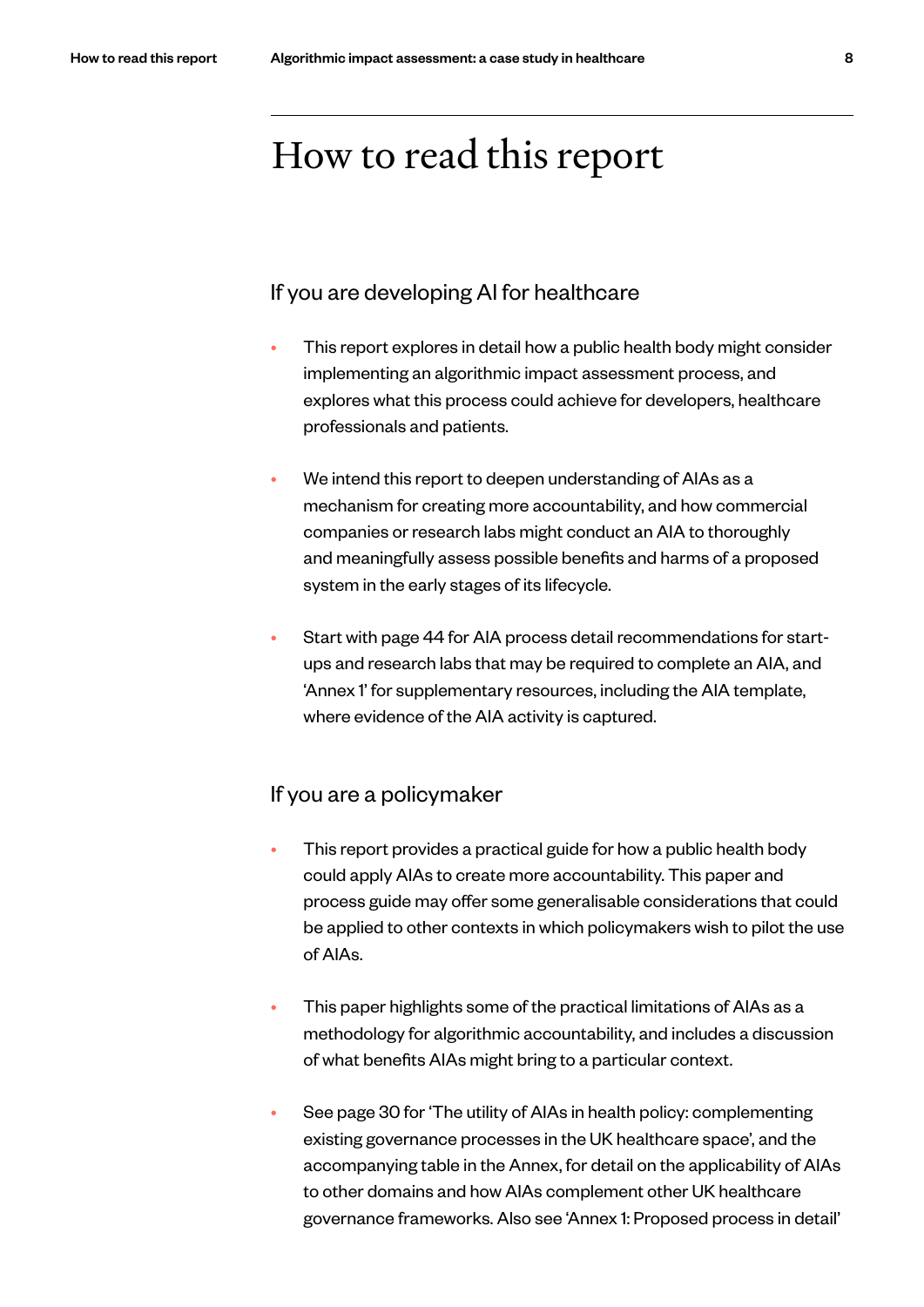to explore our findings, challenges and uncertainties with applying AIAs in a particular context.

• Consider the relevance of this research to thinking about participatory data governance, and developing processes to ensure data subjects and people affected by technologies are considered in data-access requests to public-sector datasets.

# If you are a researcher

- This report translates approaches that may be familiar in computer or social science to a specific context involving the governance of AI systems in healthcare. We intend it to support thinking about applying theoretical approaches in practice, or existing research approaches in a policy context.
- There are still remaining questions, and valuable work to be done by researchers in this space: on page 77 we outline 'Seven operational questions for AIAs' signposting areas for future study, and considerations for those interested in adopting AIAs. We also provide recommendations for how researchers can engage with policymakers and healthcare contexts.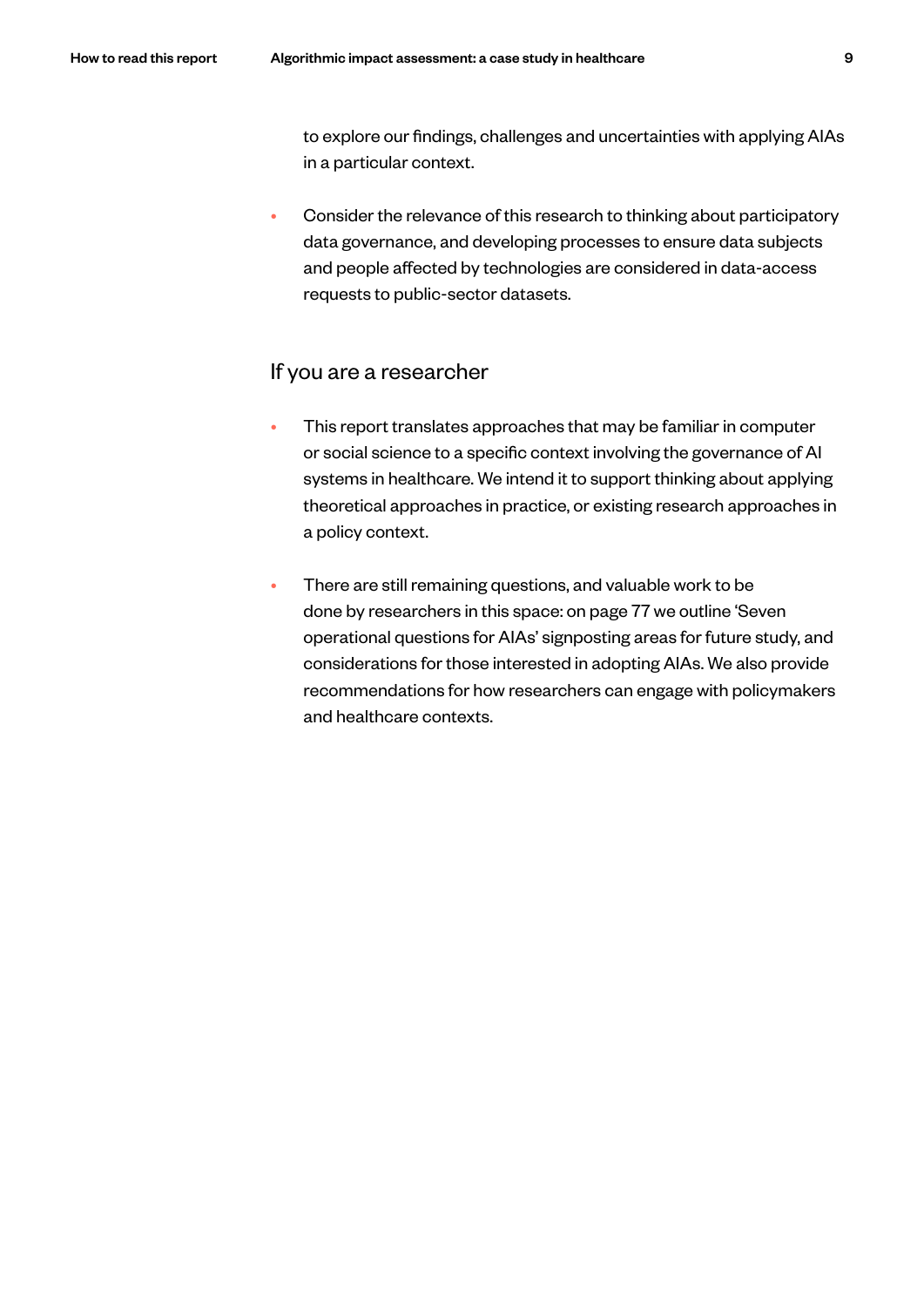This project explores the potential for the use of AIAs in a realworld case study: AI in medical imaging

# Introduction

Rapid innovation in the use of analytics and data-driven technology (including AI) is shaping almost every aspect of our daily lives. The healthcare sector has seen significant growth in applications of data and AI, from automated diagnostics and personalised medicine to the analysis of medical imaging for screening, diagnosis and triage. The healthcare sector has seen a substantial surge in attempts to utilise AI and data-driven techniques to make existing tasks like diagnostic prediction more efficient and reimagine new ways of delivering more personalised forms of healthcare.6

However, while data-driven innovation holds the potential to revolutionise healthcare, it also has the potential to exacerbate health inequalities and increase demand on an already overstretched health and social care system. The risks of deploying AI and data-driven technologies in the health system include, but are not limited to:

- The perpetuation of 'algorithmic bias',<sup>7</sup> exacerbating health inequalities by replicating entrenched social biases and racism in existing systems.<sup>8, 9, 10</sup>
- Inaccessible language or lack of transparent explanations can make it hard for clinicians, patients and the public to understand the technologies and their uses, undermining public scrutiny and accountability.

<sup>6</sup> Bohr, A. and Memarzadeh. K. (2020). 'The rise of artificial intelligence in healthcare applications'. *Artificial Intelligence in Healthcare*, pp.25-60. Available at: https://www.ncbi.nlm.nih.gov/pmc/articles/PMC7325854/

<sup>7</sup> Angwin, J., Larson, J., Mattu, S. and Kirchnir, L. (2016). 'Machine bias'. *ProPublica*. Available at: https://www.propublica.org/article/ machine-bias-risk-assessments-in-criminal-sentencing

<sup>8</sup> Barocas, S. and Selbst, A. D. (2016). 'Big data's disparate impact'. *California Law Review*, 104, pp. 671- 732. [online] Available at: https:// papers.ssrn.com/sol3/papers.cfm?abstract\_id=2477899

<sup>9</sup> Buolamwini, J. and Gebru, T. (2018). 'Gender shades: intersectional accuracy disparities in commercial gender classification'. *Conference on Fairness, Accountability and Transparency*, pp.1-15.[online] Available at: https://proceedings.mlr.press/v81/ buolamwini18a/buolamwini18a.pdf

<sup>10</sup> Miller, C. (2015). 'When algorithms discriminate'. *The New York Times*. Available at: https://www.nytimes.com/2015/07/10/upshot/ when-algorithms-discriminate.html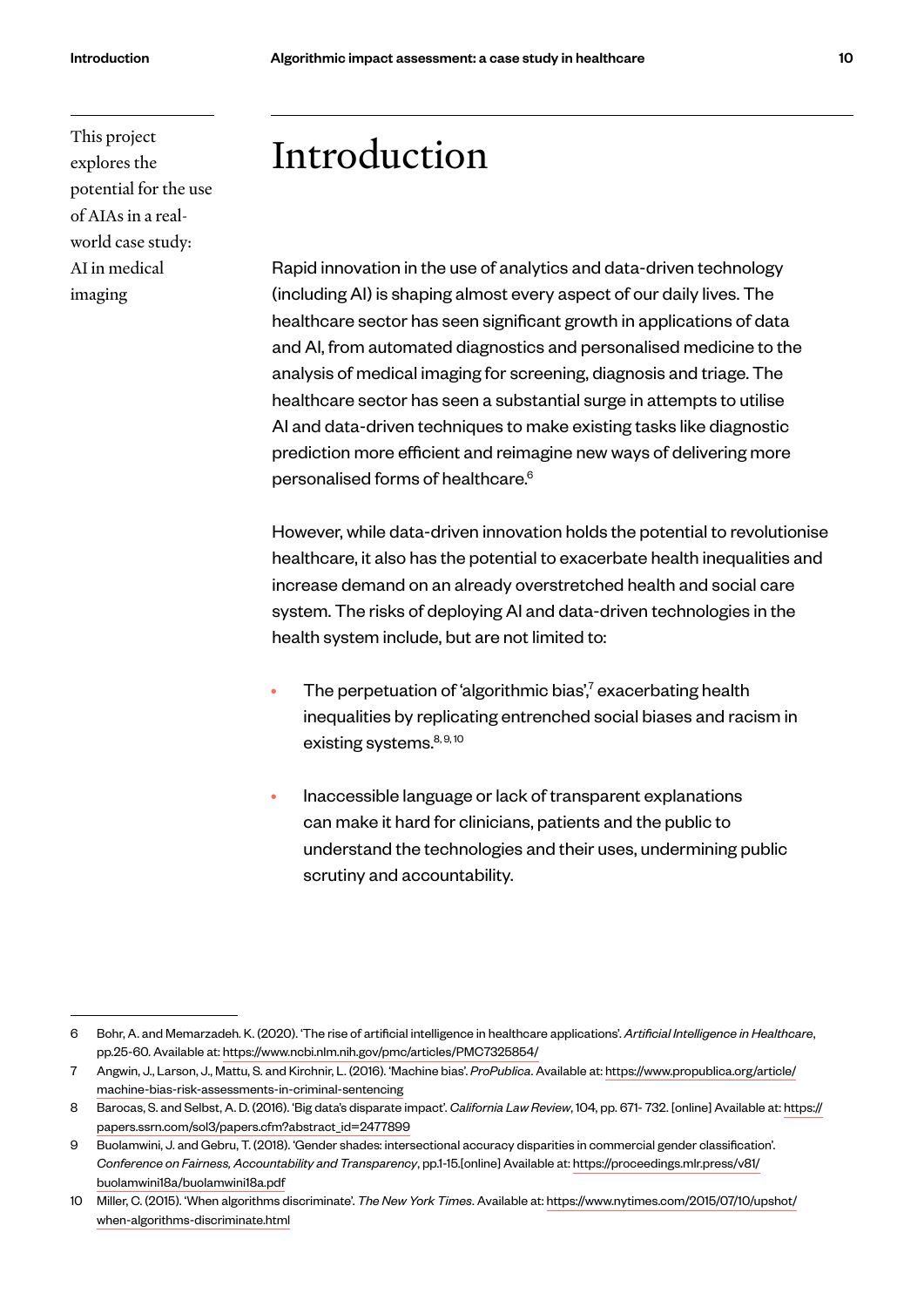By exploring the applicability of AIAs toward a healthcare case study of medical imaging, we hope to gain a richer understanding of how AIAs should be adopted in practice

• The collection of personal data, tracking and the normalisation of surveillance, creating risks to individual privacy.

This project explores the potential for use of one approach to algorithmic accountability, algorithmic impact assessments or 'AIAs' (see: 'What is an algorithmic impact assessment?' page 14), in a real-world case study: AI in medical imaging. AIAs are an emerging approach for holding the people and institutions that design and deploy AI systems accountable to those who are affected by them, and a way to pre-emptively identify potential impacts arising from the design, development and deployment of algorithms on people and society.

The site of research is unique among existing uses of AIAs, being located in the domain of healthcare, which is significantly regulated with a strong tradition of ethical awareness and the importance of public participation. It is also likely to produce 'high-risk' applications.

While many AIA proposals have focused on public-sector uses of Al<sup>11,12,13</sup> (AIAs have not yet been adopted in the private sector), and there may be a health-related AIA completed under the Canadian AIA framework, this study looks at applications at the intersection of a public and privatesector data-access process. Applications in this context are developed on data originating in the public sector, by a range of mainly private actors, but with some oversight from a public-sector department (the NHS).

This new AIA is proposed as part of a data-access process for a publicsector dataset – the National Medical Imaging Platform (NMIP). This is, to our knowledge, unique in AIAs so far. Where other proposals for AIAs have used legislation or independent assessors, this model uses a Data Access Committee (DAC) as a forum for holding developers accountable – to require the completion of the AIA, to evaluate the AIA and to prevent a project proceeding (or at least, proceeding with NHS data) if the findings are not satisfactory.

<sup>11</sup> Reisman, D., Schultz, J., Crawford, K. and Whittaker, M. (2018). *Algorithmic impact assessments: a practical framework for public agency accountability*. AI Now Institute. Available at: https://ainowinstitute.org/aiareport2018.pdf

<sup>12</sup> Government of Canada. (2020). Directive on Automated Decision-Making. Available at: https://www.tbs-sct.gc.ca/pol/doc-eng. aspx?id=32592

<sup>13</sup> Ada Lovelace Institute, AI Now Institute, Open Government Partnership.(2021). *Algorithmic accountability for the public sector*. Open Government Partnership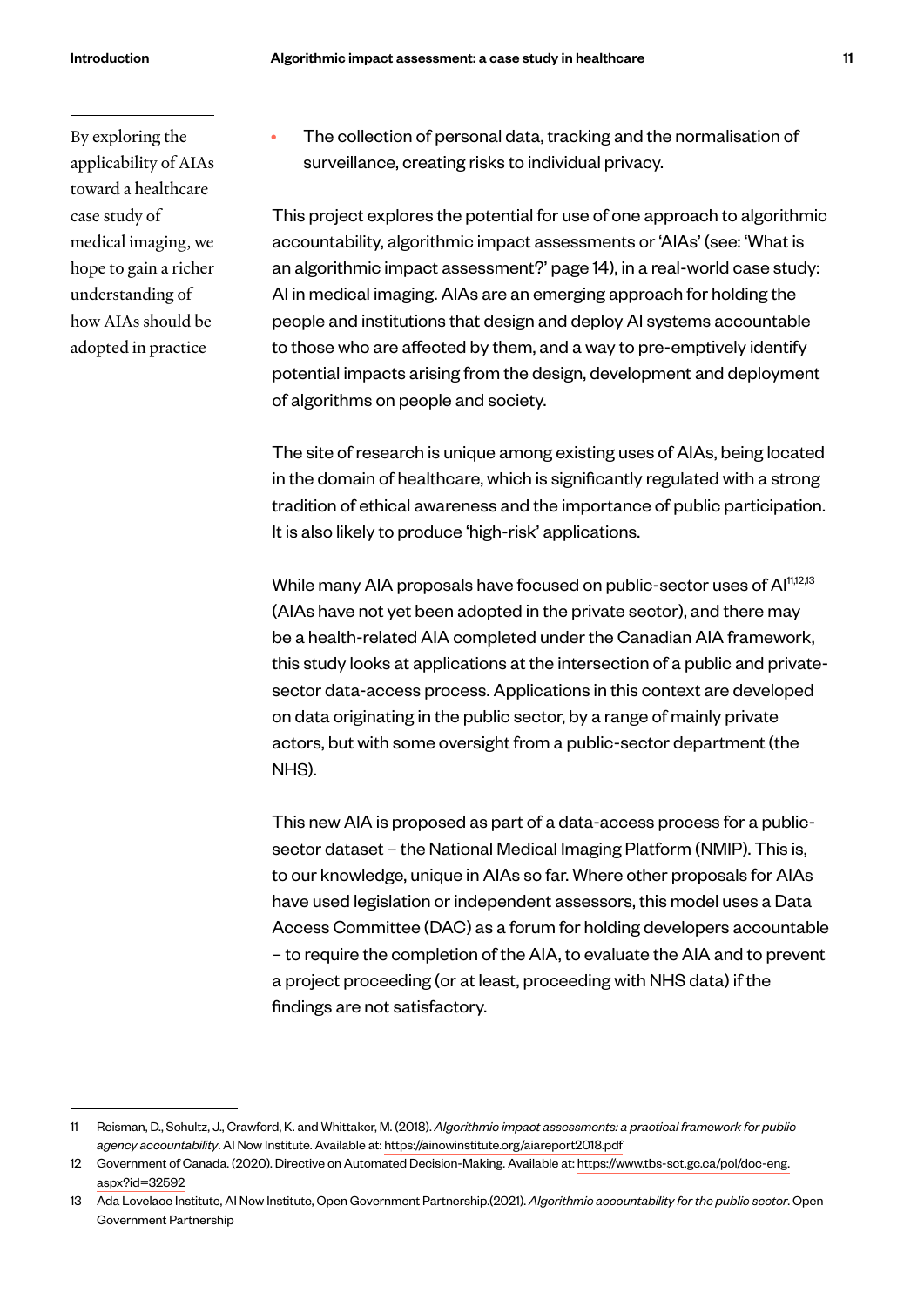These properties provide a unique context, and also have implications for the design of this AIA, which should be considered by anyone looking to apply parts of this process in another domain or context. It is expected that elements of this process, such as the AIA template and exercise formats, to prove transferrable.

Some aspects, including using a DAC as the core accountability mechanism, and the centralisation of publication and resourcing for the participatory workshops, will not be directly transferable to all other cases but should form a sound structural basis for thinking about alternative solutions.

The generalisable findings to emerge from this research should be valuable to the regulators, policymakers and healthcare providers like the NHS, who will need to use a variety of tools and approaches to assess the potential and actual impacts of AI systems operating in the healthcare environment. In *Examining the Black Box*, we surveyed the state of the field in data-driven technologies and identified four notable methodologies under development, including AIAs,<sup>14</sup> and our study of algorithmic accountability mechanisms for the public sector identifies AIAs as forming part of the typology of other policies currently in use globally, including transparency mechanisms, audits and regulatory inspection, and independent oversight bodies.<sup>15</sup>

These tools and approaches are still very much in their infancy, with little consensus on how and when to apply them and what their stated aims should be, and few examples of these tools in practice. Most evidence for the usefulness of AIAs at present has come from examples of impact assessments in other sectors, rather than practical implementation. Accordingly, AIAs cannot be assumed to be ready to roll out.

By exploring the applicability of AIAs toward a healthcare case study of medical imaging – namely, the use of AIAs as part of the data release strategy of the forthcoming National Medical Imaging Platform (NMIP) from the NHS AI Lab, we hope to gain a richer understanding of how AIAs should be adopted in practice, and how such tools can be translated into

<sup>14</sup> Ada Lovelace Institute and DataKind UK. (2020). *Examining the Black Box: tools for assessing algorithmic systems*. Available at: https://www.adalovelaceinstitute.org/report/examining-the-black-box-tools-for-assessing-algorithmic-systems/

<sup>15</sup> Ada Lovelace Institute, AI Now Institute and Open Government Partnership. (2021). *Algorithmic accountability for the public sector*. Open Government Partnership. Available at: https://www.opengovpartnership.org/documents/algorithmic-accountabilitypublic-sector/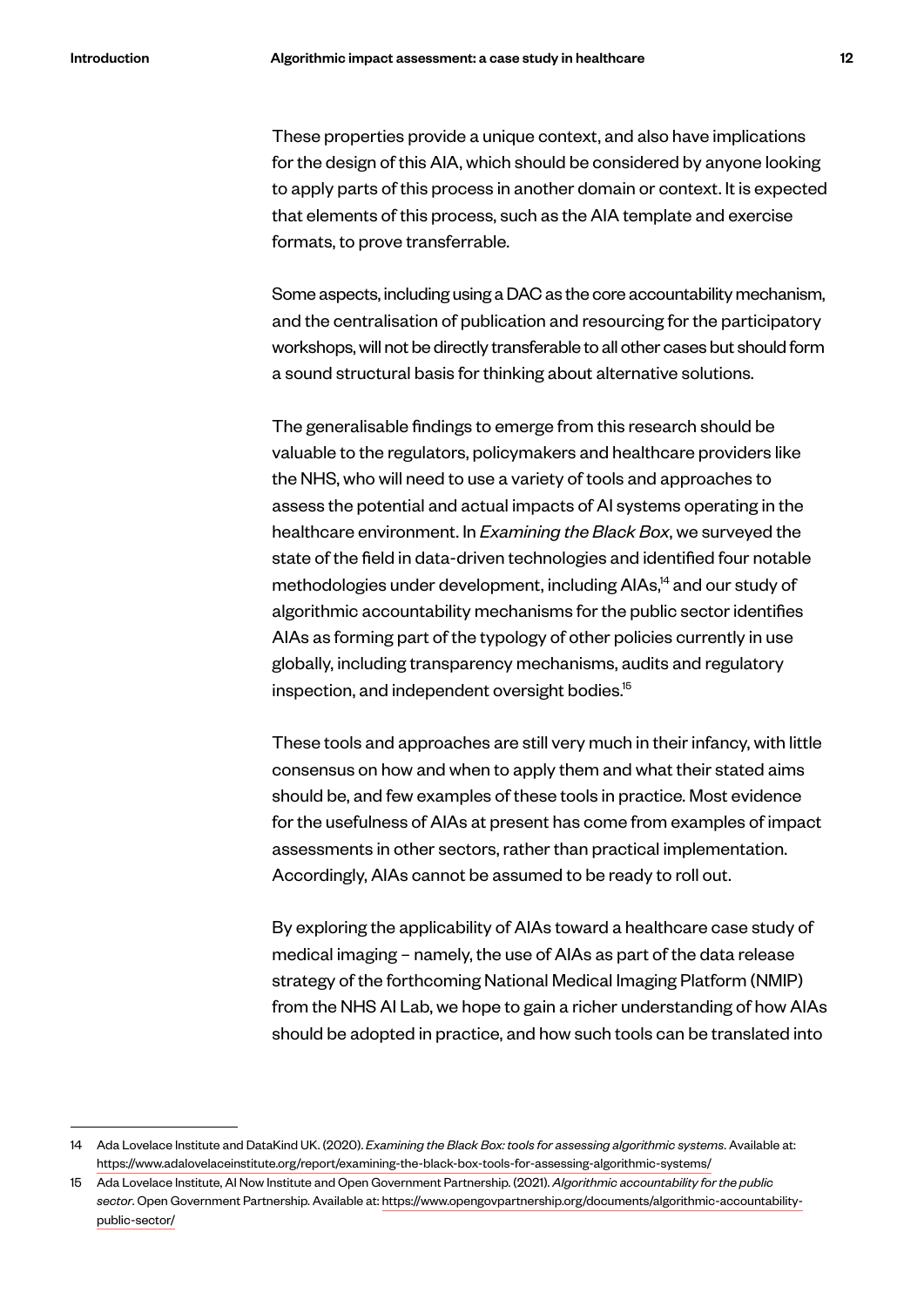meaningful algorithmic accountability and, ultimately, better outcomes for people and society.

AI in medical imaging has the potential to optimise existing processes in clinical pathways, support clinicians with decision-making and allow for better use of clinical data, but some have urged developers to adhere to regulation and governance frameworks to assure safety, quality and security and prioritise patient benefit and clinician support.<sup>16</sup>

Leveraging AIAs in healthcare AI has the potential to unlock better health outcomes and reduced health inequalities, as well as for building betterquality imaging products by providing developers with early insight into successful integration of their technology in complex healthcare environments, and early-stage feedback from doctors, patients, nurses and others.

<sup>16</sup> Royal College of Radiologists. *Policy priorities: Artificial Intelligence*. Available at: https://www.rcr.ac.uk/press-and-policy/policypriorities/artificial-intelligence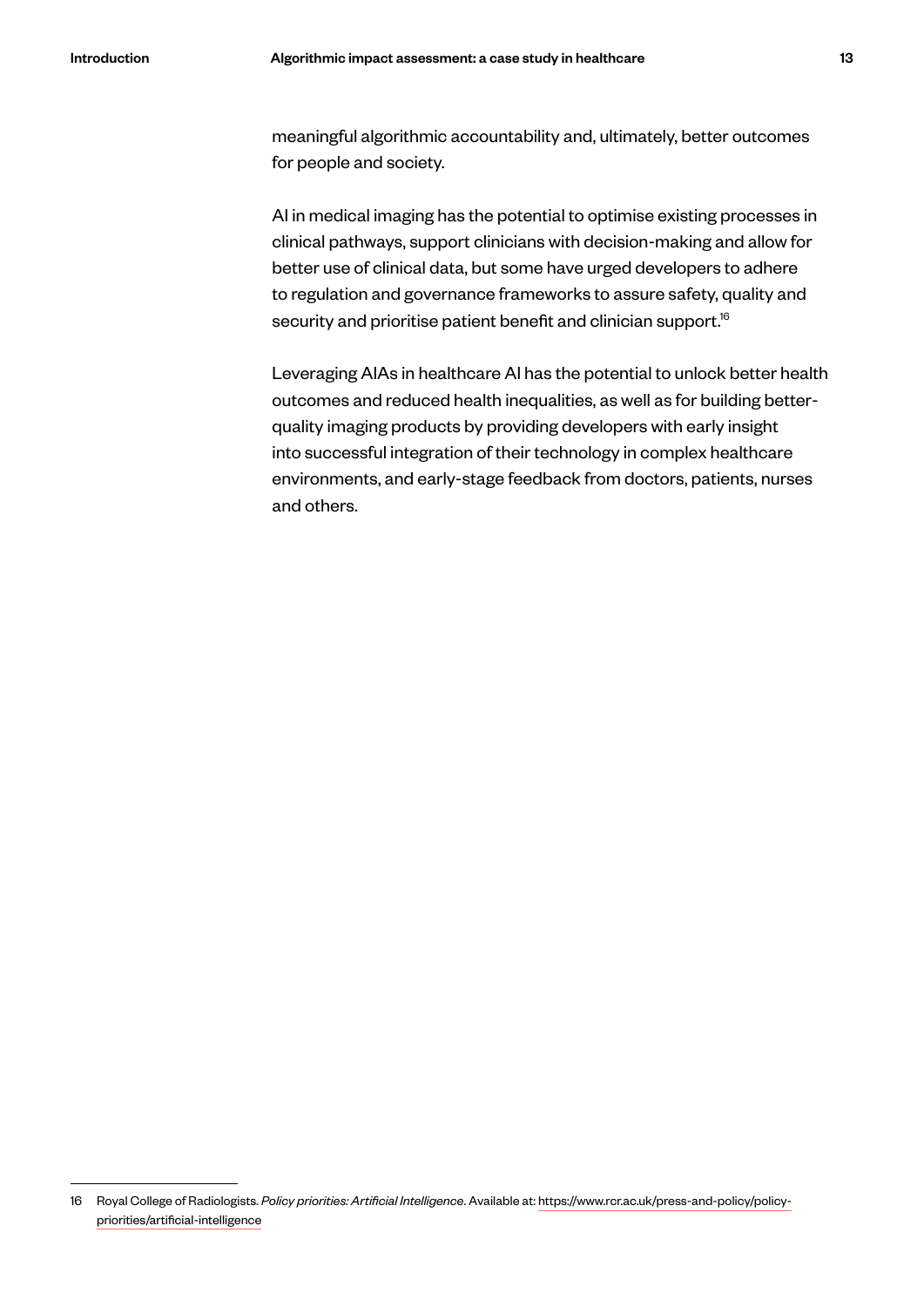# Understanding algorithmic impact assessments

### What is an algorithmic impact assessment?

Algorithmic impact assessments (referred to throughout this report as 'AIAs') are a tool for assessing possible societal impacts of an AI system before the system is in use (with ongoing monitoring often advised).<sup>17</sup>

They have been proposed by researchers, policymakers and developers as one algorithmic accountability approach – a way to create greater accountability for the design and deployment of AI systems.<sup>18</sup> The intention of these approaches is to build public trust in the use of these systems, mitigate their potential to cause harm to people and groups,<sup>19</sup> and maximise their potential for benefit.<sup>20</sup>

AIAs build on the broader methodology of impact assessments, a type of policy assessment with a long history of use in other domains, such as finance, cybersecurity and environmental studies.<sup>21</sup> Other closely related types of impact assessments include data protection impact assessments (DPIAs), which evaluate the impact of a technology or policy on individual data privacy rights, and human rights impact assessments (HRIAs), originating in the development sector but increasingly used to assess the human rights impacts of

<sup>17</sup> Ada Lovelace Institute and DataKindUK. (2020). *Examining the Black Box: tools for assessing algorithmic systems*. Available at: https://www.adalovelaceinstitute.org/report/examining-the-black-box-tools-for-assessing-algorithmic-systems/

<sup>18</sup> Knowles, B. and Richards, J. (2021). 'The sanction of authority: promoting public trust in AI'. *Computers and Society*. Available at: https://arxiv.org/abs/2102.04221

<sup>19</sup> Raji, D., Smart, A., White, R. N., Mitchell, M., Gebru, T., Hutchinson, B., Smith-Loud, J., Theron, D. and Barnes, P. (2020). 'Closing the AI accountability gap: defining an end-to-end framework for internal algorithmic auditing'. *Conference on Fairness, Accountability, and Transparency*, pp.33–44. Barcelona: ACM. Available at: https://doi.org/10.1145/3351095.3372873

<sup>20</sup> Leslie, D. (2019). *Understanding artificial intelligence ethics and safety: A guide for the responsible design and implementation of AI systems in the public sector*. The Alan Turing Institute. Available at: https://www.turing.ac.uk/sites/default/files/2019-06/ understanding\_artificial\_intelligence\_ethics\_and\_safety.pdf

<sup>21</sup> Reisman, D., Schultz, J., Crawford, K. and Whittaker, M. (2018). *Algorithmic impact assessments: a practical framework for public agency accountability*. AI Now Institute. Available at: https://ainowinstitute.org/aiareport2018.pdf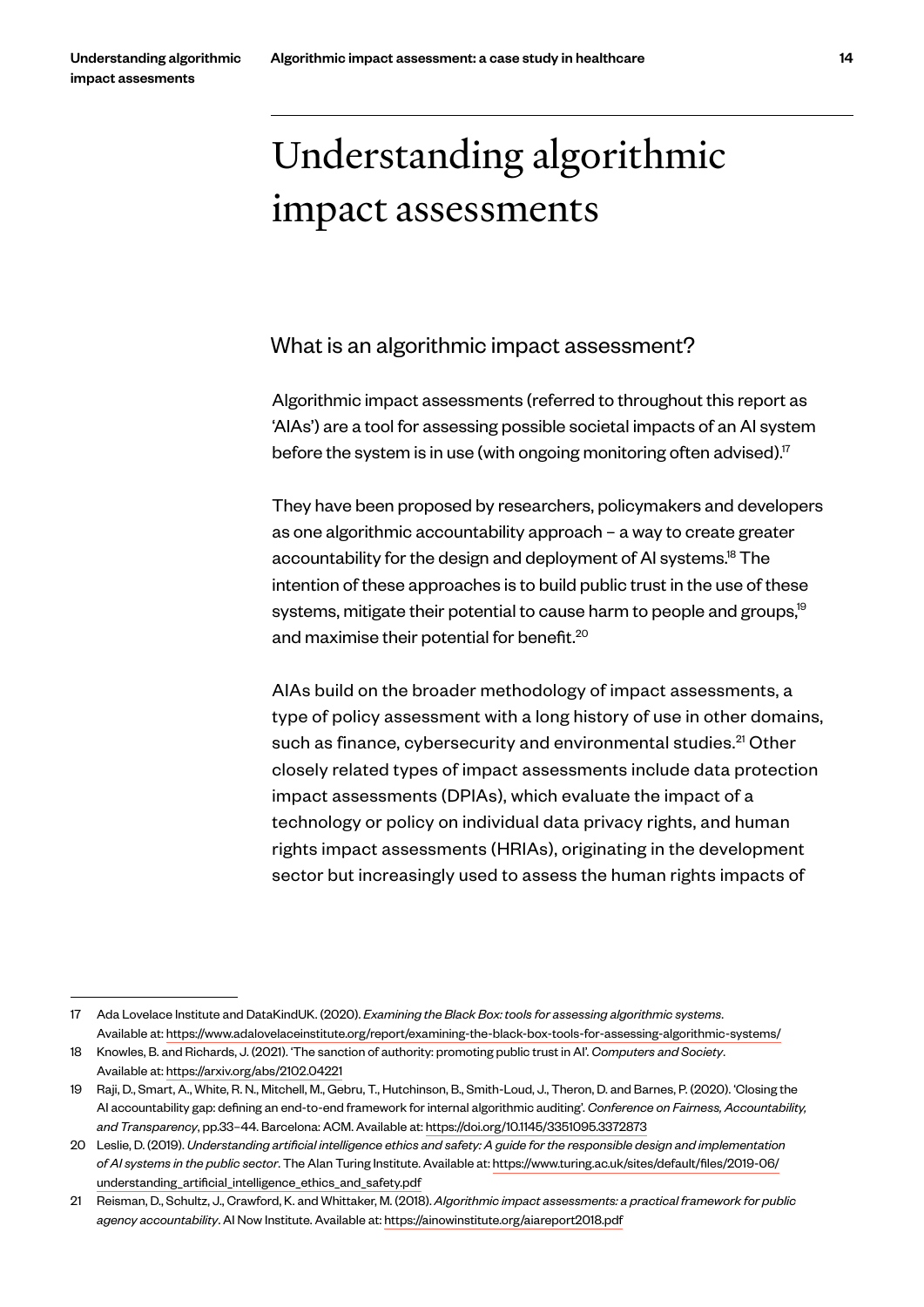Understanding algorithmic impact assesments

AIAs encourage developers of AI systems to consider the potential impacts of the development and implementation of their system

business practices and technologies.<sup>22</sup>

Conducting an impact assessment provides actors with a way to assess and evaluate the potential economic, social and environmental impacts of a proposed policy or intervention.<sup>23</sup> Some impact assessments are conducted prior to launching a policy or project as a way to foresee potential risks, known as *ex ante* assessments, while others are launched once the policy or project is already in place, to evaluate how the project went – known as *ex post*.

Unlike other impact assessments, AIAs specifically encourage developers of AI systems to consider the potential impacts of the development and implementation of their system. Will this system affect certain individuals disproportionately more than others? What kinds of socio-environmental factors – such as stable internet connectivity or a reliance on existing hospital infrastructure – will determine its success or failure? AIAs provide an ex ante assessment of these kinds of impacts and potential mitigations at the earliest stages of an AI system's development.

### Current AIA practice in the public and private sectors

AIAs are currently not widely used in either public or private sector contexts and there is no single accepted standard, or 'one size fits all', methodology for their use.

AIAs were first proposed by the AI Now Institute as a detailed framework for underpinning accountability in public sector agencies that engages communities impacted by the use of public sector algorithmic decision-making,<sup>24</sup> building from earlier scholarship that proposed the use of 'algorithmic impact statements' as a way to

<sup>22</sup> Recent examples include Facebook's *ex post* HRIA of their platform's effects on the genocide in Myanmar, and Microsoft's HRIA of its use of AI. See: Latonero, M. and Agarwal, A. (2021). *Human rights impact assessments for AI: learning from Facebook's failure in Myanmar*. CARR Center for Human Rights Policy Harvard Kennedy School. Available at: https://carrcenter.hks.harvard.edu/files/ cchr/files/210318-facebook-failure-in-myanmar.pdf; Article One. Challenge: From 2017 to 2018, Microsoft partnered with Article One to conduct the first-ever Human Rights Impact Assessment (HRIA) of the human rights risks and opportunities related to artificial intelligence (AI). Available at: https://www.articleoneadvisors.com/case-studies-microsoft

<sup>23</sup> Adelle, C. and Weiland, S. (2012). 'Policy assessment: the state of the art'. *Impact Assessment and Project Appraisal* 30.1, pp. 25- 33 Available at: https://www.tandfonline.com/doi/full/10.1080/14615517.2012.663256

<sup>24</sup> Reisman, D., Schultz, J., Crawford, K. and Whittaker, M. (2018). *Algorithmic impact assessments: a practical framework for public agency accountability*. AI Now Institute. Available at: https://ainowinstitute.org/aiareport2018.pdf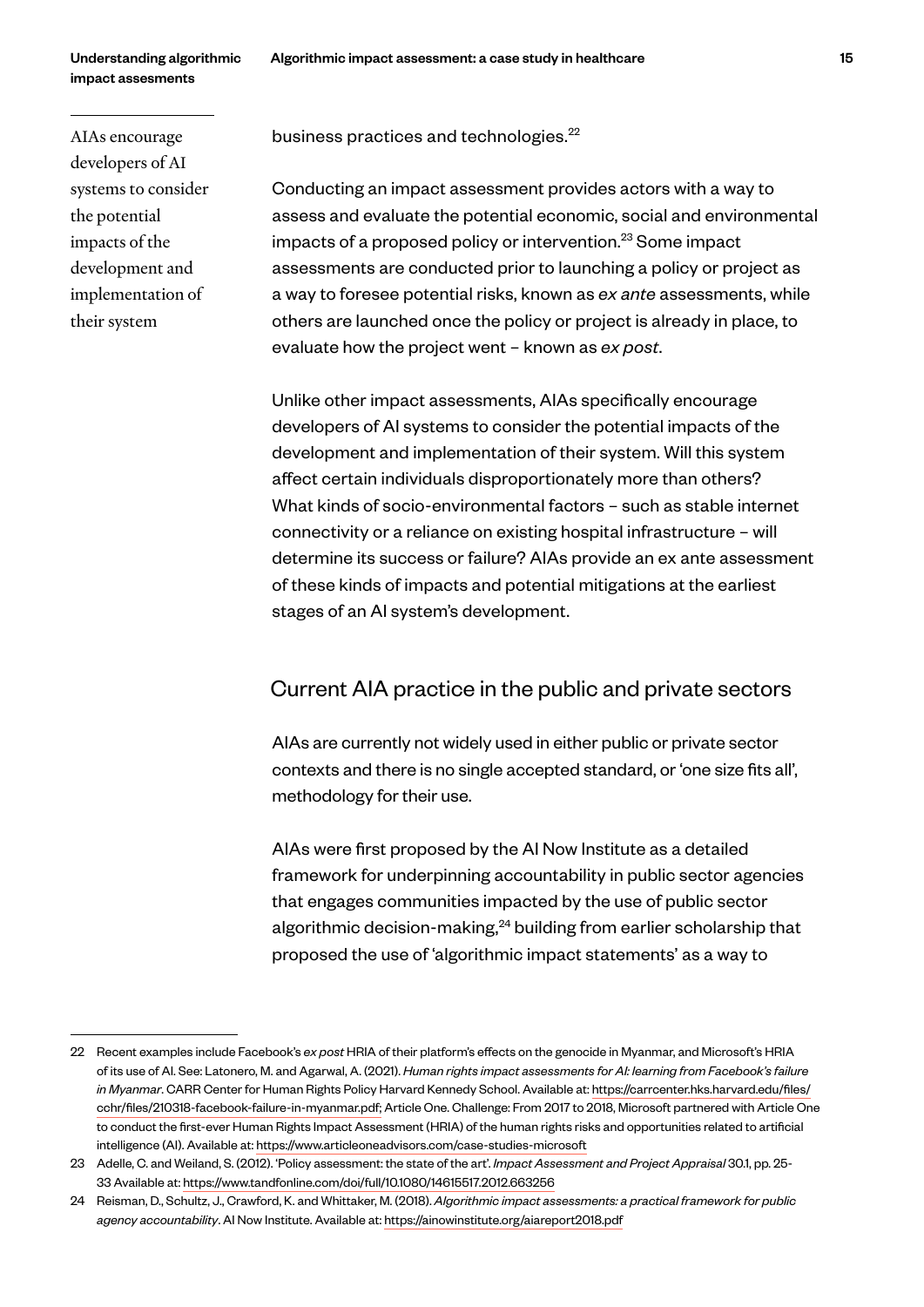manage predictive policing technologies.25

Though consensus is growing over the importance of principles for the development and use of AI systems like accountability, transparency and fairness, individual priorities and organisational interpretation of these terms differ. The lack of consistency with these concepts means not all AIAs are designed to achieve the same ends, and the process for conducting AIAs will depend on the specific context in which they are implemented.<sup>26</sup>

Recent scholarship from Data & Society identifies 10 'constitutive components' as common to different types of impact assessment, and that are necessary for inclusion in any AIA. These include a 'source of legitimacy', the idea that an impact assessment must be legally mandated and enforced through another institutional structure such as a government agency, and a relational dynamic between stakeholders, the accountable actor and an accountability forum that describe how accountability relationships are formed.

In an 'actor – forum' relationship, an actor should be able to explain and justify conduct to an external forum, who are able to pass judgement. $27$ Other components include 'public consultation', involving gathering feedback from external perspectives for evaluative purposes, and 'public access', which gives members of the public access to crucial material about the AIA, such as its procedural elements, in order to further build accountability.28

While varied approaches to AIAs have been proposed in theory, only one current model of AIA exists in practice, authorised by the Treasury Board of Canada Secretariat's Directive on Automated Decision-Making,<sup>29</sup>

<sup>25</sup> Selbst, A.D. (2017). 'Disparate impact in big data policing'. 52 *Georgia Law Review* 109, pp.109-195. Available at: https://papers.ssrn. com/sol3/papers.cfm?abstract\_id=2819182

<sup>26</sup> Metcalf, J., Moss, E., Watkins, E.A., Ranjit, S. and Elish, M.C. (2021). 'Algorithmic impact assessments and accountability: the coconstruction of impacts'. *Conference on Fairness Accountability, and Transparency* [online] Available at: https://dl.acm.org/doi/ pdf/10.1145/3442188.3445935

<sup>27</sup> Wieringa, M. (2020). 'What to account for when accounting for algorithms: a systematic literature review on algorithmic accountability'. *Conference on Fairness, Accountability, and Transparency*, pp.1-18 [online] Barcelona: ACM. Available at: https://dl.acm.org/ doi/10.1145/3351095.3372833

<sup>28</sup> Moss, E., Watkins, E.A., Singh, R., Elish, M.C. and Metcalf, J. (2021). *Assembling accountability: algorithmic impact assessment for the public interest*. Data & Society. Available at: https://datasociety.net/library/assembling-accountability-algorithmic-impactassessment-for-the-public-interest/

<sup>29</sup> Government of Canada. (2020). *Directive on Automated Decision-Making*. Available at: https://www.tbs-sct.gc.ca/pol/doc-eng. aspx?id=32592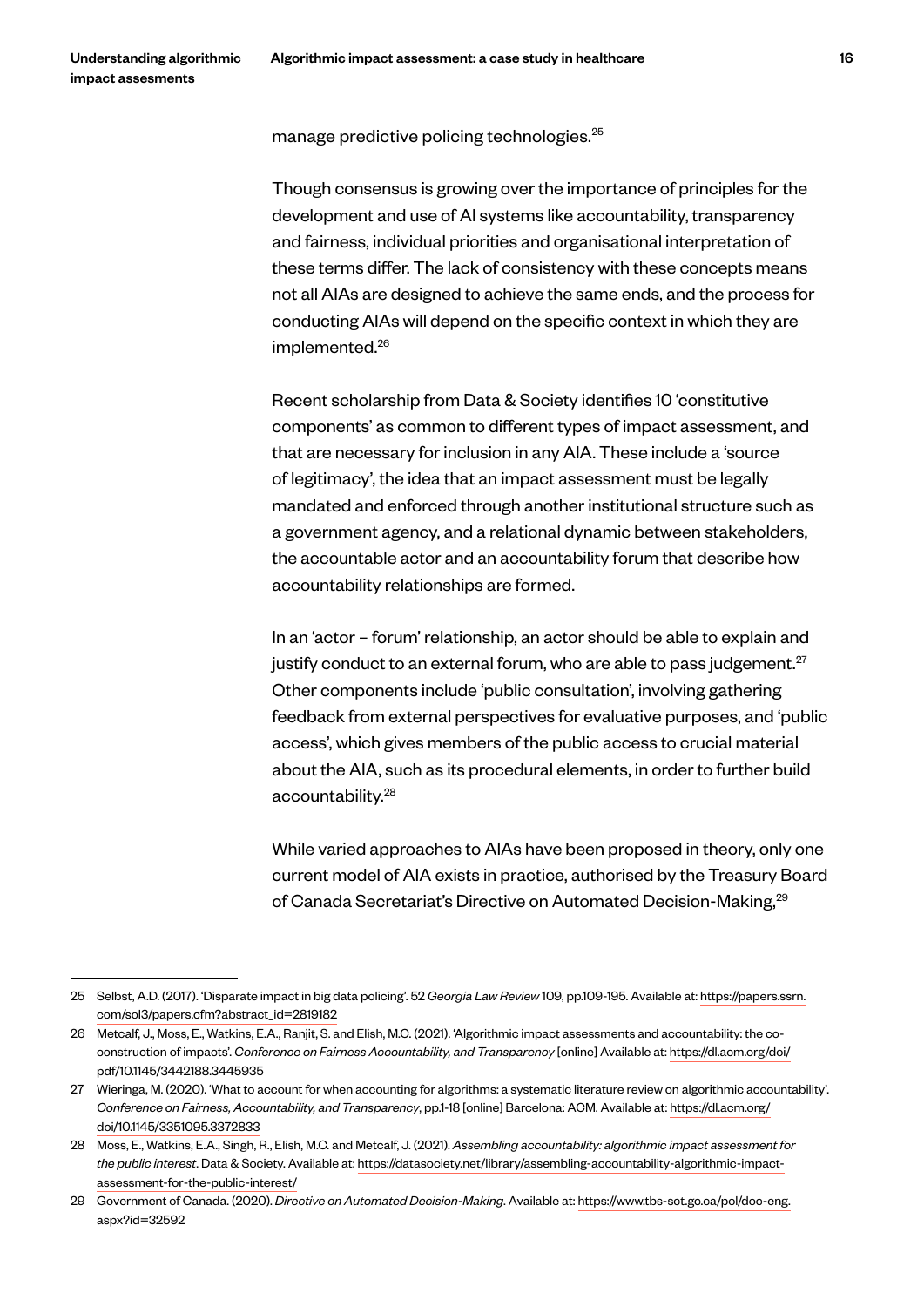aimed at Canadian civil servants and used to manage public-sector AI delivery and procurement standards. The lack of more practical examples of AIAs is a known deficiency in the literature.

The lack of real-world examples and practical difficulty for institutions implementing AIAs remains a concern for those advocating for their widespread adoption, particularly as part of policy interventions.

An additional consideration is the inclusion of a diverse range of perspectives in the process of its development. Most AIA processes are controlled and determined by decision-makers in the algorithmic process, with less emphasis on the consultation of outside perspectives, including the experiences of those most impacted by the algorithmic deployment. As a result, AIAs are at risk of adopting an incomplete or incoherent view of potential impacts, divorced from these lived experiences.30 To practically seek and integrate those perspectives into the final AIA output has proven to be a difficult and ill-defined undertaking, with the required guidance being largely unavailable.

### Canadian algorithmic impact assessment model

At the time of writing, the Canadian AIA is the only known and recorded AIA process implemented in practice. The Canadian AIA is a procurement management tool adopted under the Directive on Automated Decision-Making, aiming to guide policymakers into best practice use and procurement of AI systems that might be used to help govern service delivery at the federal level.

The Directive draws from administrative law principles of procedural fairness, accountability, impartiality and rationality, $31$  and is aimed at all AI systems that are used to make a decision about an individual.<sup>32</sup> One of the architects of the AIA, Noel Corriveau, considers a merit of impact assessments is to facilitate

<sup>30</sup> Katell, M., Young, M., Dailey, D., Herman, B., Guetler, V., Tam, A., Bintz, C., Raz, D. and Krafft, P. M. (2020). 'Toward situated interventions for algorithmic equity: lessons from the field'. *Conference on Fairness, Accountability, and Transparency* pp.44-45 [online] ACM: Barcelona. Available at: https://dl.acm.org/doi/abs/10.1145/3351095.3372874

<sup>31</sup> Scassa, T. (2020). *Administrative law and the governance of automated decision-making: a critical look at Canada's Directive on Automated Decision-Making*. Forthcoming, University of British Columbia Law Review. Available at: https://papers.ssrn.com/sol3/ papers.cfm?abstract\_id=3722192

<sup>32</sup> Government of Canada. (2020). *Directive on Automated Decision-Making*. Available at: https://www.tbs-sct.gc.ca/pol/doc-eng. aspx?id=32592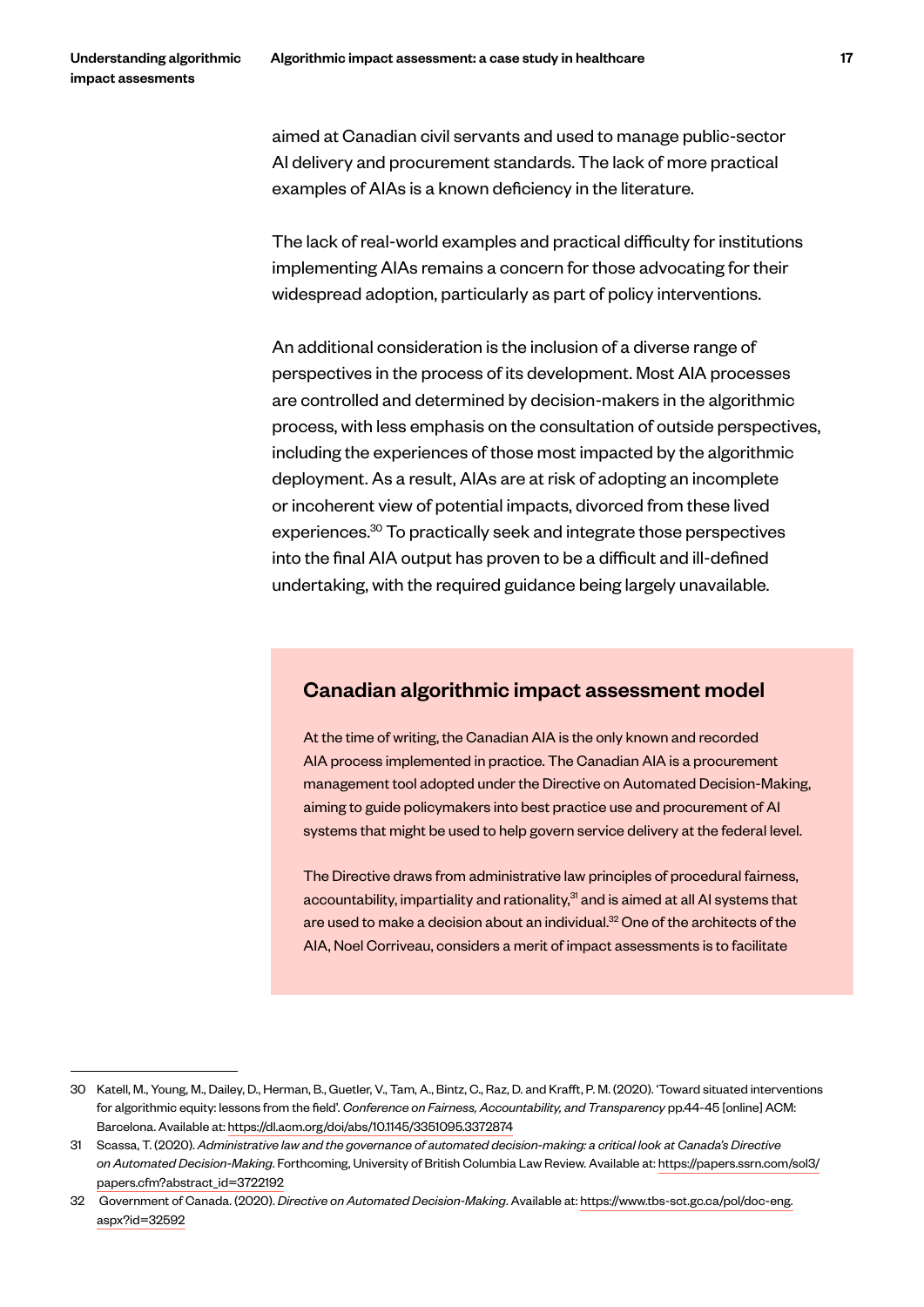compliance with legal and regulatory requirements.<sup>33</sup>

The AIA itself consists of an online questionnaire of eight sections containing 60 questions related to technical attributes of the AI system, the data underpinning it and how the system designates decision-making, and frames 'impacts' as the 'broad range of factors' that may arise because of a decision made by, or supported by, an AI system. Four categories of 'impacts' are utilised in this AIA: the rights of individuals, health and wellbeing of individuals, economic interests of individuals and impacts on the ongoing sustainability of an environmental ecosystem.

Identified impacts are ranked according to a sliding scale, from little to no impact to very high impact, and weighted to produce a final impact score. Once complete, the AIA is exported to PDF format and published on the Open Canada website. At the time of writing, there are four completed Canadian AIAs, providing useful starting evidence for how AIAs might be documented and published.

Many scholars and practitioners consider AIAs to hold great promise in assessing the possible impacts of the use of AI systems within the public sector, including applications that range from law enforcement to welfare delivery.34 For instance, the AI Now Institute's proposed AIA sets out a process intended to build public agency accountability and public trust.35 As we explored in *Algorithmic accountability for the public sector*, AIAs can be considered part of a wider toolkit of algorithmic accountability policies and approaches adopted globally, including algorithm auditing,  $36$ and algorithm transparency registers.<sup>37</sup>

<sup>33</sup> Karlin, M. and Corriveau, N. (2018). 'The Government of Canada's Algorithmic Impact Assessment: Take Two'. *Supergovernance*. Available at: https://medium.com/@supergovernance/the-government-of-canadas-algorithmic-impact-assessment-take-two-8a22a87acf6f

<sup>34</sup> Margetts, H. and Dorobantu, C. (2019). 'Rethink government with AI'. *Nature*. Available at: https://www.nature.com/articles/d41586- 019-01099-5

<sup>35</sup> Reisman, D., Schultz, J., Crawford, K. and Whittaker, M. (2018). *Algorithmic impact assessments: a practical framework for public agency accountability*. AI Now Institute. Available at: https://ainowinstitute.org/aiareport2018.pdf

<sup>36</sup> Raji, D., Smart, A., White, R. N., Mitchell, M., Gebru, T., Hutchinson, B., Smith-Loud, J., Theron, D. and Barnes, P. (2020). 'Closing the AI accountability gap: defining an end-to-end framework for internal algorithmic auditing'. *Conference on Fairness, Accountability, and Transparency*, pp.33–44. Barcelona: ACM. Available at: https://doi.org/10.1145/3351095.3372873

<sup>37</sup> Transparency registers document and make public the contexts where algorithms and AI systems are in use in local or federal Government, and have been adopted in cities including Helsinki, see: City of Helsinki AI register. *What is the AI register?* Available at: https://ai.hel.fi/ and Amsterdam, see: Amsterdam Algorithm Register Beta. *What is the algorithm register?* Available at: https:// algoritmeregister.amsterdam.nl/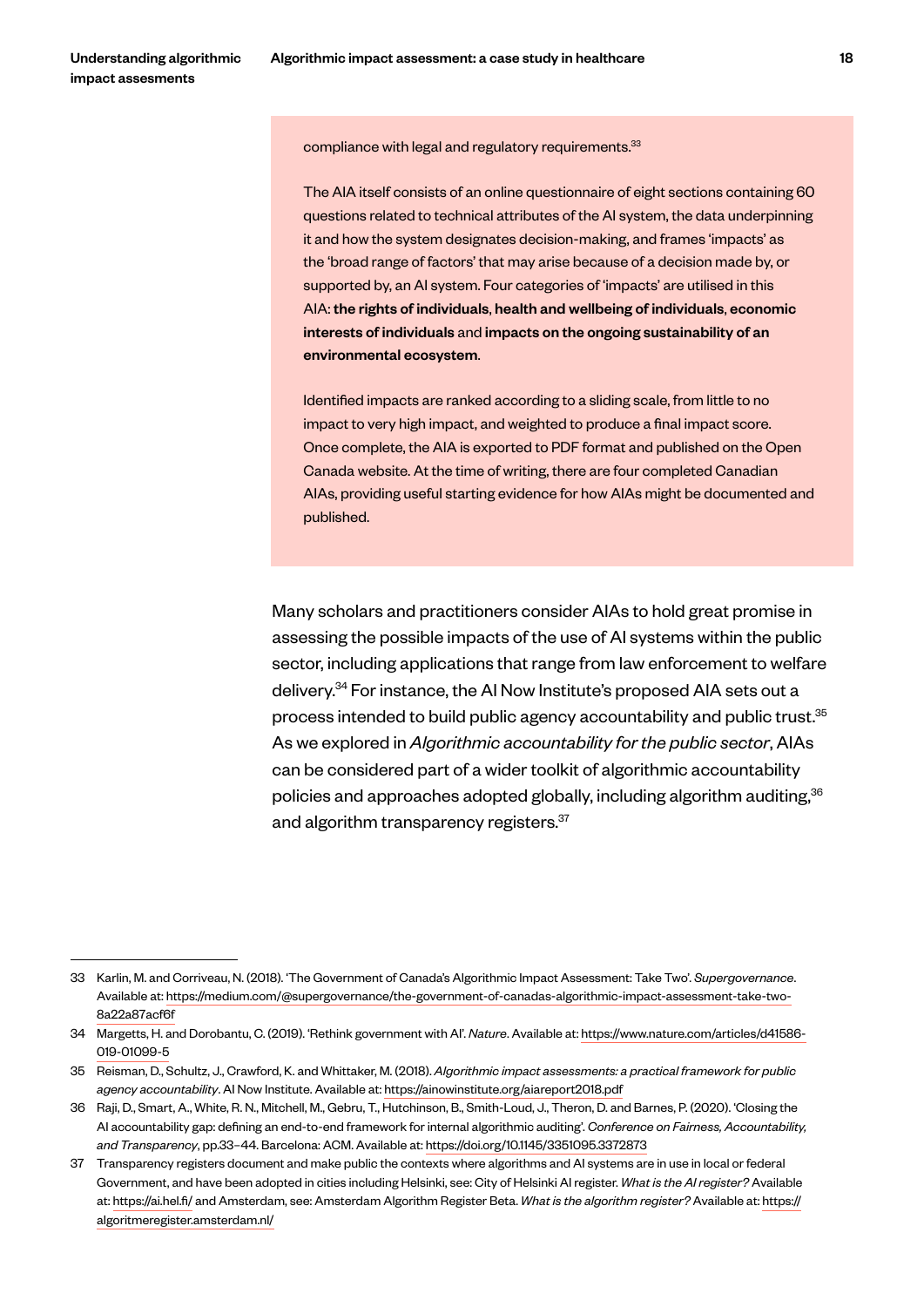Other initiatives have been devised as 'soft' self-assessment frameworks, to be used alongside an organisation or institution's existing ethics and norms guidelines, or in deference to global standards like the IEEE's AI Standards or the UN Guiding Principles on Business and Human Rights. These kinds of initiatives often relay some flexibility on recommendations to suit specific use cases, as seen in the European Commission's High-level Expert Group on AI's assessment list for trustworthy AI.38

While many proponents of AIAs from civil society and academia see them as a method for improving *public* accountability,<sup>39</sup> AIAs also have scope for adoption within private-sector institutions, under the condition of regulators and public institutions incentivising their adoption and compelling their use in certain private sector contexts. Conversely, AIAs also help provide a lens for regulators to view, understand and pass judgement on institutional cultures and practices.<sup>40</sup> The proposed US Algorithm Accountability Act sets out requirements for large private companies to undertake impact assessments in 2019,<sup>41</sup> with progress on the Act beginning to regain momentum.<sup>42</sup>

The focus of this case study is on a context where the public and private sector use of AIAs intersect – a public health body has created a database of medical imaging records and, as part of the process for granting access, has requested private-sector and academic researchers and developers complete an AIA. This is a novel context that presents its own unique challenges and learnings (see: 'Annex 1: Proposed process in detail' p. 92), but has also yielded important considerations that we believe are pertinent and timely for other actors interested in AIAs (see: 'Seven operational questions for AIAs', p. 77)

<sup>38</sup> European Commission. (2020). *Assessment List for Trustworthy Artificial Intelligence (ALTAI) for self-assessment*. Available at: https://digital-strategy.ec.europa.eu/en/library/assessment-list-trustworthy-artificial-intelligence-altai-self-assessment

<sup>39</sup> Binns, R. (2018). 'Algorithmic accountability and public reason'. *Philosophy & Technology*, 31, pp.543-556. [online] Available at: https:// link.springer.com/article/10.1007/s13347-017-0263-5

<sup>40</sup> Selbst, A.D. (2021). 'An institutional view of algorithmic impact assessments', *Harvard Journal of Law & Technology* (forthcoming). Available at: https://papers.ssrn.com/sol3/papers.cfm?abstract\_id=3867634

<sup>41</sup> Congress.Gov. (2019). *H.R.2231 - Algorithmic Accountability Act of 2019*. Available at: https://www.congress.gov/bill/116th-congress/ house-bill/2231#:~:text=Introduced%20in%20House%20(04%2F10%2F2019)&text=This%20bill%20requires%20specified%20 commercial,artificial%20intelligence%20or%20machine%20learning

<sup>42</sup> Johnson, K. (2021). 'The movement to hold AI accountable gains more steam'. *Ars Technica*. Available at: https://arstechnica.com/ tech-policy/2021/12/the-movement-to-hold-ai-accountable-gains-more-steam/3/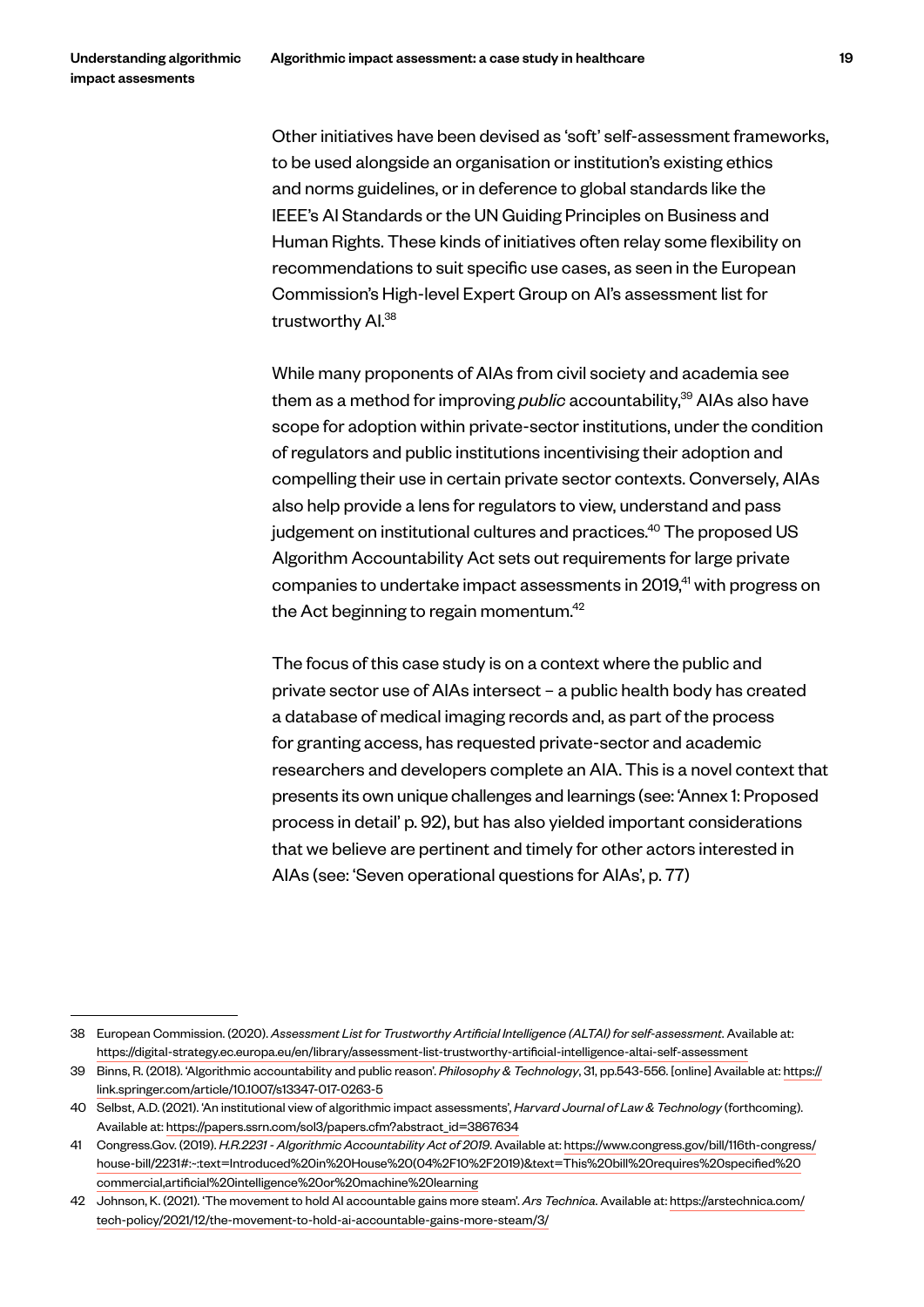# Goals of the NHS AI Lab NMIP AIA process

This report aims to outline a practical design of the AIA process for the NHS AI Lab's NMIP project. To do this, we reviewed the literature to uncover both areas of consensus and uncertainty among AIA scholars and practitioners, in order to build on and extend existing research. We also interviewed key NHS AI Lab and NMIP stakeholders, employees at research labs and healthtech start-ups who would seek access to the NMIP and experts in algorithmic accountability issues in order to guide the development of our process (see: 'Methodology' p. 90).

As discussed above, AIAs are context-specific and differ in their objectives and assumptions, and their construction and implementation. It is therefore vital that the NMIP AIA has clearly defined and explained goals in order to both communicate the purpose of an AIA for the NMIP context, and ensure the process works, enabling a thorough, critical and meaningful *ex ante* assessment of impacts.

This information is important for developers who undertake the AIA process to understand the assumptions behind its method, as well as policymakers interested in algorithmic accountability mechanisms, in order to usefully communicate the value of this AIA and distinguish it from other proposals.

In this context, this AIA process is designed to achieve the following goals:

- 1. accountability
- 2. reflection/reflexivity
- 3. standardisation
- 4. independent scrutiny
- 5. transparency.

These goals emerged both from literature review and interviews, enabling us to identify areas where the AIA would add value, complement existing governance initiatives and contribute to minimising harmful impacts.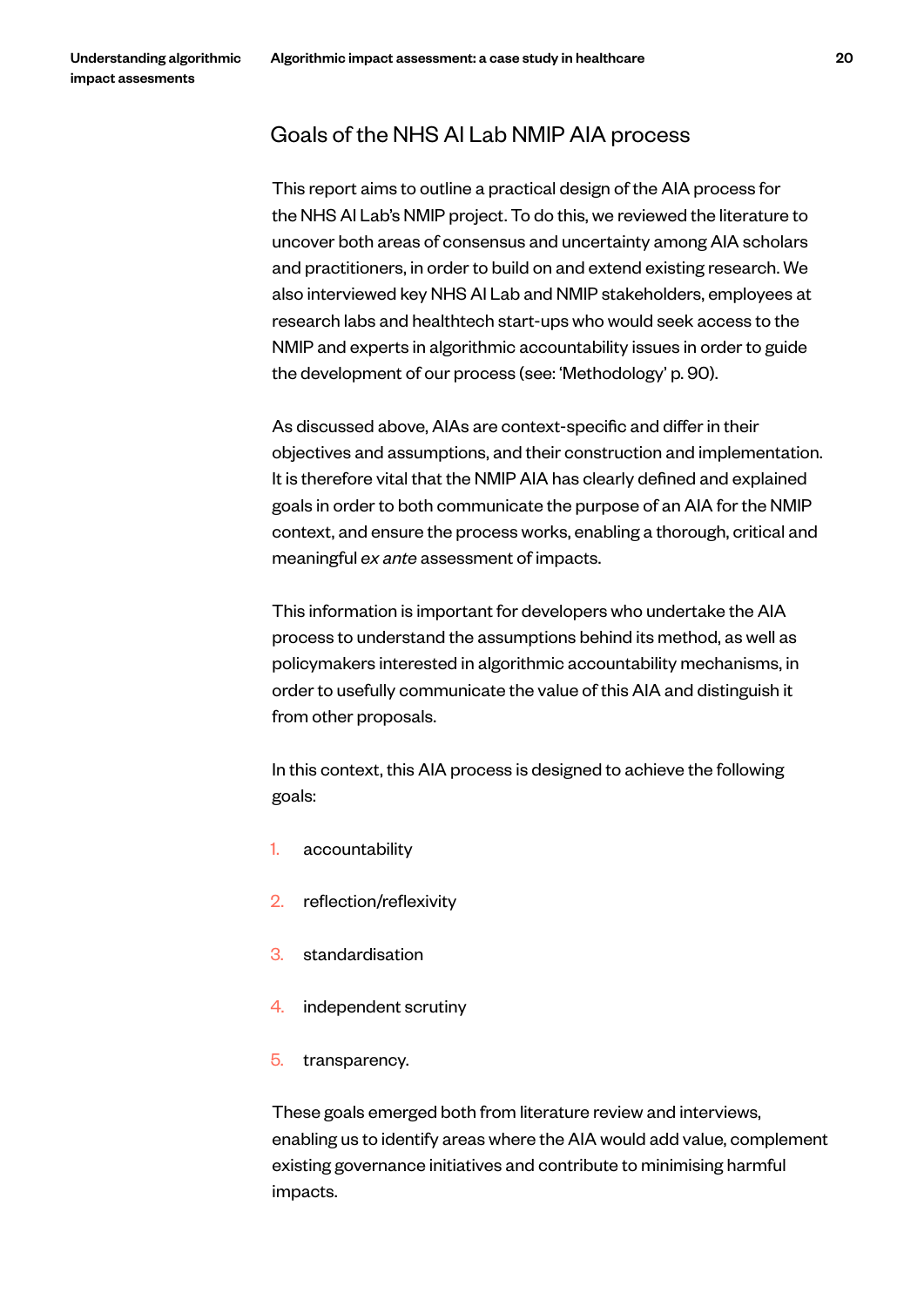#### 1. Accountability

It's important to have a clear understanding of what accountability means in the context of the AIA process. The definition that is most helpful here understands accountability as a depiction of the social relationship between an 'actor' and a 'forum', where being accountable describes an obligation of the actor to explain and justify conduct to a forum.43 An actor in this context might be a key decision-maker within an applicant team, such as a technology developer and project principal investigator. The forum might comprise the arrangement of external stakeholders, such as clinicians who might use the system, members of the Data Access Committee (DAC) and members of the public. The forum must have the capacity to deliberate on the actor's actions, ask questions, pass judgement and enforce sanctions if necessary.44

To create a more accountable relationship between developers and individuals affected by their systems, the AIA process equips a forum of clinicians and patients to request the information they need. If successful, this will allow them to pose questions about an AI system and be given the agency to deliberate on social impacts of AI systems, providing alternate expertise and insight. The result of their deliberations is then shared with the DAC, who have the power to ask further questions and pass judgement, as well as enforcing sanctions by denying a request for access from an applicant. Finally, members of the public are another actor in this accountability chain. Once the results of the AIA are published externally (see 'Transparency' below), the public has the ability to scrutinise and evaluate the impacts documented in the AIA.

#### 2. Reflection/reflexivity

An AIA process should prompt reflection from developers and critical dialogue with individuals who would be affected by this process about how the design and development of a system might result in certain harms and benefits – to clinicians, patients, and society. Behaving

<sup>43</sup> Bovens, M. (2006). Analysing and assessing public accountability. A conceptual framework. *European Governance Papers* (EUROGOV) No. C-06-01. Available at: https://www.ihs.ac.at/publications/lib/ep7.pdf

<sup>44</sup> Metcalf, J., Moss, E., Watkins, E.A., Ranjit, S. and Elish, M.C. (2021). 'Algorithmic impact assessments and accountability: the coconstruction of impacts'. *Conference on Fairness Accountability, and Transparency* [online] Available at: https://dl.acm.org/doi/ pdf/10.1145/3442188.3445935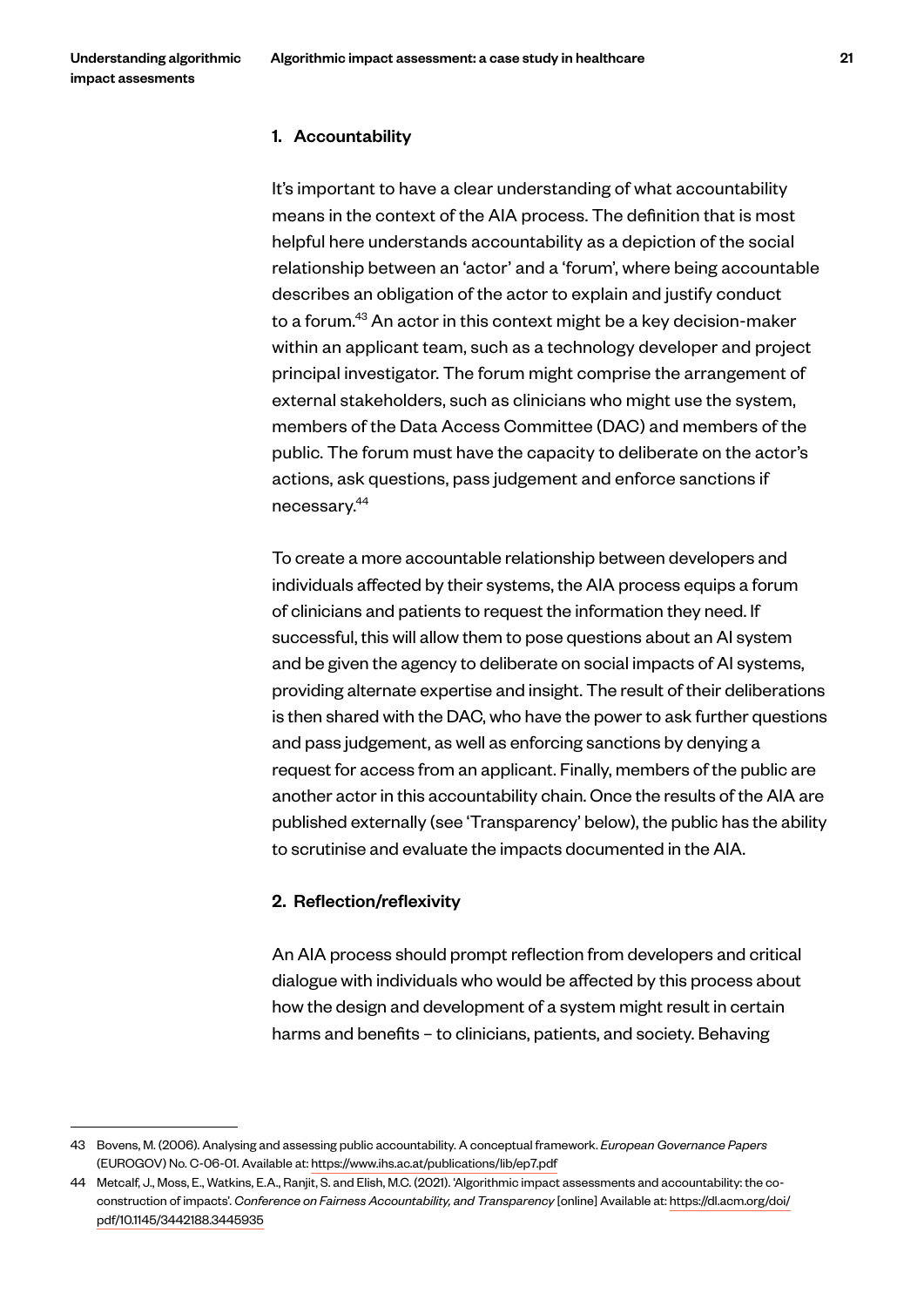reflexively means examining or responding to one's – or that of a teams' – own practices, motives and beliefs during a research process.

Reflexivity is an essential principle for completing a thorough, meaningful and critical AIA, closely related to the concept of positionality, which has been developed through work on AI ethics and safety in the public sector.45 Our reflexive exercise enables this practice among developers by providing an actionable framework for discussing ethical considerations arising from the deployment of AI systems, and a forum for exploration of individual biases and ways of viewing and understanding the world.

The broad participation of a range of perspectives is therefore a critical element of increased awareness in a reflection that includes some level of awareness to positionality. The AIA exercises were built with continual reflexivity in mind, which provide a means for technology developers to examine ethical principles thoroughly during design and development phases.

#### 3. Standardisation

Our literature review revealed that while many scholars have proposed possible approaches and methods for an AIA, these tend to be higherlevel recommendations for an overall approach. There is little discussion around how individual activities of the AIA should be structured, captured and recorded. A notable exception is the Canadian AIA, which makes use of a questionnaire to capture the impact assessment process, providing a format for the AIA 'users' to follow in order to complete the AIA, and for external stakeholders to view once the AIA is published.

Some existing data/AI governance processes were confusing for product and development teams. One stakeholder interviewee commented:

'Not something I'm an expert in – lots of the forms written in language I don't understand, so was grateful that our information governance chaps took over and made sure I answered the right things within that.' Expert stakeholder

<sup>45</sup> Leslie, D. (2019). *Understanding artificial intelligence ethics and safety*. Available at: https://www.turing.ac.uk/sites/default/ files/2019-08/understanding\_artificial\_intelligence\_ethics\_and\_safety.pdf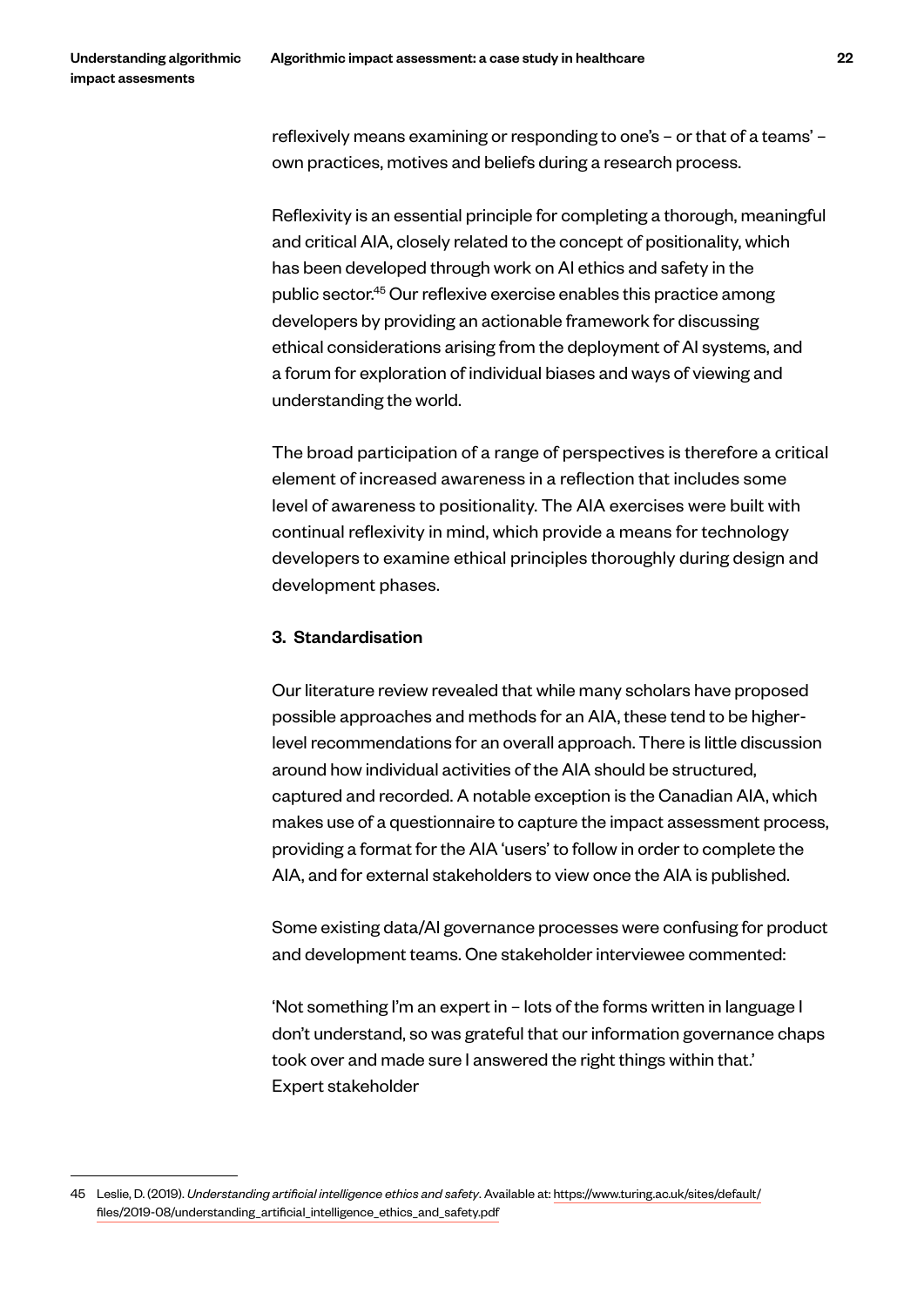This underscored the need for a clear and coherent, standardised AIA process to ensure that applicant teams were able to engage fully with the task and that completed AIAs are of a consistent standard.

To ensure NMIP applicants find the AIA as effective and practical as possible, and to build consistency between applications, it is important they undergo a clearly defined process that leads to an output that can be easily compared and evaluated. To this end, our AIA process provides a standard template document, both to aid the process and keep relative uniformity between different NMIP applications.

Over time, once this AIA has been trialled and tested, we envisage that standardised and consistent applications will also help the DAC and members of the public to begin to develop paradigms of the kinds of harms and benefits that new applicants should consider.

#### 4. Independent scrutiny

The goal of independent scrutiny is to provide external stakeholders with the powers to scrutinise, assess and evaluate AIAs and identify any potential issues with process. Many proposed AIAs argue for multistakeholder collaboration,<sup>46</sup> but there is a notable gap in procedure for how participation would be structured in an AIA, and how external perspectives would be included in the process.

We sought to address these gaps by building a participatory initiative as part of the NMIP AIA (for more information on the participatory workshop, see: 'Annex 1: Proposed process in detail' p. 92). Independent scrutiny helps to build robust accountability, as it helps to formalise the actor-forum relationship, providing further opportunity for judgement and deliberation among the wider forum.<sup>47</sup> AIAs should be routinely scrutinised to ensure they are used and adopted effectively, that teams are confident and critical in their approach to examining impacts, and that AIAs provide continual value.

<sup>46</sup> Reisman, D., Schultz, J., Crawford, K. and Whittaker, M. (2018). *Algorithmic impact assessments: a practical framework for public agency accountability*. AI Now Institute. Available at: https://ainowinstitute.org/aiareport2018.pdf

<sup>47</sup> Wieringa, M. (2020). 'What to account for when accounting for algorithms: a systematic literature review on algorithmic accountability'. *Conference on Fairness, Accountability and Transparency*, p.1-18. ACM: Barcelona. Available at: https://dl.acm.org/doi/ abs/10.1145/3351095.3372833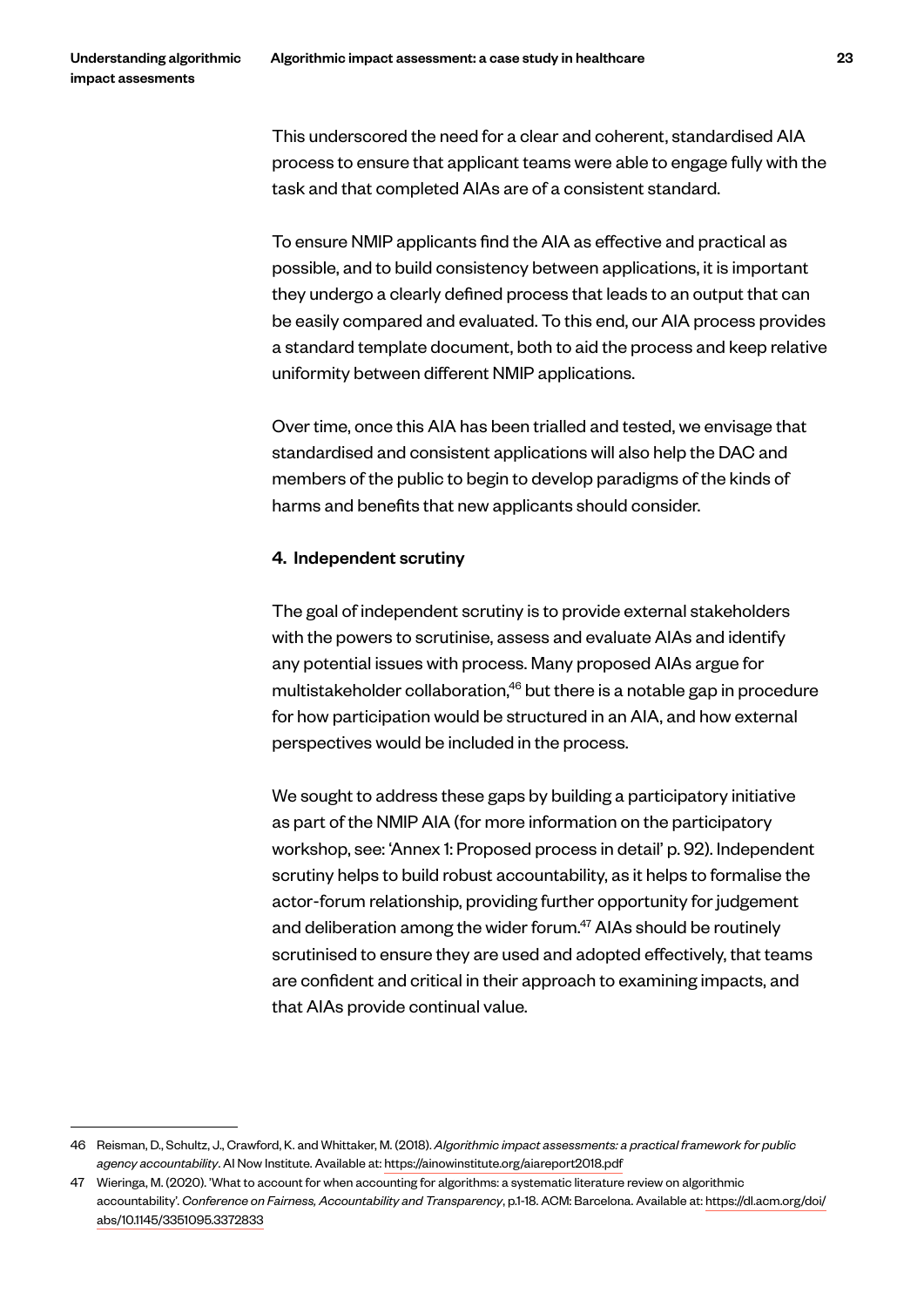#### 5. Transparency

In this context, we consider AIA transparency as building in critical oversight of the AIA process itself, focusing on making the AIA, as a mechanism of governance, transparent. This differs to making transparent details about the AI system and its logic – what has been referred to as 'first-order transparency'.<sup>48</sup> This AIA aims to improve transparency via both internal and external visibility, by prompting applicant teams to document the AIA process and findings, which are then published centrally for members of the public to view. Making this information publicly available provides more information for regulators, civil society organisations and members of the public about what kinds of systems are being developed in the UK healthcare context, and how their societal impacts are understood by those who develop or research them.

In order to achieve these goals, the AIA process and output make use of two principal approaches: documentation and participation.

#### 1. Documentation

Thorough recordkeeping is critical to this AIA process and can produce significant benefits for developers and external stakeholders.

Teams who have access to documentation stating ethical direction are more likely to address ethical concerns with a project at the outset.<sup>49</sup> Documentation can change internal process and practice, as it necessitates reflexivity, which creates opportunities to better identify, understand and question assumptions and behaviours.

This shift in internal process may also begin to influence *external* practice: it has been argued that good AIA documentation process may create what sociologists call 'institutional isomorphism', where industry practice begins to homogenise owing to social and normative pressures.<sup>50</sup>

<sup>48</sup> Kaminski, M. (2020). 'Understanding transparency in algorithmic accountability'. *Cambridge Handbook of the Law of Algorithms*, e.d. Woodrow Barfield. Cambridge: Cambridge University Press [online] Available at: https://papers.ssrn.com/sol3/papers.cfm?abstract\_ id=3622657

<sup>49</sup> Boyd, K.L (2021). 'Datasheets for datasets help ML engineers notice and understand ethical issues in training data'. *Proceedings of theACM on Human-Computer Interaction*, 5, 438, pp.1-27. [online] Available at: https://dl.acm.org/doi/abs/10.1145/3479582

<sup>50</sup> Selbst, A. (2021). 'An institutional view of algorithmic impact assessments'. 35 *Harvard Journal of Law & Technology* (forthcoming), pp.1-79. [online] Available at: https://papers.ssrn.com/sol3/papers.cfm?abstract\_id=3867634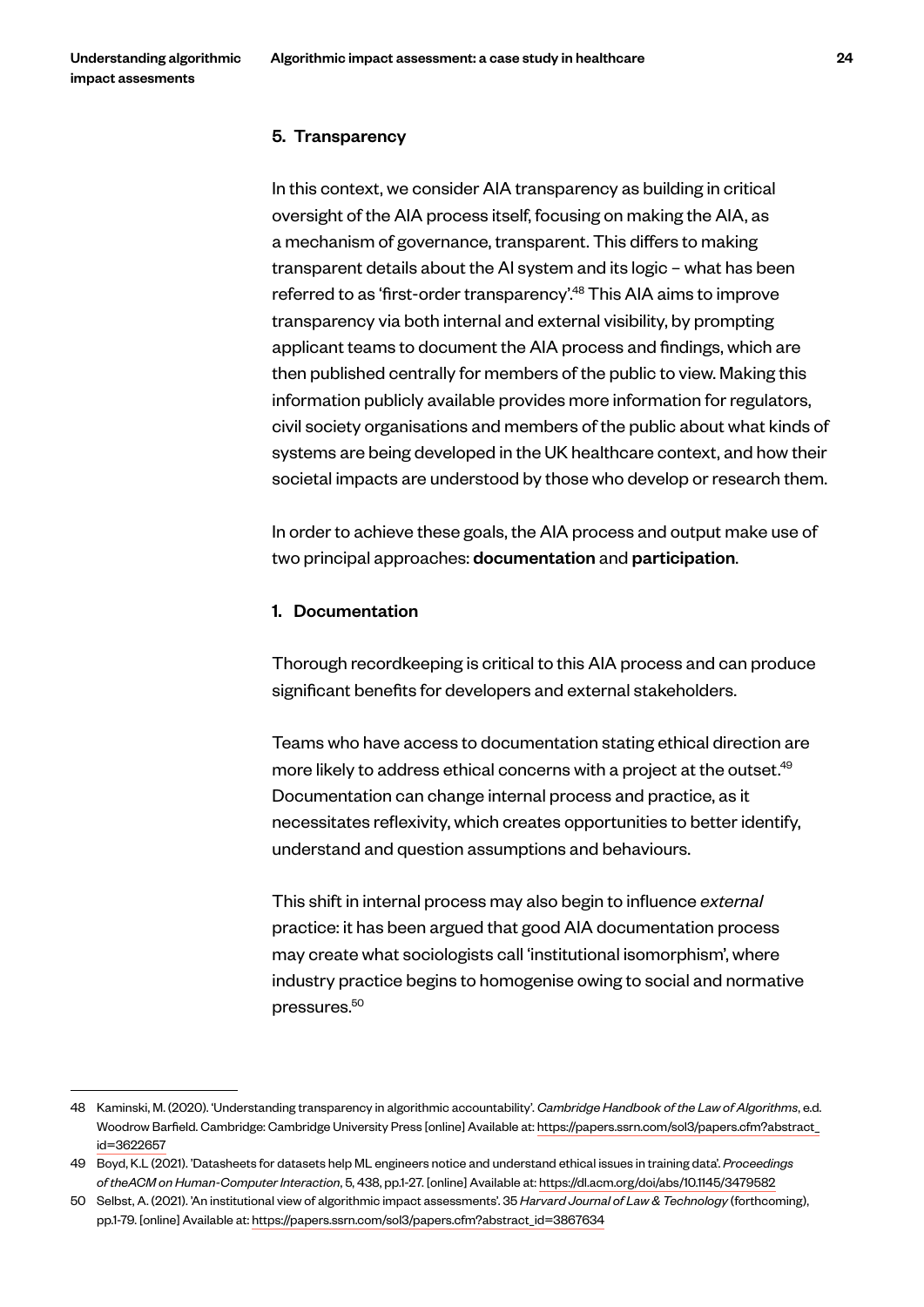Through consistent documentation, teams gain a richer context for present and future analysis and evaluation of the project.

#### 2. Participation

Participation is the mechanism for bringing a wider range of perspectives to the AIA process. It can take various forms – from soliciting written feedback through to deliberative workshops – but should always aim to bring the lived experiences of people and communities who are affected by an algorithm to bear on the AIA process.<sup>51</sup>

When carried out effectively, participation supports teams in building higher quality, safer and fairer products. $52$  The participatory workshop in the NMIP AIA (see: 'Annex 1: Proposed process in detail' p. 92 for a full description) enables the process of impact identification to go beyond the narrow scope of the applicant team(s).

Building participation into the AIA process brings external scrutiny of an AI healthcare system from outside the teams' perspective, provides alternate sources of knowledge and relevant lived experience and expertise. It also enables independent review of the impacts of an AI system, as participants are unencumbered by the typical conflicts of interest that may interfere with the ability of project stakeholders to judge their system impartially.

<sup>51</sup> See: Ada Lovelace Institute. (2021). *Participatory data stewardship*. Available at: https://www.adalovelaceinstitute.org/report/ participatory-data-stewardship/ for a framework of different approaches to participation in relation to data-driven technologies and systems.

<sup>52</sup> Madaio, M.A. et al (2020) 'Co-designing checklists to understand organizational challenges and opportunities around fairness in AI' *CHI Conference on Human Factors in Computing Systems*, pp.1-14 [online]. Available at: https://doi.org/10.1145/3313831.3376445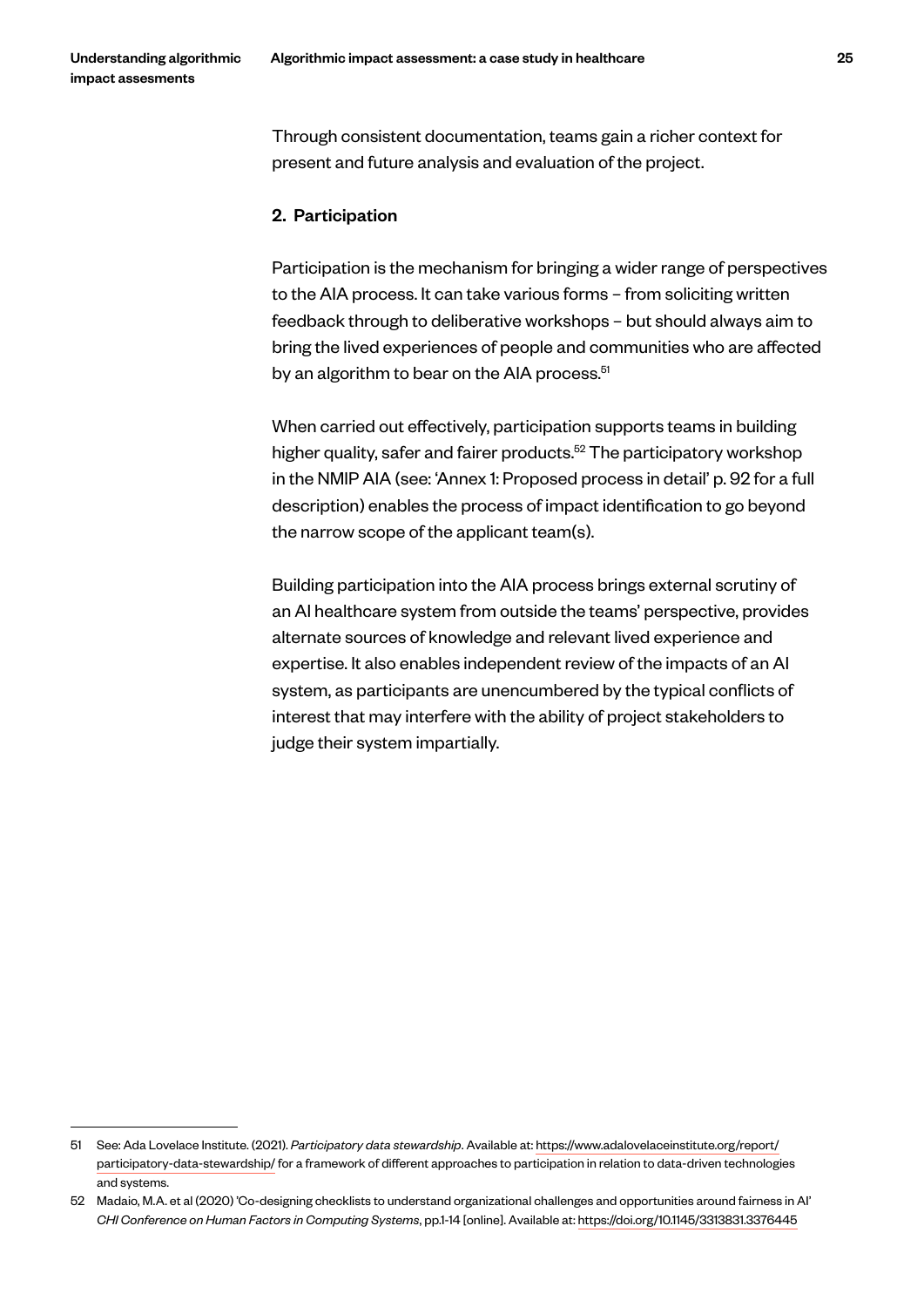# The context of healthcare AI

There is a surge in the development and trialling of AI systems in healthcare.<sup>53</sup> A significant area of growth is the use of AI in medical imaging, where AI imaging systems assist clinicians in cancer screening, supporting diagnosis/prognosis, patient triage and patient monitoring.<sup>54</sup>

The UK Department of Health and Social Care (DHSC) has set out national commitments to support public and private sector AI research and development in healthcare by ensuring that developers and researchers have access to high-quality datasets to train and validate AI models, underlining four guiding principles that steer this effort:

- 1. user need
- 2. privacy and security
- 3. interoperability and openness
- 4. inclusion.<sup>55</sup>

In the current NHS Long Term Plan, published in 2019, AI is described as a means to improve efficiency across service delivery by supporting clinical decisions, as well as a way to 'maximise the opportunities for use of technology in the health service<sup>'.56</sup> Current initiatives to support this drive for testing, evaluation and scale of AI-driven technologies include the AI in Health and Care Award, run by the Accelerated Access Collaborative, in partnership with NHSX (now part of the NHS Transformation Directorate)<sup>57</sup>

<sup>53</sup> Davenport, T. and Kalakota, R. (2019). 'The potential for artificial intelligence in healthcare'. *Future Healthcare Journal*, 6,2, pp.94-98. [online] Available at: https://www.ncbi.nlm.nih.gov/pmc/articles/PMC6616181/

<sup>54</sup> NHS AI Lab. *AI in imaging*. Available at: https://www.nhsx.nhs.uk/ai-lab/ai-lab-programmes/ai-in-imaging/

<sup>55</sup> Department of Health and Social Care. (2018). *The future of healthcare: our vision for digital, data and technology in health and care*. UK Government. Available at: https://www.gov.uk/government/publications/the-future-of-healthcare-our-vision-for-digital-data-andtechnology-in-health-and-care/the-future-of-healthcare-our-vision-for-digital-data-and-technology-in-health-and-care

<sup>56</sup> NHS. (2019). *The NHS Long Term Plan*. Available at: https://www.longtermplan.nhs.uk/wp-content/uploads/2019/08/nhs-long-termplan-version-1.2.pdf

<sup>57</sup> NHSX is now part of the NHS Transformation Directorate. More information is available at: https://www.nhsx.nhs.uk/blogs/nhsxmoves-on/ At the time of research and writing NHSX was a joint unit of NHS England and the UK Department of Health and Social Care that reported directly to the Secretary of State and the Chief Executive of NHS England and NHS Improvement. NHSX was also the parent organisation of the NHS AI Lab.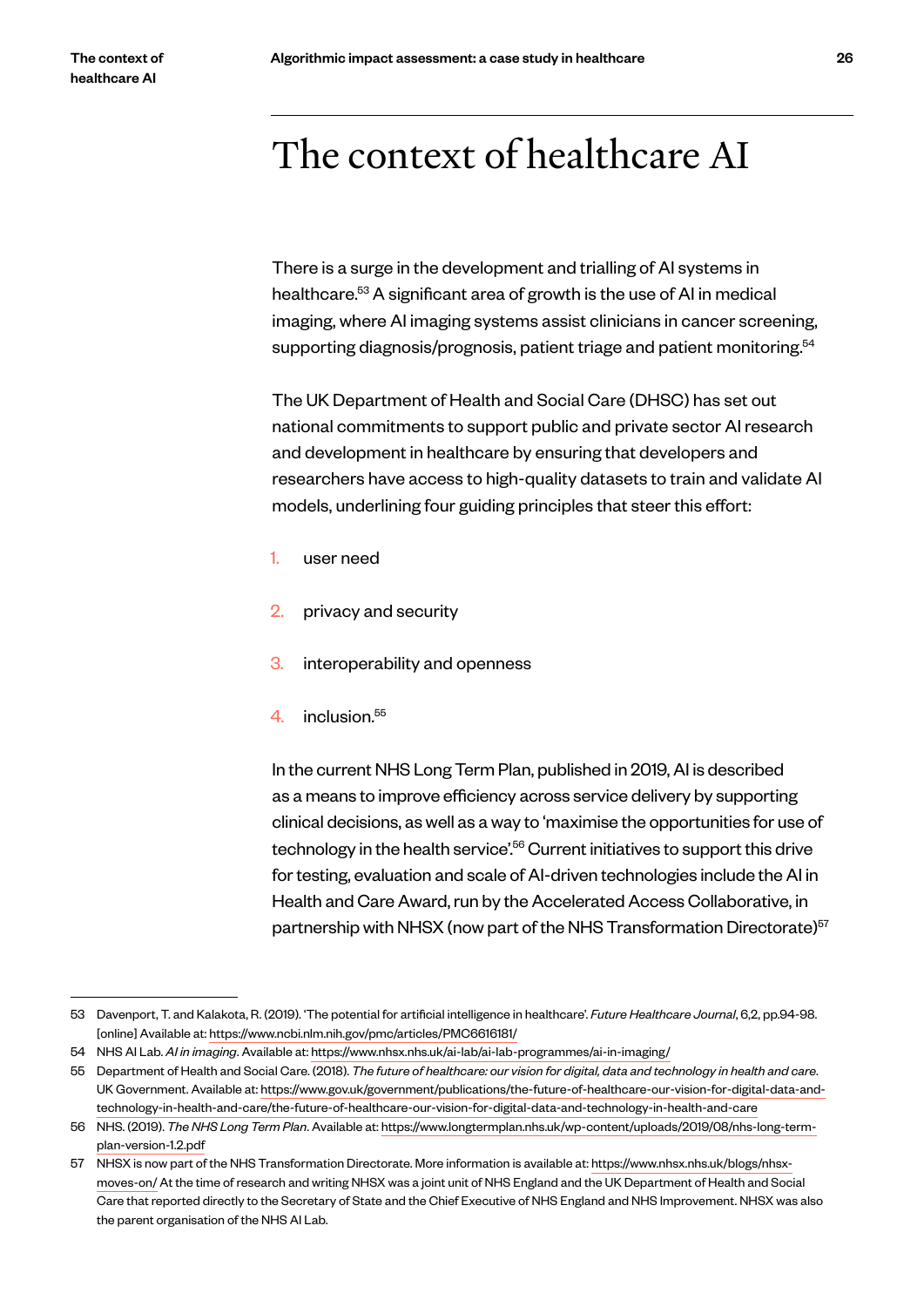and the National Institute for Health Research (NIHR).

However, while data-driven healthcare innovation holds the potential to support new practices in healthcare, careful research into the integration of AI systems in clinical practice is needed to ground claims of model performance and to uncover where systems would be most beneficial in the context of particular clinical pathways. For example, a recent systematic review of studies measuring test accuracy of AI in mammography screening practice has revealed that radiologists still outperform the AI in detection of breast cancer.<sup>58</sup>

To ensure healthcare AI achieves the benefits society hopes for, it is necessary to recognise the possible risks of harmful impacts from these systems. For instance, concerns have been raised that AI risks further embedding or exacerbating existing health and social inequalities – a risk that is evidenced in both systems that are working as designed, $59$  and in those that are producing errors or are failing.<sup>60, 61</sup>

Additionally, there are concerns around the kinds of interactions that take place between clinicians and AI systems in clinical settings: the AI system may contribute to human error, override much-needed human judgement, or lead to overreliance or misplaced faith in the accuracy metrics of the system.<sup>62</sup>

The NHS has a longstanding commitment to privacy and processing personal data in accordance with the General Data Protection Regulation (GDPR)<sup>63</sup> which may create tension with the more recent

<sup>58</sup> Freeman, K., Geppert, J., Stinton, C., Todkill, D., Johnson, S., Clarke, A. and Taylor-Phillips, S. (2021). 'Use of artificial intelligence for image analysis in breast cancer screening programmes: systematic review of test accuracy'. *British Medical Journal* 2021, 374 [online] Available at: https://pubmed.ncbi.nlm.nih.gov/34470740/

<sup>59</sup> Wen, D., Khan, S., Ji Xu, A., Ibrahim, H., Smith, L., Caballero, J., Zepeda, L., de Blas Perez, C., Denniston, A., Lui, X. and Martin, R. (2021). 'Characteristics of publicly available skin cancer image datasets: a systematic review'. *The Lancet: Digital Health* [online]. Available at: https://www.thelancet.com/journals/landig/article/PIIS2589-7500(21)00252-1/fulltext

<sup>60</sup> Banerje, I et al. (2021). 'Reading race: AI recognises patient's racial identity in medical images'. *Computer Vision and Pattern Recognition*. Available at: https://arxiv.org/abs/2107.10356

<sup>61</sup> Antun, V., Renna, F., Poon, C., Adcock, B., Hansen, A. C. (2020). 'On instabilities of deep learning in image reconstruction and the potential costs of AI'. *Proceedings of the National Academy of Sciences of the United States of America*, p. 117, 48 [online] Available at: https://www.pnas.org/content/117/48/30088

<sup>62</sup> Topol, E. (2019). 'High performance medicine: the convergence of human and artificial intelligence'. *Nature Medicine*, 25, pp.45-56. [online] Available at: https://www.nature.com/articles/s41591-018-0300-7

<sup>63</sup> NHSX. *How NHS and care data is protected*. Available at: https://www.nhsx.nhs.uk/key-tools-and-info/data-saves-lives/how-nhs-andcare-data-is-protected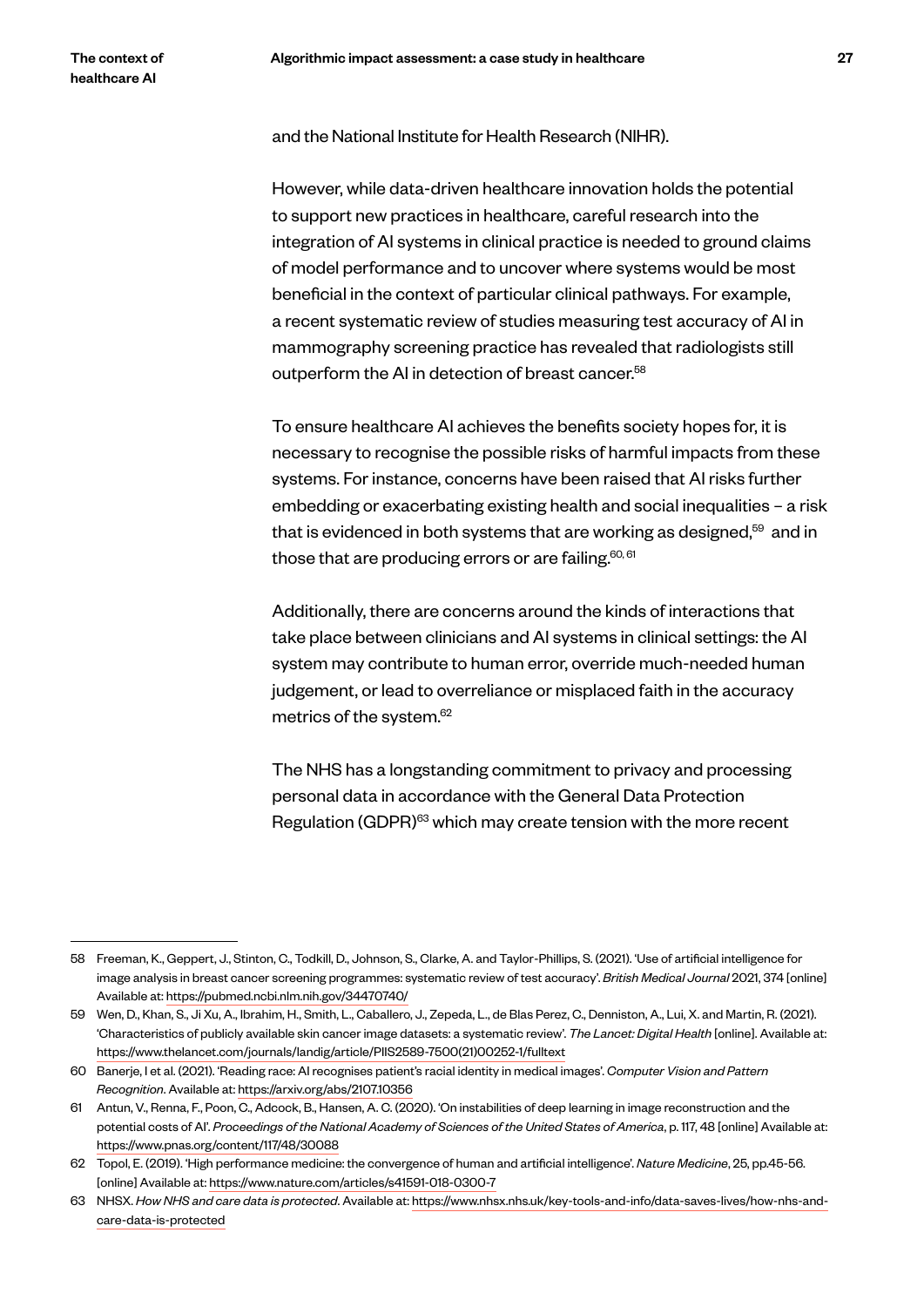commitment to make patient data available for companies.<sup>64</sup> Potential harmful impacts arising from use of these systems are myriad, from both healthcare-specific concerns around violating patient consent over the use of their data, to more generic risks such as creating public mistrust of AI systems and the institutions that develop or deploy them.

It is important to understand impacts do not have parity across people and groups: for example, a person belonging to a marginalised group may experience even greater mistrust around use of AI, owing to past discrimination.

These impacts can result in serious harm to both individuals and groups, who are often 'left behind' in provision of health and social care.65 Harmful impacts can arise from endemic forms of bias during AI design and development, from error or malpractice at the point of data collection, to over-acceptance of model output, and reducing vigilance at the point of end use.<sup>66</sup> Human values and subjectivities such as biased or racist attitudes or behaviours can become baked-in to AI systems,<sup>67</sup> and reinforce systems of oppression once in use, resulting in serious harm.<sup>68</sup> For example, in the USA, an algorithm commonly used in hospitals to determine which patients required follow-up care was found to classify White patients as more ill than Black patients even when their level of illness was the same, affecting millions of patients for years before it was detected.69

Because of the risk and scale of harm, it is vital that developers of AIbased healthcare systems go through a process of assessing potential impacts of their system throughout its lifecycle. Doing so can help developers mitigate possible risks to patients and the public, reduce legal liabilities for healthcare providers who use their system, and consider how their system can be successfully integrated and used by clinicians.

<sup>64</sup> NHS Digital. *How NHS Digital makes decisions about data access*. Available at: https://digital.nhs.uk/services/data-access-requestservice-dars/how-nhs-digital-makes-decisions-about-data-access

<sup>65</sup> Ada Lovelace Institute. (2021). *The data divide*. Available at: https://www.adalovelaceinstitute.org/report/the-data-divide/

<sup>66</sup> Data Smart Schools. (2021). *Deb Raji on what 'algorithmic bias' is (...and what it is not)*. Available at: https://data-smart-schools. net/2021/04/02/deb-raji-on-what-algorithmic-bias-is-and-what-it-is-not/

<sup>67</sup> Balayn, A and Gürses, S. (2021). *Beyond debiasing: regulating AI and its inequalities*. European Digital Rights. Available at: https://edri. org/wp-content/uploads/2021/09/EDRi\_Beyond-Debiasing-Report\_Online.pdf

<sup>68</sup> Noble, S.U. (2018). *Algorithms of oppression: how search engines reinforce racism*. NYU Press

<sup>69</sup> Chakradhar, S. (2019). 'Widely used algorithm in hospitals is biased, study finds'. *STAT*. Available at: https://www.statnews. com/2019/10/24/widely-used-algorithm-hospitals-racial-bias/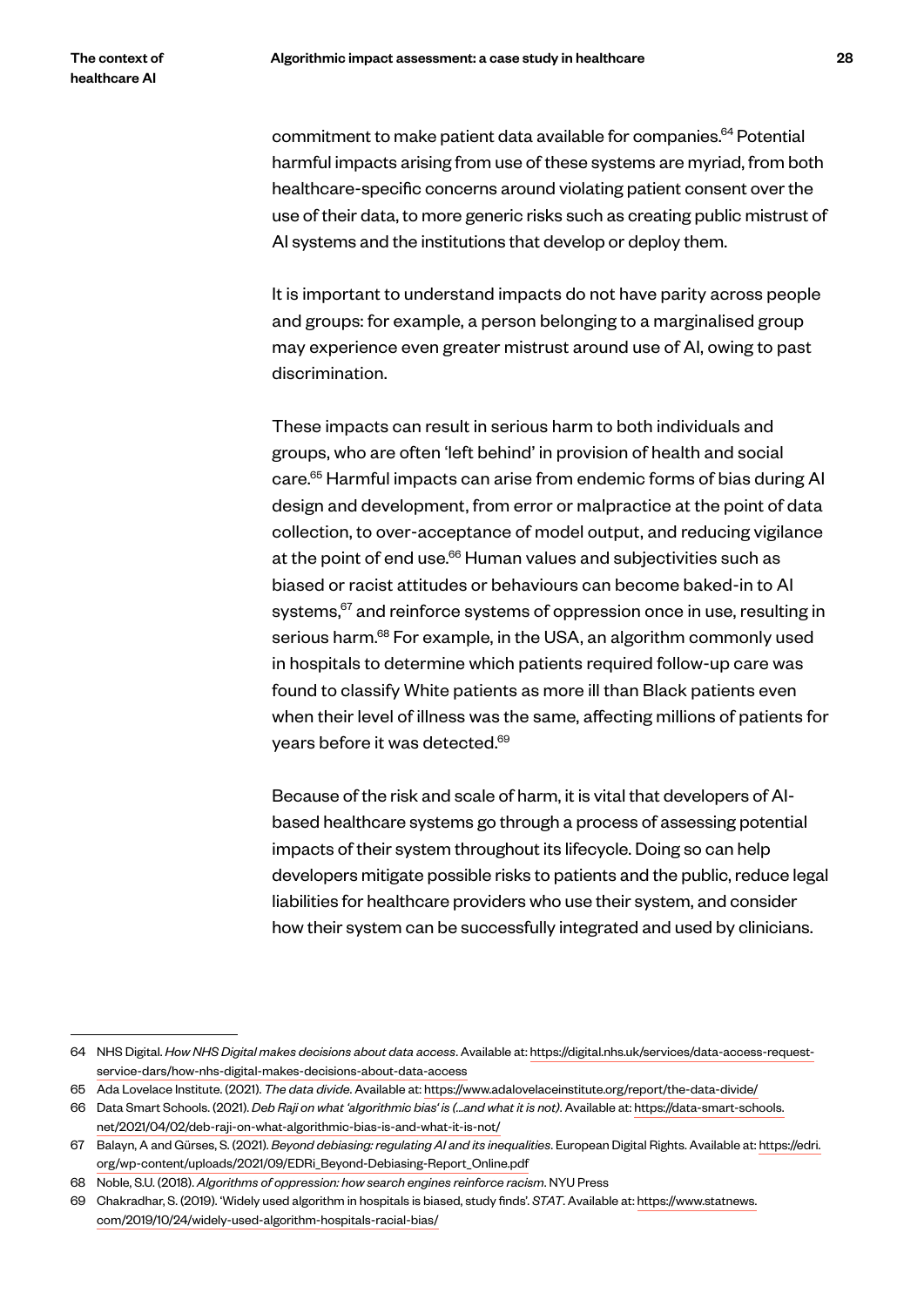# Impacts arising from development and deployment of healthcare AI systems

AI systems are valued by their proponents for their potential to support clinical decisions, monitoring of patient health, freeing resources and improving patient outcomes. These impacts, if realised, would hopefully result in beneficial, tangible outcomes, but there may also be consequences arising from when the AI system is used as intended or when it is producing errors or failing.

Many of these technologies are in their infancy, and often only recently adopted into clinical settings, so there is a real risk of these technologies producing adverse effects, causing harm to people and society in the near and long term. Given the scale that these systems operate at and the high risk of significant harm if they do fail in a healthcare setting, it is essential for developers to consider the impacts of their system before they are put in use.

Recent evidence provides examples of some kinds of impacts (intended or otherwise) that have emerged from the development and deployment of healthcare AI systems:

- A study released in July 2021 found that algorithms used in healthcare are able to read a patient's race from medical images including chest and hand X-rays and mammograms.<sup>70</sup> Race is not an attribute normally detectable from scans. Other evidence shows that Black patients and patients from other marginalised groups may receive inferior care than White patients.<sup>71</sup> Being able to identify race from a scan (with any level of certainty) raises the risk of introducing an unintended system impact that causes harm to both individuals and society, reinforcing systemic health inequalities.
- A 2020 study of the development, implementation and evaluation of Sepsis Watch, an AI 'early-warning system' for assisting hospital clinicians in the early diagnosis and treatment of sepsis uncovered unintended consequences.<sup>72</sup> Sepsis Watch was successfully integrated with clinical practice after close engagement with nurses and hospital staff to ensure it triggered an alarm in an appropriate way and led to a meaningful response. But the adoption of the system had an unanticipated impact of clinicians taking on an intermediary role between the AI system and other clinicians in order to successfully integrate the tool for hospital use. This demonstrates that developers should

<sup>70</sup> Gichoya, J.W. et al. (2021). 'Reading race: AI recognises patient's racial identity in medical images'. *arXiv*. Available at: https://arxiv.org/ abs/2107.10356

<sup>71</sup> Frakt, A. (2020). 'Bad medicine: the harm that comes from racism'. *The New York Times*. [online] Available at: https://www.nytimes. com/2020/01/13/upshot/bad-medicine-the-harm-that-comes-from-racism.html

<sup>72</sup> Sendak, M. et al. (2020). '"The human body is a black box": supporting clinical decision-making with deep learning'. In *Proceedings of the 2020 Conference on Fairness, Accountability, and Transparency*. ACM:, New York, NY, USA, pp. 99–109. Available at: https://doi.org/10.1145/3351095.3372827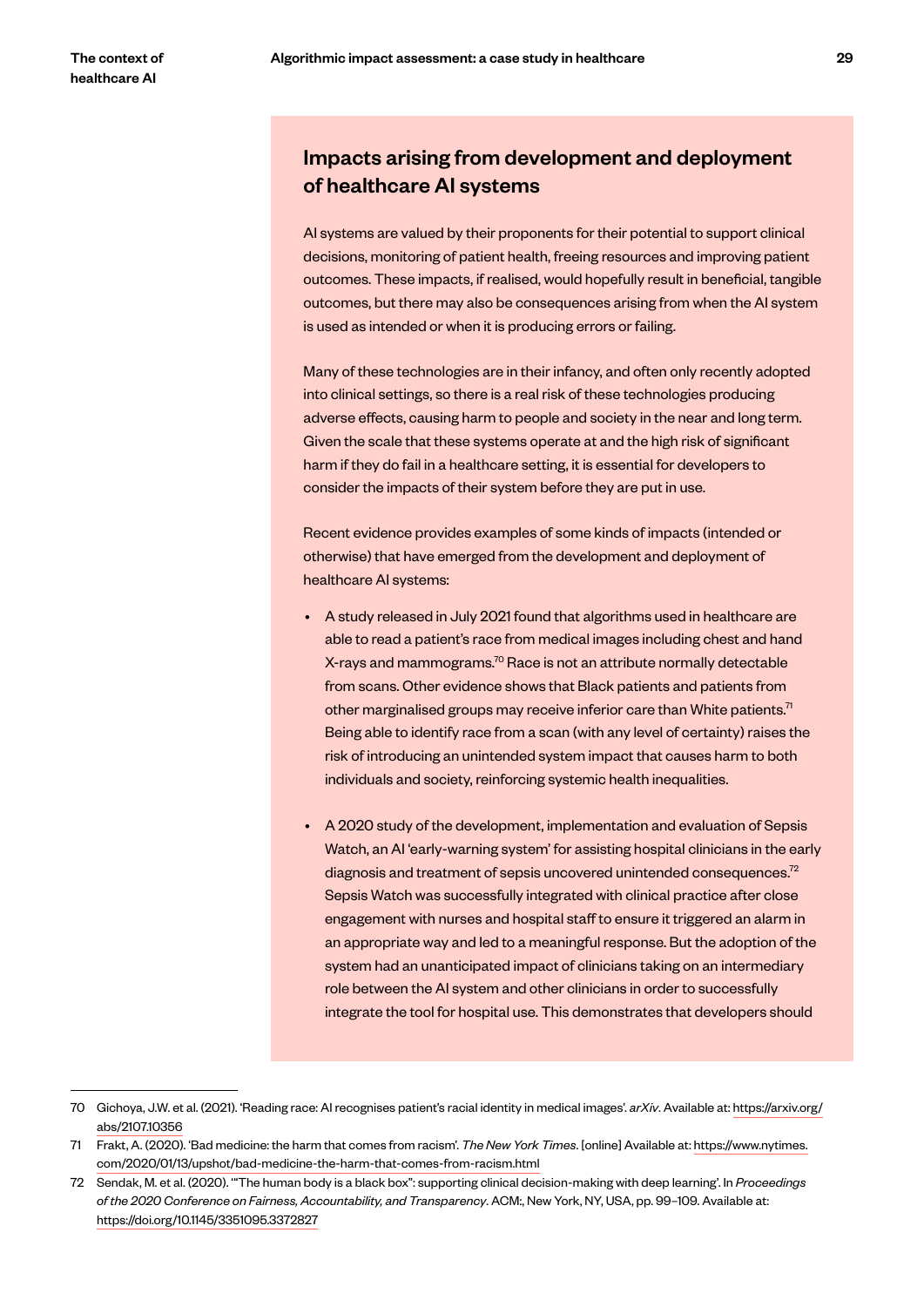take into account the socio-environmental requirements to successfully implement and run an AI system.

- A study released in December 2021 revealed underdiagnosis bias in AIbased chest X-ray (CXR) prediction models among marginalised populations, particularly in intersectional subgroups.73 This example shows that analysis of how an AI system performs on certain societal groups may be missed, so careful consideration of user populations *ex ante* is critical to help mitigate harms *ex post*. It also demonstrates how some AI systems may result in a reduced quality of care that may result in injury to some patients.
- A study on the implementation of an AI-based retinal scanning tool in Thailand for detecting diabetic eye disease found that its success depended on socio-environmental factors like whether the hospital had a stable internet connection and lighting conditions for taking photographs – when these were insufficient, the use of the AI system caused delays and disruption.<sup>74</sup> They found that clinicians unexpectedly created 'work-arounds' for the intended study design use of the AI system. This reflected unanticipated needs that affected how the process worked, in particular that patients may struggle to attend distant hospitals for further examination, which made hospital referral a bad fallback for when the AI system failed. This concern was identified through researchers' discussions with clinicians, showing the potential value of participation early in the design and development process.

# The utility of AIAs in health policy: complementing existing governance processes in the UK healthcare space

The AIA process is intended to complement and build from existing regulatory requirements imposed on proposed medical AI products, recognising the sanctity of well-established regulation. As a result, it is essential to survey that regulatory context before diving into the specifics of what an AIA requires, and where an AIA can add value.

<sup>73</sup> Seyyad-Kalantari, L., Zhang, H., McDermott, M., Chen, I. Y., Ghassemi, M. (2021). 'Underdiagnosis bias of artificial intelligence algorithms applied to chest radiographs in underserved patient populations'. *Nature Medicine*, 27, pp. 2176-2182. Available at: https:// www.nature.com/articles/s41591-021-01595-0

<sup>74</sup> Beede, E., Elliott Baylor, E., Hersch, F., Iurchenko, A., Wilcox, L., Ruamviboonsuk, P. and Vardoulakis, L. (2020). 'A human-centered evaluation of a deep learning system deployed in clinics for the detection of diabetic retinopathy'. In: *CHI Conference on Human Factors in Computing Systems (CHI '20),* April 25-30, 2020, Honolulu, HI, USA. ACM, New York, NY, USA. Available at: https://dl.acm. org/doi/fullHtml/10.1145/3313831.3376718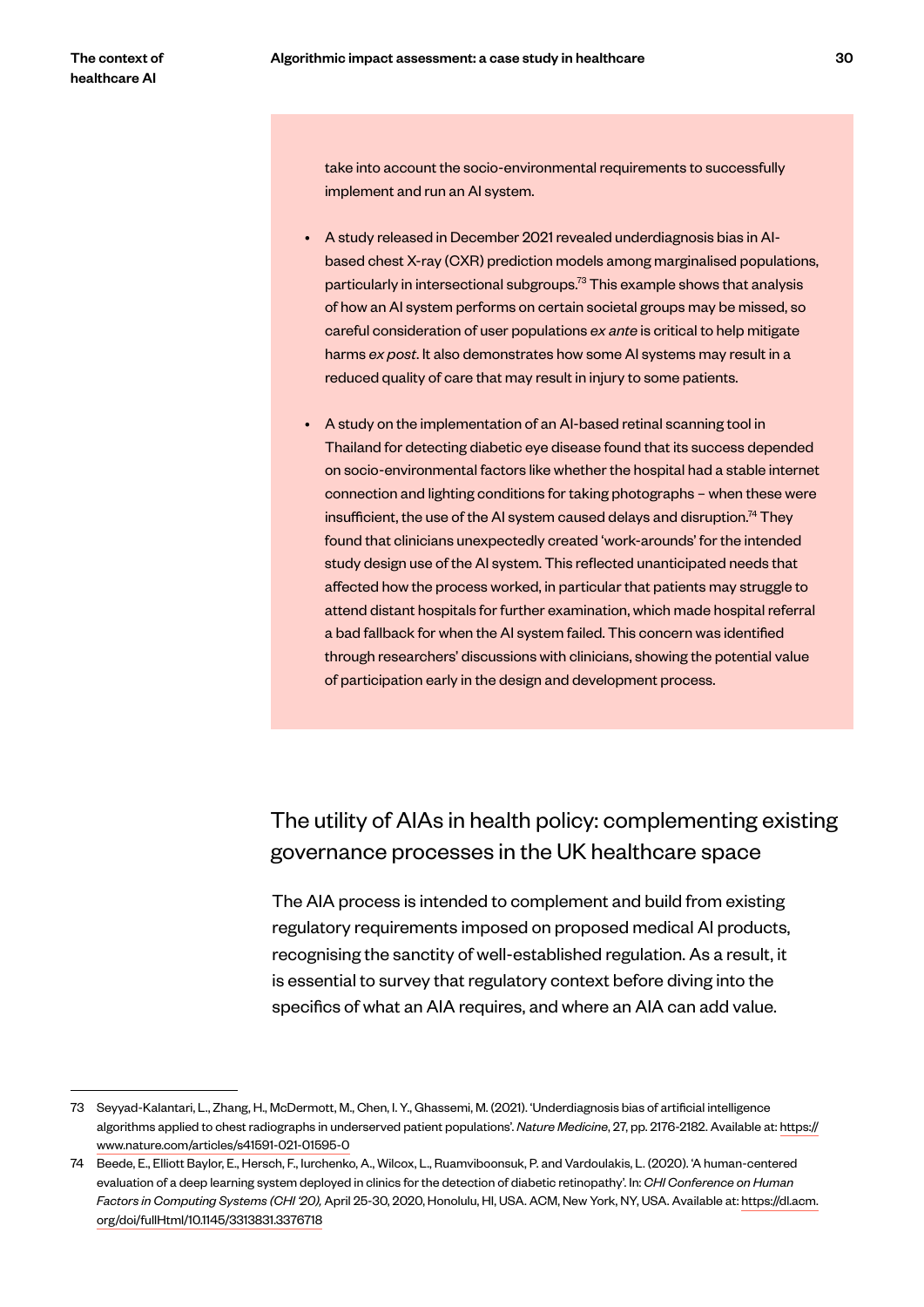Compared to most other domains, the UK's healthcare sector already has in place relatively mature regulatory frameworks for the development and deployment of AI systems with a medical purpose. The UK Government has indicated that further updates to regulation are forthcoming, in order to be more responsive to data-driven technologies like AI.75 There is in a complex ecosystem of regulatory compliance, with several frameworks for risk assessment, technical, scientific and clinical assurance and data protection that those adopting or building these systems must navigate.

This AIA process is therefore proposed as one component in a broader accountability toolkit, which is intended to provide a standardised, reflexive framework for assessing impacts of AI systems on people and society. It was designed to complement – not replicate or override – existing governance processes in the UK healthcare space. Table 1 below compares the purpose, properties and evidence required by some of these processes, to map how this AIA adds value.

<sup>75</sup> Medicines and Healthcare products Regulatory Agency (2020). *Regulating medical devices in the UK*. UK Government. Available at: https://www.gov.uk/guidance/regulating-medical-devices-in-the-uk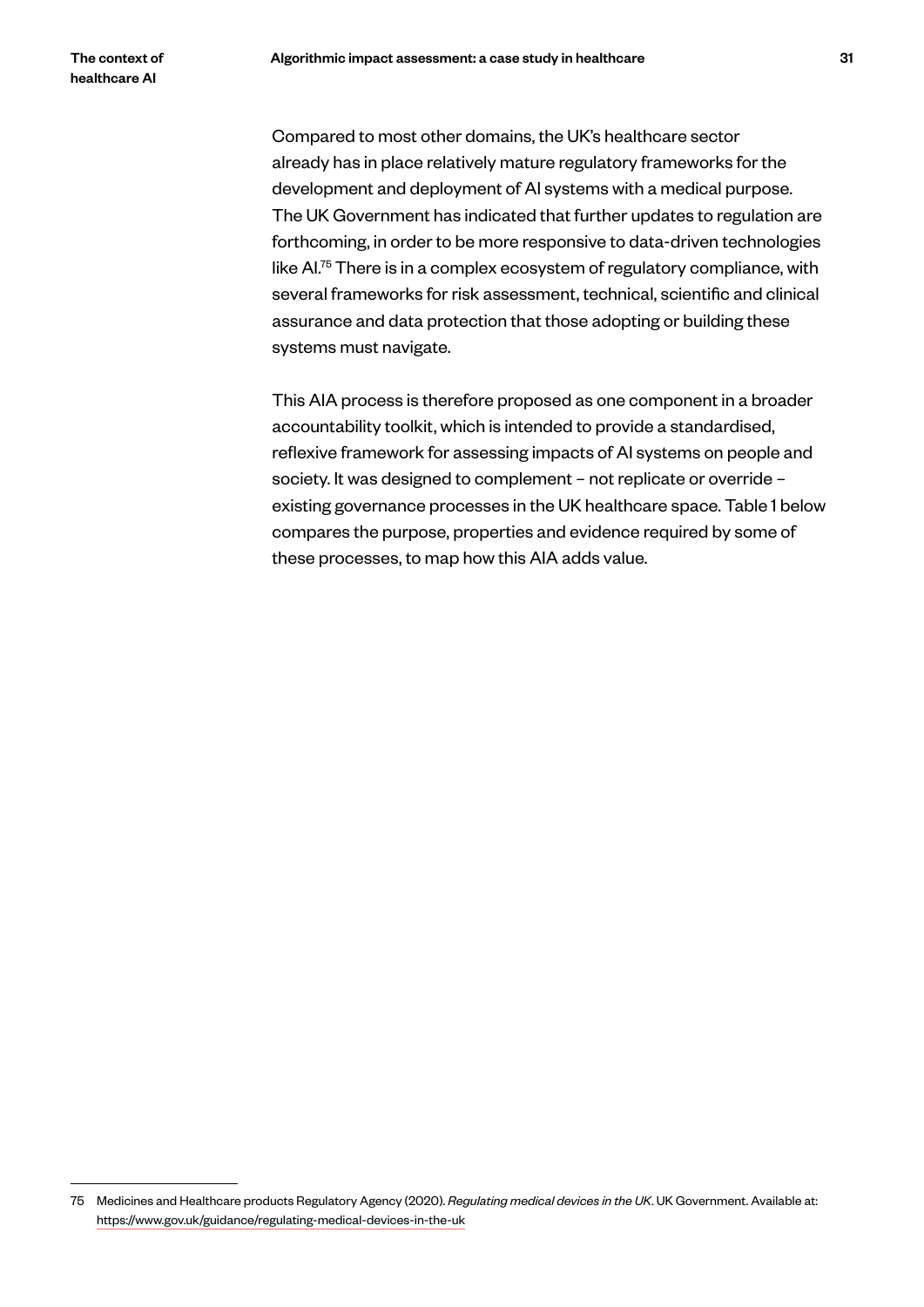#### Table 1: How does this AIA complement some existing processes in the healthcare space?

| Name of initiative                  | <b>Medical devices</b><br>regulation                                                                                                                                                                                                                                                                                                                                                                                                                                                                                                                     | NHS code of<br>conduct for digital<br>and data-driven<br>health technologies<br>(DHTs)                                                                                                                                                                                                                                                                                                                                                   | <b>NICE</b> evidence<br>standards<br>frameworks for<br><b>DHTs</b>                                                                                                                                                                                                                                                                                                  | Data protection<br>impact<br>assessments<br>(DPIAs)                                                                                                                                                                                           | <b>ISO clinical</b><br>standards: 14155<br>& 14971                                                                                                                                                                                                                                                                     |
|-------------------------------------|----------------------------------------------------------------------------------------------------------------------------------------------------------------------------------------------------------------------------------------------------------------------------------------------------------------------------------------------------------------------------------------------------------------------------------------------------------------------------------------------------------------------------------------------------------|------------------------------------------------------------------------------------------------------------------------------------------------------------------------------------------------------------------------------------------------------------------------------------------------------------------------------------------------------------------------------------------------------------------------------------------|---------------------------------------------------------------------------------------------------------------------------------------------------------------------------------------------------------------------------------------------------------------------------------------------------------------------------------------------------------------------|-----------------------------------------------------------------------------------------------------------------------------------------------------------------------------------------------------------------------------------------------|------------------------------------------------------------------------------------------------------------------------------------------------------------------------------------------------------------------------------------------------------------------------------------------------------------------------|
| Initiative details                  | Legislation<br>Follows the EU<br>risk-based<br>classification of<br>medical devices<br>implemented and<br>enforced by a<br>competent authority:<br>in the UK, this is the<br>Medicines &<br>Healthcare products<br>Regulatory Agency<br>(MHRA).<br>MHRA's medical<br>device product<br>registration, known<br>as a CE marking<br>process, is a<br>requirement under<br>the UK's Medical<br>Device Regulations<br>2002. Higher-risk<br>products will have<br>conformity<br>assessments carried<br>out by third-parties:<br>notified bodies. <sup>76</sup> | Non-mandatory,<br>voluntary best-<br>practice standards<br>The NHS outlines 12<br>key principles of<br>good practice for<br>innovators designing<br>and developing<br>data-driven<br>healthcare products,<br>including 'how to<br>operate ethically',<br>'usability and<br>accessibility', and<br>technical assurance.<br>There is<br>considerable<br>emphasis on 'good<br>data protection<br>practice, including<br>data transparency'. | Non-mandatory,<br>voluntary best-<br>practice standards<br>Outlines a set of<br>standards for<br>innovation, grouping<br>DHTs into tiers<br>based on<br>functionality for a<br>proportionate,<br>streamlined<br>framework. The<br>framework's scope<br>covers DHTs that<br>incorporate AI using<br>fixed algorithms (but<br>not DHTs using<br>adaptive algorithms). | <b>Mandatory impact</b><br>assessment (with a<br>legal basis under<br>the GDPR)<br>Completed as a<br>guardrail against<br>improper data<br>handling and to<br>protect individual<br>data rights (DPIAs<br>are not specific to<br>healthcare). | Non-mandatory<br>clinical standards<br>for medical devices<br>(including devices<br>with an Al<br>component)<br>From the<br>International<br>Standards<br>Organisation, and<br>considered gold<br>standard, is<br>internationally<br>recognised, and can<br>be used as a<br>benchmark for<br>regulatory<br>compliance. |
| Which part of<br>project lifecycle? | Whole lifecycle,<br>particularly<br>development, and<br>including post-<br>deployment.                                                                                                                                                                                                                                                                                                                                                                                                                                                                   | Development<br>and procurement.                                                                                                                                                                                                                                                                                                                                                                                                          | Development<br>and procurement.                                                                                                                                                                                                                                                                                                                                     | Ideation to<br>development.                                                                                                                                                                                                                   | Whole lifecycle.                                                                                                                                                                                                                                                                                                       |

<sup>76</sup> Medicines and Healthcare products Regulatory Agency (MHRA). (2020). *Medical devices: conformity assessment and the UKCA mark. UK Government*. Available at: https://www.gov.uk/guidance/medical-devices-conformity-assessment-and-the-ukca-mark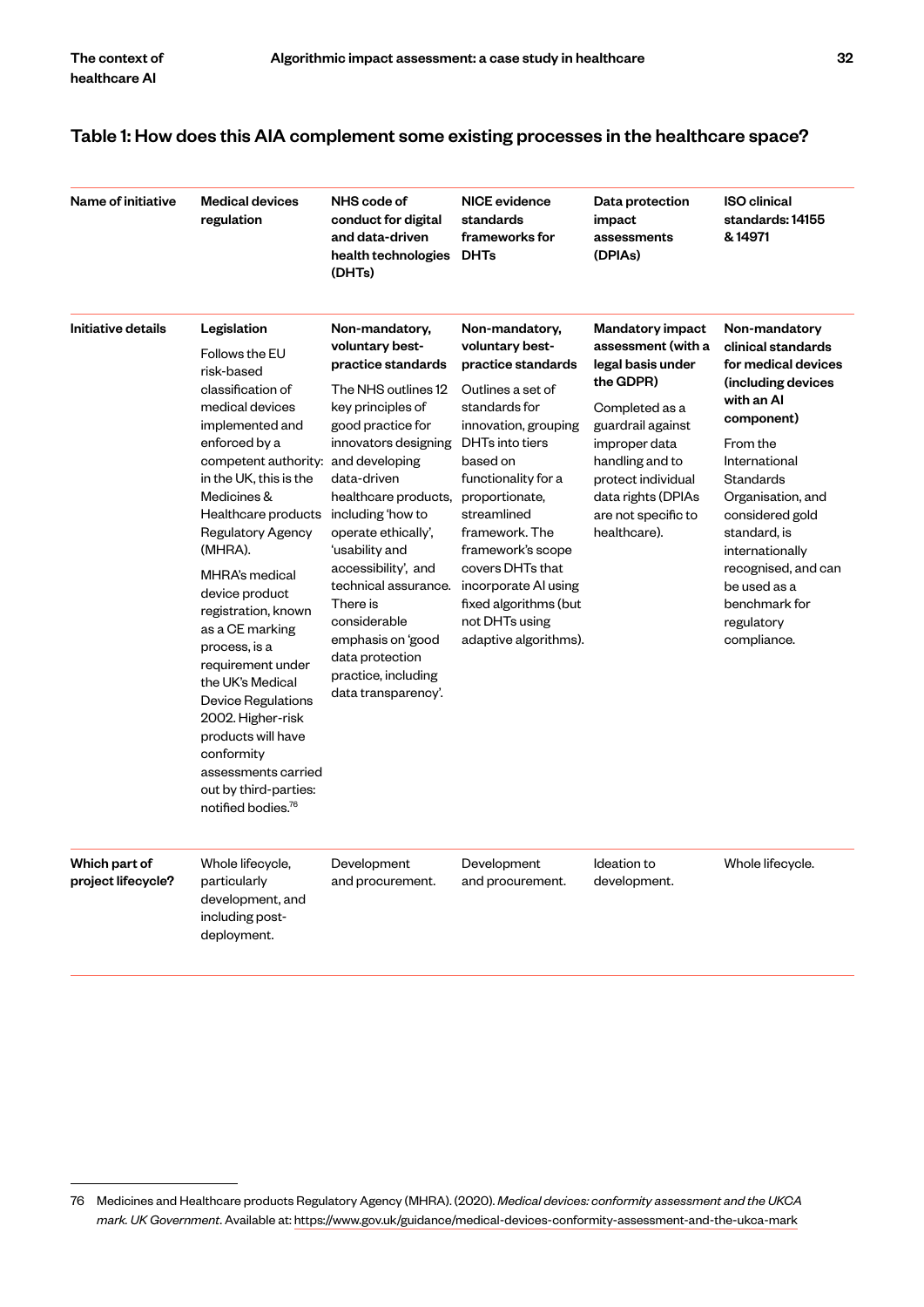#### The context of healthcare AI

Purpose To demonstrate the product meets regulatory requirements and to achieve a risk classification, from Class I (lowest perceived risk) to Class III (highest) that provides a quantified measure of risk. To help developers understand NHS motivations and standards for buying digital and datadriven technology products. To help developers collect the appropriate evidence to demonstrate clinical effectiveness and economic impact for their data-driven product. To ensure safe and fair handling of personal data and minimise risks arising from improper data handling, and as a legal compliance exercise. To provide 'presumption of conformity' of good clinical practice during design, conduct, recording and reporting of clinical investigations, to assess the clinical performance or effectiveness and safety of medical devices. **Output?** Classification of device, e.g. Class IIb, to be displayed outwardly. Technical documentation on metrics like safety and performance. Declaration of conformity resulting in CE/UKCA mark. No specific output. No specific output. Completed DPIA document, probably a Word document or PDF saved as an internal record. While there is a general obligation to notify a data subject about the processing of their data, there is no obligation to publish the results of the DPIA.<sup>77</sup> No specific output. What evidence is needed? Chemical, physical and biological properties of the product, and that the benefits outweigh risks and achieve claimed performance (proven with clinical evidence). Manufacturers must also ensure ongoing safety by carrying out post-market surveillance under guidance of MHRA. Value proposition, mission statement, assurance testing of product, and asks users to think of data economic impact ethics frameworks. Evidence of effectiveness of the technology and evidence of standards. Uses contextual questions to help identify 'higher-risk' DHTs, e.g those with users from 'vulnerable groups'. Evidence of compliance with the GDPR regulation on data categories, data handling, redress procedures, scope, context and nature of processing. Asks users to identify source and nature of risk on individuals, with an assessment of likelihood and severity of harm. The DPIA also includes questions on consultations with Evidence of how rights, safety and wellbeing of subjects are protected, scientific conduct, and responsibilities of principal investigator. The ISO 14971 requires teams to build a riskmanagement plan, including a riskassessment to identify possible hazards.

'relevant stakeholders'.

<sup>77</sup> Kaminski, M.E. and Malgieri, G. (2020). 'Algorithmic impact assessments under the GDPR: producing multi-layered explanations'. *International Data Privacy Law*, 11,2, pp.125-144. Available at: https://doi.org/10.1993/idpl/ipaa020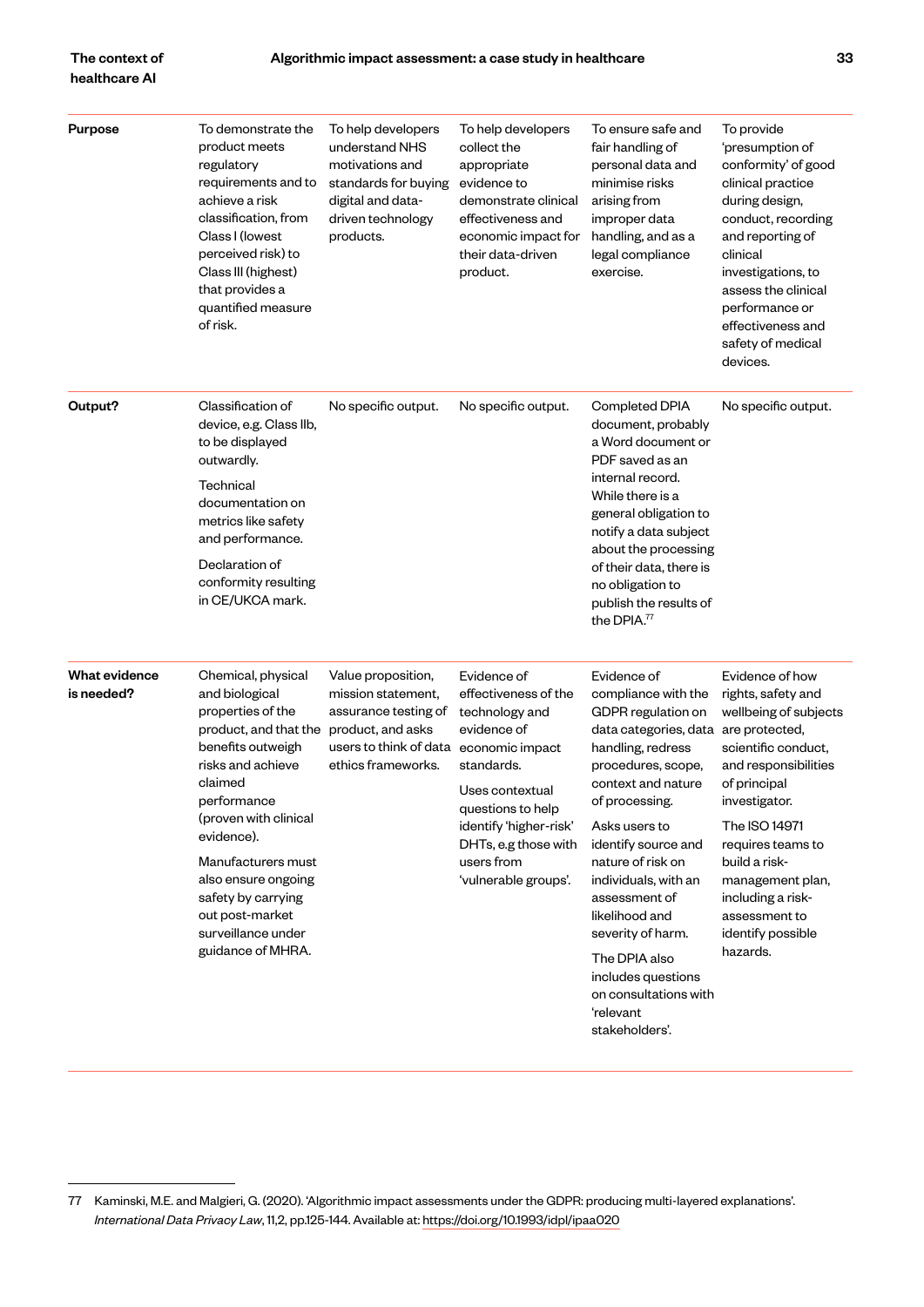#### How does the AIA differ from, and complement this process?

Building off the risk-based approach, the AIA encourages further reflexivity on who gets to decide and define these risks and impacts, broadening out the MHRA classification framework.

It also helps teams better understand impacts beyond risk to the individual.

This AIA proposes a DAC to assess AIAs; in future, this could be a notified body (as in the MHRA initiative).

The code of conduct Our impact mentions DPIAs; this AIA would move beyond dataprocessing risk.

The guide considers impacts, such as impact on patient outcomes: the AIA adds weight by detailing procedure to achieve this impact: e.g. improving clinical outcomes because of the comprehensive assessment of negative impacts, producing a record of this information to build evidence, and releasing it publicly for transparency.

identification exercise uses similar Q&A prompts to help developers assess risk, but the AIA helps interrogate the 'higher-risk' framing: higher risk for who? Who decides?

The participatory workshop broadens out the people involved in these discussions, to help build a more holistic understanding of risk.

therefore recommend a copy of the DPIA also be included as part the NMIP data access process. AIAs seek to

AIAs and DPIAs differ in scope and procedure, and we

encourage a reflexive discussion among project teams to identify and mitigate a wider array of potential impacts, including environmental, societal or individual harms.

DPIAs are generally led by a single data-controller processor, legal expert or informationgovernance team, limiting scope for broader engagement. The AIA encourages engagement of individuals who may be affected by an AI system even if they are not subjects of that data.

The process of identifying possible impacts and building into a standardised framework is confluent between the ISO 14971 and the AIA. However, the AIA does not measure for quality assurance or clinical robustness to avoid duplication. Instead, it extends these proposals by helping developers better understand the needs of their users through the participatory exercise.

There is no single body responsible for regulation for data-driven technologies in healthcare. Some of the key regulatory bodies for the development of medical devices in the UK that include an AI component are outlined in Table 2 below: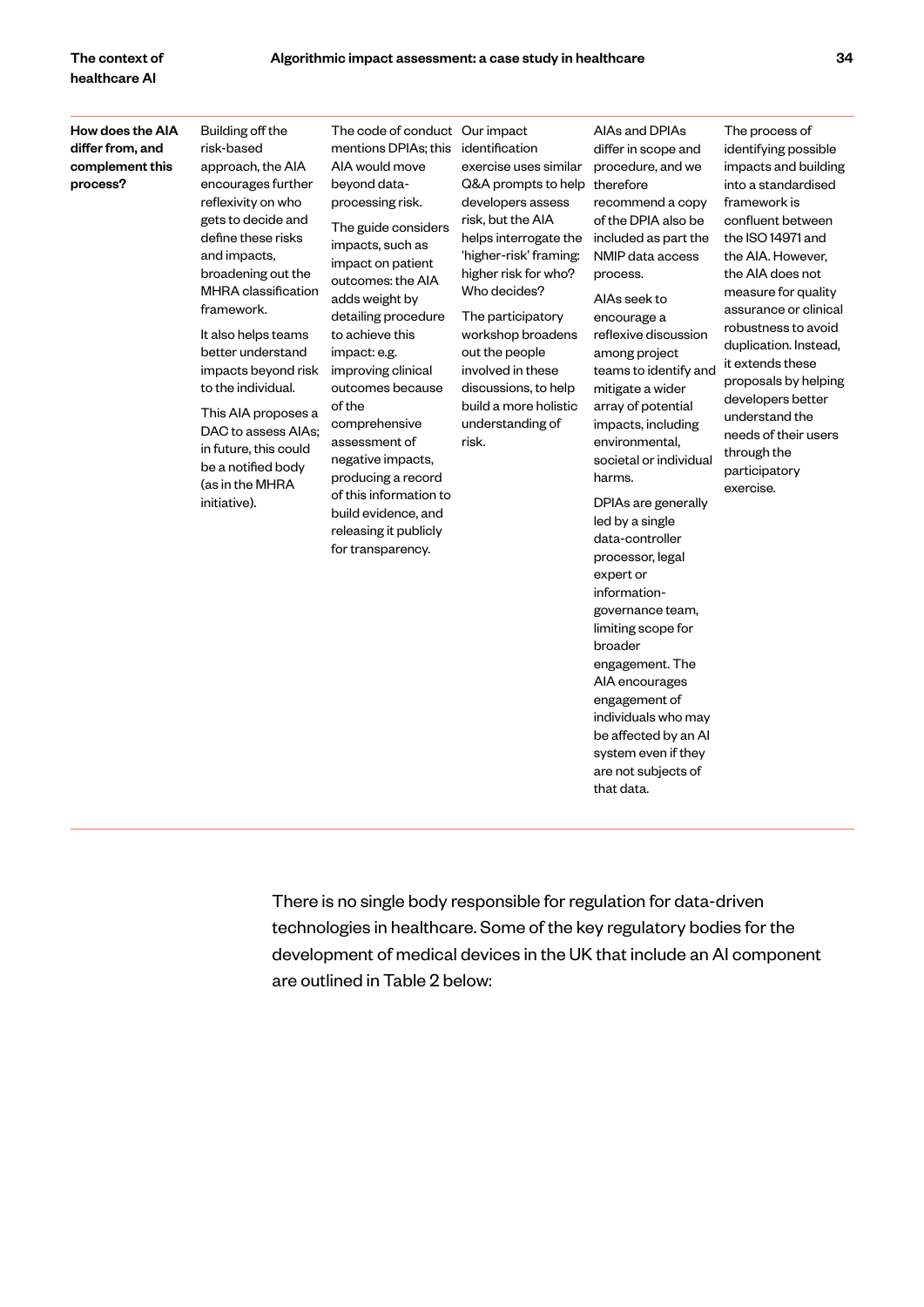#### Table 2: Key regulatory bodies for data-driven technologies in healthcare

| <b>Regulatory body</b> | <b>Medicines and</b><br><b>Healthcare products</b><br><b>Regulatory Agency</b><br>(MHRA)                                                                                                                                                                                                                                           | <b>Health Research</b><br><b>Authority (HRA)</b>                                                                                                                                                                                                                                                                                                                                                                                                                                                   | Information<br><b>Commissioner's Office</b><br>(IO)                                                                                                                                                                                                                                                                                                                                                                                                                                                                                                                                                                | <b>National Institute for</b><br><b>Health &amp; Care</b><br><b>Excellence (NICE)</b>                                                                                                                                                                                                                                                                                                                                                                              |
|------------------------|------------------------------------------------------------------------------------------------------------------------------------------------------------------------------------------------------------------------------------------------------------------------------------------------------------------------------------|----------------------------------------------------------------------------------------------------------------------------------------------------------------------------------------------------------------------------------------------------------------------------------------------------------------------------------------------------------------------------------------------------------------------------------------------------------------------------------------------------|--------------------------------------------------------------------------------------------------------------------------------------------------------------------------------------------------------------------------------------------------------------------------------------------------------------------------------------------------------------------------------------------------------------------------------------------------------------------------------------------------------------------------------------------------------------------------------------------------------------------|--------------------------------------------------------------------------------------------------------------------------------------------------------------------------------------------------------------------------------------------------------------------------------------------------------------------------------------------------------------------------------------------------------------------------------------------------------------------|
| <b>Details</b>         | The MHRA regulates<br>medicine, medical<br>devices and blood<br>components in the UK. It<br>ensures regulatory<br>requirements are met<br>and has responsibility for<br>setting post-market<br>surveillance standards<br>for medical devices. <sup>78</sup> Al<br>systems that are<br>regulated by the MHRA<br>as medical devices. | If AI systems are<br>developed within the<br>NHS, projects will need<br>approval from the Health<br>Research Authority, who<br>oversee responsible use<br>of medical data, through<br>a process that includes<br>seeking ethical approval<br>from an independent<br><b>Research Ethics</b><br>Committee (REC). <sup>79</sup><br>The REC evaluates for<br>ethical concerns around<br>research methodology<br>but does not evaluate for<br>the potential broader<br>societal impacts of<br>research. | The ICO is the UK's data<br>protection regulator. Al<br>systems in health are<br>often trained on, and<br>process individual<br>patients' health data.<br>There must be a lawful<br>basis for use of personal<br>data in the UK, <sup>80</sup> and<br>organisations are<br>required to demonstrate<br>understanding of and<br>compliance with data<br>security policies, usually<br>by completing a data<br>protection impact<br>assessment (DPIA). The<br>ICO assurance team may<br>conduct audits of<br>different health<br>organisations to ensure<br>compliance with the Data<br>Protection Act. <sup>81</sup> | NICE supports<br>developers and<br>manufacturers of<br>healthcare products,<br>including data-driven<br>technologies like Al<br>systems, to be able to<br>produce robust evidence<br>for their effectiveness.<br>They have produced<br>comprehensive guidance<br>pages for clinical<br>conditions, quality<br>standards and advice<br>pages, including the NICE<br>evidence standards<br>framework for digital<br>health technologies (see<br>'Table 1' above). 82 |

It is important to emphasise that this proposed AIA process is not a replacement for the above governance and regulatory frameworks. NMIP applicants expecting to build or validate a product from NMIP data are likely to go on to complete (or in some cases, have already completed), the processes of product registration and risk classification, and are likely to have experience working with frameworks such as the 'Guide to good practice' and NICE evidence standards framework.

<sup>78</sup> Health Research Authority (HRA). *Research Ethics Service and Research Ethics Committees*. Available at: https://www.hra.nhs.uk/ about-us/committees-and-services/res-and-recs/

<sup>79</sup> Health Research Authority (HRA). *Research Ethics Service and Research Ethics Committees*. Available at: https://www.hra.nhs.uk/ about-us/committees-and-services/res-and-recs/

<sup>80</sup> Health Research Authority (HRA). *Research Ethics Service and Research Ethics Committees*. Available at: https://www.hra.nhs.uk/ about-us/committees-and-services/res-and-recs/

<sup>81</sup> Information Commissioner's Office (ICO). *Findings from ICO audits of NHS Trusts under the GDPR*. Available at: https://ico.org.uk/ media/action-weve-taken/audits-and-advisory-visits/2618960/health-sector-outcomes-report.pdf

<sup>82</sup> National Institute for Care Excellence (NICE). *Evidence standards framework for digital health technologies*. Available at: https://www. nice.org.uk/about/what-we-do/our-programmes/evidence-standards-framework-for-digital-health-technologies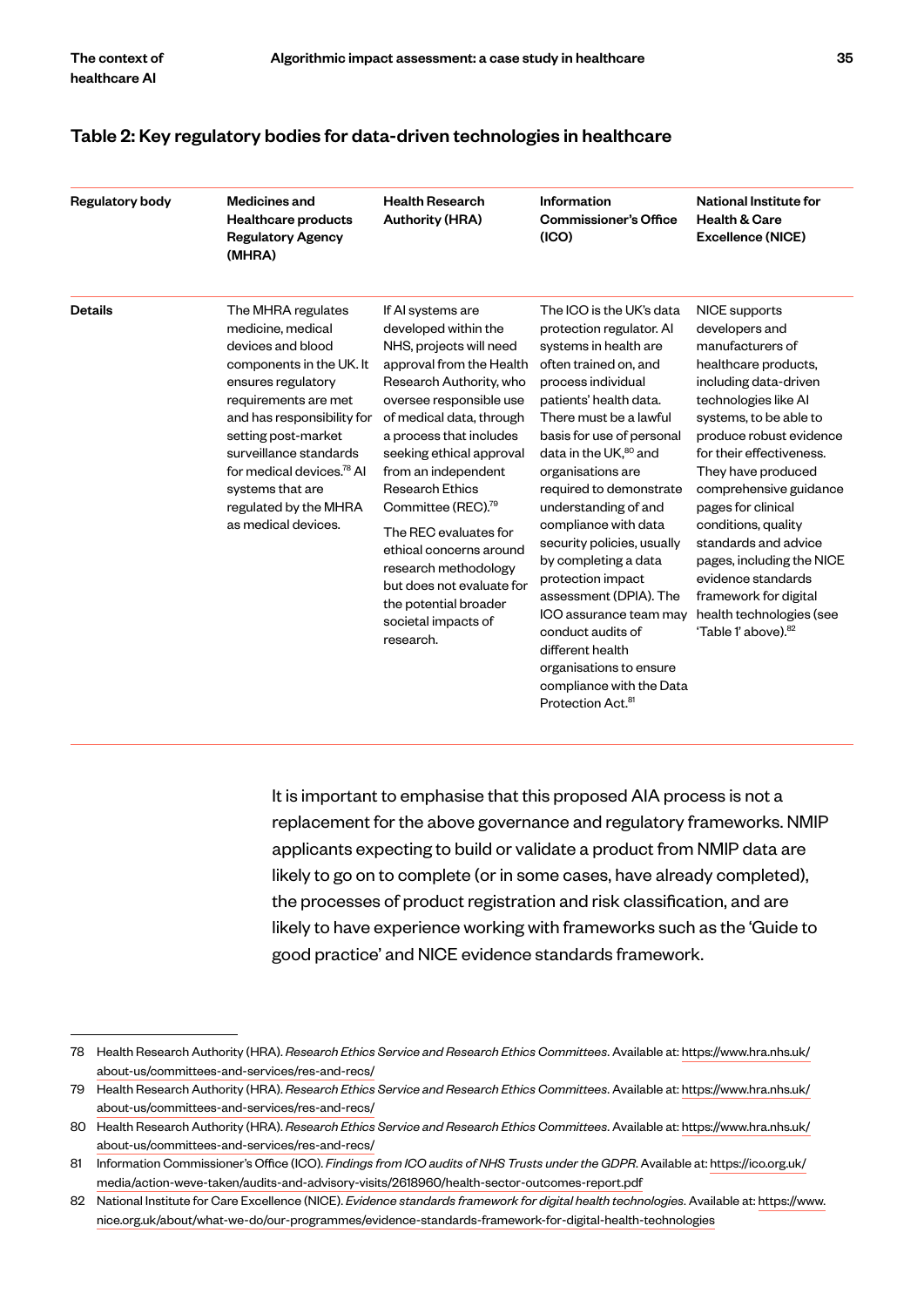Similarly, DPIAs are widely used across multiple domains because of their legal basis and are critical in healthcare, where use of personal data is widespread across different research and clinical settings. As Table 1 shows, we recommend to the NHS AI Lab that NMIP applicant teams should be required to submit a copy of their DPIA as part of the data access process, as it specifically addresses data protection and privacy concerns around the use of NMIP data, which have not been the focus of the AIA process.

The AIA process complements these processes by providing insights into potential impacts through a participatory process with patients and clinicians (see 'What value can AIAs offer developers of medical technologies?' p. 38) The AIA is intended as a tool for building robust accountability by providing additional routes to participation and external scrutiny: for example, there is no public access requirement for DPIAs, so we have sought to improve documentation practice to provide stable records of the process.

This project also made recommendations to the NHS AI Lab around best practice for documenting the NMIP dataset itself, using a datasheet that includes information about the dataset's sources, what level of consent it was collected under, and other necessary information to help inform teams looking to use NMIP data and conduct AIAs – because datasets can have downstream consequences for the impacts of AI systems developed with them.<sup>83, 84</sup>

### Where does an AIA add value among existing processes?

#### Viewing impacts of AI systems with a wider lens

Given the high-stakes context of healthcare, many accountability initiatives use matrices of technical assurance, like accuracy, safety and quality. Additionally, technologies that build from patient data would need to be assessed for their impacts on individual data privacy and security.

<sup>83</sup> Boyd, K.L. (2021). 'Datasheets for datasets help ML engineers notice and understand ethical issues in training data'. *Proceedings of the ACM on Human-Computer Interaction*, 5, 438. [online] Available at: http://karenboyd.org/blog/wp-content/uploads/2021/09/ Datasheets\_Help\_CSCW-5.pdf

<sup>84</sup> Gebru, T., Mogenstern, J., Vecchione, B., Wortman Vaughan, J., Wallach, H., Daumé III, H. and Crawford, K. (2018). Datasheets for datasets. *ArXiv* [online] Available at: https://arxiv.org/abs/1803.09010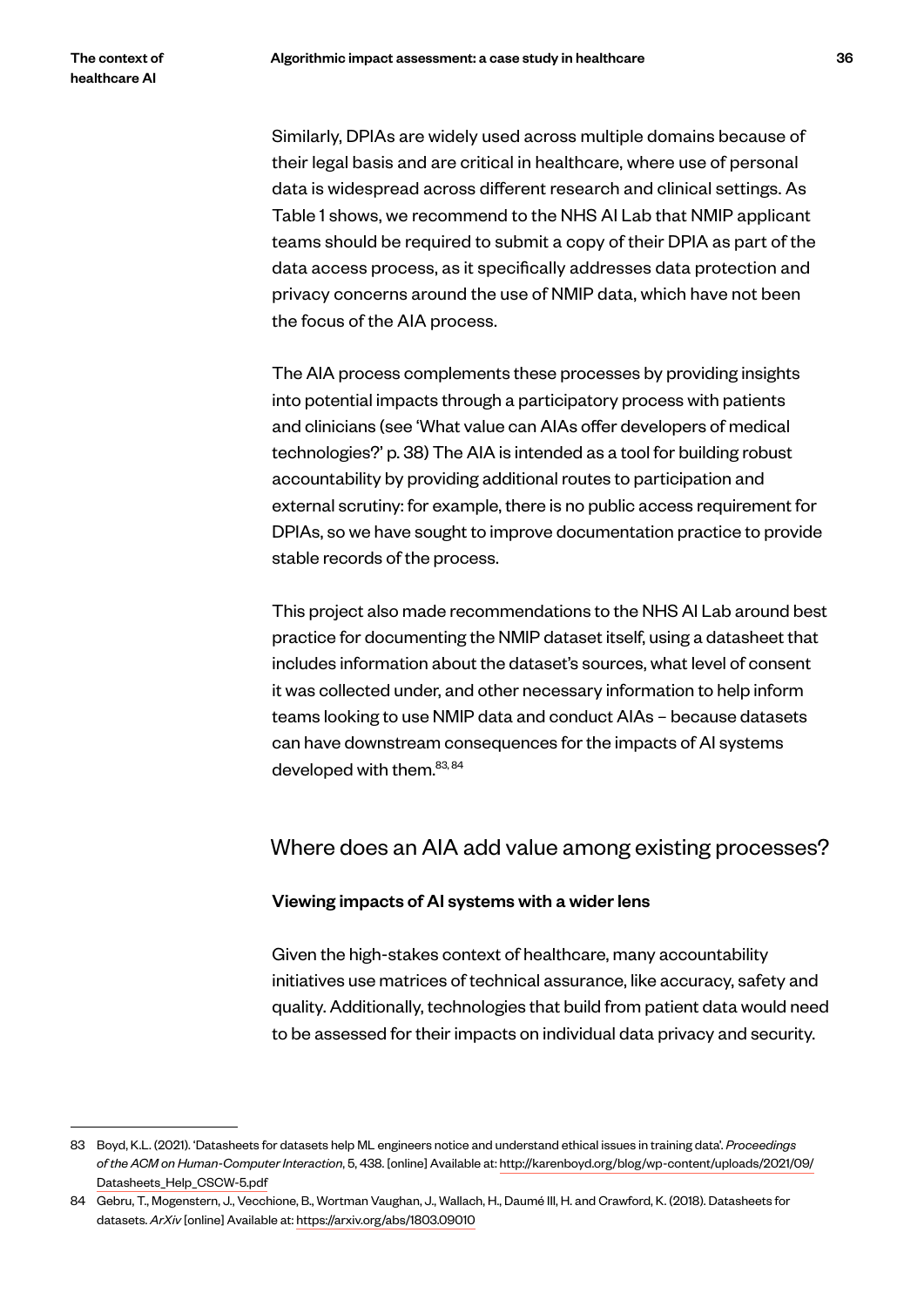This AIA process encourages project teams to consider a wider range of impacts on individuals, society and the environment in the early stages of their work. It encourages a reflexive consideration of common issues that AI systems in healthcare may face, such as considerations around the explainability and contestability of decisions, potential avenues for misuse or abuse of a system, and where different forms of bias may appear in the development and deployment of a system.

#### Broadening the range of perspectives in a governance process

Beyond third-party auditing, there is little scope in the current landscape for larger-scale public engagement activity to deliberate on governance or regulation of AI in the healthcare space. Public and patient participation in health processes is widespread, but many organisations lack the resources or support to complete public engagement work at the scale they'd like to. It emerged from stakeholder interviews that our AIA would need to include a bespoke participatory process, to provide insight into potential algorithmic harm in order to build meaningful, critical AIAs, which in turn will help to build better products.

#### Standardised, publicly available documentation

Many risk assessments, including other impact assessments like DPIAs, do not have a requirement for completed documentation to be published or for other evidence about how the process was undertaken to be evidenced.<sup>85</sup> It has been demonstrated that the varied applications of AI in healthcare worldwide have led to a lack of consensus and standardisation of documentation around AI systems and their adoption in clinical decision-making settings, which has implications both for evaluation and auditing of these systems, and for ensuring harm prevention.86 For the NMIP context, the intention was to introduce a level of standardisation across all AIAs to help address this challenge.

<sup>85</sup> Gebru, T., Mogenstern, J., Vecchione, B., Wortman Vaughan, J., Wallach, H., Daumé III, H. and Crawford, K. (2018). Datasheets for datasets. *ArXiv* [online] Available at: https://arxiv.org/abs/1803.09010

<sup>86</sup> Sendak, M., Gao, M., Brajer, N. and Balu, S. (2020). 'Presenting machine learning model information to clinical end users with model facts labels'. *npj Digital Medicine*, 3,41, p1-4. [online] Available at: https://www.nature.com/articles/s41746-020-0253-3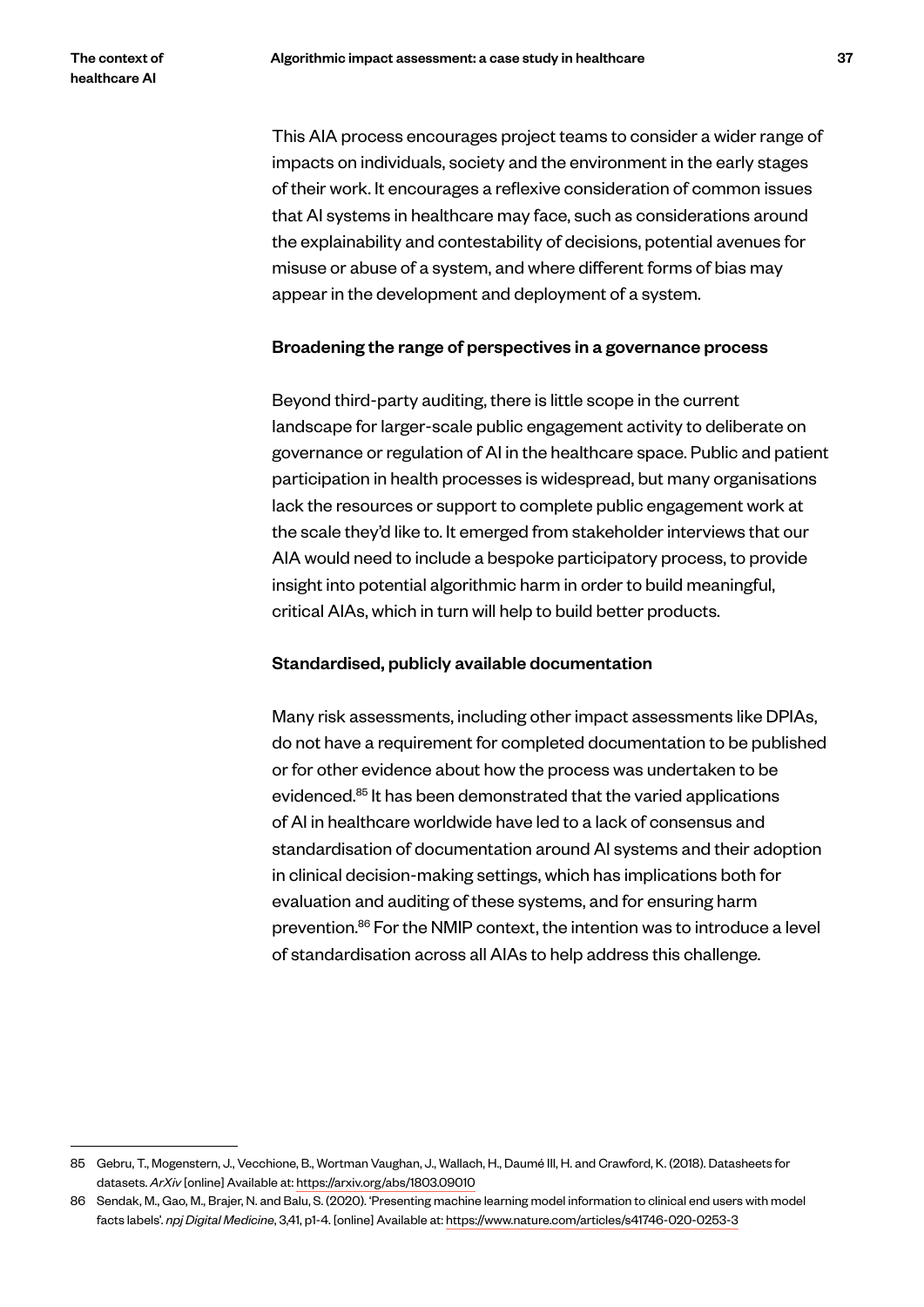# What value can AIAs offer developers of medical technologies?

With over 80 AI ethics guides and guidelines available, developers express confusion about how to translate ethical and social principles into practice that leads to inertia. To disrupt this cycle, it is vital that technology developers and organisations adopting AI systems have access to frameworks and step-by-step processes to proceed with ethical design.

We interviewed several research labs and private firms developing AI products to identify where an AIA would add value (see 'Methodology' p.90). Our research uncovered that academic research teams, small health-tech start-ups and more established companies all have different considerations, organisational resources and expertise to bring to the table, but there are still common themes that underscore why a developer benefits from this AIA process:

1. Clearer frameworks for meeting NHS expectations. Developers see value in considering societal impacts at the outset of a project, but lack a detailed and actionable framework for thinking about impacts. This kind of AIA exercise can identify potential failure modes within the successful implementation of a medical technology, and can help developers meet the NHS's compliance requirements.

2. Early insights can support and improve patient care outcomes. Some technology developers we interviewed reported a struggle with reaching and engaging patients and representatives of the public at the scale they would like. The AIA enables this larger-scale, meaningful interaction, resulting in novel insights. For applicant teams early on in the development process, the participatory workshop provides important context for how an applicant's AI system might be received. Better understanding patient needs before the majority of system development or application is underway allows for further consideration in design decisions that might have a tangible effect on the quality of patient care in settings supported by an AI system.

3. Building on AI system risk categorisation. Applicants hoping to use NMIP data to build and validate products will also have to undertake the MHRA medical device classification, which asks organisations to assign a category of risk to the product. It can be challenging for AI developers to make a judgement on the risk level of their system, and so the framework requires developers to assign a pre-determined risk category using a flowchart for guidance. It may still be challenging for developers to understand why and how certain attributes or more detailed design decisions correspond to a higher level of risk.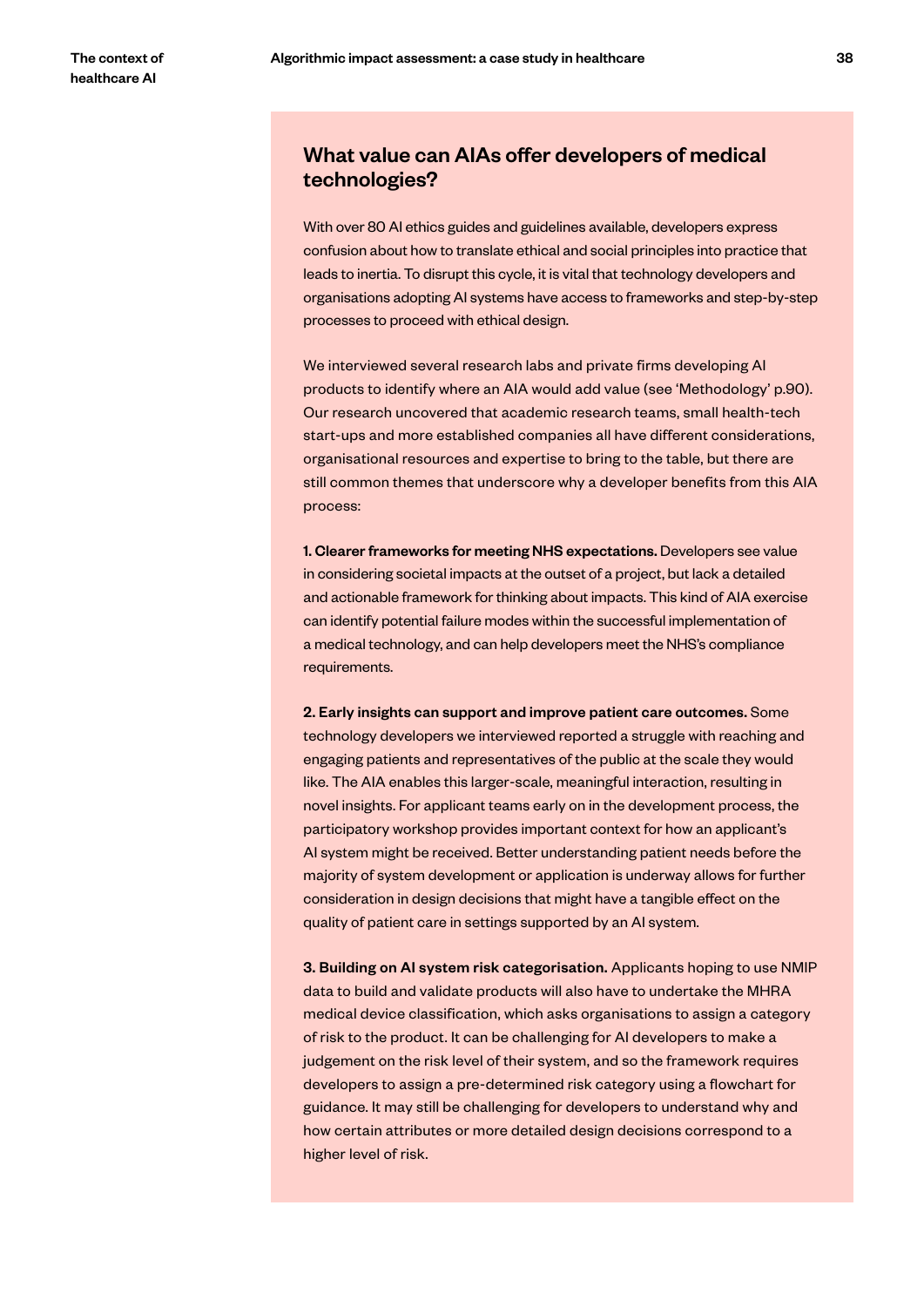The AIA's reflexive impact identification exercise and participatory workshop move beyond a process of mapping technical details and help build a comprehensive understanding of possible impacts. It also provides space for applicant teams to explore risks or impacts that they feel may not be wholly addressed by current regulatory processes, such as considering societal risk in addition to individual risk of harm.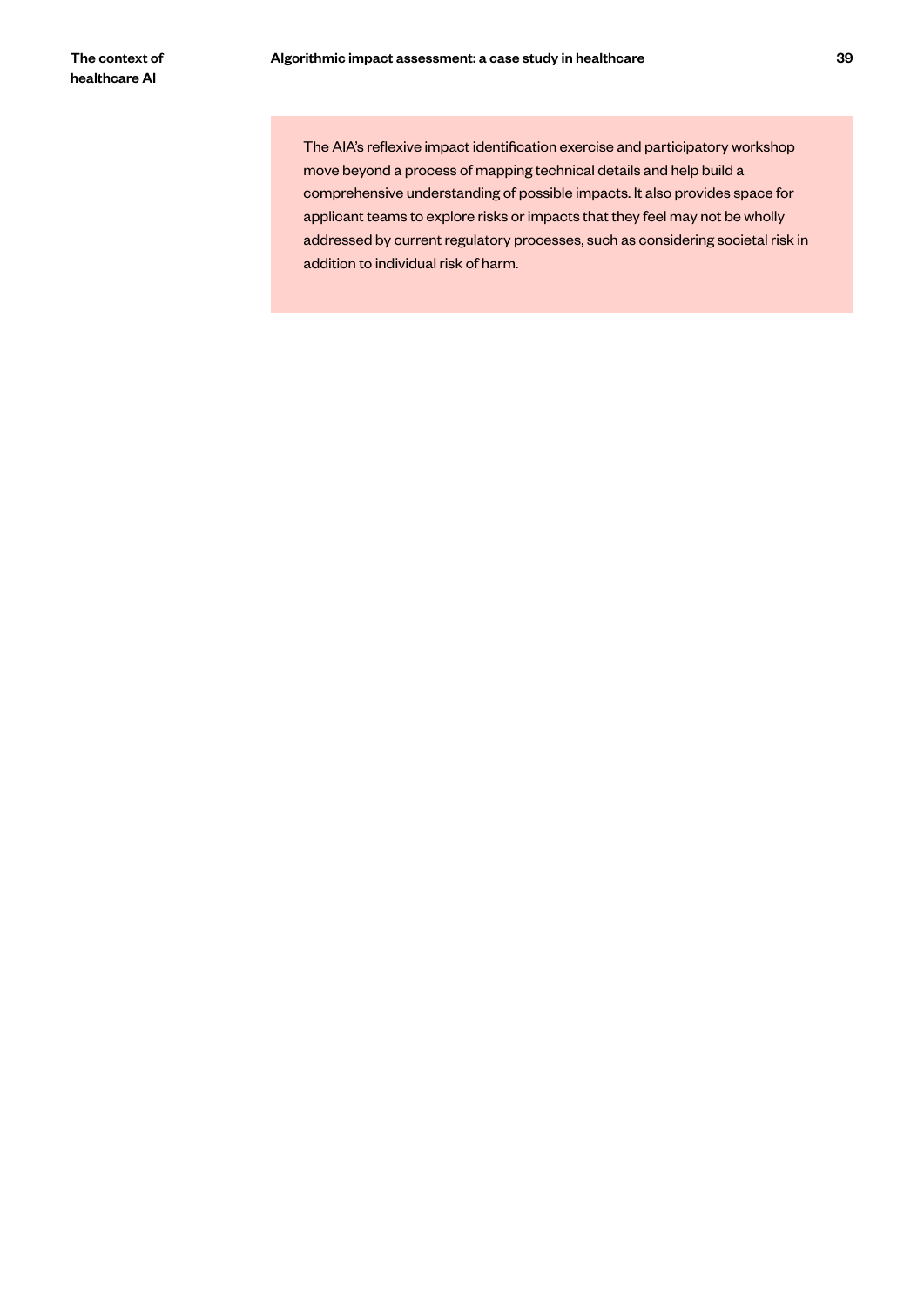# Case study: NHS AI Lab's National Medical Imaging Platform

In this research, the NHS AI Lab's National Medical Imaging Platform (NMIP) operates as a case study: a specific research context to test the applicability of algorithmic impact assessments (AIAs) within the chosen domain of AI in healthcare. It should be emphasised that this is not an *implementation* case study – rather, it is a case study of designing and building an AIA process. Further work will be required to implement and trial the process, and to evaluate its effectiveness once in operation.

The NHS AI Lab – part of the NHS Transformation Directorate driving the digital transformation of care – aims to accelerate the safe, ethical and effective adoption of AI in healthcare, bringing together government, health and care providers, academics and technology companies to collaborate on achieving this outcome.<sup>87</sup>

The NMIP is an initiative to bring together medical-imaging data from across the NHS and make it available to companies and research groups to develop and test AI models.<sup>88</sup>

It is envisioned as a large medical-imaging dataset, comprising chest X-ray (CXR), magnetic resonance imaging (MRI) and computed tomography (CT) images from a national population base. It is being scoped as a possible initiative after a precursor study, the National COVID Chest Imaging Database (NCCID), which was a centralised database that contributed to the early COVID-19 pandemic response.<sup>89</sup> The NMIP was designed with the intention of broadening the

<sup>87</sup> NHS AI Lab. *The NHS AI Lab: accelerating the safe adoption of AI in health and care*. Available at: https://www.nhsx.nhs.uk/ai-lab/

<sup>88</sup> NHS AI Lab. *National Medical Imaging Platform (NMIP)*. Available at: https://www.nhsx.nhs.uk/ai-lab/ai-lab-programmes/ai-in-imaging/ national-medical-imaging-platform-nmip/

<sup>89</sup> NHS AI Lab. *The National COVID Chest Imaging Database*. Available at: https://www.nhsx.nhs.uk/covid-19-response/data-andcovid-19/national-covid-19-chest-imaging-database-nccid/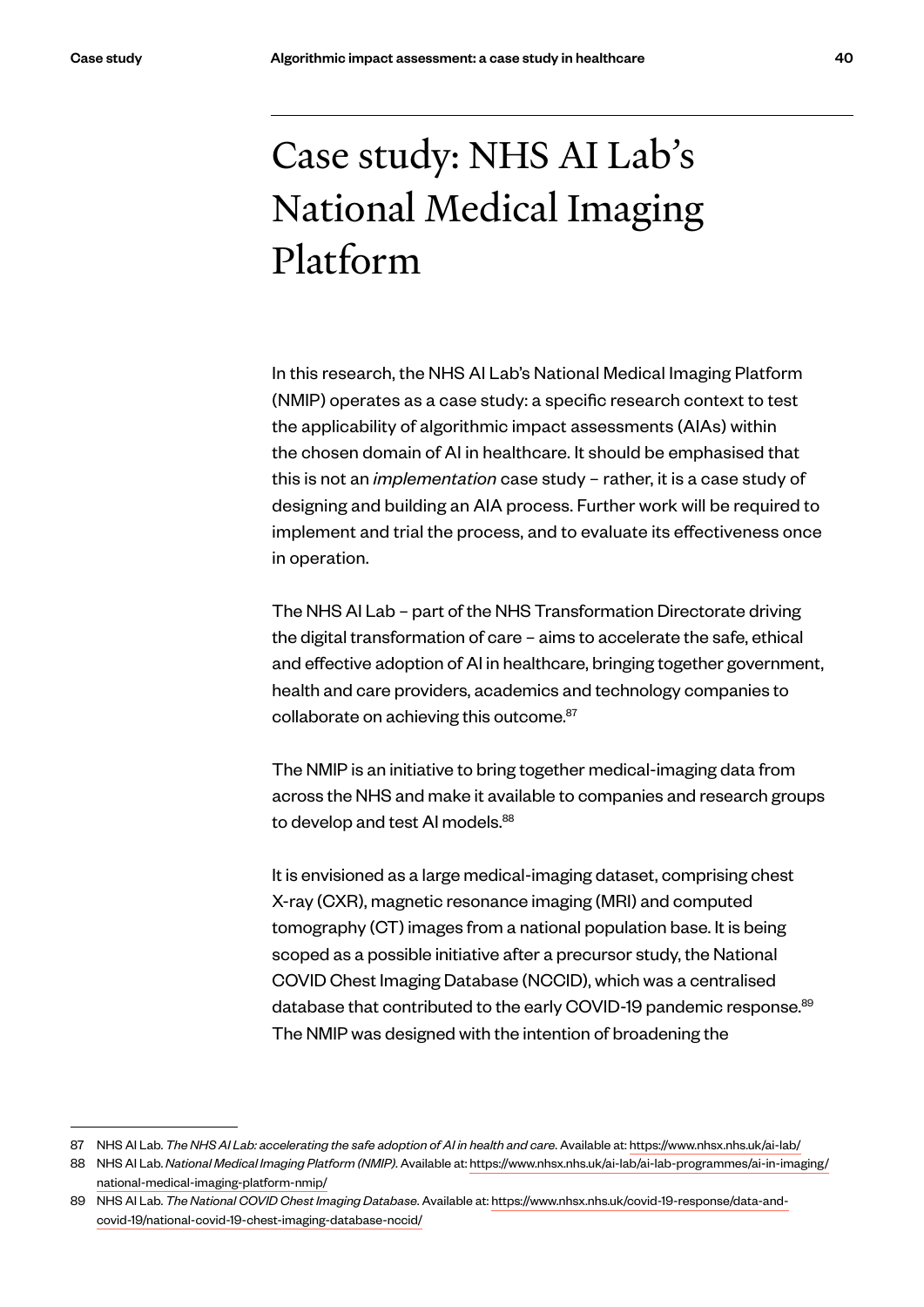geographical base and diagnostic scope of the original NCCID platform. At the time of writing, the NMIP is still a proposal and does not exist as a database.

# How is AI used in medical imaging?

When we talk about the use of AI in medical imaging, we mean the use of machine-learning techniques on images for medical purposes – such as CT scans, MRI images or even photographs of the body. Medical imaging can be used in medical specialisms including radiology (using CT scans or X-rays) and ophthalmology (using retinal photographs). Machine learning describes when computer software 'learns' to do a task from data it is given instead of being programmed explicitly to do that task. The use of machine learning with images is often referred to as 'computer vision'. The field of computer vision – the use of machine learning (i.e. AI tools) to better process information about images – has had an impact in the medical field over a long period.<sup>90</sup>

For example, AI in medical imaging may be used to make a diagnosis from a radiology image. The machine learning model will be trained on many radiology images ('*training data*') – some which exhibit the clinical condition, and some which don't - and from this will 'learn' to recognise images with the clinical condition, with a particular level of accuracy (they won't always be correct). This model could then be used in a radiology department for diagnosis. Other uses include identifying types or severity of a clinical condition. Currently, these models are mostly intended for use alongside clinicians' opinions.

An example of AI in medical imaging is a software that uses machine learning to read chest CT scans, to detect possible early-stage lung cancer. It does this by identifying lung (pulmonary) nodules, a kind of abnormal growth that forms in the lung. Such products are intended to speed up the CT reading process and claim to lower the risk of misdiagnosis.

The NMIP, as part of the NHS AI Lab, is intended to collect medical images and associated data that could be used to train and validate machine learning models.<sup>91</sup>

<sup>90</sup> Esteva, A., Chou, K., Yeung, S., Naik, N., Madani, A., Mottaghi, A., Liu, Y., Topol, E., Dean, J., and Socher, R. (2021). 'Deep learning-enabled medical computer vision'. *npj Digital Medicine*, pp.1-9 [online]. Available at: https://www.nature.com/articles/s41746-020-00376-2

<sup>91</sup> NHS AI Lab. *National Medical Imaging Platform*. Available at: https://www.nhsx.nhs.uk/ai-lab/ai-lab-programmes/ai-in-imaging/ national-medical-imaging-platform-nmip/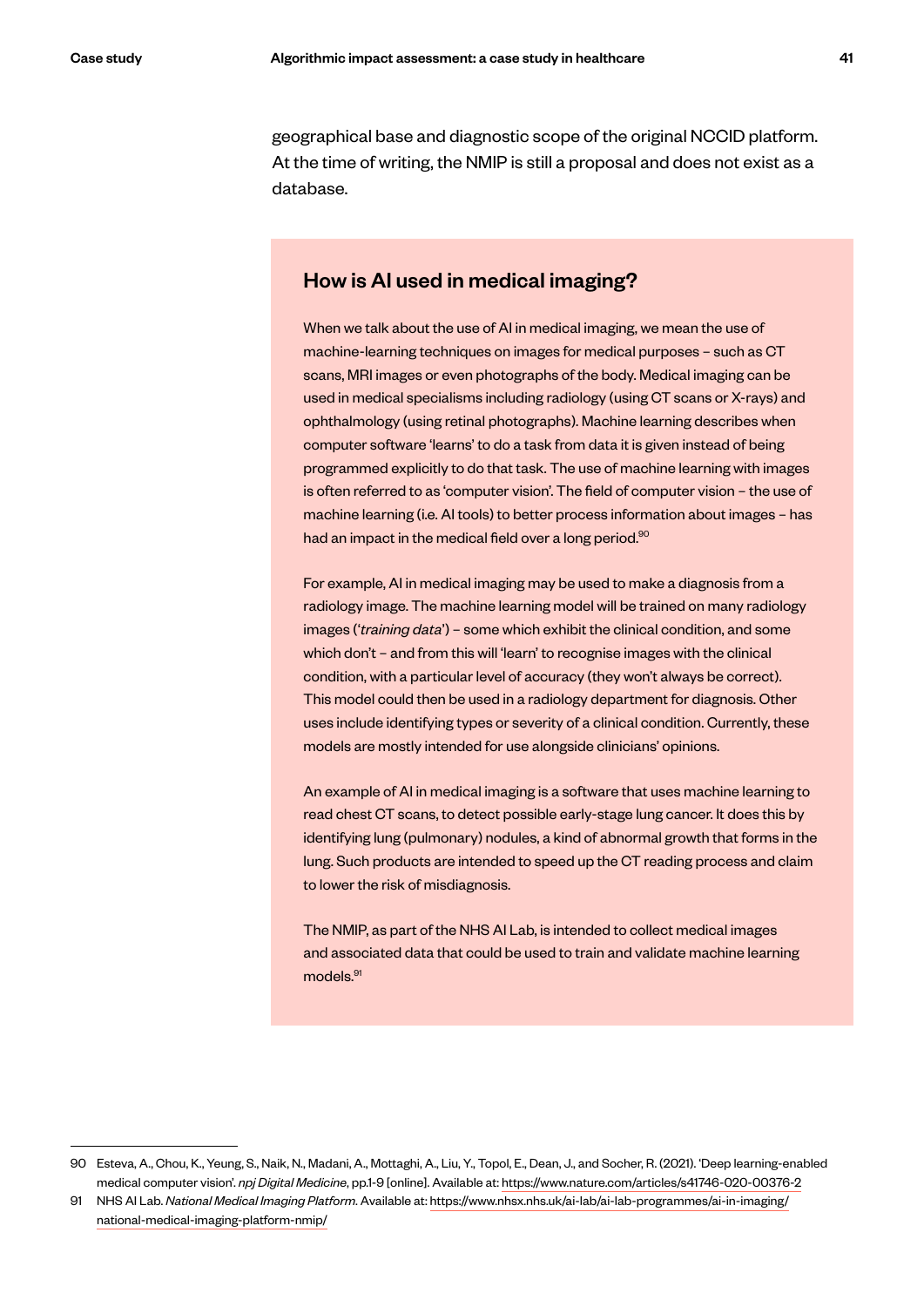An example product that might be built from a dataset like the NMIP would be a tool that helps to detect the presence of a cardiac tumour by interpreting images, after training on thousands of MRI images that show both presence and no presence of a tumour. As well as detection, AI imaging products may help with patient diagnosis for clinical conditions like cancer, and may also help triage patients based on the severity of abnormality detected from a particular set of images. The developers of these products claim they have the potential to improve health outcomes – by speeding up waiting times for patient diagnosis, for example – and to ease possible resourcing issues at clinical sites.

The NMIP will be available, on application, for developers to test, train and validate imaging products. Organisations with a project that would benefit from access to the NMIP dataset would need to make an application to access the dataset, describing the project and how it will use NMIP data.

From interviews with stakeholders, we envisage that applicants will be seeking access to the NMIP for one of three reasons:

- 1. To conduct academic or corporate research that uses images from the NMIP dataset.
- 2. To train a new commercial medical product that uses NMIP data.
- 3. To analyse and assess existing models or commercial medical products using NMIP data.

This AIA process is therefore aimed at both private *and* public-sector researchers and firms.

In this proposed process, access to the NMIP will be decided by an NHSoperated Data Access Committee (DAC). DACs are already used for access to other NHS datasets, such as the University College London Hospital (UCLH) DAC, which manages and controls access to COVID-19 patient data.<sup>92</sup> There is also a DAC process in place for the NCCID, which will help inform the process for the NMIP.

<sup>92</sup> UCL. (2020). *UCLH Covid-19 data access committee set up*. Available at: https://www.ucl.ac.uk/joint-research-office/news/2020/jun/ uclh-covid-19-data-access-committee-set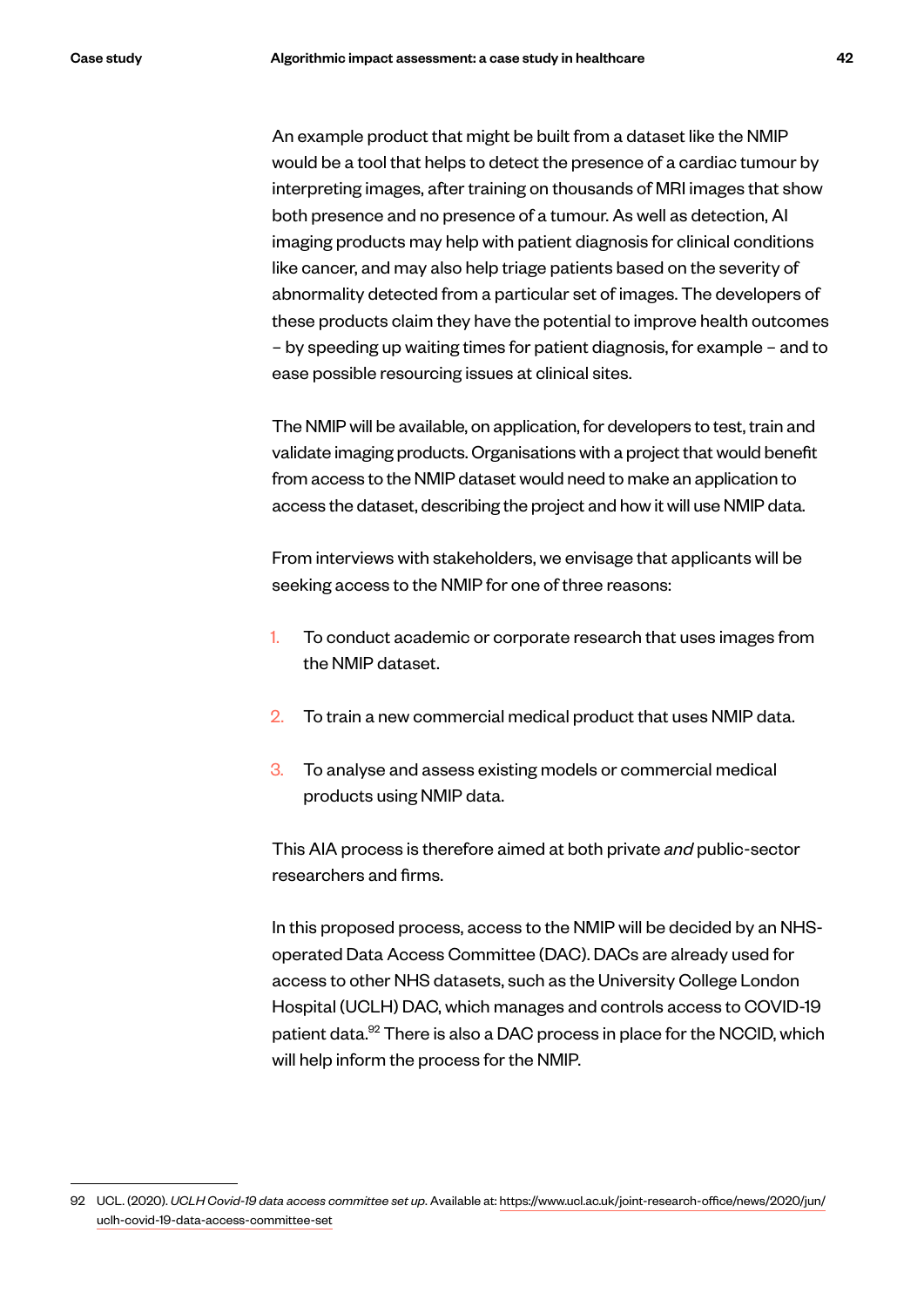For the NCCID, the DAC evaluates requests for access on criteria such as scientific merit of the project, its technical feasibility, the track record of the research team, reasonable evidence that access to data can benefit patients and the NHS, compliance with the GDPR and NHS standards of information governance and IT security. We anticipate the NMIP will evaluate for similar criteria, and have structured this process so that the AIA complements these other criteria by encouraging research teams to think reflexively about the potential benefits and harms of their project, engage with patients and clinicians to surface critical responses, and present a document outlining those impacts to the DAC.

DACs can deliberate on a number of ethical and safety issues around use of data, as shown in the detailed process outlined below. For example, in the NMIP context, the DAC will be able to review submitted AIAs and make judgements about the clarity and strength of the process of impact identification, but they may also be required to review a DPIA, which we recommend would be a requirement of access. This would provide a more well-rounded picture of how each applicant has considered possible social impacts arising from their project. However, evidence suggests DACs often deliberate predominately around issues of data privacy and the rights of individual data subjects<sup>93, 94</sup> which is not the sole focus of our AIA. Accordingly, the NMIP DAC will be expected to broaden their expertise and understanding of a range of possible harms and benefits from an AI system – a task that we acknowledge is essential but may require additional resource and support.

<sup>93</sup> Cheah, P.Y. and Piasecki, J. (2020). 'Data access committees'. *BMC Medical Ethics*, 21, 12 [online] Available at: https://link.springer. com/article/10.1186/s12910-020-0453-z

<sup>94</sup> Thorogood A., and Knoppers, B.M. (2017). 'Can research ethics committees enable clinical trial data sharing?'. *Ethics, Medicine and Public Health*, 3,1, pp.56-63.[online] Available at: https://www.sciencedirect.com/science/article/abs/pii/S2352552517300129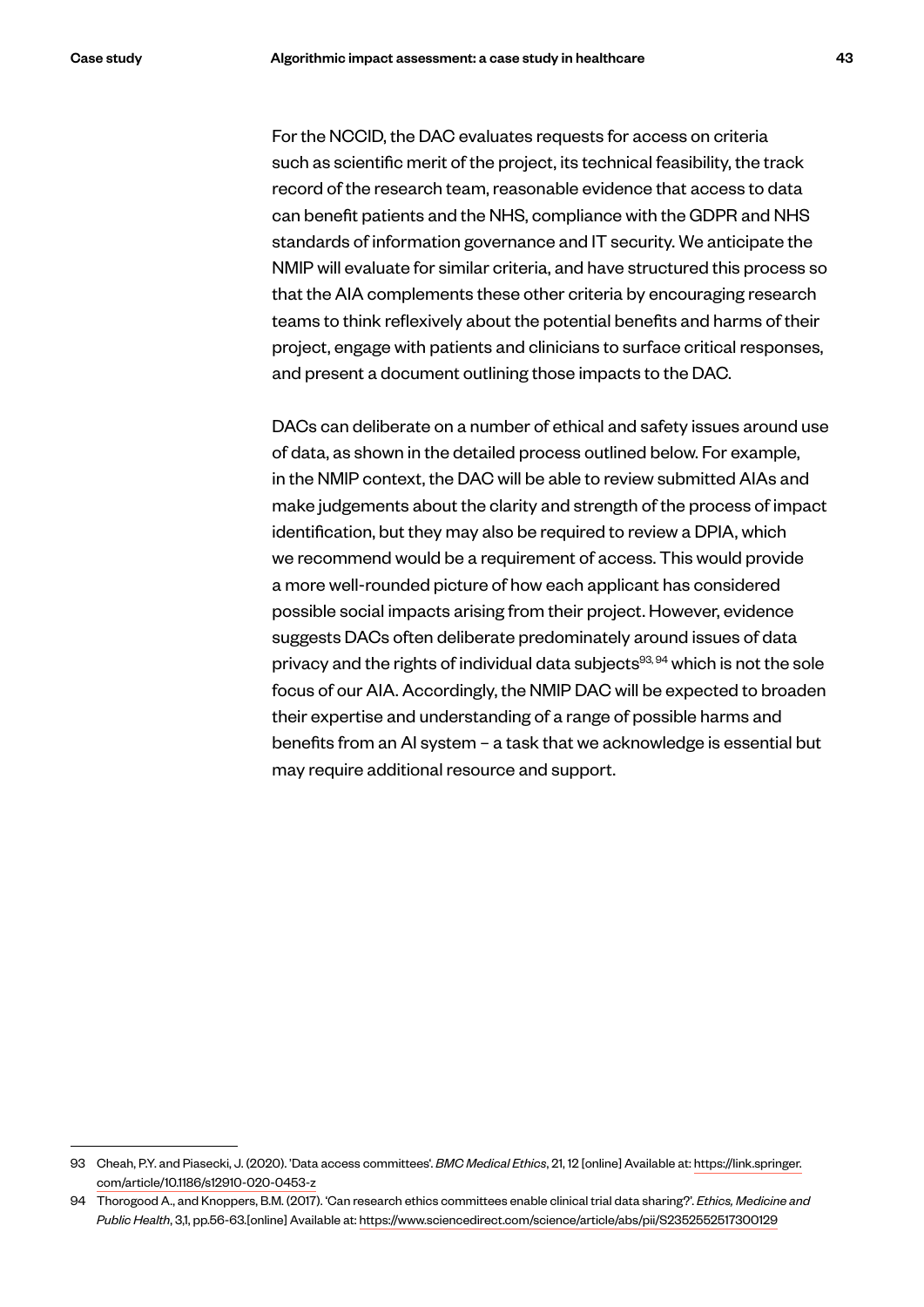# The proposed AIA process

# Summary

Our AIA process is designed to ensure that National Medical Imaging Platform (NMIP) applicants have demonstrated a thorough and thoughtful evaluation of possible impacts, in order to be granted access to the platform. The process presented here is the final AIA process we recommend the NHS AI Lab implements and makes requisite for NMIP applicants.

While this process is designed specifically for NHS AI Lab and NMIP applicants, we expect it to be of interest to policymakers, AIA researchers and those interested in adopting algorithmic accountability mechanisms.

As the first draft of this process, we expect the advice to develop over time as teams trial the process and discover its strengths and limitations, as the public and research community provide feedback on this process, and as new AIA practical frameworks emerge.

The process consists of seven steps, with three main exercises, or points of activity, from the NMIP applicant perspective: a reflexive impact identification exercise, a participatory workshop, and a synthesis of the two (AIA synthesis). See figure 1 (below) for an overview of the process.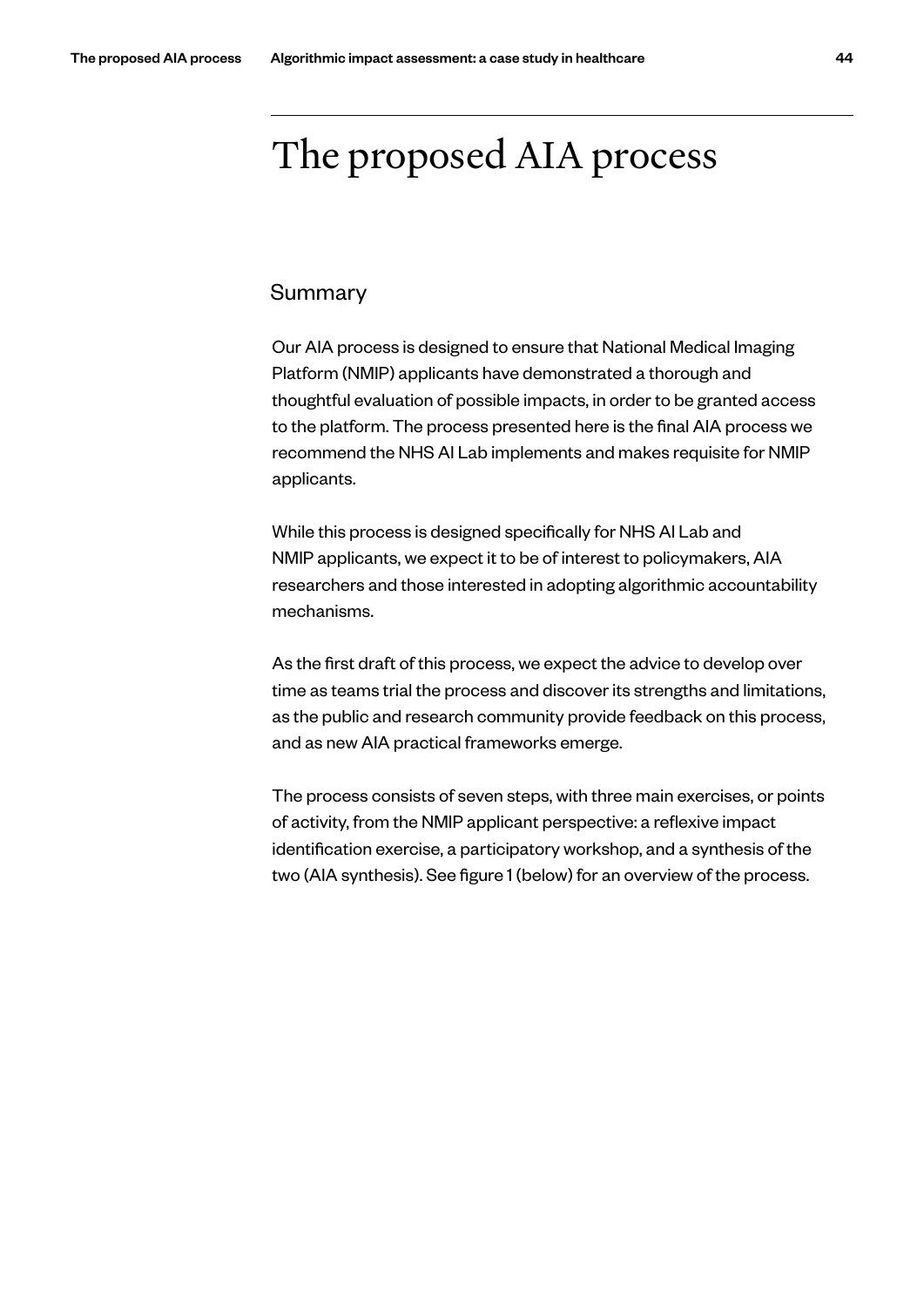# Figure 1: Proposed AIA process



The described AIA process is initiated by a request from a team of technology developers to access the NMIP database. It is the project that sets the conditions for the AIA – for example, the dataset might be used to build a completely new model or, alternatively, the team may have a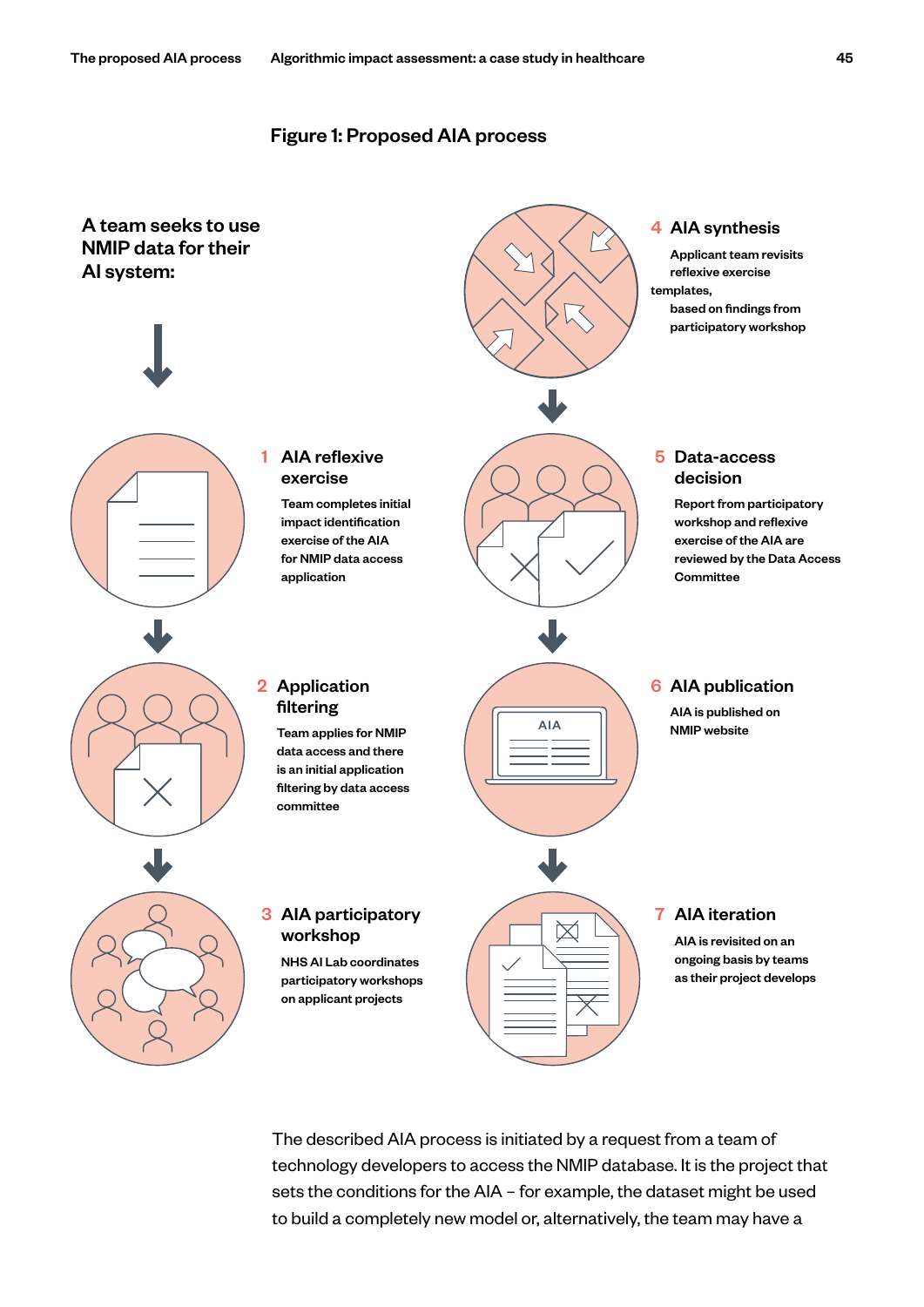pre-existing functioning model that the team would like to be retrained or validated on the NMIP. At the point that the applicant team decides the project would benefit from NMIP data access, they will be required to begin the AIA process as part of their data-access request.



# 1. AIA reflexive exercise

A reflexive impact identification exercise submitted to the NMIP DAC as part of the application to access the NMIP database.

The exercise uses a questionnaire format, drawing from best-practice methodologies for impact assessments. It prompts teams to answer a set of questions that consider common ethical considerations in AI and healthcare literature, and potential impacts that could arise, based on the best-case and worst-case scenarios for their project. It then asks teams to discuss the potential harms arising from uses based on the identified scenarios, and who is most likely to be harmed.

Applicants are required to consider harms in relation to their perceived importance or urgency, i.e. weight of the consequence, difficulty to remediate and detectability of the impact. Teams are then asked to consider possible steps to mitigate these harms. These responses will be captured in the AIA template.

# 2. Application filtering

At this stage, the NMIP DAC filters initial applications.

Applications are judged according to the engagement shown toward the exercise: whether they have completed all the prompts set out in the AIA template, and whether the answers to the AIA prompts are written in an understandable format, reflecting serious and careful consideration to the potential impacts of this system.

Those deemed to have met the above criteria will be invited to take part in the participatory workshop, and those that have not are rejected until the reflexive exercise is properly conducted.

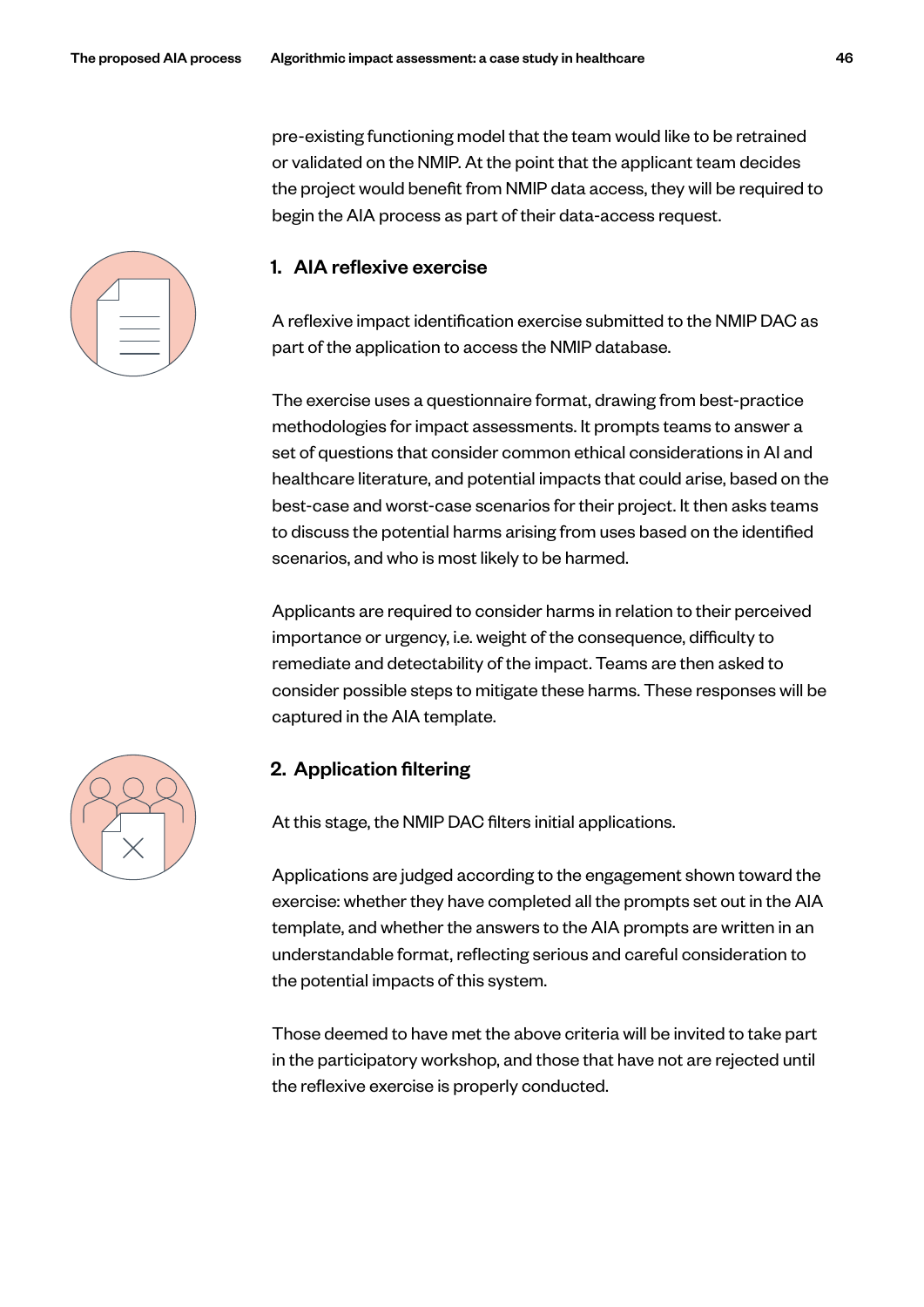

# 3. AIA participatory workshop

Step three is a participatory process designed as an interactive workshop, which would follow a 'citizen's jury' methodology, <sup>95</sup> equipping patients and members of the public with a means to pose questions and pass judgement on the harm and benefit scenarios identified in the previous exercise (and possibly uncovering some further impacts).

The workshop would be an informal setting, where participants should feel safe and comfortable to ask questions and receive support from the workshop facilitator and other experts present. An NHS AI Lab rapporteur would be present to document the workshop's deliberations and findings on behalf of the patient and public participants.

After the exercise has concluded, the participants will asynchronously review the rapporteur's account and the list of impacts identified, and review any mitigation plans the applicant team has devised in this window.



# 4. AIA synthesis

The applicant team(s) revisit the template, and work the new knowledge back into the template document, based on findings from the participatory workshop.

# 5. Data-access decision

This updated template is re-submitted to the DAC, who will also receive the account of the participatory workshop from the NHS AI Lab rapporteur.

The DAC then makes a decision on whether to grant access to the data, based on a set of criteria relating to the potential risks posed by this system, and whether the product team has offered satisfactory mitigations to potentially harmful outcomes.

<sup>95</sup> Gastil, J. (ed.) (2005). *The deliberative democracy handbook: strategies for effective civic engagement in the twenty-first century*. 1. ed., 1. impr. Hoboken, N.J: Wiley.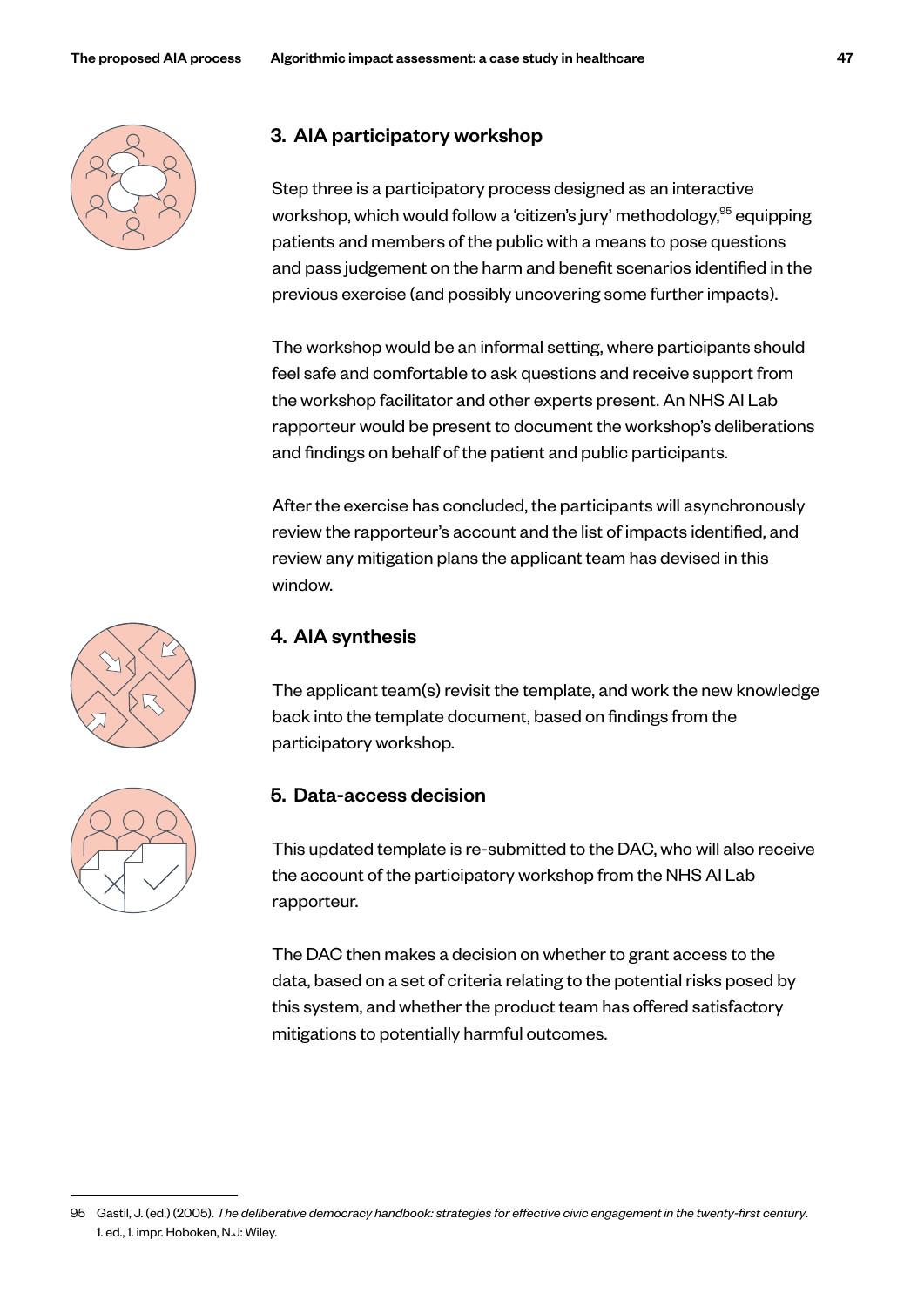

| -- |
|----|
|    |
|    |

# 6. AIA publication

The completed AIAs are then published in a central, easily accessible location – probably the NMIP website – for internal record-keeping and the potential for external viewing on request.

# 7. AIA iteration

The AIA is then revisited on an ongoing basis by project teams, and at certain trigger points.

Such reviews may be prompted by notable events, such as changes to the proposed use case or a significant model update. In some cases, the DAC may, as part of its data access decision, mandate selected project teams to revisit the AIA after a certain period of time to determine if they are allowed to retain access, at its discretion.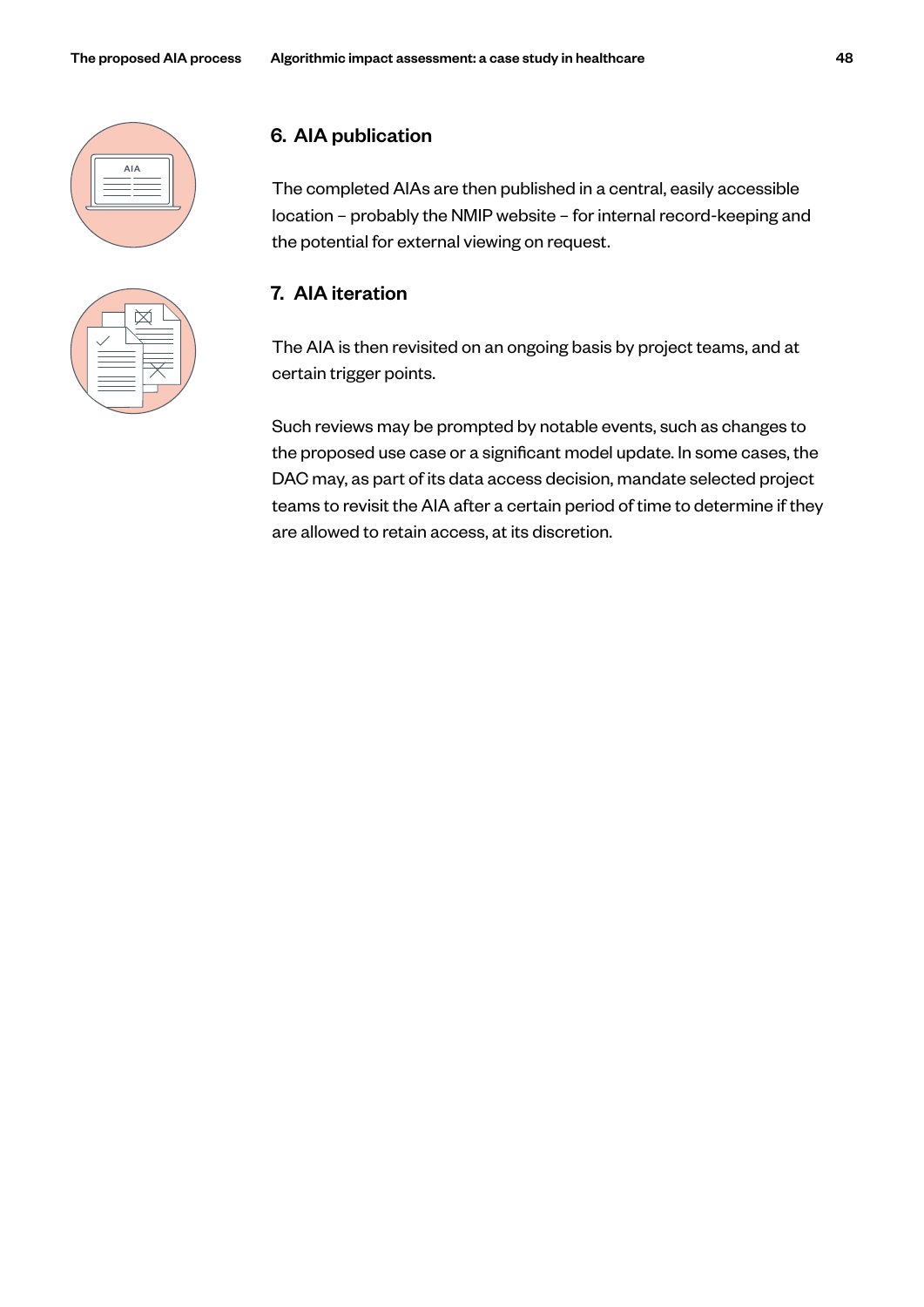# Learnings from the AIA process

Building on the outline process, in this section we describe detailed learnings and recommendations. For each stage of the process we provide justification for the recommendation, details for implementation, as well as outlining some uncertainties and challenges surfaced during this study, including some practical constraints associated with implementation.

# 1. AIA reflexive exercise

# Recommendation

For this first step we recommend a reflexive impact identification and analysis exercise to be run within teams applying for the NMIP. This exercise enables teams to identify possible impacts, including harms, arising from development and deployment of the applicant team's AI system by working together through a template of questions and discussion prompts.

# Implementation detail

- 1. Applicant teams should identify a lead for this exercise (we recommend the project team lead, principal investigator or product lead) and a notetaker (for small teams, these roles may be combined).
- 2. Once identified, the lead should organise and facilitate a meeting with relevant team members to work through the prompts (estimated time: two-to-three hours). The notetaker will be responsible for writing up the team's answers in the template document (estimate one-to-two hours).
- 3. Teams will first give some high-level project information: the purpose, the intended uses of the system, model of research; the project team/organisation; the inputs and outputs for the system, and the stakeholders affected by the system, including users and the people it serves.

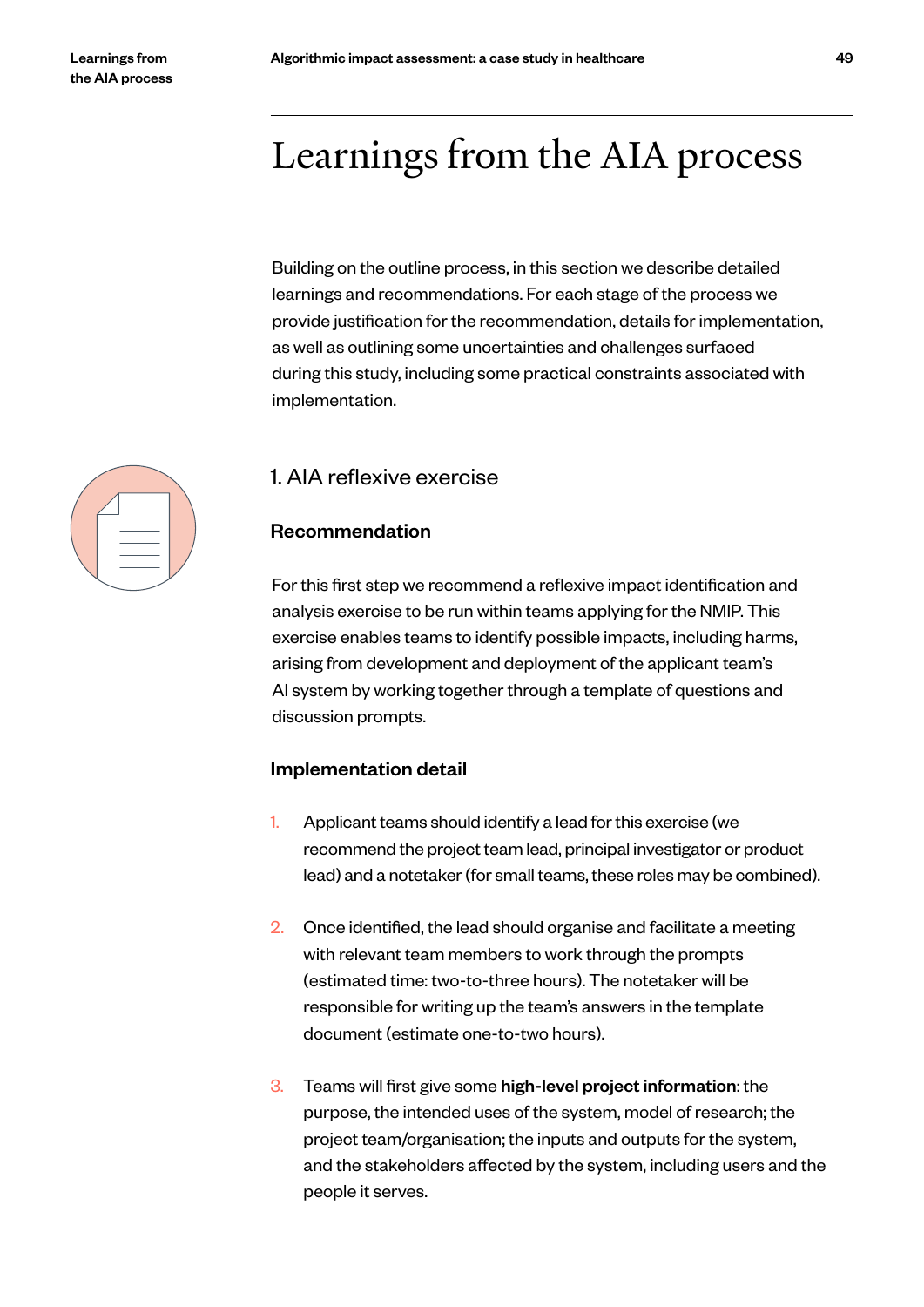- 4. The template then guides applicants through some common ethical considerations in the context of healthcare, AI and the algorithmic literature, including whether the project could exacerbate health inequalities, increase surveillance, impact the relationship between stakeholders, have environmental effects or whether it could be intentionally or unintentionally misused.
- 5. In the next section, impact identification and scenarios, teams reflect on some possible scenarios arising from use of the system and what impacts they would have, including the best-case scenario when the system is working as designed and the worst-case scenario, when not working in some way. This section also asks for some likely challenges and hurdles encountered on the way to achieving the best-case scenario, and the socio-environmental requirements necessary to achieve success, such as a stable connection to the internet, or training for doctors and nurses.
- 6. In the final section, teams undertake potential harms analysis – based on the scenarios identified earlier in the exercise, teams should consider what the potential harms resulting from implementation that should be designed for, and who is at risk of being harmed. Teams should also make a judgement on the perceived importance, urgency, difficulty and detectability of the harms.
- 7. Teams are given space to detail some possible mitigation plans to minimise identified harms.

All thinking is captured by the notetaker in the AIA template document. It is estimated that this exercise will take three-to-five hours in total (discussion and documentation) to complete.

# Frictions and learnings

# The impact assessment design:

This exercise is designed to encourage critical dialogue and reflexivity within teams. By stipulating that evidence of these discussions should be built into a template, the AIA facilitates records and documentation for internal and external visibility.

This format of the exercise draws from an approach often used in impact assessments, including AIAs, adapting a Q&A or questionnaire format to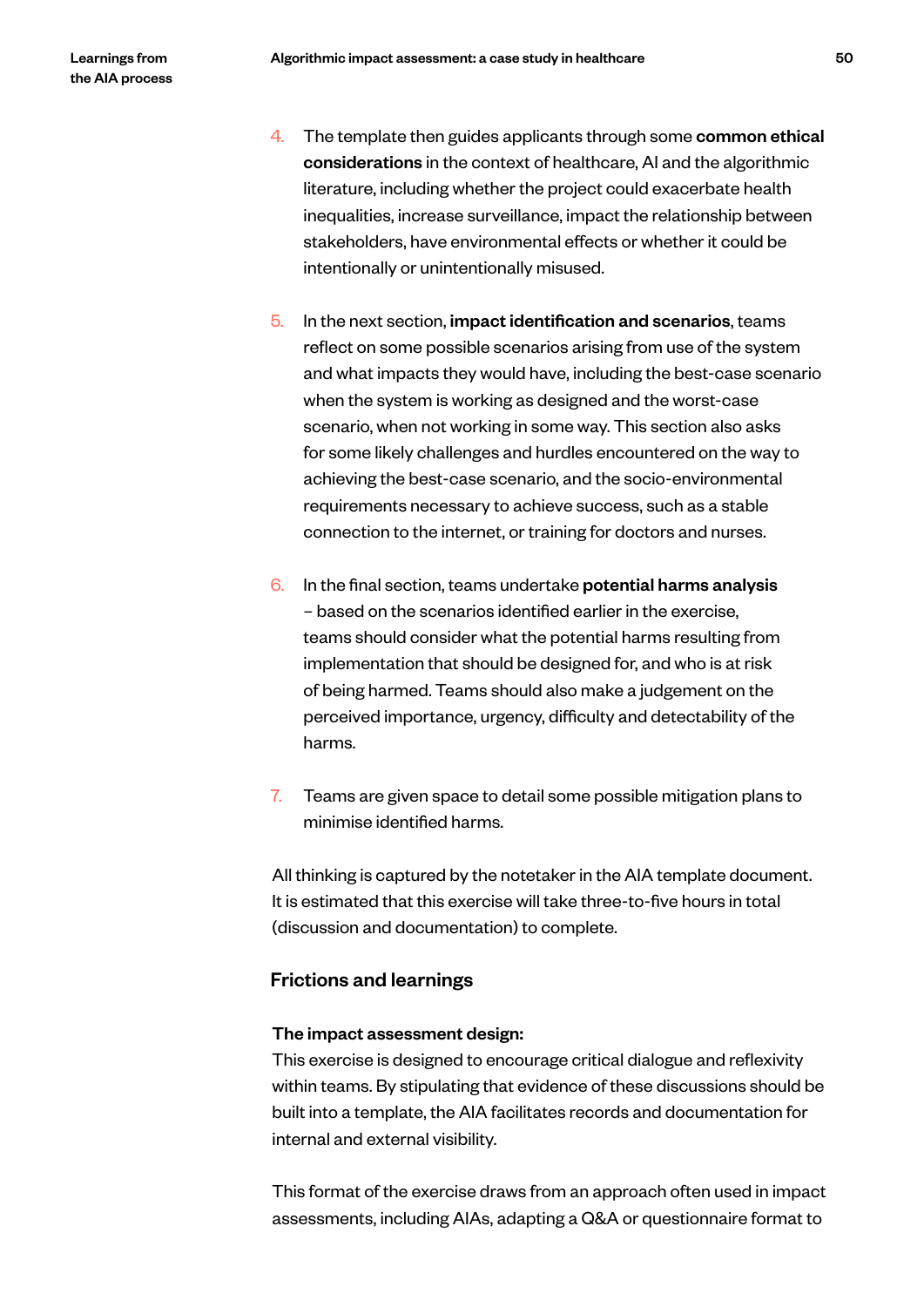prompt teams to consider possible impacts, discuss the circumstances in which impacts might arise and who might be affected. This exercise was also built to be aligned with traditional internal auditing processes – a methodical, internally conducted process with the intention to enrich understanding of possible risk once a system or product is in deployment.<sup>96</sup>

Other impact assessments request consideration of high-level categories of impact, such as privacy, health or economic impact.<sup>97</sup> In this process, we chose to prompt consideration of impacts by asking teams to consider what they perceive to be the best and worst-case arising from the use of the system. Our hope is this will make the exercise easier to digest and engage with for those less familiar with adopting ethics discussions into their work. Impacts should relate to the kinds of challenges that are associated with AI systems, such as concerns around bias, misuse, explainability of findings, contestability; but may also include several of the 'Generic data and digital health considerations' outlined by the NHS such as concerns around patient involvement and ownership of health and care data.<sup>98</sup>

Some other formats of impact assessment ask an assessor to assign a risk level (e.g. low to high) for a product, which may in turn dictate additional follow-up actions from a developer. The regulatory framework adopted by the MHRA classifies AI as a medical device using a risklevel system. We therefore expect most applicants to be familiar with this format, with some projects having a system that will have already undergone this process at the point of NMIP application. This process is intended to complement risk categorisation, giving developers and project leads a richer understanding of potential harmful impacts of an AI system, to better inform this self-assessment of risk.

The current MHRA framework is focused primarily on risks to the individual, i.e. the risk of harm to a patient if a technology fails (similar to a DPIA, which focuses on the fundamental rights of an individual and the attendant risks of improper personal data handling). Assessment

<sup>96</sup> Raji, D., Smart, A., White, R. N., Mitchell, M., Gebru, T., Hutchinson, B., Smith-Loud, J., Theron, D. and Barnes, P. (2020). 'Closing the AI accountability gap: defining an end-to-end framework for internal algorithmic auditing'. *Conference on Fairness, Accountability, and Transparency*, pp.33–44. Barcelona: ACM. Available at: https://doi.org/10.1145/3351095.3372873

<sup>97</sup> Government of Canada. (2020). *Algorithmic impact assessment tool*. Available at: https://www.canada.ca/en/government/system/ digital-government/digital-government-innovations/responsible-use-ai/algorithmic-impact-assessment.html

<sup>98</sup> NHSX. (2019). *Artificial Intelligence: how to get it right*. Available at: https://www.nhsx.nhs.uk/media/documents/NHSX\_AI\_report.pdf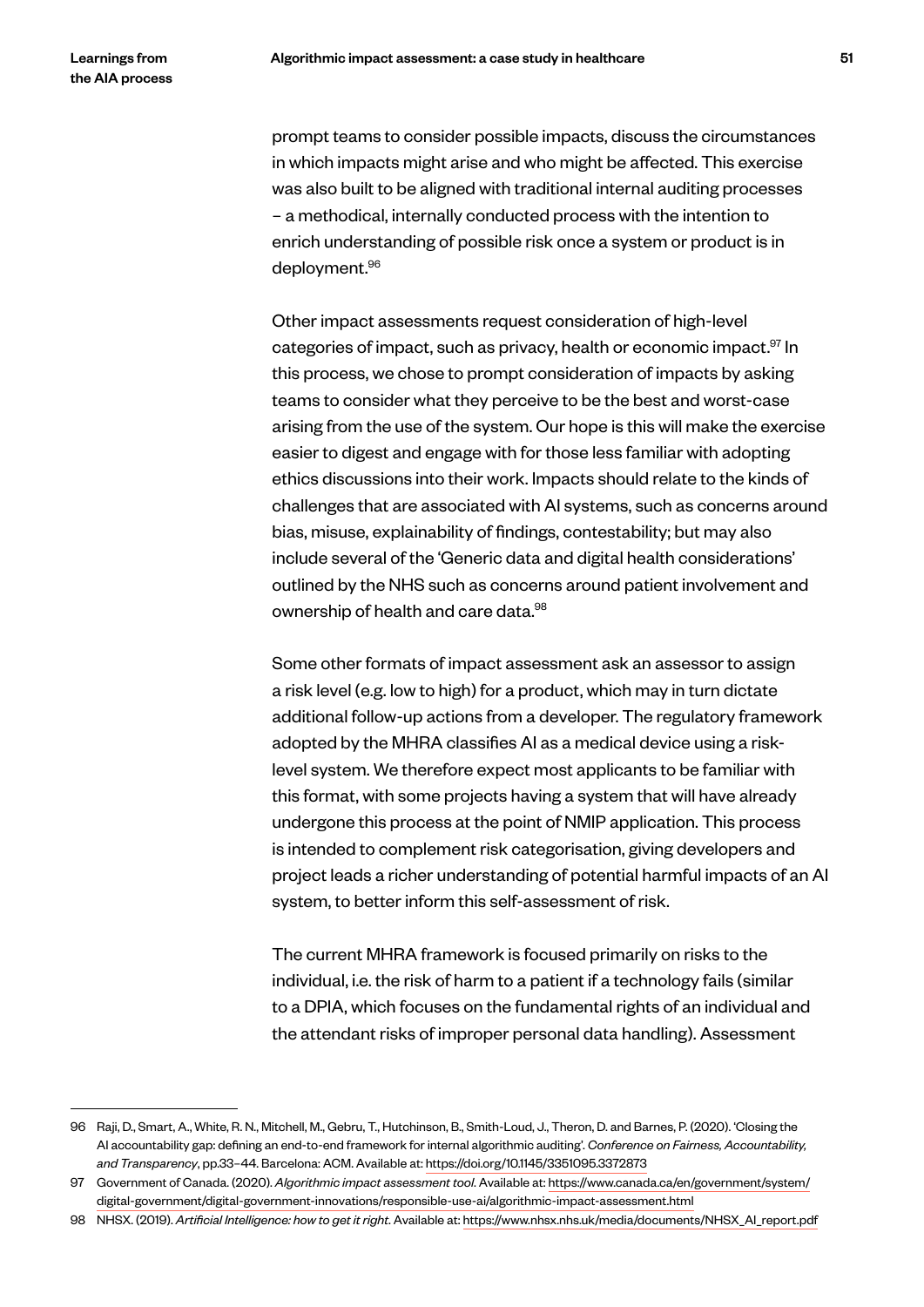of individual risk is an important component of ensuring safe, fair and just patient outcomes, but we designed the reflexive exercise to go further than this framing of risk. By asking developers to reflexively examine impacts through a broader lens, they are able to consider some possible impacts of their proposed system on society, such as whether it might reinforce systemic biases and discrimination against certain marginalised groups. This process is not about identifying a total measure or quantification of risk, as incorporated in other processes such as the MHRA medical device classification system, but about better understanding impacts and broadening the range of impacts given due consideration.

It is possible that as a precedent of completed AIAs develops, the NHS may in future be able to ascribe particular risk categories based on common criteria or issues they see. But at this stage, we have intentionally chosen not to ask applicants to make a value judgement on risk severity. As described in '5. Data-access decision' p. 60, we recommend that applicants should also submit their DPIA as part of the application process, concurrently with the reflexive exercise. However, if the NHS team determined that not all project teams would have to undertake a DPIA prior to receiving full assessment by the DAC, then we would recommend a template amendment to reflect more considerations around data privacy.

#### Making complex information accessible:

We also experienced a particular challenge in this exercise of couching the language of ethical values like accountability and transparency into practical recommendations for technology developers to understand and comply with, given that many may be unfamiliar with AIAs and wider algorithmic accountability initiatives.

Expert stakeholder interviews with start-ups and research labs revealed enthusiasm for an impact assessment, but less clarity on and understanding of the types of questions that would be captured in an AIA and the kinds of impacts to consider. To address these concerns, we produced a detailed AIA template that helps applicant teams gain understanding of possible ethical considerations and project impacts, how they might arise, who they might impact the most, and which of the impacts are likely to result in harm. We also point to data, digital, health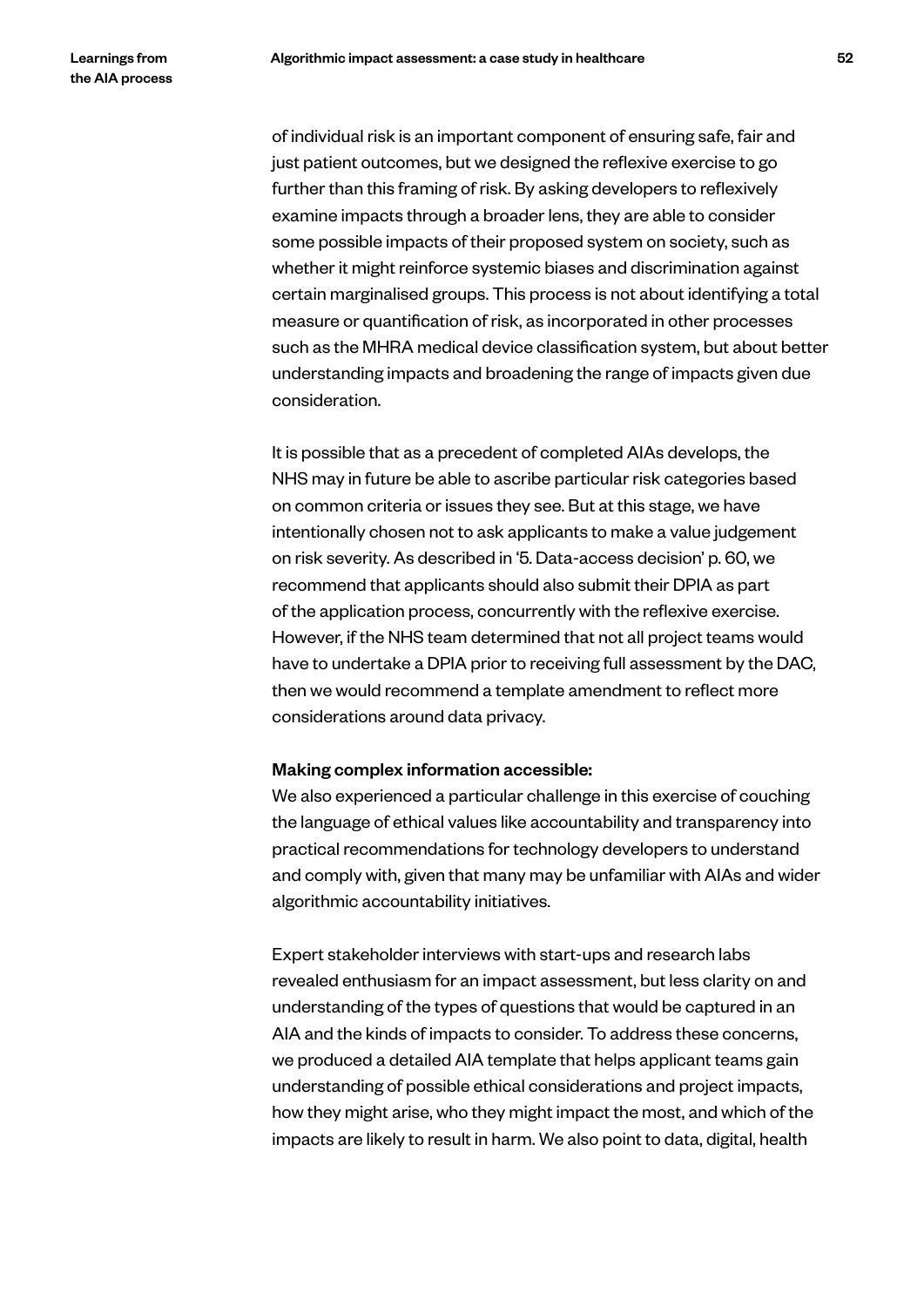and algorithmic considerations from NHSX's AI report,<sup>99</sup> which many teams may be familiar with, and instruct applicants on how best to adopt plain language in their answers.

#### Limitations of the proposed process

We note that different NMIP applicants may have different interactions with the exercise once trialled: for example, an applicant developing an AI system from scratch may have higher expectations of what it might achieve or what its outcomes will be once deployed, than an applicant who is seeking to validate an existing system, and may be armed with prior evidence. Once these sorts of considerations emerge after the AIA process is trialled, we may be able to make a more robust claim about the utility of a reflexive exercise as a quality component of this AIA.

This exercise (in addition to the participatory workshop, below) is probably applicable to other AIA-process proposals, with some amendments. However, we emphasise that domain expertise should be used to ensure the reflexive exercise operates as intended, as a preliminary exploration of potential benefits and harms. Further study will be required to see how well this exercise works in practice for both project teams and the NHS DAC, how effective it proves at foreseeing which impacts may arise, and whether any revisions or additions to the process are required.



# 2. Application filtering

# Recommendation

We recommend that the DAC conducts an application-filtering exercise once the reflexive exercise has been submitted, to remove applications that are missing basic requirements, or will not meet the criteria for reasons other than the AIA.

Depending on the strength of the application, the DAC can choose to either reject NMIP applications at this stage, or invite applicants to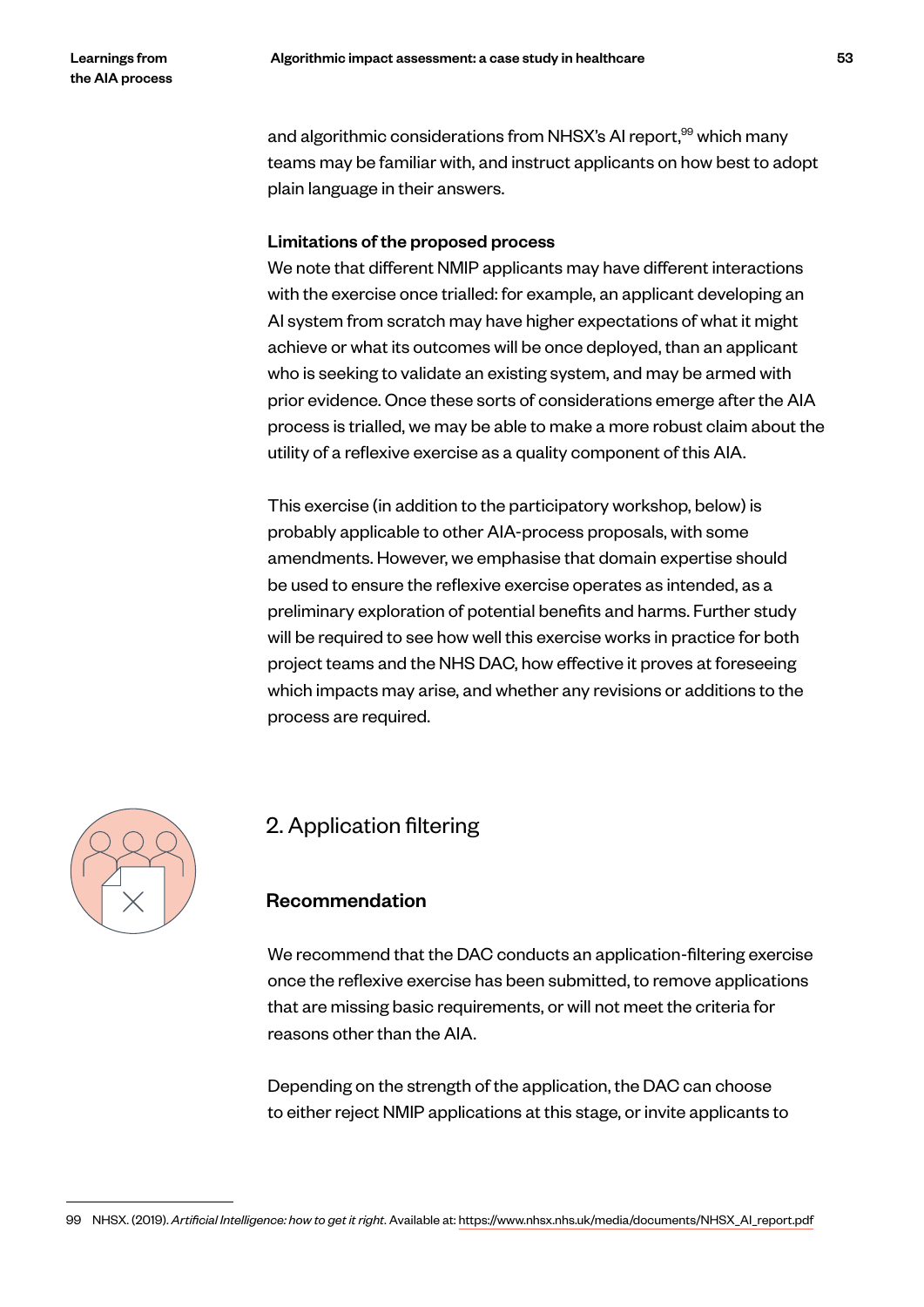proceed to the participatory workshop. Most of these criteria will be established by the NMIP team, and we anticipate they will be similar to those for the National COVID Chest Imaging Database (NCCID), which sees an administrator and a subset of the DAC members involved in application screening for completeness, technical and scientific quality, and includes safeguards for conflicts of interest.<sup>100</sup>

# Implementation detail

Based on the review process for the National COVID Chest Imaging Database (NCCID), the precursor platform to the NMIP, the NHS AI Lab is likely to adopt the following filtering procedure:

- 1. After the applicant team completes the reflexive exercise and builds the evidence into the template document, the teams submit the exercise as part of their application to the NMIP dataset.
- 2. The person(s) fielding the data-access requests, such as the administrator, will check that all relevant information required in the AIA template has been submitted. In the instance that some is missing, the administrator will go back to the applicant to request it. If the initial submission is very incomplete, the application is declined at this step.
- 3. The administrator passes the acceptable applications to members of the DAC
- 4. The members of the DAC chosen to filter the application are given opportunity to declare any conflict of interests with the applicant's project. If one or both has a conflict of interest, they should select another expert to review the AIA at this stage.
- 5. The selected members assess the AIA and make a judgement call about whether the applicant team can proceed on to the participatory workshop. The decision will be based on technical and scientific quality criteria established by the DAC, as well as review of the AIA, for which we suggest the following initial filtering criteria:

<sup>100</sup> Based on NHS AI Lab documentation reviewed in research.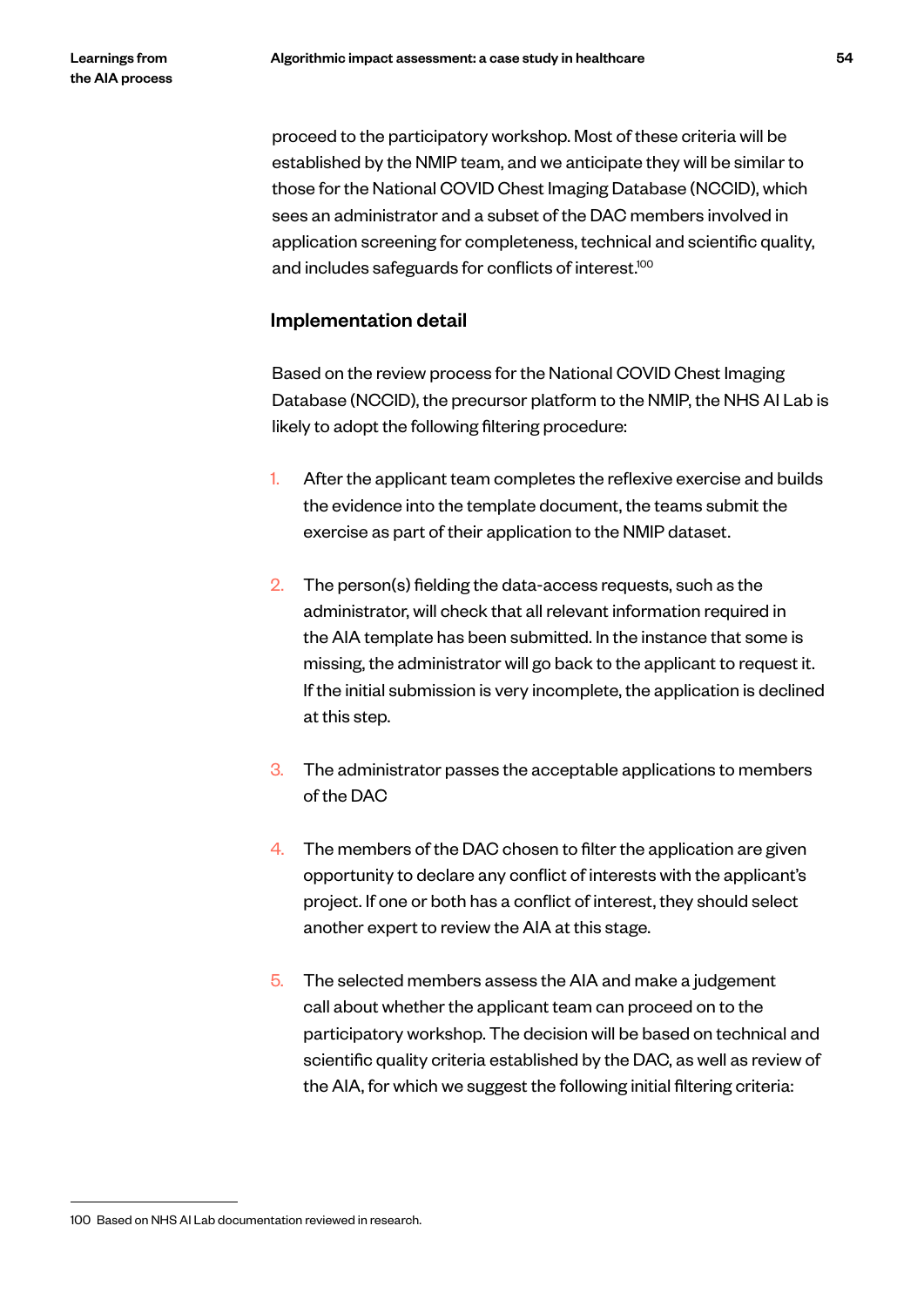- a. The project team has completed the reflexive exercise.
- b. The answers to the AIA prompts are written in an understandable format, avoiding jargon and other technical language.
- c. The answers given do not identify any unacceptable impacts that would place severe risk on the health and wellbeing of patients and clinicians.

# Frictions and learnings

#### Scale and resource:

The NHS AI Lab raised a challenge of scale for this process and suggested that a triage phase might be needed to identify applicants to prioritise for the participatory workshop in the event of a high volume of applications. However, in prioritising some applications over others for the participatory workshop, there is a risk of pre-empting what the findings would be; implicitly judging which applications might be of greater risk. Without a history of participatory impact identification, that judgement is a challenging one for the DAC or NHS AI Lab to make, and risks prioritising impacts and harms already well understood by established processes.

Consequently, we have recommended that *all* applicants should undertake the participatory workshop but that, as the process begins to be trialled, the DAC will develop a paradigm based on previous applications, which may enable them to make a judgement call for applicant suitability.



# 3. AIA participatory workshop

# Recommendation

We recommend that the NHS AI Lab runs centralised participatory impact assessment workshops, in order to bring a diverse range of lived experience and perspectives to the AIA process, and to support NMIP applicants who may not have the resources or skills to run a participatory process of this size. We believe this process will also help project teams identify risks and mitigation measures for their project and provide valuable feedback on how their project might be successfully integrated into the UK's healthcare system.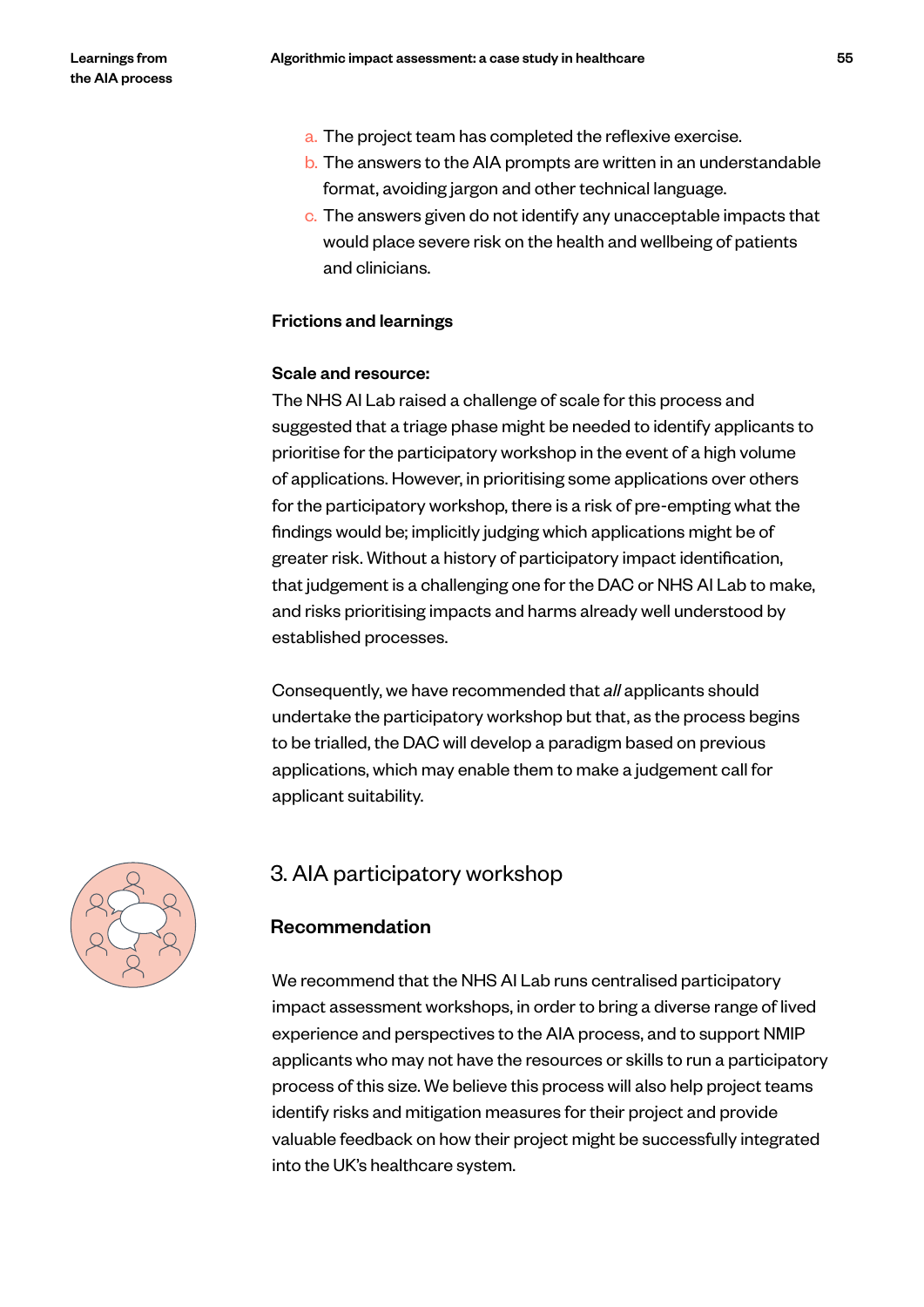#### Implementation detail

- 1. We recommend the NHS AI Lab sets up a paid panel of 25–30 patients and members of the public who represent traditionally underrepresented groups who are likely to be affected by algorithms that interact with NMIP data, across dimensions such as age, gender, region, ethnic background, socio-economic background. This includes members of the impacted groups, in addition to adequate representatives of certain communities (e.g. a representative from a grassroots immigrant support organisation being able to speak to migrant experience and concerns).
- 2. All panellists will be briefed on their role at an induction session, where they will be introduced to each other, learn more about AI and its uses in healthcare, and about the NMIP and its aims and purpose. Participants should also be briefed on the aims of the workshops, how the participatory process will work and what is expected of them.
- 3. The panellists will be invited to discuss the applicant team's answers to the reflexive exercise, possibly identifying other harms and impacts not already addressed by applicant teams. This is designed as an interactive workshop following a 'citizen's jury' methodology,<sup>101</sup> equipping participants with a means to deliberate on the harms and benefit scenarios identified in the previous exercises (and possibly uncovering some further impacts). The workshop would be designed as an informal setting, where participants should feel safe and comfortable to ask questions and receive support from the workshop facilitator and other experts present. The workshops will involve a presentation from the developers of each applicant team on what their system does or will do, what prompted the need for it, how the system uses NMIP data, what outputs it will generate, how the AI system will be deployed and used and what benefits and impacts it will bring and how these were considered (reporting back evidence from the reflexive exercise).

<sup>101</sup> For more information on citizen's jury methodology, see Involve. *Citizen's jury*. Available at: https://www.involve.org.uk/resources/ methods/citizens-jury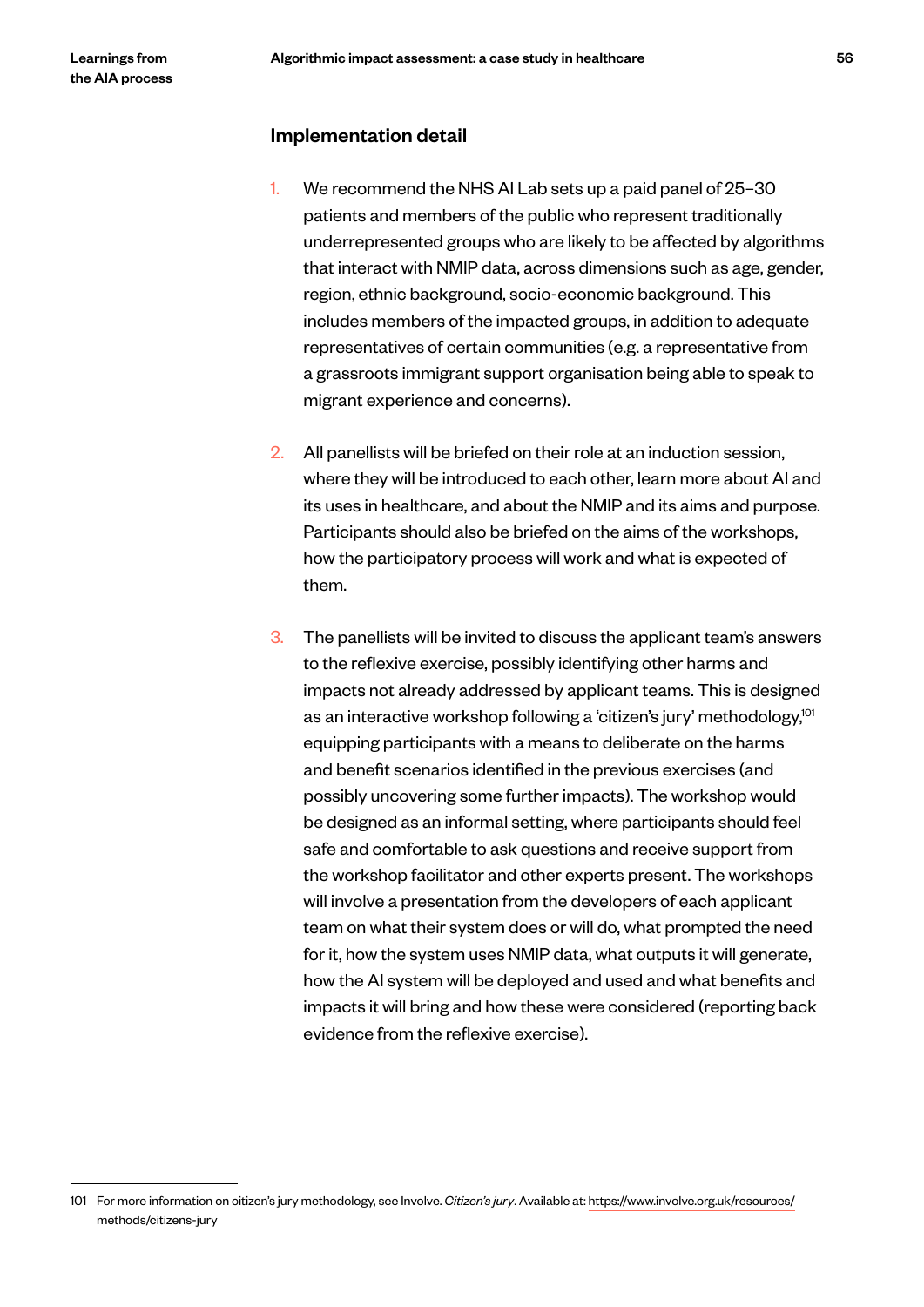- 4. The panellists will then deliberate on the impacts identified to consider whether they agree with the best, worst and most-likely scenarios produced, what other considerations might be important and possible next steps. The facilitator will support this discussion, offering further questions and support where necessary.
- 5. The Lab would have ownership over this process, and contribute staffing support by supplying facilitators for the workshops, as well as other miscellaneous resources such as workshop materials. The facilitator will coordinate and lead the workshop, with the responsibility for overseeing the impact identification tasks, fielding questions, and for leading on the induction session.
- 6. 8–12 panellists will be present per workshop, to avoid the same people reviewing every application (8–12 participants per applicant project suggests a different combination for each workshop if there are six or more applications to review). We recommend one workshop per application, and that workshops are batched, so they can run quarterly.
- 7. Also present at these workshops would be two 'critical friends': independent experts in the fields of data and AI ethics/computer science and biomedical sciences, available to judge the proposed model with a different lens and offer further support. An NHS rapporteur will also be present to provide an account of the workshop on behalf of the patient and public panellists that is fed back to the NHS AI Lab. The rapporteur's account will be reviewed by the panellists to ensure it is an accurate and full representation of the workshop deliberations.
- 8. Members of the applicant team will be present to observe the workshop and answer any questions as required, and will then return to their teams to update the original AIA with the new knowledge and findings.
- 9. This updated AIA is then re-submitted to the NMIP DAC.

For the full participatory AIA implementation detail, see Annex 3.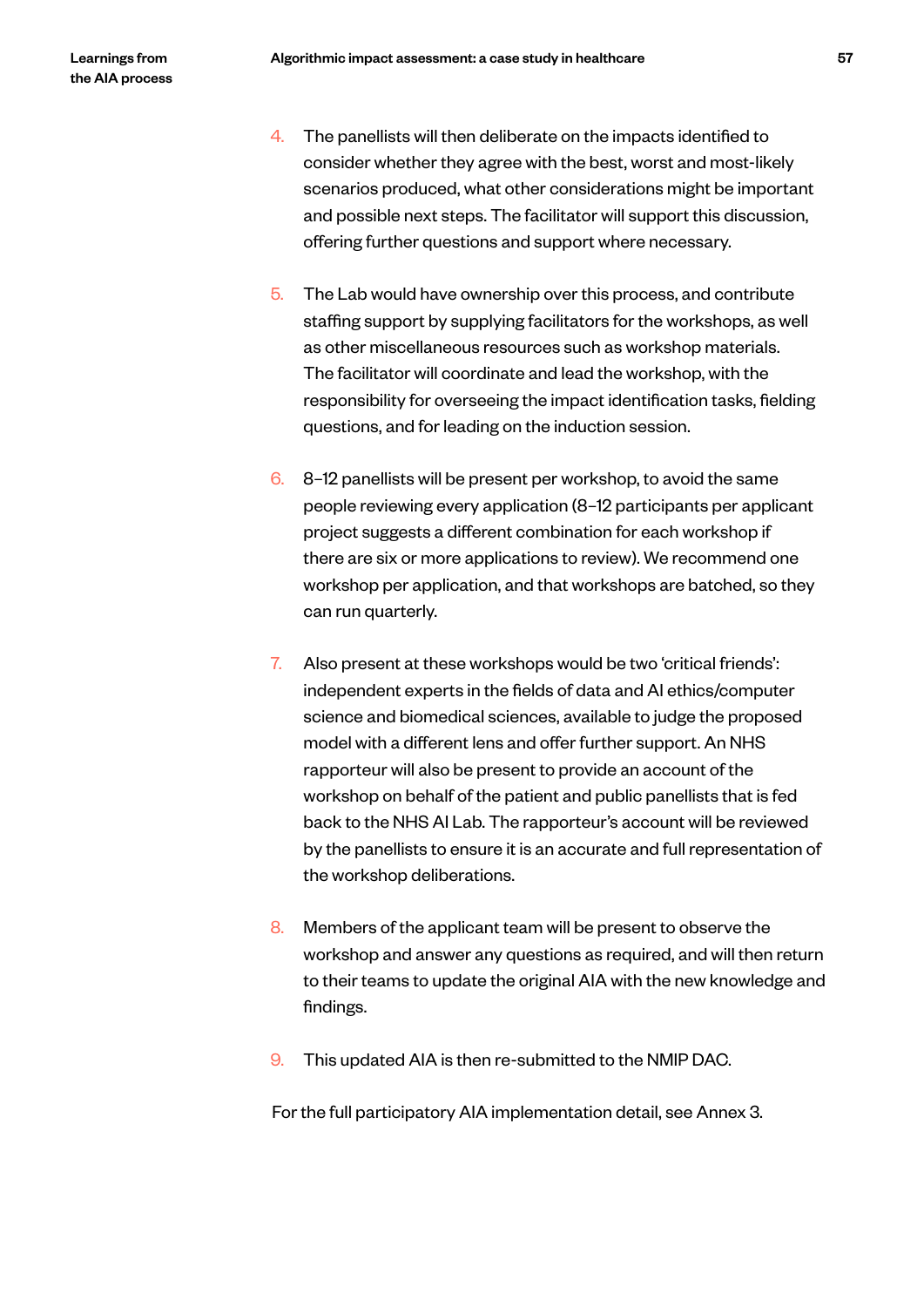### Frictions and learnings

#### The bespoke participatory framework:

The impetus for producing a tailor-made participatory impact assessment framework came from combining learning from AIA literature with challenges with public and patient involvement (PPI) processes that were raised in our stakeholder interviews.

There is consensus within the AIA literature that public consultation and participation are an important component of an AIA, but little consensus as to what that process should involve. Within the UK healthcare context, there is an existing participatory practice known as public and patient involvement (PPI). These are frameworks that aim to improve consultation and engagement in how healthcare research and delivery is designed and conducted.<sup>102</sup> PPI is well-supported and a common feature in healthcare research: many research funders now require evidence of PPI activity from research labs or companies as a condition of funding.<sup>103</sup> Our interviews revealed a multitude of different approaches to PPI in healthcare, with varying levels of maturity and formality. This echoes research findings that PPI activities, and particularly reporting and documentation, can often end up as an 'optional extra' instead of an embedded practice.104

Our stakeholder interviews highlighted that PPI processes are generally supported among both public and private-sector organisations and are in use across the breadth of organisations in the healthcare sector, but many expressed challenges with engagement from patients and the public. One interviewee lamented the struggle to recruit participants: *'Why would they want to talk to us? […] it might be that we're a small company: why engage with us?'*

In an earlier iteration of our AIA, we recommended applicants design and run the participatory process themselves, but our interviews identified varying capacity for such a process, and it was decided that this would

<sup>102</sup> Health Research Authority (HRA). *What is public involvement in research?* Available at: https://www.hra.nhs.uk/planning-andimproving-research/best-practice/public-involvement/

<sup>103</sup> University Hospital Southampton. *Involving patients and the public.* Available at: https://www.uhs.nhs.uk/ ClinicalResearchinSouthampton/For-researchers/PPI-in-your-research.aspx

<sup>104</sup> Price, A., Schroter, S., Snow, R., et al. (2018). 'Frequency of reporting on patient and public involvement (PPI) in research studies published in a general medical journal: a descriptive study'. *BMJ Open 2018*;8:e020452. [online] Available at: https://bmjopen.bmj. com/content/8/3/e020452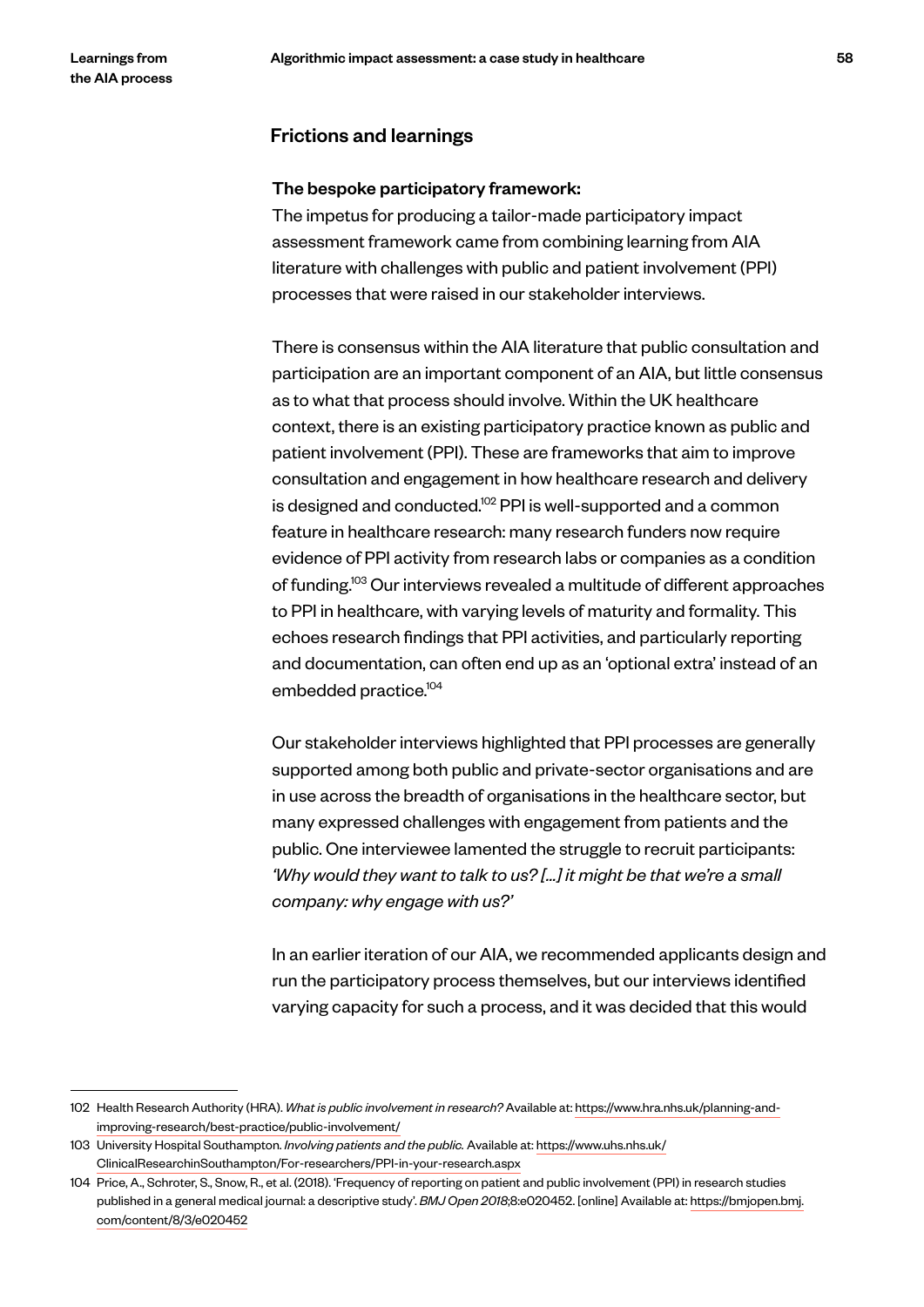be too onerous for individual organisations to manage on their own – particularly for small research labs. One organisation, a healthtech start-up, reported that having more access to funding enabled them to increase the scope and reach of their activity: '*We would always have been keen to do [PPI work], but [funding] is an enabler to do it bigger than otherwise'*. These interviews demonstrated the desire to undertake public participation, but also showcased a lack of internal resources to do so effectively.

There is also the risk that having individual applicants run this process themselves may create perverse incentives for 'participation washing', in which perspectives from the panellists are presented in a way that downplays their concerns.105 It will be preferable for this process to be run by a centralised body that is independent from applicants, as well as independent from the NHS, and can provide a more standardised and consistent experience across different applications. This led to the proposal that NHS AI Lab run the participatory process centrally, to ease the burden on applicants, reduce any conflicts of interests, and to gain some oversight over the quality of the process.

#### Lack of standardised method:

To address the challenge of a lack of standardised methods for how to run public engagement, we decided building a bespoke methodology for participation in impact assessment was an important recommendation for this project. This would provide a way to stabilise the differing PPI approaches currently in use in healthcare research, align the NMIP with best practice for public deliberation methods and ameliorate some concerns over a lack of standard procedure.

This process also arose from an understanding that developing a novel participatory process for an AIA requires a large amount of both knowledge and capacity for the process to operate meaningfully and produce high-quality outputs. To address this challenge, we have drawn from the Ada Lovelace Institute's experience and expertise in designing and delivering public engagement in the data/AI space, as well as best practice from the field in order to co-ordinate an approach to a participatory AIA.

<sup>105</sup> Sloane, M., Moss, E., Awomolo, O., & Forlano, L. (2020). 'Participation is not a design fix for machine learning'. *arXiv*. [online] Available at: https://arxiv.org/abs/2007.02423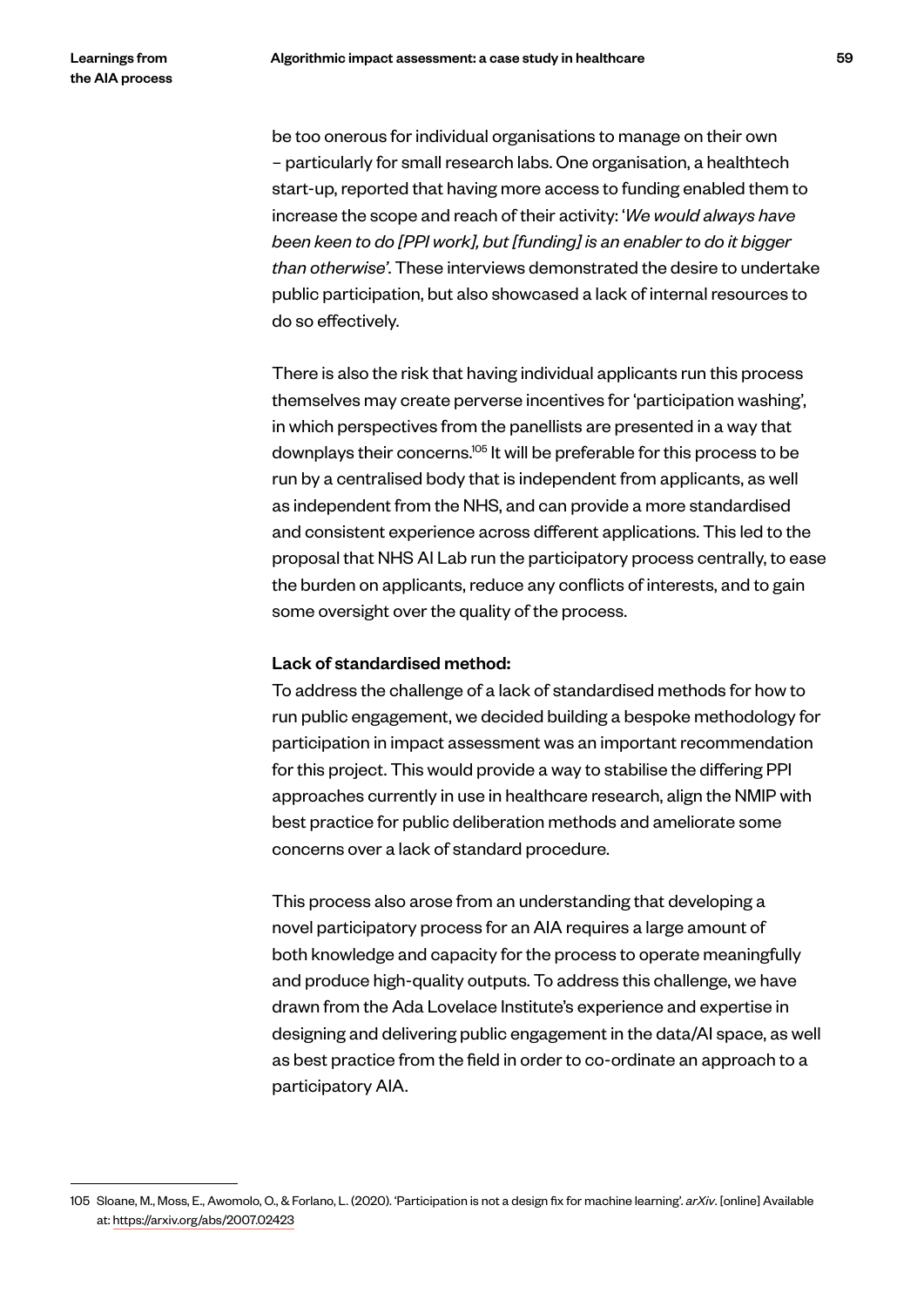#### Resource versus benefit:

The participatory workshop is an extension of many existing participatory procedures in operation, and consequently is time and resource intensive for the stakeholders involved, but has significant benefits.

Beyond bringing traditionally underrepresented patients into the process, which is an important objective, we believe that the workshop offers the potential to build more intuitive, higher-quality products that understand and can respond to the needs of end users.

For applicants early on in the project lifecycle, the participatory workshop is a meaningful opportunity to engage with the potential beneficiaries of their AI system: patients (or patient representatives). It means possible patient concerns around the scope, applicability or use case for the proposed system can be surfaced while there is still opportunity to make changes or undertake further reflection before the system is in use. In this way, the participatory workshop strengthens the initial internally conducted exercise of impact identification.

Researchers have argued that, to support positive patient outcomes in clinical pathways in which AI systems are used to administer or support care, evaluation metrics must go beyond measures of technical assurance and look at how use of AI might impact on the quality of patient care.106 The process provides a useful forum for communication between patients and developers, in which developers may be able to better understand the needs of the affected communities, and therefore build products better suited to them.

#### The process at scale:

Given that the NMIP is purported as a national initiative, challenges and uncertainties have arisen from the NHS AI Lab around how this process would operate at scale. We have sought to address this by recommending the NHS AI Lab run the workshops in batches, as opposed to on a rolling basis. We have also suggested that over time the NHS AI Lab may be able to use previous data-access decisions to triage future applications, and possibly even have applicants with similar projects sharing the same workshop.

<sup>106</sup> Kelly, C.J., Karthikesalingam, A., Suleyman, M., Corrado, G. and King. D. (2019). 'Key challenges for delivering clinical impact with artificial intelligence' *BMC Medicine*. 29 October, 17: 195. [online] Available at: https://bmcmedicine.biomedcentral.com/ articles/10.1186/s12916-019-1426-2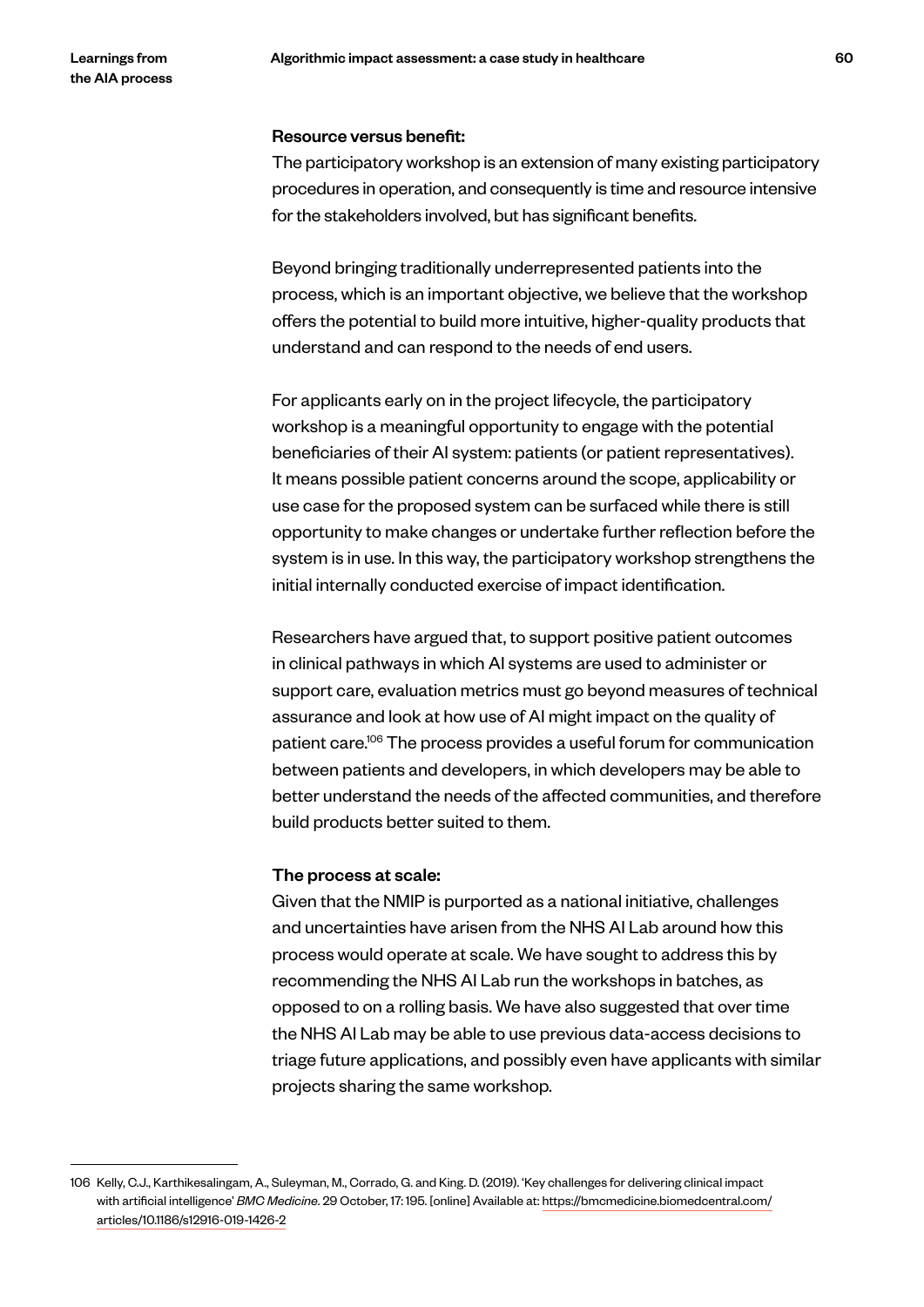#### Recompensing panellists appropriately:

All participants must be renumerated for their time, but we also recognise the inherent labour of attending these workshops, which may not be adequately covered or reflected by the renumeration offered.

#### Limitations of resource:

Other organisations hoping to adopt this exercise may be practically constrained by a lack of funding or available expertise. We hope that in future, as participatory methods and processes grow in prominence and the AIA ecosystem develops further, alternate sources of funding and support will be available for organisations wanting to adopt or adapt this framework for their contexts.

# 4. AIA synthesis

# Recommendation

We recommend that after the participatory workshop is completed, the applicant team synthesises its findings with the findings from their original AIA template (completed in the reflexive exercise), building the knowledge produced back into the AIA, in order to ensure the deliberation-based impacts are incorporated and that applicant teams respond to them.

The synthesis step is a critical phase in accountability processes.<sup>107</sup> It serves to summarise and consolidate the information gained throughout the AIA process and ensure they are incorporated into the assessment of impacts, and actionable steps for mitigations of harm.

# Implementation detail

1. Throughout the AIA process, thinking and discussion should be captured in the AIA template document, allowing documentation to be revisited after each exercise and as a record for future updates of the AIA.

<sup>107</sup> Raji, D., Smart, A., White, R. N., Mitchell, M., Gebru, T., Hutchinson, B., Smith-Loud, J., Theron, D. and Barnes, P. (2020). 'Closing the AI accountability gap: defining an end-to-end framework for internal algorithmic auditing'. *Conference on Fairness, Accountability, and Transparency*, pp.33–44. Barcelona: ACM. Available at: https://doi.org/10.1145/3351095.3372873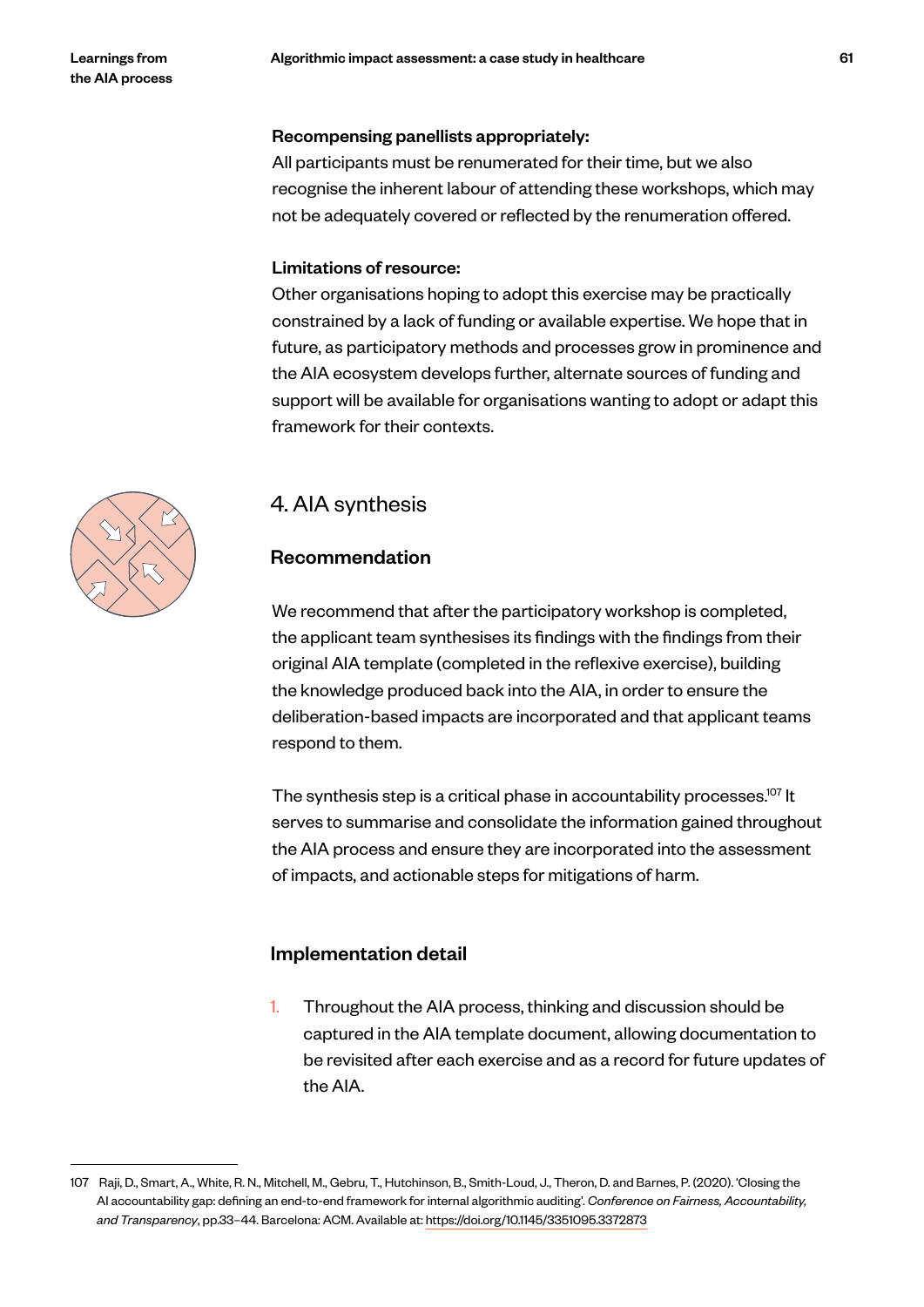2. Once the synthesis exercise has been completed, the AIA is considered complete. The AIA is then ready to be resubmitted to the NMIP DAC.

# Frictions and learnings

#### Goals of the process:

The synthesis exercise serves two purposes:

- 1. Documentation provides a stable record of activity throughout the AIA process, for internal and external viewing (by the DAC at resubmission phase, and the public, post-publication).
- 2. It encourages a critical, reflexive response to the impactidentification process, by asking applicants to revisit their responses in the light of new information and knowledge from the participatory panel in the participatory workshop.

The NHS rapporteur report also incentivises a high-quality synthesis exercise, as it allows the DAC to refer back to a full account of the workshop, which has been reviewed by the patient and public panellists, to come to a final judgement of the applicant team's willingness to incorporate new feedback and ability to be critical of their own processes and assumptions.

#### Supporting meaningful participation:

Some scholars in the public-participation literature have argued that meaningful participation should be structured around co-design and collaborative decision-making<sup>108</sup>. We designed our participatory process as a feed-in point, for patients and the public to discuss and put forward ideas on how developers of AI systems might address possible benefits and harms.

<sup>108</sup> Madaio, M, Stark, L, Wortman Vaughan, J, Wallach, H. (2020). 'Co-designing checklists to understand organisational challenges and opportunities around fairness in AI'. *Proceedings of the CHI Conference on Human Factors in Computing Systems*, pp.1-14 [online] Available at: https://dl.acm.org/doi/abs/10.1145/3313831.3376445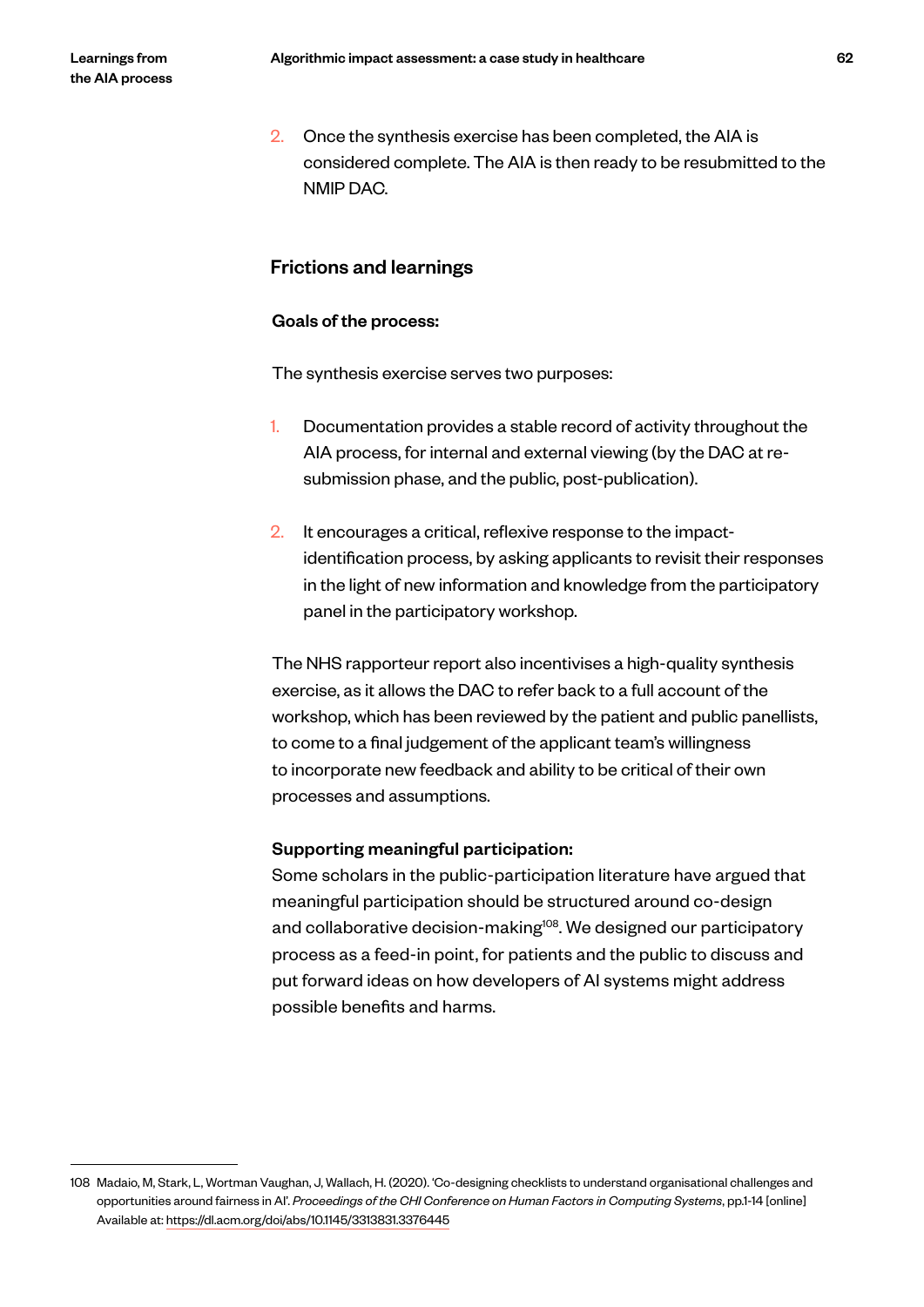The synthesis exercise ensures that these ideas become incorporated into the AIA template document, creating an artefact that the DAC and members of the public can view. Developers can then refer back to the AIA template as required throughout the remainder of the projectdevelopment process.

Though undertaking a process of synthesis boosts opportunity for reflexivity and reflection, there is no guarantee that the broader stakeholder discussions that occur in the participatory workshop will lead to tangible changes in design or development practice.

In an ideal scenario, participants would be given opportunity to have direct decision-making power on design decisions. It has been argued that the ideal level of participation in AI contexts amounts to *participatory co-design*, a process that sees people and communities affected by the adoption of AI systems become directly involved in the design decisions that may impact them.109 In *Participatory data stewardship*, the Ada Lovelace Institute describes a vision for people being enabled and empowered to actively collaborate with designers, developers and deployers of AI systems – a step which goes further than both 'informing' people about data use, via transparency measures and 'consulting' people about AI system design, via surveys or opinion polls.110

Similarly, while beyond the scope of this study, it is suggested that participants would ideally be invited for multiple rounds of involvement, such as a second workshop prior to system deployment.<sup>111</sup> This would enable participants to be able to make a permissibility call on whether the system should be deployed, based on the applicant team's monitoring and mitigation plan, and again once the system is in use, so participants can voice concerns or opinions on any impacts that have surfaced *ex post*.

<sup>109</sup> Costanza-Chock, S. (2020) Design justice: community-led practices to build the worlds we need. Cambridge: MIT Press

<sup>110</sup> Ada Lovelace Institute. (2021). *Participatory data stewardship*. Available at: https://www.adalovelaceinstitute.org/report/participatorydata-stewardship/

<sup>111</sup> Madaio, M, Stark, L, Wortman Vaughan, J, Wallach, H. (2020). 'Co-designing checklists to understand organisational challenges and opportunities around fairness in AI'. *Proceedings of the CHI Conference on Human Factors in Computing Systems*, pp.1-14 [online] Available at: https://dl.acm.org/doi/abs/10.1145/3313831.3376445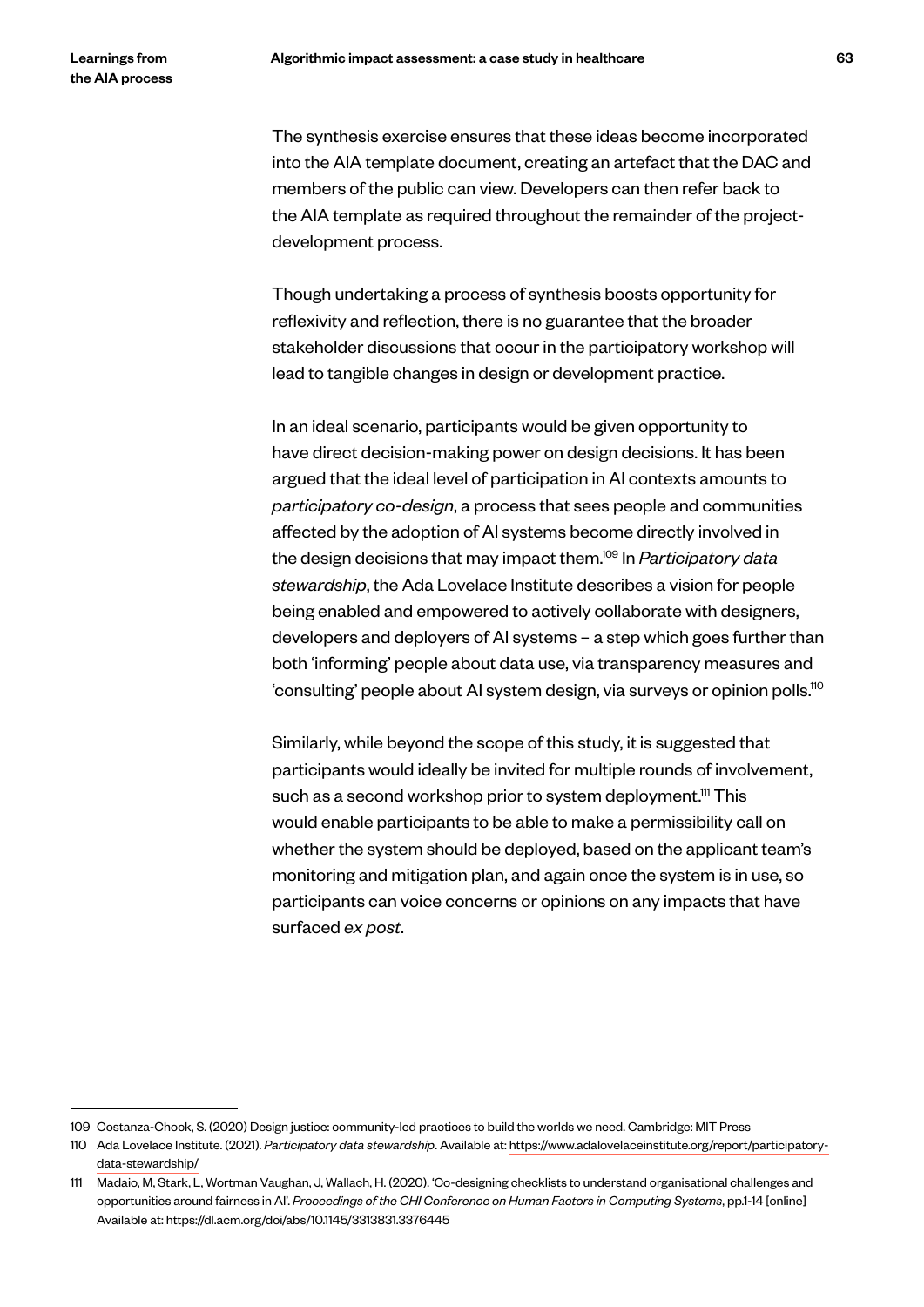# 5. Data-access decision

# Recommendation

We recommend that the NHS AI Lab uses the NMIP DAC to assess the strength and quality of each AIA, alongside the assessment of other material required as part of the NMIP application.

# Implementation detail

- 1. We recommend the DAC comprises at least 11 members, including academic representatives from social sciences, biomedical sciences, computer science/AI and legal fields and representatives from patient communities (see 'NMIP DAC membership, process and criteria for assessment' below).
- 2. Once the participatory workshop is complete, and the applicant team has revised their AIA template, providing new evidence, the template is resubmitted to the DAC. In order to come to a dataaccess decision, the DAC follows the assessment guidelines, reviewing the quality of both the reflexive exercise and the workshop based on the detail in the AIA output template and the strength of engagement in the participatory workshop, as well as the supporting evidence from the NHS rapporteur. If the accounts and evidence have significant divergence, the applicant team may either be instructed to undertake further review and synthesis, or be denied access.
- 3. The assessment guidelines include questions on whether the DAC agrees with the most-likely, worst-case, and best-case scenarios identified, based on their knowledge of the project team's proposal, and whether the project meets the requirements and expectations of existing NHSX frameworks for digital health technologies.112 The guidelines also establish normative guidelines for the DAC to ascertain the acceptability of the AIA based on whether the project meets the requirements and expectations of NHSX's 'What good looks like'

<sup>112</sup> Such as the *NHS Code of Conduct for Data-driven Health and Care Technology*, available at: https://www.gov.uk/government/ publications/code-of-conduct-for-data-driven-health-and-care-technology/initial-code-of-conduct-for-data-driven-health-andcare-technology and NHSX's 'What Good Looks Like' framework, available at: https://www.nhsx.nhs.uk/digitise-connect-transform/ what-good-looks-like/what-good-looks-like-publication/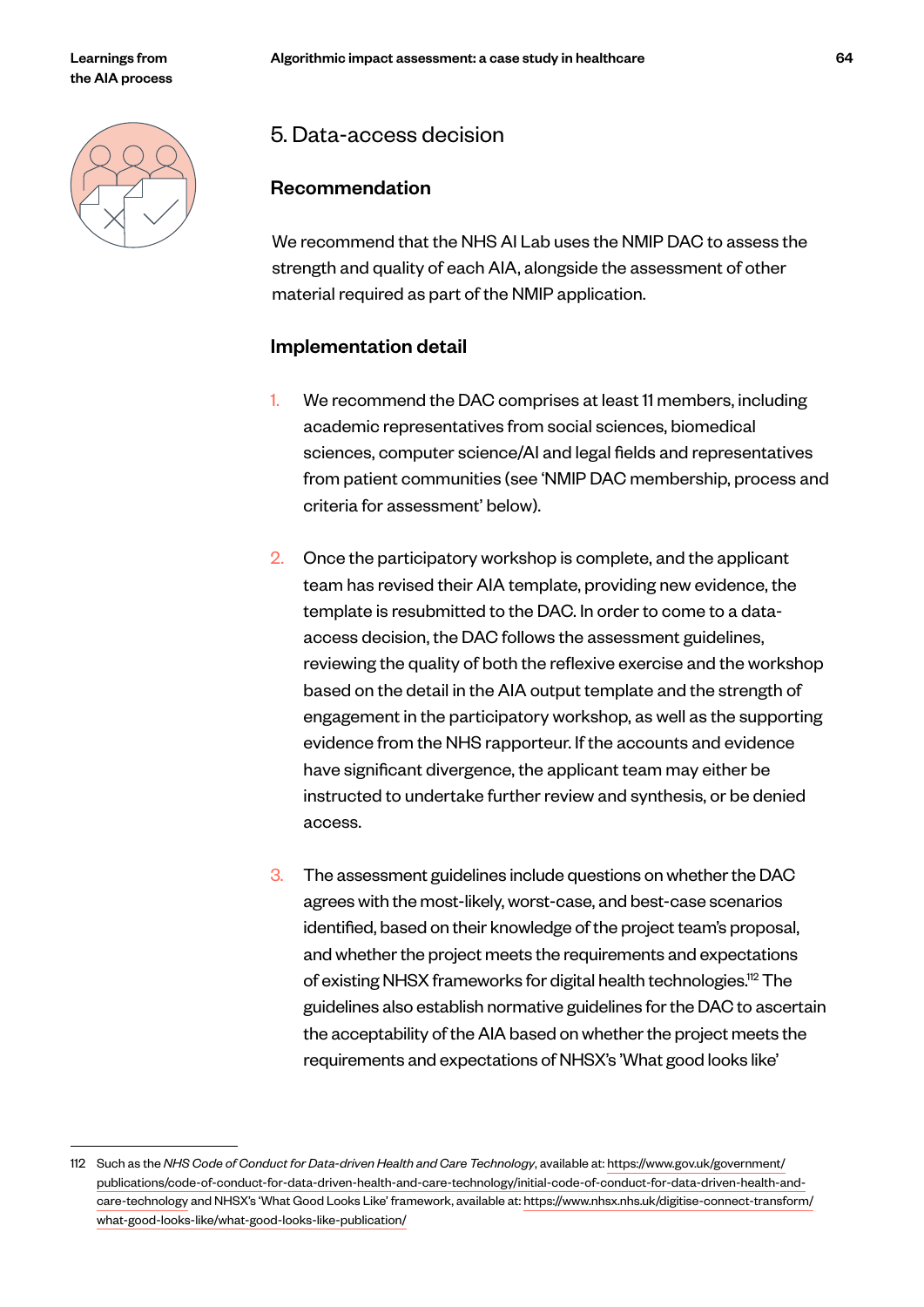framework, which includes: 'being well led', 'empowering citizens' and 'creating healthy populations' among others. If the process was deemed to have been completed incorrectly or insufficiently, or if the project is deemed to have violated normative or legal red lines, the DAC would be instructed to reject the application.

4. In the NCCID data-access process, if the application is accepted, the applicant team would be required to submit a data-access framework contract and a data-access agreement. We believe the existing documentation from the NCCID, if replicated, would probably require applicant teams to undertake a DPIA, to be submitted with the AIA and other documentation at this stage. (If the Lab decides that not all applicant teams would be required to undertake a DPIA prior to this stage, we recommend the reflexive exercise be amended to include more data privacy considerations – see 'AIA reflexive exercise'). Once these additional documents are completed and signed, access details are granted to the applicant.

#### NMIP DAC membership, process and criteria for assessment

We recommended to the NHS AI Lab that the NMIP DAC comprises at least 11 members:

- 1. a chair from an independent institution
- 2. an independent deputy chair from a patients-rights organisation or civil-society organisation
- 3. two representatives from the social sciences
- 4. one representative from the biomedical sciences
- 5. one representative from the computer science/AI field
- 6. one representative with legal and data ethics expertise
- 7. two representatives from patient communities or patients-rights organisations
- 8. two members of the NHS AI Lab.

For the NCCID, an administrator was required to help manage access requests, which would probably be required in the NMIP context. Similarly, we anticipate that in addition to the core committee, a fourperson technical-review team of relevant researchers, data managers and lab managers who can assess data privacy and security questions, may be appointed by the DAC (as per the NCCID terms).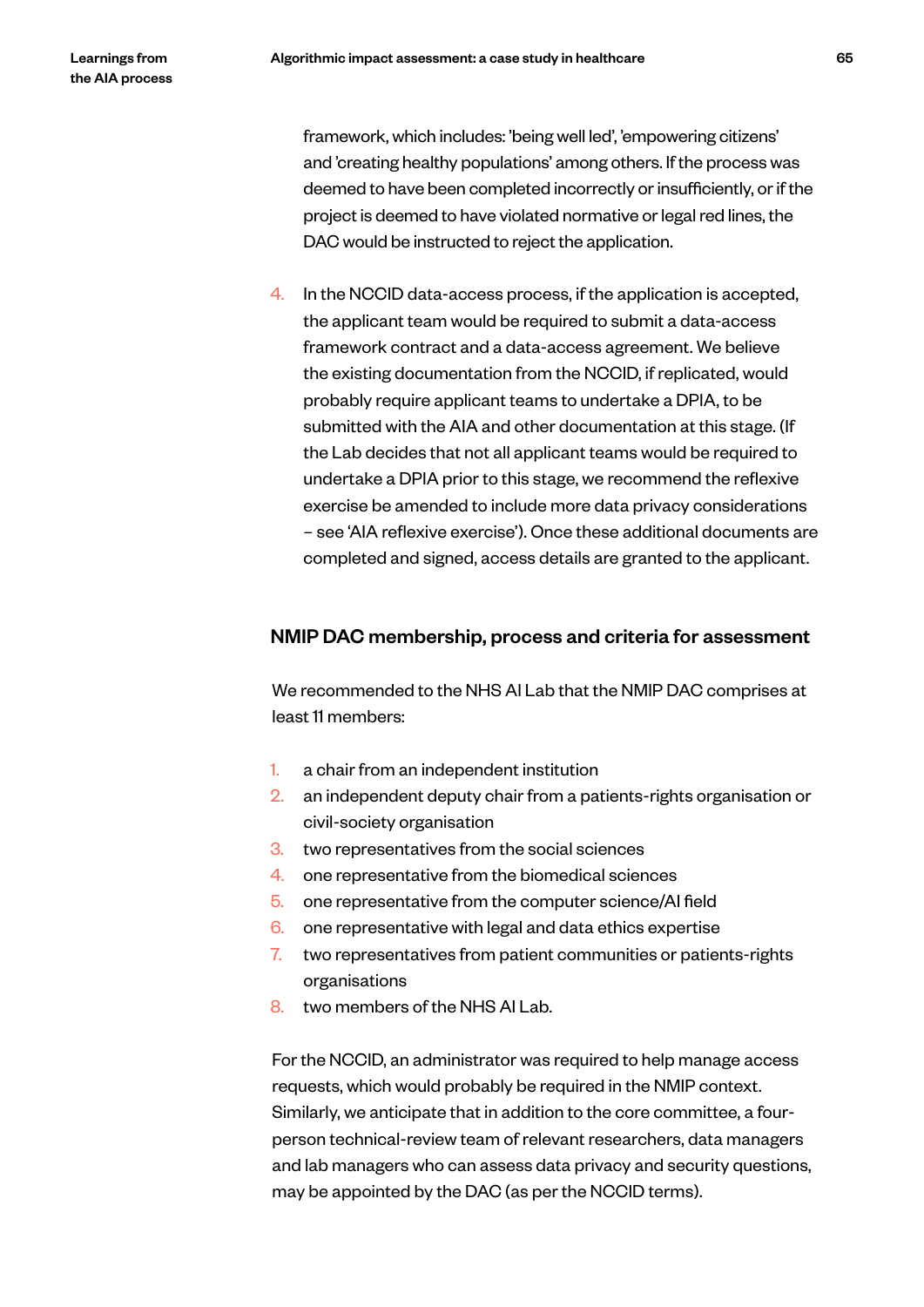The responsibilities of the DAC in this context are to consider and authorise requests for access to the NMIP, as well deciding whether to continue or disable access. They will base this decision on criteria and protocols for assessment and will assess the completed AIA, including the participatory workshop using the NHS AI Lab rapporteur's account of the exercise (as described previously on p.42) as additional evidence.

For the NCCID project, the DAC assessed applications along the criteria of scientific merit, technical feasibility and reasonable evidence that access to the data can benefit patients and the NHS. This may be emulated in the NMIP, but broader recommendations for application assessment beyond the AIAs are out of scope for this study.

As guidelines to support the DAC to make an assessment about the strength of the AIA we provide two groups of questions to consider: the AIA process and the impacts identified as part of the process.

#### Questions on the *process* include:

- 1. Did the project team revise the initial reflexive exercise after the participatory workshop was conducted?
- 2. Are the answers to the AIA prompts written in an understandable format, reflecting serious and careful consideration to the potential impacts of this system?
- 3. Did the NHS AI Lab complete a participatory AIA with a panel featuring members of the public?
- 4. Was that panel properly recruited according to the the NHS AI Lab AIA process guide?
- 5. Are there any noticeable differences between the impacts/concerns/ risks/challenges the the NHS AI Lab rapporteur identified and what the AIA document states? Is there anything unaddressed or missing?

# Questions on the *impacts* include:

1. Based on your knowledge of the project team's proposal, do you agree with the most likely, worst-case, and best-case scenarios they have identified?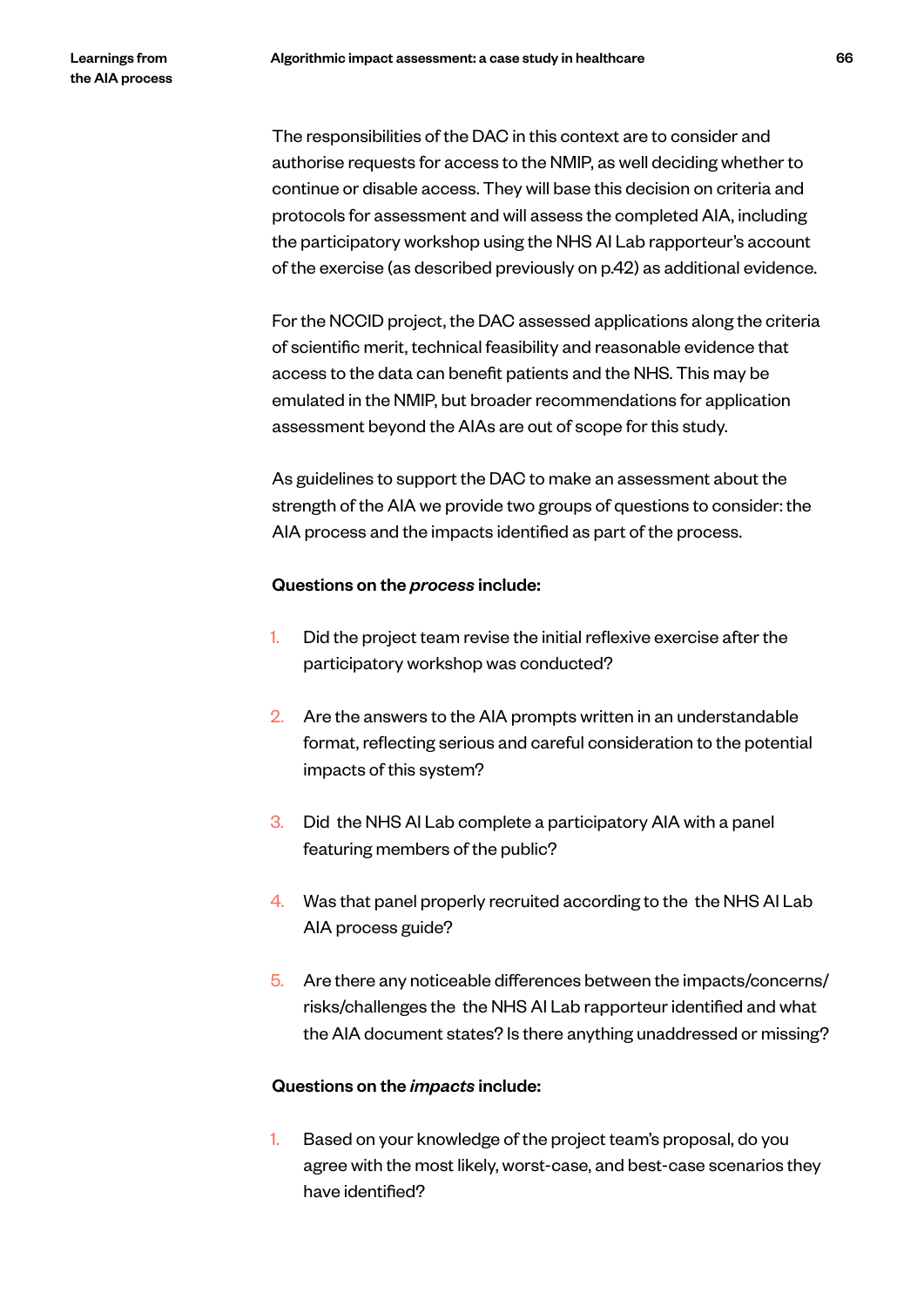- 2. Are there any potential stakeholders who may be more seriously affected by this project? Is that reason well-justified?
- 3. For negative impacts identified, has the project team provided a satisfactory mitigation plan to address these harms?
	- a. If you were to explain these plans to a patient who would be affected by this system, would they agree these are reasonable?

# Frictions and learnings

#### The role of the DAC and accountability:

In an accountability relationship between applicant teams, the NHS AI Lab and members of the public, the DAC is the body that can pose questions and pass judgement, and ultimately is the authoritative body to approve, deny or remove access to the NMIP.

The motivation behind this design choice was the belief that a DAC could contribute to two primary goals of this AIA: accountability, by building an external forum to which the actor must be accountable; and standardisation, whereas applications grow in volume, the DAC will be able to build a case law of common benefits and harms arising from impact assessments and independent scrutiny, which may offer different or novel priorities to the AIA not considered by the applicant team(s).

Recommendations for the composition of the DAC contribute to broadening participation in the process, by bringing different forms of expertise and knowledge into the foreground, particularly those not routinely involved in data-access decision-making such as patient representatives.

The literature review surfaced a strong focus on mandatory forms of assessment and governance in both the healthcare domain and AIA scholarship. In healthcare, many regulatory frameworks and legislation including the MHRA Medical Device Directive, a liabilitybased regime, ask developers to undertake a risk assessment to provide an indication of the safety and quality of a product and gatekeep entry to the market.

Initiatives like the MHRA Medical Device Directive address questions relating to product safety, but lack robust accountability mechanisms, a transparency or public-access requirement, participation and a broader lens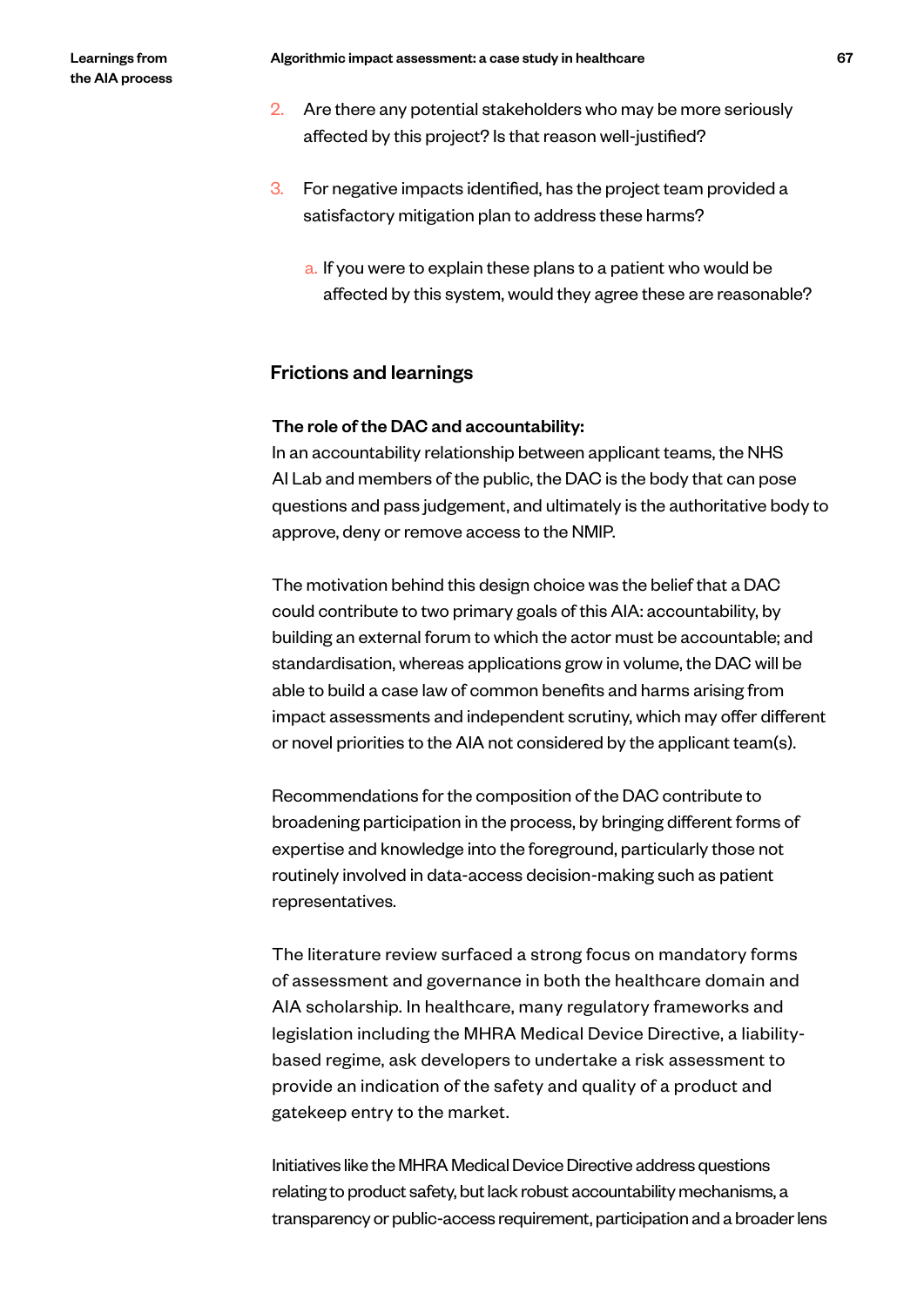to impact assessment, as discussed in this report. This AIA was designed to add value for project teams, the NHS and patients in these areas.

#### Legitimacy without legal instruments:

In the AIA space, recent scholarship from Data & Society argues that AIAs benefit from a 'source of legitimacy' of some kind in order to scaffold accountability and suggest that this might include being adopted under a legal instrument.<sup>113</sup> However, there is not currently a legal requirement for AIAs in the UK, and the timeline for establishing such a legal basis is outside of the scope of this case study, necessitating a divergence from the literature. This will be a recurring challenge for AIAs as people look to trial and evaluate them as a tool at a faster pace than they are being adopted in policy.

This AIA process attempts to address this challenge by considering how alternative sources of legitimacy can be wielded, in lieu of law and regulation. Where top-down governance frameworks like legal regimes may prohibit participation and deliberation in decision-making, this AIA process brings in both internal and external perspectives of harms and benefits of AI systems. We recommended the NHS AI Lab make use of a DAC to prevent organisations building and assessing AIAs independently, as self-assessed AIAs. This may allay some concerns around interpretability and whether the AIA might end up being selfaffirming.<sup>114</sup>

#### Potential weaknesses of the DAC model:

In this study, the DAC has the benefit of giving the AIA process a level of independence and some external perspective. We recognise however that the appointment of a DAC may prove to be an insufficient form of accountability and legitimacy once in place. We recommend the membership of the DAC comprise experts from a variety of fields to ensure diverse forms of knowledge. Out of 11 members, only two are patient representatives, which may disempower the patients and undermine their ability to pass judgement.

<sup>113</sup> Madaio, M, Stark, L, Wortman Vaughan, J, Wallach, H. (2020). 'Co-designing checklists to understand organisational challenges and opportunities around fairness in AI'. *Proceedings of the CHI Conference on Human Factors in Computing Systems*, pp.1-14 [online] Available at: https://dl.acm.org/doi/abs/10.1145/3313831.3376445

<sup>114</sup> Individual interpretation of soft governance frameworks may lead to some organisations picking and choosing which elements to enact, which is known as 'ethics washing'. See: Floridi, L. (2019). 'Translating principles into practices of digital ethics: five risks of being unethical'. *Philosophy & technology*, 32, pp.185-193 [online] Available at: https://link.springer.com/article/10.1007/s13347- 019-00354-x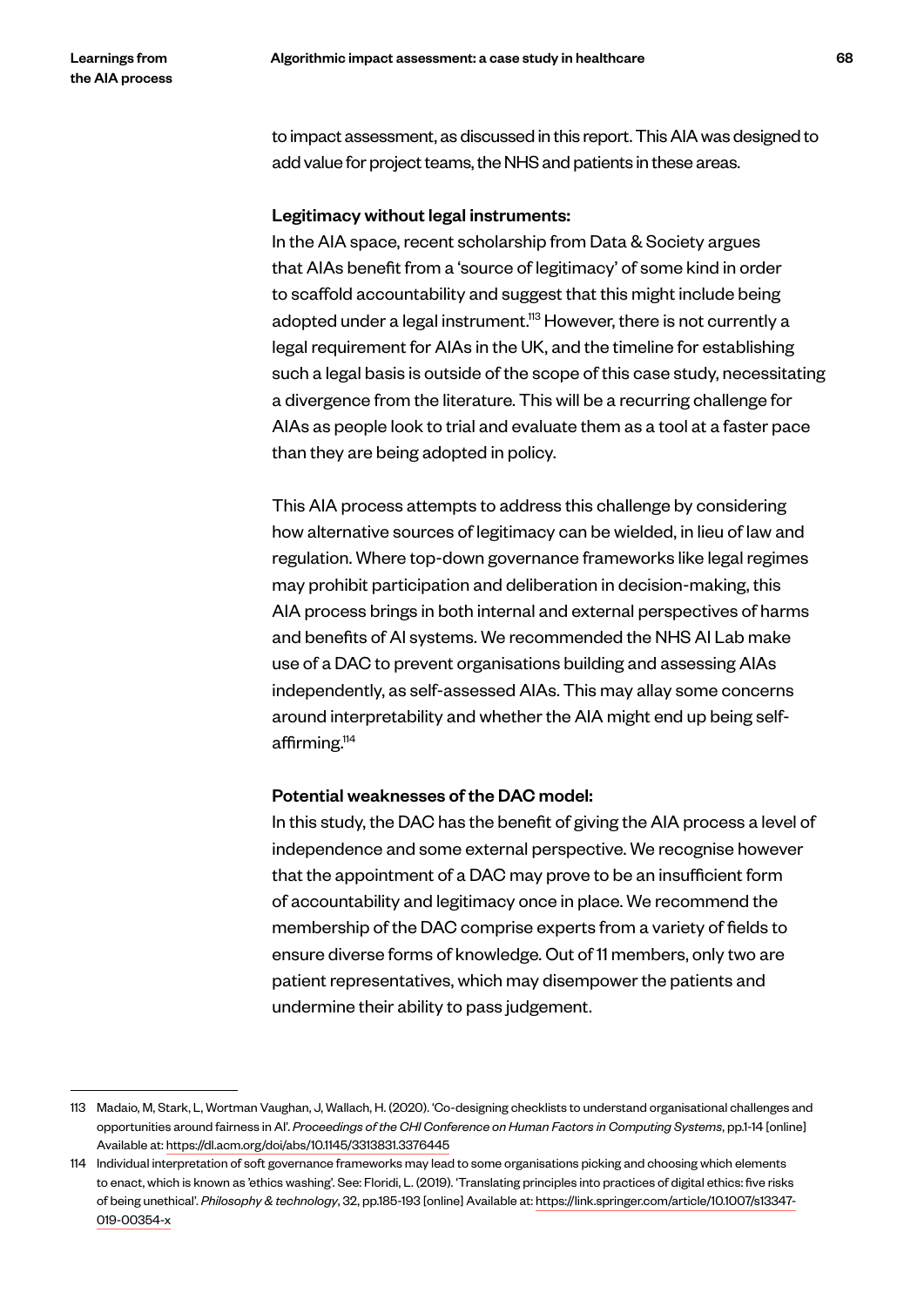The DAC functions as an accountability mechanism in our context because the committee members are able to pass judgement and scrutinise on the completed AIAs. However, the fairly narrow remit of a DAC may result in an AIA expertise deficit, where the committee may find their new role of understanding and responding to AIAs and adopting a broad lens to impact challenging.

The data-access context means that it is not possible to further specify additional project points where applicant teams might benefit from reflexive analysis of impacts, such as at ideation phase, or at the final moment pre-deployment, that would make the process more iterative.

Additionally, the DAC still sits inside the NHS as a mechanism and is not wholly external: in an ideal scenario, an AIA might be scrutinised and evaluated by an independent third party. This also raises some tensions around whether there might be, in some cases, political pressures on the NMIP DAC to favour certain decisions. The DAC also lacks statutory footing, putting it at the mercy of NHS funding: if funds were to be redirected elsewhere, this could leave the DAC on uncertain ground.

As other AIAs outside this context begin to be piloted, a clearer understanding of what 'good' accountability might look like will emerge, alongside the means to achieve this as an ideal.



# 6. AIA publication

# Recommendation

To build transparency and accountability, we recommend that the NHS AI Lab publishes all completed AIAs, by publishing the final AIA template, alongside the name and contact details of a nominated applicant team member who is willing to field further information and questions on the process from respective interested parties on request.

We also recommend the Lab publishes information on the membership of the DAC, its role and the assessment criteria, so that external viewers can learn how data-access decisions are made.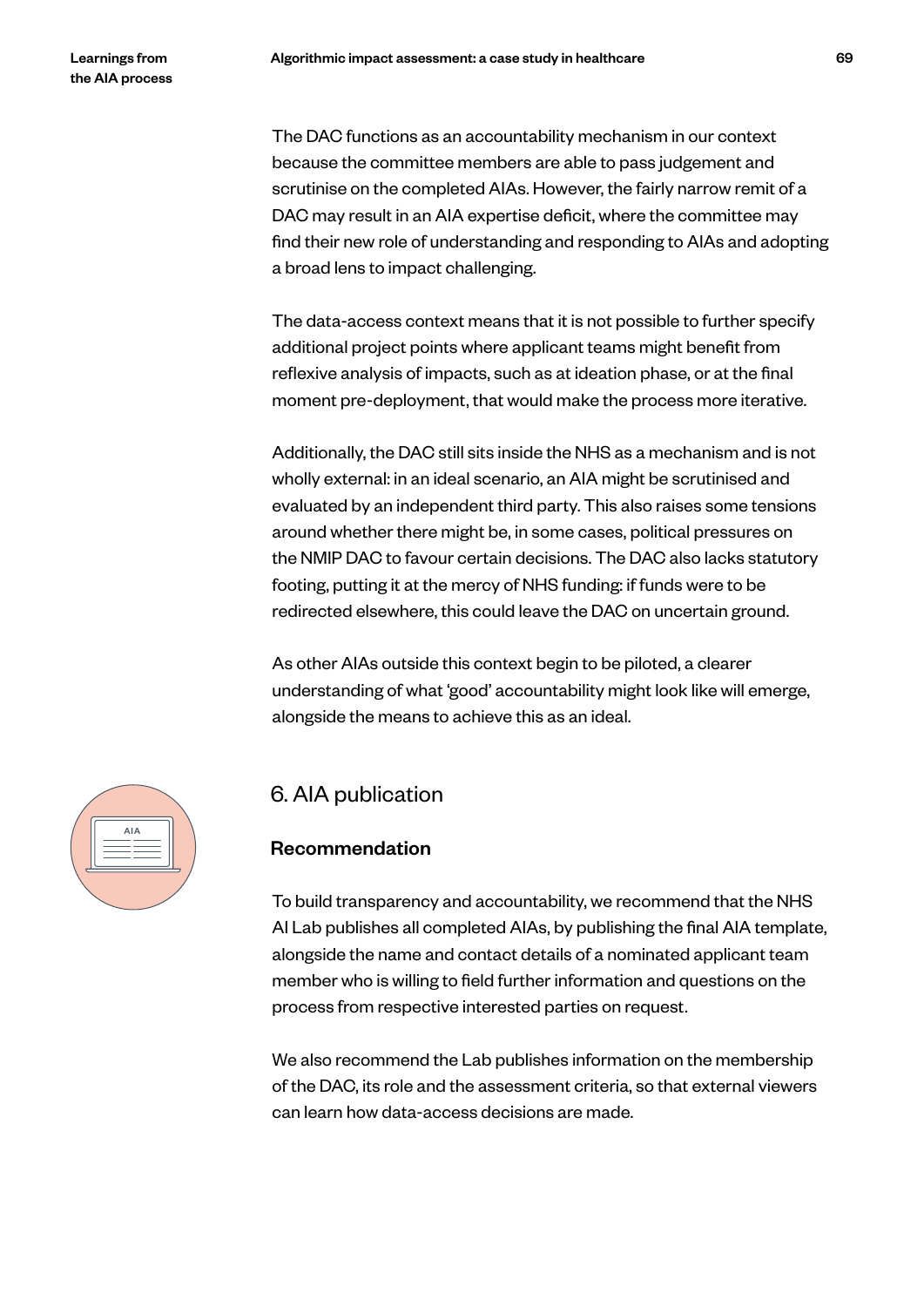#### Implementation detail

- 1. We recommend that the Lab publishes completed AIAs on a central repository, such as an NMIP website,<sup>115</sup> that allows for easy access by request from the public. Only AIAs that have completed both the reflexive exercise and the participatory workshop will be published. However, there may be value in the DAC periodically publishing highlevel observations around the unsuccessful AIAs (as a collective, as opposed to individual AIAs), and we also note that individual applicant teams may want to publish their AIA independently, regardless of the access decision.
- 2. The designed AIA template is intended to ensure the AIAs are able to be easily published by the Lab without further workload, and the template is an accessible document that follows a standard format. It is likely a nominated NHS AI Lab team member will be needed to publish the AIAs, such as an administrator.

### Frictions and learnings

#### Public access to AIAs:

There is widespread consensus within the AIA and adjacent literature that public access to AIAs and transparent practice are important ideals.<sup>116, 117, 118</sup> Public access to documentation associated with decisionmaking has been put forward as a way to build transparency and, in turn, public trust in the use of AI systems.119 This is a particularly significant dimension for a public-sector agency.<sup>120</sup>

<sup>115</sup> Such as the website designed for the National Covid Chest Imaging Database (NCCID), see: https://nhsx.github.io/covid-chestimaging-database/

<sup>116</sup> Latonero, M. and Agarwal, A. (2021). *Human rights impact assessments for AI: learning from Facebook's failure in Myanmar*. Carr Center for Human Rights Policy: Harvard Kennedy School. Available at: https://carrcenter.hks.harvard.edu/publications/humanrights-impact-assessments-ai-learning-facebook%E2%80%99s-failure-myanmar

<sup>117</sup> Loi, M. in collaboration with Matzener, A., Muller, A. and Spielkamp, M. (2021). *Automated decision-making systems in the public sector. An impact assessment tool for public authorities*. Algorithm Watch. Available at: https://algorithmwatch.org/en/wp-content/ uploads/2021/06/ADMS-in-the-Public-Sector-Impact-Assessment-Tool-AlgorithmWatch-June-2021.pdf

<sup>118</sup> Selbst, A.D. (2018). 'The intuitive appeal of explainable machines'. *Fordham Law Review* 1085. [online] Available at: https://papers.ssrn. com/sol3/papers.cfm?abstract\_id=3126971

<sup>119</sup> Reisman, D., Schultz, J., Crawford, K. and Whittaker, M. (2018). *Algorithmic impact assessments: a practical framework for public agency accountability*. AI Now Institute. Available at: https://ainowinstitute.org/aiareport2018.pdf

<sup>120</sup> Hildebrandt, M. (2012). 'The dawn of a critical transparency right for the profiling era'. *Digital Enlightment Yearbook*, pp.41-56 [online] Available at: https://repository.ubn.ru.nl/handle/2066/94126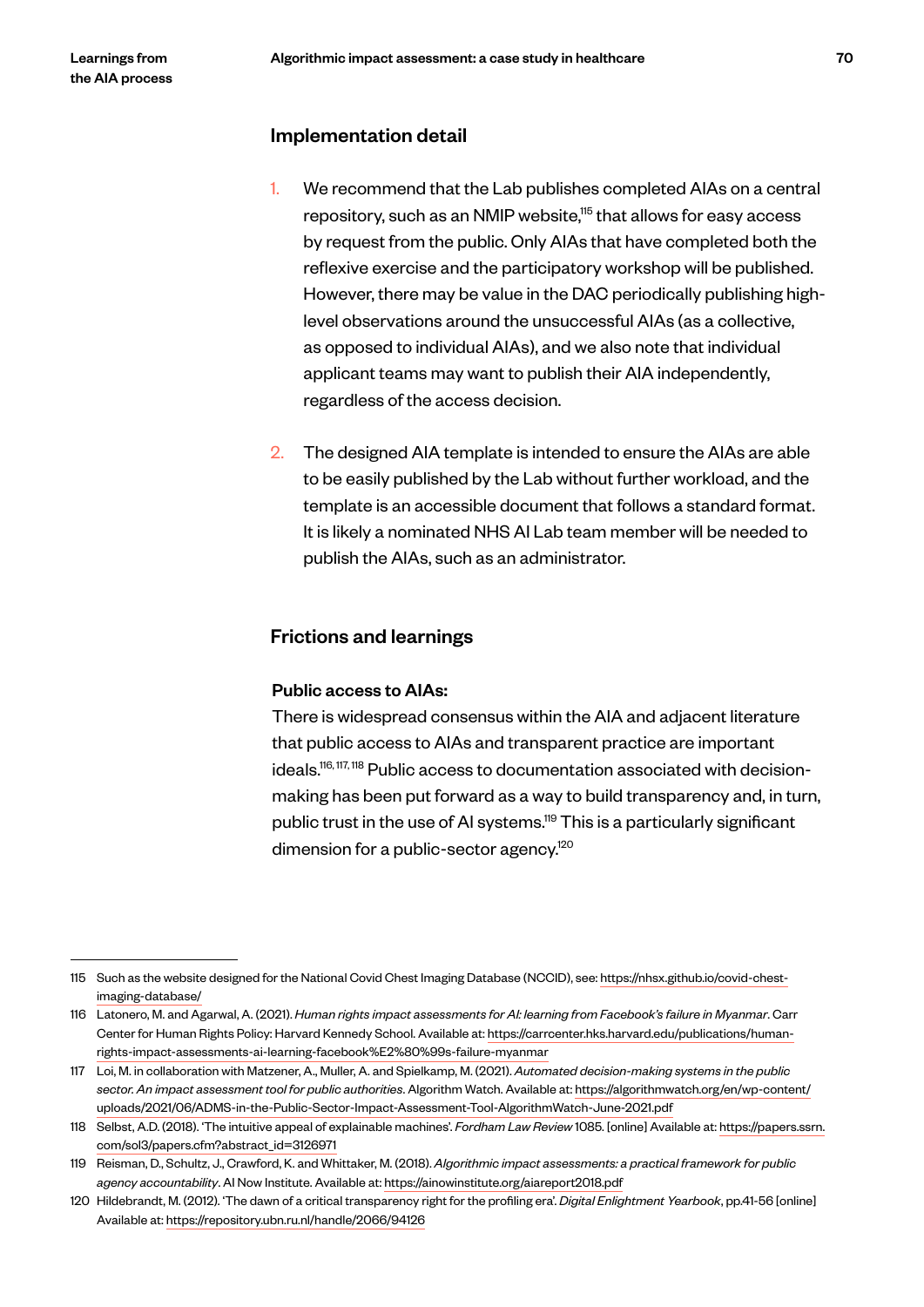Transparency is an important underpinning for accountability, where access to reviewable material helps to structure accountability relationships and improves the strength and efficacy of an impact assessment process.121 Making AIAs public means they can be scrutinised and evaluated by interested parties, including patients and the public, and also enables deeper understanding and learning from approaches among research communities. Publication in our context also helps standardise applicants' AIAs.

Other impact assessments, such as data protection impact assessments (DPIAs) and human rights impact assessments (HRIAs) have drawn criticism for not demonstrating consistent publication practice,<sup>122</sup> therefore missing opportunities to build accountability and public scrutiny. We also base our recommendation in part on audit processes, where transparent, auditable systems equip developers, auditors and regulators with knowledge and investigatory powers for the benefit of the system itself, but also the wider ecosystem.<sup>123</sup>

#### Putting transparency into practice:

In this study, we found that translating transparency ideals into practice in this context required some discussion and consensus around establishing the publishable output of the AIA. During our interview process, we surfaced some potential concerns around publishing commercially sensitive information from private companies. The AIA as it appears in the AIA template document does not necessitate commercially sensitive information or detailed technical attributes.

#### Further transparency mechanisms:

In this context, full transparency is not necessarily achieved by publishing the AIA, and other mechanisms might be needed for more robust transparency. For example, for organisations interested in transparent model reporting, we recommend developers consider completing and publishing a model card template – a template developed by Google

<sup>121</sup> Metcalf, J., Moss, E., Watkins, E.A., Ranjit, S. and Elish, M.C. (2021). 'Algorithmic impact assessments and accountability: the coconstruction of impacts'. *Conference on Fairness Accountability, and Transparency* [online] Available at: https://dl.acm.org/doi/ pdf/10.1145/3442188.3445935

<sup>122</sup> Metcalf, J., Moss, E., Watkins, E.A., Ranjit, S. and Elish, M.C. (2021). 'Algorithmic impact assessments and accountability: the coconstruction of impacts'. *Conference on Fairness Accountability, and Transparency* [online] Available at: https://dl.acm.org/doi/ pdf/10.1145/3442188.3445935

<sup>123</sup> Singh, J, Cobbe, J and Norval, C. (2019). 'Decision provenance: harnessing data flow for accountable systems'. *IEEE Access*, 7, pp. 6592-6574 [online]. Available at: https://arxiv.org/abs/1804.05741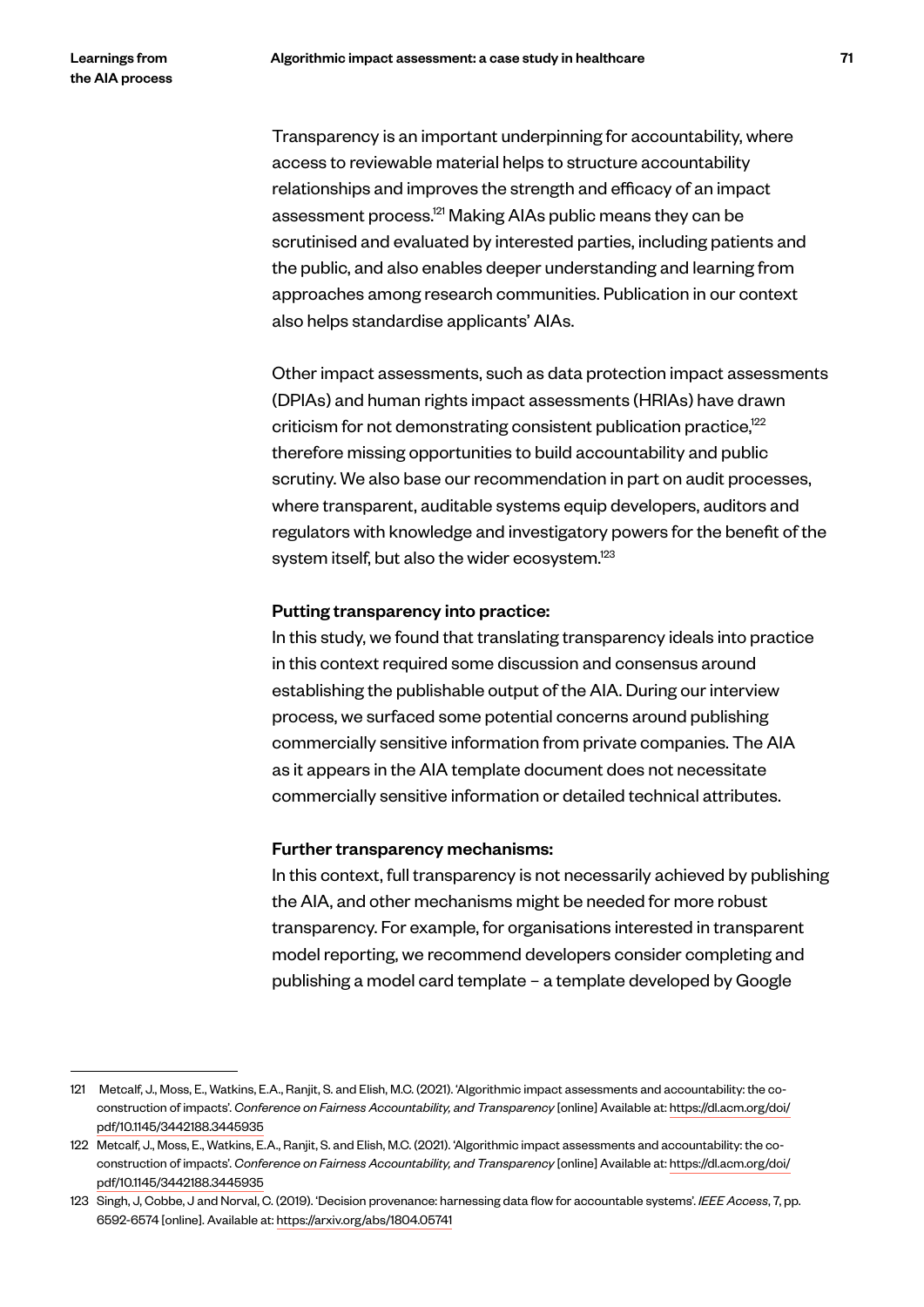researchers to increase machine learning model transparency by providing a standardised record of system attributes.124 This framework has been adapted to a medical context, based on the original proposal from the team at Google.<sup>125</sup>

# 7. AIA iteration

# Recommendation

We recommend that project teams revisit and update the AIA document at certain trigger points: primarily if there is a significant change to the system or its application.

We also recommend a two-year review point in all cases, because it can be hard to identify what constitutes a 'significant change'. The exercise is designed to be a valuable reflection opportunity for a team, and a chance to introduce new team members who may have joined in the intervening time to the AIA process. The DAC might also make suggestions for an appropriate time period for revision in certain cases, and revision of the AIA could be a requirement of continued access.

# Implementation detail

A potential process of iteration might be:

- 1. After a regular interval of time has elapsed (e.g. two years), project teams should revisit the AIA. For some applicants, this might occur after the proposed AI system has entered into deployment. In this scenario, previously unanticipated impacts may have emerged.
- 2. Reviewing the AIA output template and updating with new learnings and challenges will help strengthen record-keeping and reflexive practice.
- 3. All iterations are recorded in the same way to allow stable documentation and comparison over time.



<sup>124</sup> More information on model cards, including example model cards, can be found here: https://modelcards.withgoogle.com/about

<sup>125</sup> Sendak, M., Gao, M., Brajer, N. and Balu, S. (2020). '"The human body is a black box"': supporting clinical decision-making with deep learning' *Proceedings of the 2020 Conference on Fairness, Accountability, and Transparency*. ACM: New York, NY, USA, pp. 99–109. Available at: https://doi.org/10.1145/3351095.3372827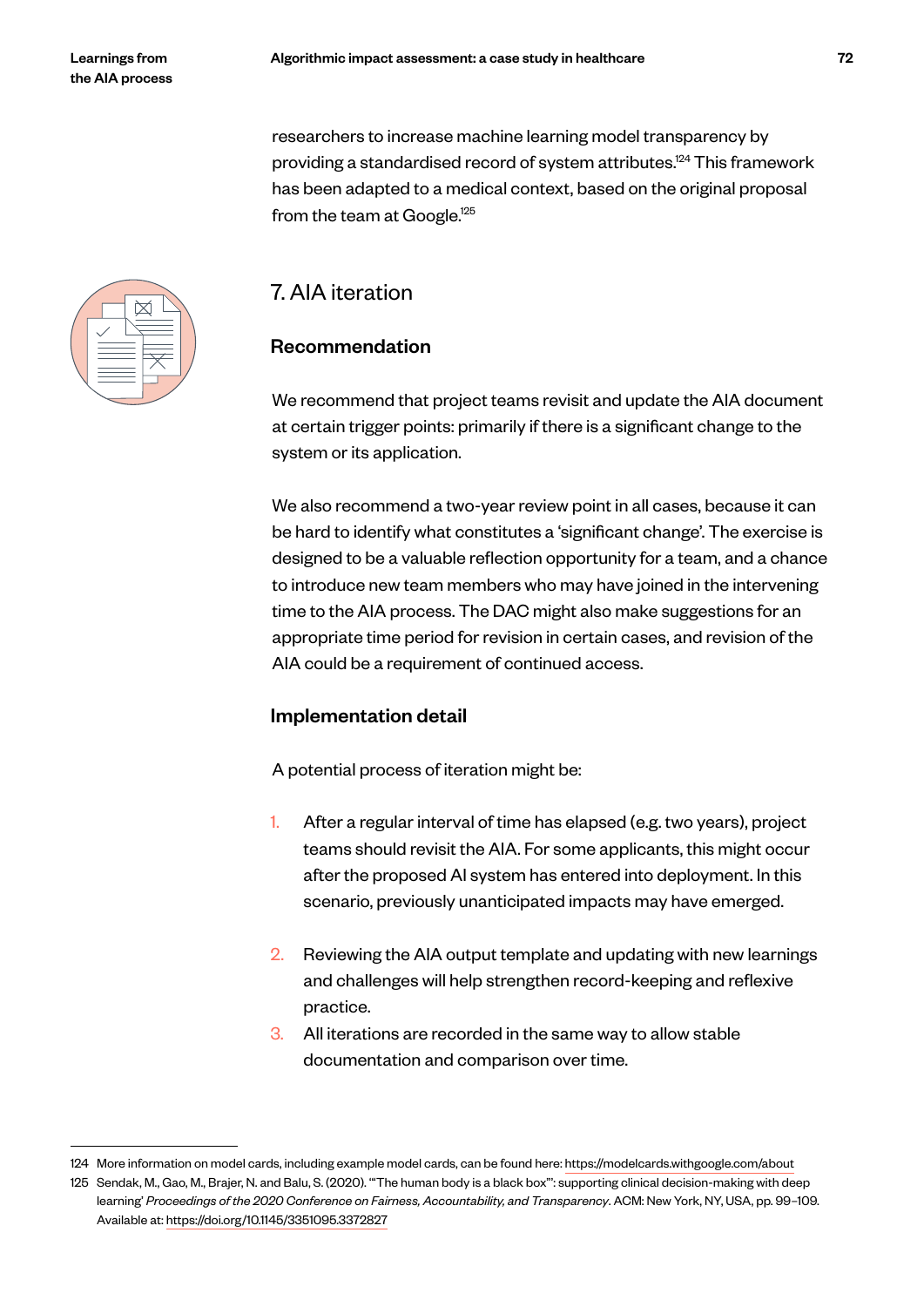- 4. If revision is a condition of continued access, the DAC may see fit to review the revised AIA.
- $5.$  The revised AIA is then published alongside the previous AIA, providing important research and development findings to the research community, as with each AIA iteration, new knowledge and evidence may be surfaced.

## Frictions and learnings

### Benefits of *ex post* assessment:

Although we consider our AIA primarily as a tool for pre-emptive impact assessment, this iterative process provides a means for an AIA to function as both an ex ante and ex post assessment, bridging different impact-assessment methodologies to help build a more holistic picture of benefits and harms. This will capture instances where impacts emerge that have not been adequately anticipated by a pre-emptive AIA.

This would align our AIA with methods like AI assurance,<sup>126</sup> which offer a possible governance framework across the entire AI-system lifecycle, of which impact assessment is one component. There are other similar mechanisms already in place in the healthcare sector, such as the ISO/ TR 20416 post-market surveillance standards, which provide users with a way to identify 'undesirable effects' at pace.<sup>127</sup>

Revising the AIA also equips teams with further meaningful opportunity for project reflection $128$ .

<sup>126</sup> Information Commissioner's Office (ICO). (2019). *An overview of the auditing framework for artificial intelligence and its core components*. Available at: https://ico.org.uk/about-the-ico/news-and-events/ai-blog-an-overview-of-the-auditing-framework-forartificial-intelligence-and-its-core-components/

<sup>127</sup> International Standards Organization (ISO). (2021). *New ISO standards for medical devices*. Available at: https://www.iso.org/news/ ref2534.html

<sup>128</sup> Raji, D., Smart, A., White, R. N., Mitchell, M., Gebru, T., Hutchinson, B., Smith-Loud, J., Theron, D. and Barnes, P. (2020). 'Closing the AI accountability gap: defining an end-to-end framework for internal algorithmic auditing'. *Conference on Fairness, Accountability, and Transparency*, pp.33–44. Barcelona: ACM. Available at: https://doi.org/10.1145/3351095.3372873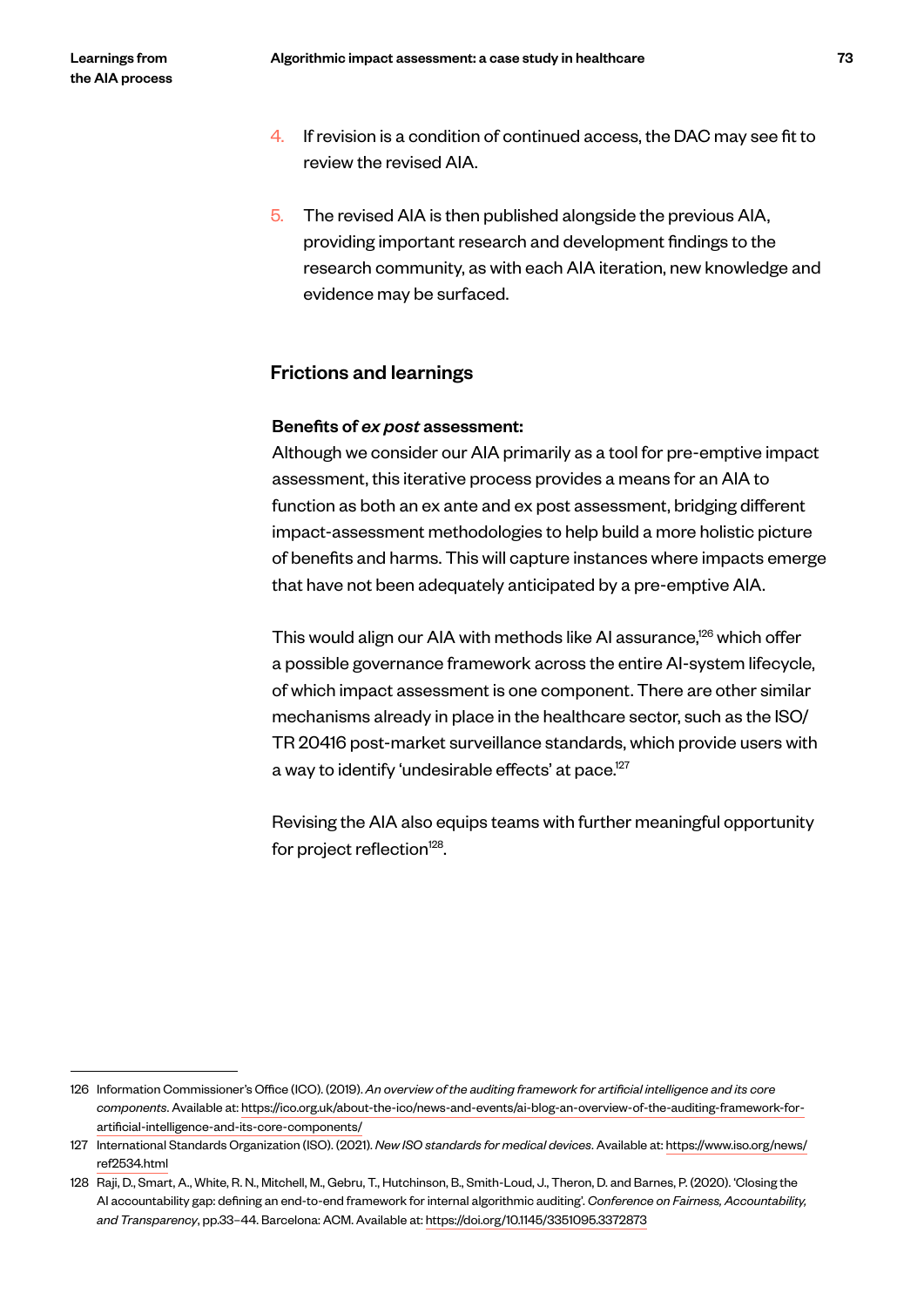### Limitations of the model:

Many impact assessment proposals suggest adopting an incremental, iterative approach to impact identification and evaluation, identifying several different project points for activity across the lifecycle.<sup>129, 130</sup> However, as with other components of AIAs, many do not detail a specific procedure for monitoring and mitigation once the model is deployed.

Trigger points for iteration will probably vary across NMIP use cases owing to the likely breadth and diversity of potential applicants. The process anticipates that many applicants will not have fully embarked on research and development at the time of application, so the AIA is designed primarily as an *ex ante* tool, equipping NMIP applicants with a way to assess risk prior to deployment, while there is still opportunity to make design changes. We consider it as a mechanism that is equipped to *diagnose* possible harms so, accordingly, the AIA may be an insufficient mechanism to *treat* or address harms.

### Healthcare and other contexts:

Although we recommend iteration of an AIA, the proposed process does not include an impact mitigation procedure. In the context of AI systems for healthcare, post-deployment monitoring fall under the remit of medical post-market surveillance, known as the medical device vigilance system, and can report any 'adverse incidents' to the MHRA.<sup>131</sup>

The aim of iteration of the AIA is therefore to ensure impacts anticipated by the participatory process are addressed and new potential impacts can be identified. It provides impetus for continual reflection, building good practice for future products, and for ensuring thorough documentation into the future. This context is specific to our study: policymakers and researchers interested in trialling AIAs may find that building an *ex post* monitoring or evaluation framework is appropriate in domains where existing post-deployment monitoring is lacking.

<sup>129</sup> Information Commissioner's Office (ICO). *Data protection impact assessments*. Available at: https://ico.org.uk/for-organisations/ guide-to-data-protection/guide-to-the-general-data-protection-regulation-gdpr/accountability-and-governance/data-protectionimpact-assessments/

<sup>130</sup> The Equality and Health Inequalities Unit. (2020). *NHS England and NHS Improvement: Equality and Health Inequalities Impact Assessment (EHIA)*. Available at: https://www.england.nhs.uk/wp-content/uploads/2020/11/1840-Equality-Health-Inequalities-Impact-Assessment.pdf

<sup>131</sup> Medicines & Healthcare products Regulatory Agency (MHRA). *Guidance: Medical device stand-alone software including apps (including IVDMDs)*. Available at: https://assets.publishing.service.gov.uk/government/uploads/system/uploads/attachment\_data/ file/999908/Software\_flow\_chart\_Ed\_1-08b-IVD.pdf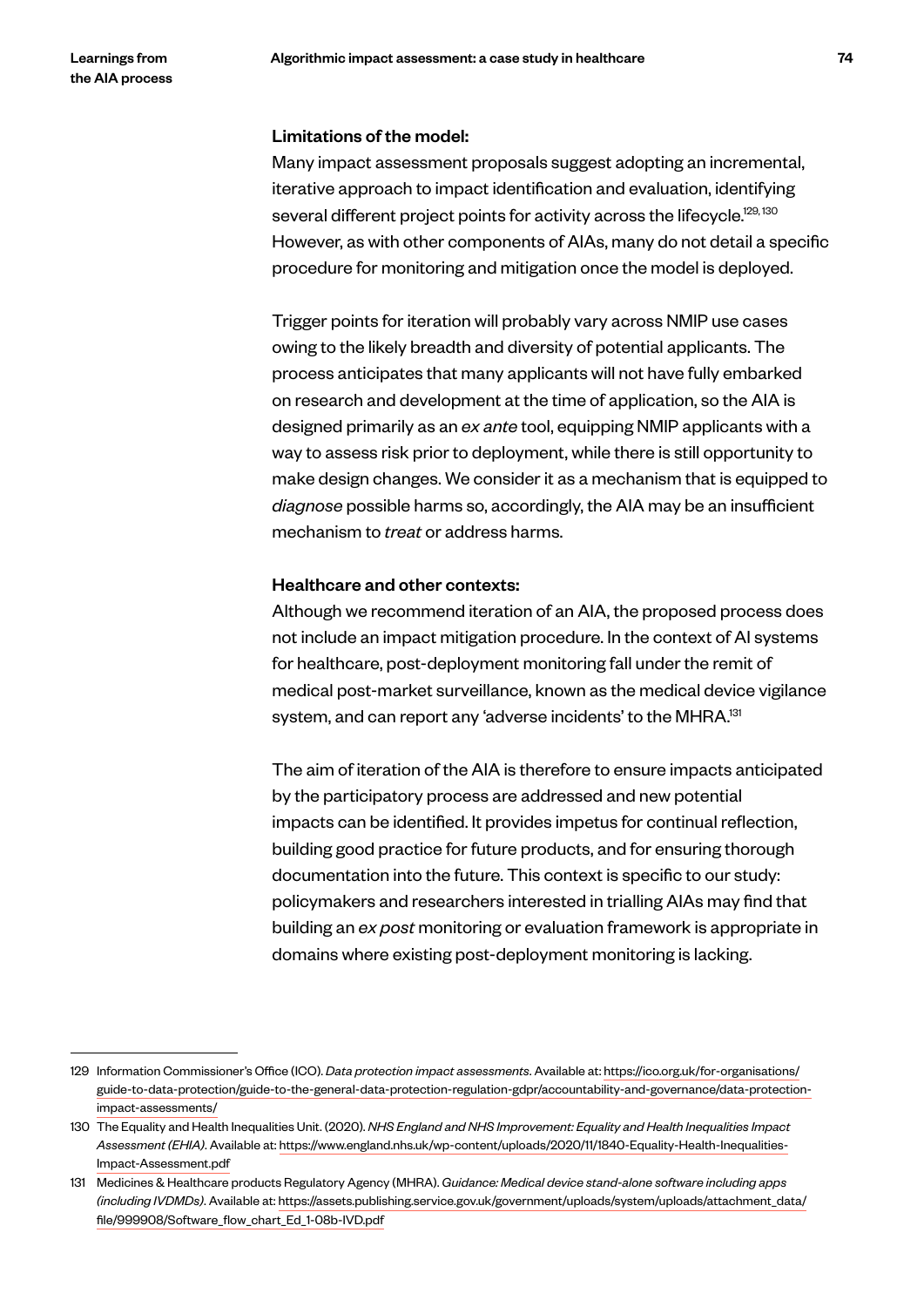## Applicability of this AIA to other use cases

This case study differs from existing proposals and examples of AIAs in three ways. Those wanting to apply the AIA process will need to consider the specific conditions of other domains or contexts:

### 1. Healthcare domain

At the time of writing, this is the first detailed proposal for use of an AIA in a healthcare context. Healthcare is a significantly regulated area in the UK, particularly in comparison to other public-sector domains. There is also notable discussion and awareness of ethical issues in the sector, with recognition that many AI applications in healthcare would be considered 'high risk'. In the UK, there are also existing public participation practices in healthcare – typically referred to as 'patient and public involvement and engagement' (PPIE) – and requirements for other forms of impact assessment, such as DPIAs and Equalities Impact Assessments. This means that an AIA designed for this context can rely on existing processes – and will seek to avoid unnecessary duplication of those processes – that AIAs in other domains cannot.

### 2. Public and private-sector intersection

AIA proposals and implementation have been focused on public-sector uses, with an expectation that those conducting most of the process will be a public-sector agency or team.<sup>132, 133, 134</sup> While AIAs have not yet been applied in the private sector, there has been some application of human rights impact assessments to technology systems,<sup>135</sup> which may surface overlapping concerns through a human-rights lens. There are also similarities with proposals around internal-auditing approaches in the private sector.<sup>136</sup> To date, this case study is unique in looking explicitly

<sup>132</sup> Reisman, D., Schultz, J., Crawford, K. and Whittaker, M. (2018). *Algorithmic impact assessments: a practical framework for public agency accountability*. AI Now Institute. Available at: https://ainowinstitute.org/aiareport2018.pdf

<sup>133</sup> Ada Lovelace Institute, AI Now Institute, Open Government Partnership. (2021). *Algorithmic accountability for the public sector.*  Available at: https://www.opengovpartnership.org/wp-content/uploads/2021/08/algorithmic-accountability-public-sector.pdf

<sup>134</sup> Government of Canada. (2020). *Algorithmic impact assessment tool*. Available at: https://www.canada.ca/en/government/system/ digital-government/digital-government-innovations/responsible-use-ai/algorithmic-impact-assessment.html

<sup>135</sup> WATERFRONToronto. (2020). *Preliminary Human Rights Impact Assessment for Quayside Project.* Available at: http://blog. waterfrontoronto.ca/nbe/portal/wt/home/blog-home/posts/preliminary+human+rights+impact+assessment+for+quayside+project

<sup>136</sup> Raji, D., Smart, A., White, R. N., Mitchell, M., Gebru, T., Hutchinson, B., Smith-Loud, J., Theron, D. and Barnes, P. (2020). 'Closing the AI accountability gap: defining an end-to-end framework for internal algorithmic auditing'. *Conference on Fairness, Accountability, and Transparency*, pp.33–44. Barcelona: ACM. Available at: https://doi.org/10.1145/3351095.3372873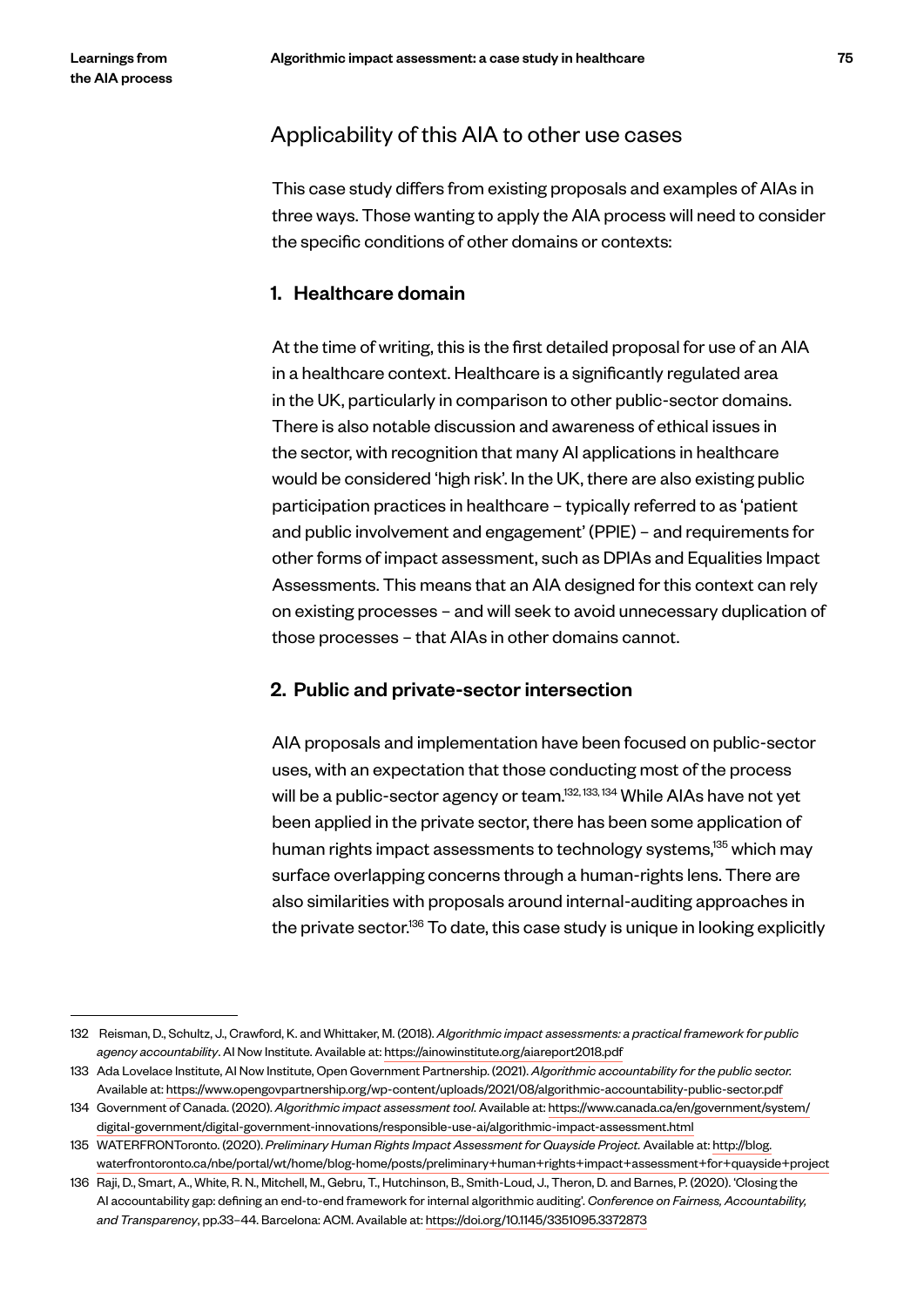at the intersection of public and private sector – with applications being developed by a range of mainly private actors for use of data originating in the public sector, with some oversight from a public-sector department (NHS).

## 3. Data-access context

This AIA is being proposed as part of a data-access process for a publicsector dataset (the NMIP). This is, to our knowledge, unique in AIAs so far. The DAC provides a forum for holding developers accountable where other proposals for AIAs have used legislation or independent assessors – to require the completion of the AIA, to evaluate the AIA and to prevent a project proceeding (or at least, proceeding with NHS data) if the findings are not satisfactory.

These differences, and their implication for the design of this AIA, should be considered by anyone looking to apply parts of this process in another domain or context. We expect elements of this process, such as the AIA template and exercise formats, to prove highly transferrable.

However, the core accountability mechanism – that the AIA is both required and reviewed by the DAC – is not transferrable to many potential AIA use cases outside data access; an alternative mechanism would be needed.

Similarly, the centralisation of both publication and resourcing for the participatory workshops with the NHS AI Lab may not be immediately transferrable – though one could imagine a central transparency register and public-sector resource for participatory workshops providing this role for mandated public-sector AIAs.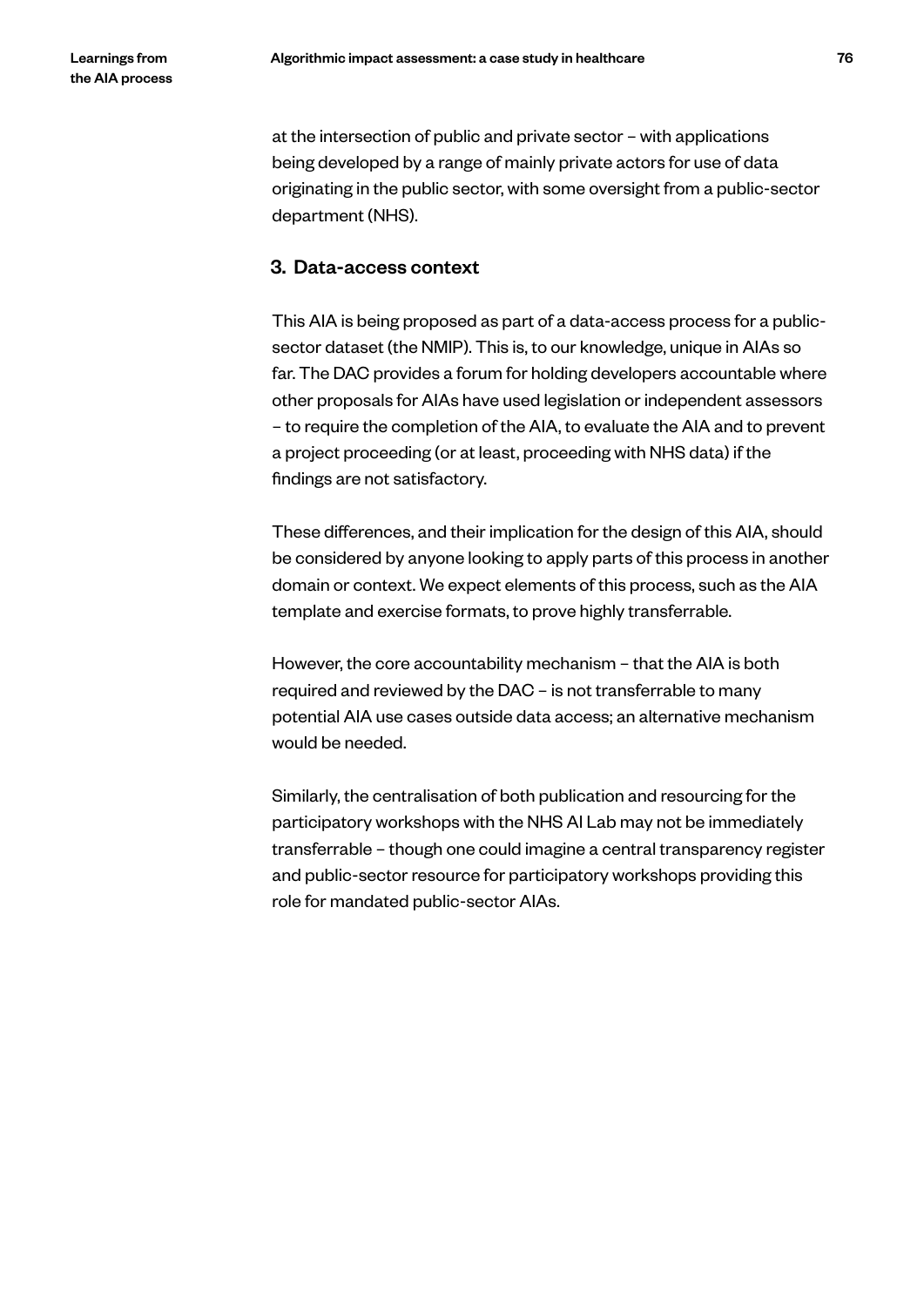# Seven operational questions for AIAs

Drawing on findings from this case study, we identify seven operational questions for those considering implementing an AIA process in any context, as well as considerations for how the NMIP AIA process addresses these issues.

# 1. How to navigate the immaturity of the assessment ecosystem?

AIAs are an emerging method for holding AI systems more accountable to those who are affected by them. There is not yet a mature ecosystem of possible assessors, advisers or independent bodies to contribute to or run all or part of an AIA process. For instance, in environmental and fiscal impact assessment, there is a market of consultants available to act as assessors. There are public bodies and regulators who have the power to require their use in particular contexts under relevant legal statutes, and there are more established norms and standards around how these impact assessments should be conducted.<sup>137</sup>

In contrast, AIAs do not yet have a consistent methodology, lack any statutory footing to require their use, and do not have a market of assessors who are empowered to conduct these exercises. A further complexity is that AI systems can be used in a wide range of different contexts – from healthcare to financial services, from criminal justice to the delivery of public services – making it a challenge to identify the proper scope of questions for different contexts.

This immaturity of the AIA ecosystem poses a challenge to organisations hoping to build and implement AIAs, who may not have

<sup>137</sup> Moss, E., Watkins, E.A., Singh, R., Elish, M.C. and Metcalf, J. (2021). *Assembling accountability: algorithmic impact assessment for the public interest*. Data & Society. Available at: https://datasociety.net/library/assembling-accountability-algorithmic-impactassessment-for-the-public-interest/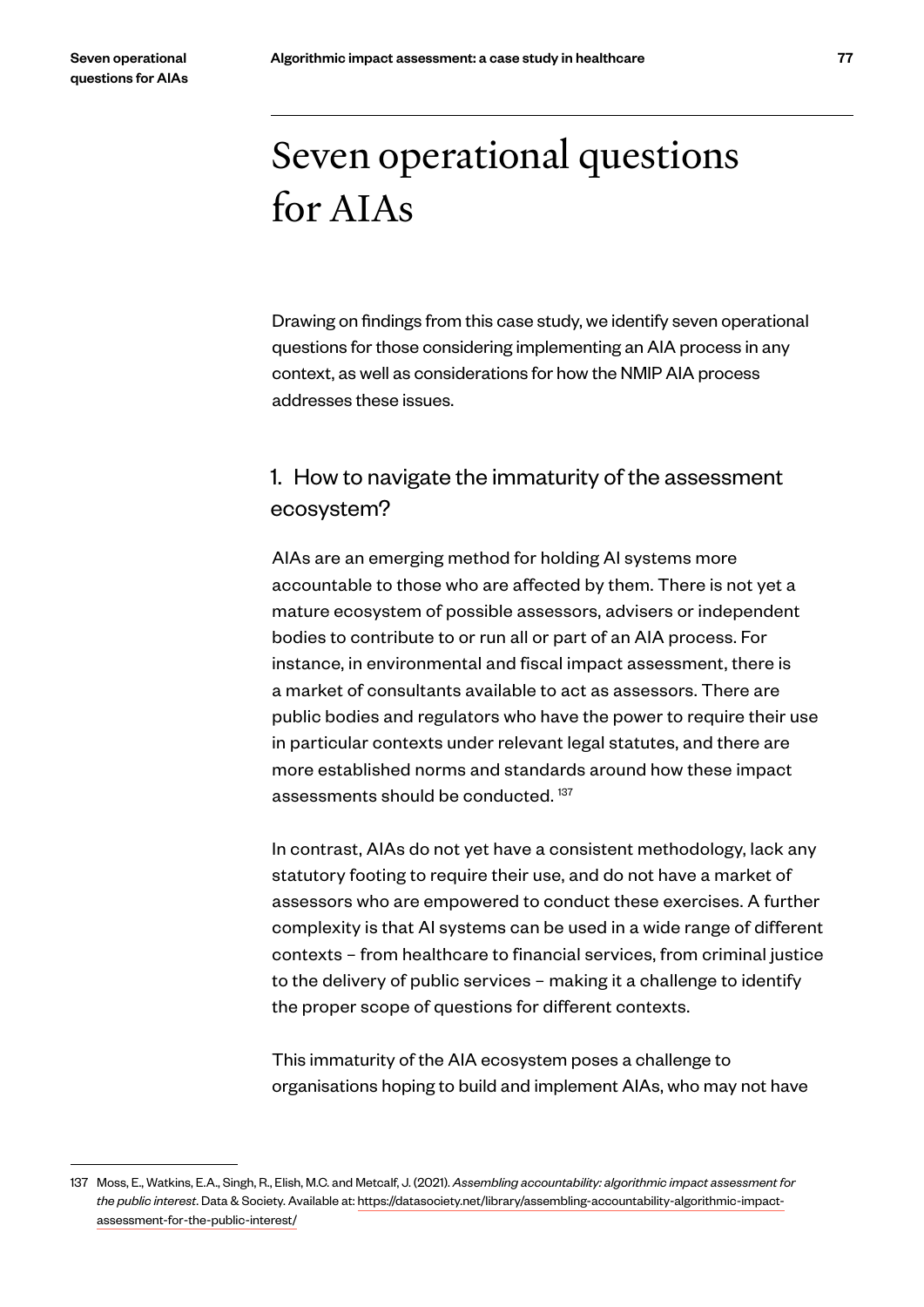the skills or experience in house. It also limits the options for external and independent scrutiny or assessment within the process. Future AIA processes must identify the particular context they are operating in, and scope their questions to meet that context.

In the NMIP case study, this gap is addressed by centring the NMIP DAC as the assessor of NIMP AIAs. They are a pre-existing group already intended to bring together a range of relevant skills and experience with independence from the teams developing AI, as well as with authority to require and review the process.138

We focus the NMIP AIA's scope on the specific context of the kinds of impacts that healthcare products and research could raise for patients in the UK, and borrow from existing NHS guidance on the ethical use of data and AI systems to construct our questions. In addition, under this proposal, the NHS AI Lab itself would organise facilitation of the participatory workshops within the AIA.

## 2. What groundwork is required prior to an AIA?

AIAs are not an end-to-end solution for ethical and accountable use of AI, but part of a wider AI-development and governance process.

AIAs are not singularly equipped to identify and address the full spectrum of possible harms arising from the deployment of an AI system,<sup>139</sup> given that societal harms are unpredictable and some harms are experienced more profoundly by those occupying or holding simultaneous marginalised identities. Accordingly, our AIA should not be understood as a complete solution for governing AI systems.

This AIA process does not replace other standards for quality and technical assurance or risk management already in use in the medicaldevice sector (see: 'The utility of AIAs in health policy' p.30). Teams hoping to implement AIAs should consider the 'pre' and 'post' AIA work that might be required, particularly given projects may be at different

<sup>138</sup> See p.64 for more detail on the data access process, and Annex 2 for a draft terms of reference for the NMIP DAC.

<sup>139</sup> Metcalf, J., Moss, E., Watkins, E.A., Ranjit, S. and Elish, M.C. (2021). 'Algorithmic impact assessments and accountability: the coconstruction of impacts'. *Conference on Fairness Accountability, and Transparency* [online] Available at: https://dl.acm.org/doi/ pdf/10.1145/3442188.3445935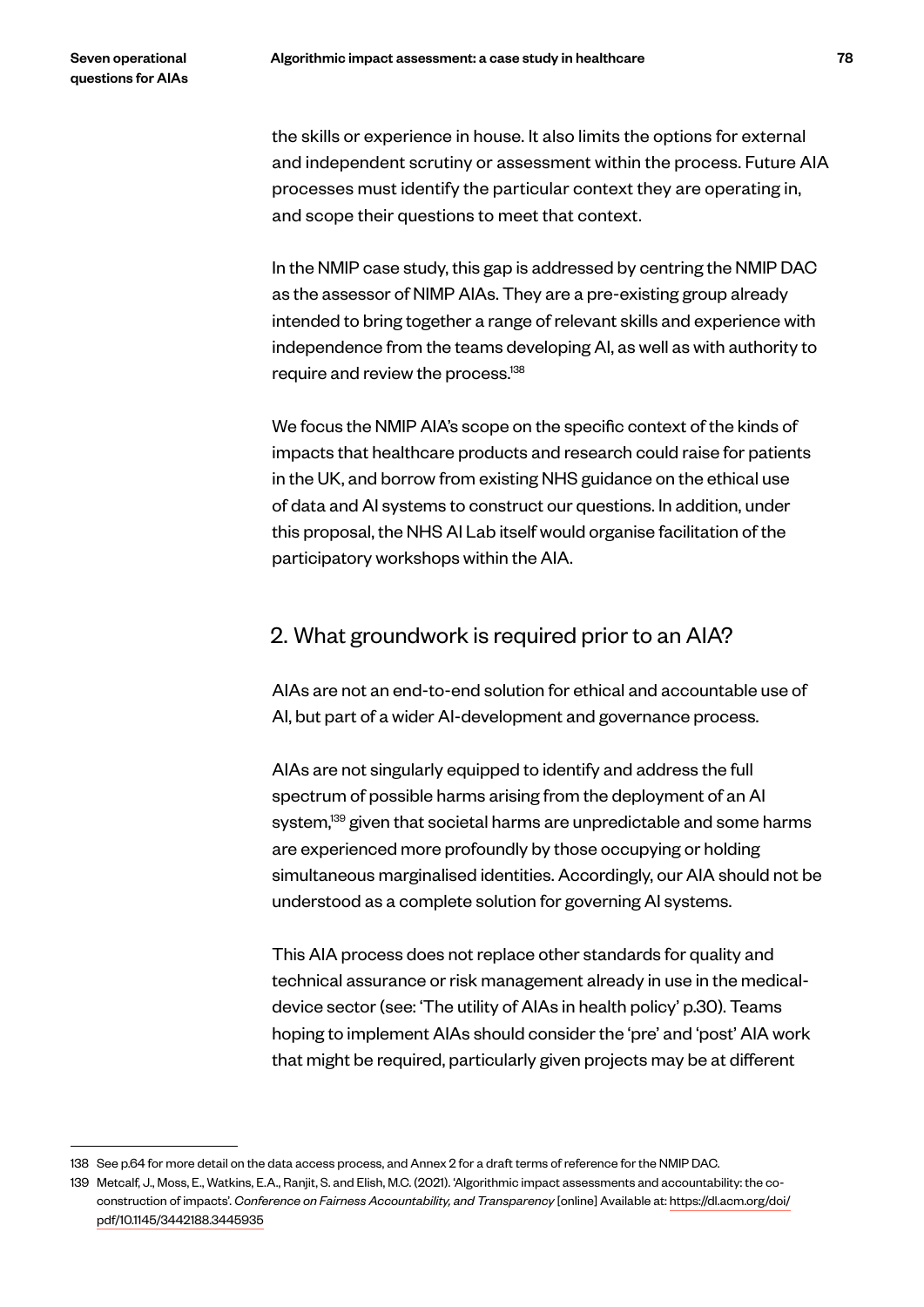stages, or with different levels of AI governance maturity, at the point that they begin the AIA process.

For example, one proposed stakeholder impact assessment framework sets out certain activities to be taken place at the 'alpha phase'140 (problem formulation), which includes 'identifying affected stakeholders': applicants may find it helpful to use this as a guide to identify affected individuals and communities early on in the process, and in order to be clear on how different interests might coalesce in this project. This is a useful precursor for completing the impact identification exercises in this AIA.

In the NMIP case study, in recognition of the fact that applicant teams are likely to be in differing stages of project development at the point of application, we make some recommendations for 'pre-AIA' exercises and initiatives that might capture other important project-management processes considered out of the scope of this AIA.

It is also important to have good documentation of the dataset any model or product will be developed on, to inform the identification of impacts. In the case of the NMIP, the AIAs will all relate to the same dataset (or subsets thereof). There is a significant need for documentation around NMIP datasets that sets out key information such as what level of consent the data was collected under, where the data comes from, what form it takes, what kinds of biases it has been tested for, and other essential pieces of information.

We made recommendations to the NHS AI Lab to take the burden of documenting the NMIP dataset using datasheets.<sup>141, 142</sup> For AIAs in different contexts, dataset documentation may also be an essential precondition as it provides an important source of information to consider the potential impacts of uses of that data.

<sup>140</sup> Leslie, D. (2019). *Understanding artificial intelligence ethics and safety*. Alan Turing Institute. Available at: https://www.turing.ac.uk/ sites/default/files/2019-08/understanding\_artificial\_intelligence\_ethics\_and\_safety.pdf

<sup>141</sup> Boyd, K.L. (2021). 'Datasheets for datasets help ML engineers notice and understand ethical issues in training data'. *Proceedings of the ACM on Human-Computer Interaction*, 5, 438. [online] Available at: http://karenboyd.org/blog/wp-content/uploads/2021/09/ Datasheets\_Help\_CSCW-5.pdf

<sup>142</sup> Gebru, T., Mogenstern, J., Vecchione, B., Wortman Vaughan, J., Wallach, H., Daumé III, H. and Crawford, K. (2018). Datasheets for datasets. *ArXiv* [online] Available at: https://arxiv.org/abs/1803.09010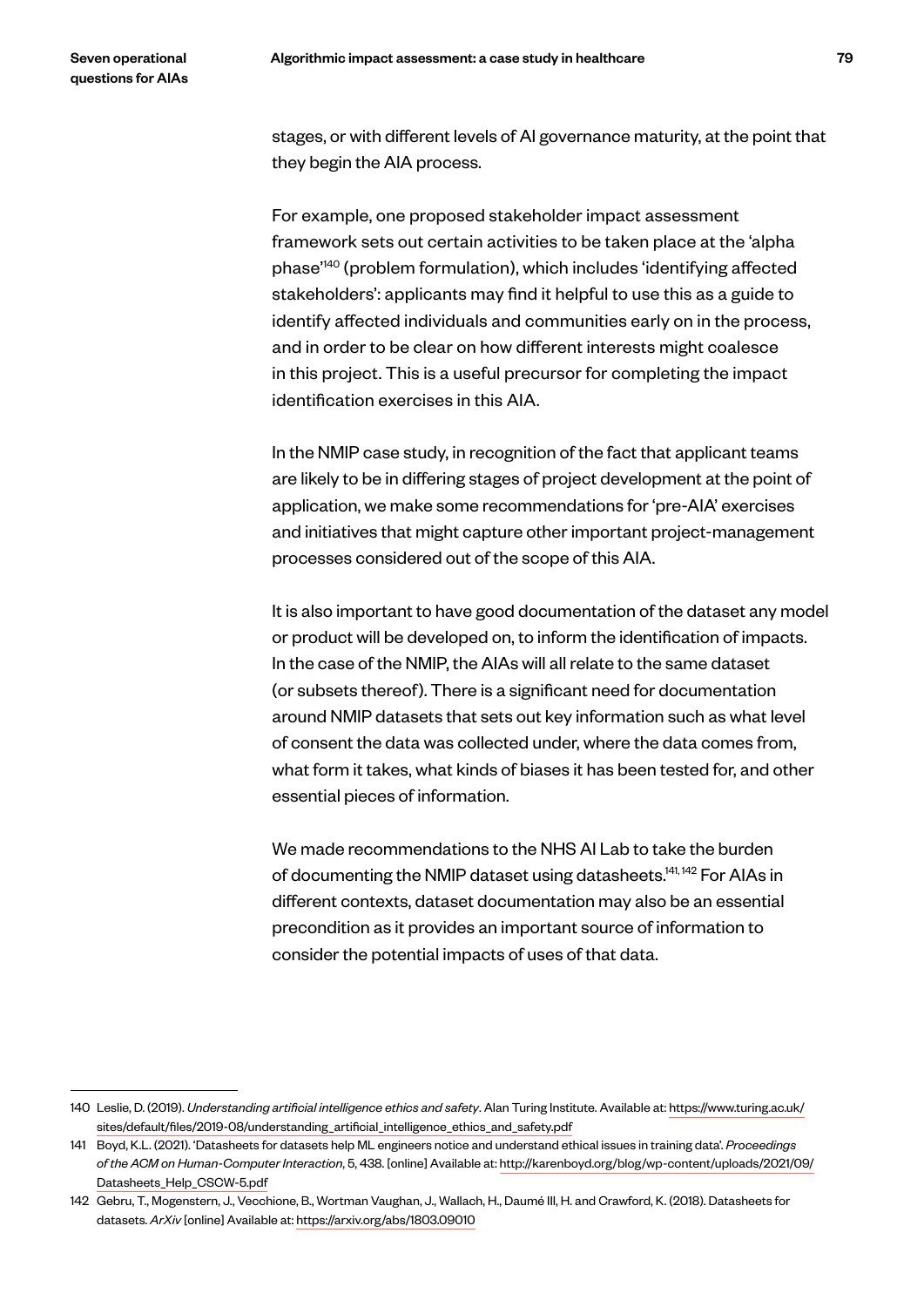## 3. Who can conduct the assessment?

Previous studies highlight the importance of an independent 'assessor' in successful impact-assessment models, in other domains such as environmental or fiscal impact assessments.<sup>143</sup> However, most proposals for AIA processes, and the Canadian AIA model in implementation,<sup>144</sup> have instead used self-assessment as the main mechanism.

Part of this difference may be due to whether the focus of an AIA is accountability or reflexivity: accountability prioritises independence of assessment as it creates a relational dynamic between a forum and an actor, whereas reflexivity prioritises self-assessment as a mechanism for learning and improvement on the part of the system developers.

In our NMIP case study, we seek to capture both interests – with the initial exercise allowing a reflexive, in-team process for developers, and the DAC review playing the role of an independent assessor. We acknowledge the significant power this process gives the DAC and the potential limitations of delegating this power to a committee established by the NHS. For example, there may be concerns around the ability of the DAC to make impartial decisions and not those that could serve wider NHS aims. We have included in our recommendations a potential composition of this DAC that includes members of the public, patients or patients-rights advocates, and other independent experts who are external to the NHS.

There is, however, a more immediate and practical constraint for those considering AIAs currently – who can assess. Without the wider ecosystem of assessment mentioned previously, for AIAs proposed in contexts outside a data-access process, or without a centralised body to rely on, it may be a necessary short-term solution for companies to run and assess the AIA and participatory processes themselves. This, however, eliminates much of the possibility for independence, external visibility and scrutiny to improve accountability, so should not be considered a long-term ideal, but rather a response to current practical

<sup>143</sup> Moss, E., Watkins, E.A., Singh, R., Elish, M.C. and Metcalf, J. (2021). *Assembling accountability: algorithmic impact assessment for the public interest*. Data & Society. Available at: https://datasociety.net/library/assembling-accountability-algorithmic-impactassessment-for-the-public-interest/

<sup>144</sup> Government of Canada. (2020). *Algorithmic impact assessment tool*. Available at: https://www.canada.ca/en/government/system/ digital-government/digital-government-innovations/responsible-use-ai/algorithmic-impact-assessment.html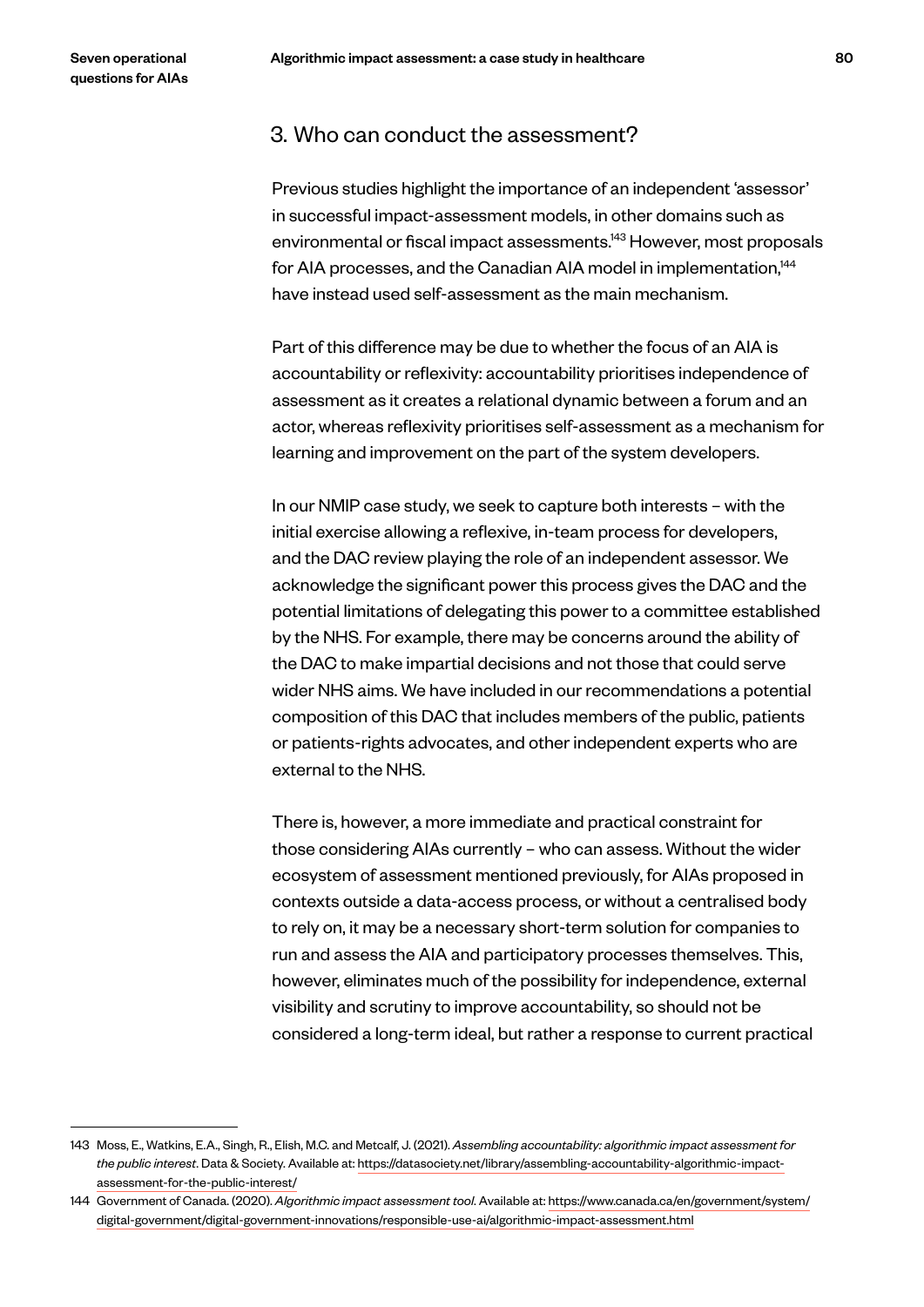constraint. For those building AIA processes in other domains, it will be essential to consider which actors are best equipped to play the role of an independent assessor.

# 4. How to ensure meaningful participation in defining and identifying impacts?

The literature on AIAs, and other methods of assessing AI systems, makes the case for consultation and participation of multidisciplinary stakeholders,<sup>145</sup> affected communities and the wider public.<sup>146, 147, 148, 149</sup> This can create a more accountable relationship between developers of a technology and those affected by it, by ensuring that impacts are constructed from the perspective of those affected by a system, and not simply those developing a system.

There is, however, differing opinion on the people or groups that should be involved: some proposals are explicit in the requirement to include public perspectives in the impact assessment process, others simply suggest a mix of internal and external stakeholders. Types of participation also vary, and range from simply informing key stakeholders, to consultation, to collaboration for consensusbuilding.150

As with other constitutive components of AIAs, there is currently little procedure for how to engage practically with the public in these

<sup>145</sup> It should be noted that public consultation is distinct from public access, which refers to the publication of key documentation and other material from the AIA, as a transparency mechanism. See: Ada Lovelace Institute. (2021). *Participatory data stewardship*, and Moss, E., Watkins, E.A., Singh, R., Elish, M.C. and Metcalf, J. (2021). *Assembling accountability: algorithmic impact assessment for the public interest*. Data & Society. Available at: https://datasociety.net/library/assembling-accountability-algorithmic-impactassessment-for-the-public-interest/

<sup>146</sup> Reisman, D., Schultz, J., Crawford, K. and Whittaker, M. (2018). Reisman, D., Schultz, J., Crawford, K. and Whittaker, M. (2018). *Algorithmic impact assessments: a practical framework for public agency accountability*. AI Now Institute. Available at: https:// ainowinstitute.org/aiareport2018.pdf

<sup>147</sup> European Commission. (2020). *The Assessment List for Trustworthy Artificial Intelligence (ALTAI) for self-assessment.* Available at: https://op.europa.eu/en/publication-detail/-/publication/73552fcd-f7c2-11ea-991b-01aa75ed71a1

<sup>148</sup> Moss, E., Watkins, E.A., Singh, R., Elish, M.C. and Metcalf, J. (2021). *Assembling accountability: algorithmic impact assessment for the public interest*. Data & Society. Available at: https://datasociety.net/library/assembling-accountability-algorithmic-impactassessment-for-the-public-interest/

<sup>149</sup> Institute for the Future of Work. (2021). *Artificial intelligence in hiring: assessing impacts on equality*. Available at: https://www.ifow.org/ publications/artificial-intelligence-in-hiring-assessing-impacts-on-equality

<sup>150</sup> For further information on participatory approaches, see: Ada Lovelace Institute. (2021). *Participatory data governance*, and Arnstein, S. (1969). 'A ladder of citizen participation'. *Journal of the American Institute of Planners*, 36, pp.216-224 [online] Available at: https:// www.tandfonline.com/doi/full/10.1080/01944363.2018.1559388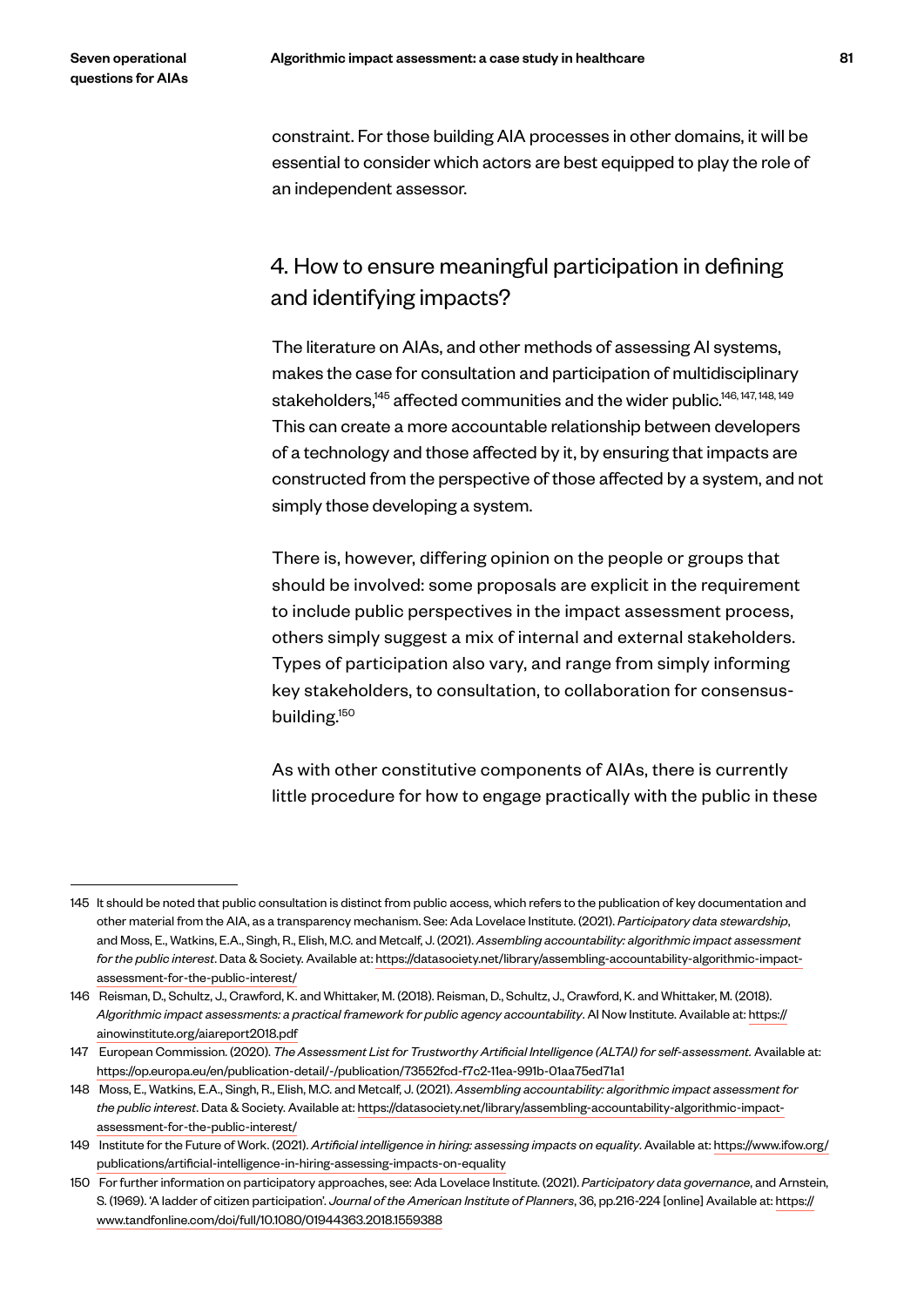processes. Our framework seeks to bridge that gap, drawing from Ada's internal public deliberation/engagement expertise to build a participatory workshop for the NMIP AIA.

A key learning from this process is that there are significant practical challenges to implementing participatory ideals:

- Some participatory exercises may be tokenistic or perfunctory, which means they do nothing to rebalance power between developers and affected communities and may be harmful for participants.<sup>151</sup> Beginning to address this must involve participants being renumerated for their time, given the safety and security to deliberate freely and provide critical feedback, and having assurance that their contributions will be addressed by a developer who will be required to respond to their concerns before the DAC.
- There is a potential challenge in implementing robust, meaningful participatory processes at scale. In our case, the NMIP – as a large dataset comprised of different image formats – has scope to underpin a variety of different algorithms, models and products, so is expected to receive a large number of data-access applications. This means that any framework needs to be flexible and accommodating, and able to be scaled up as required. This may place considerable demand on resources. Pilot studies of our participatory workshop would help us further understand and account for some of these demands, as they arise in practice.

# 5. What is the artefact of the AIA and where can it be published?

Whether the goal of an AIA process is to encourage greater reflexivity and consideration for harmful impacts from developers or to hold developers of a technology more accountable to those affected by its system, an AIA needs an artefact – a document that comes from the process – to be able to be shared with others, and reviewed and assessed. Most proposals of

<sup>151</sup> Sloane, M., Moss, E., Awomolo, O., & Forlano, L. (2020).'Participation is not a design fix for machine learning'. *ArXiv*. [online] Available at: https://arxiv.org/abs/2007.02423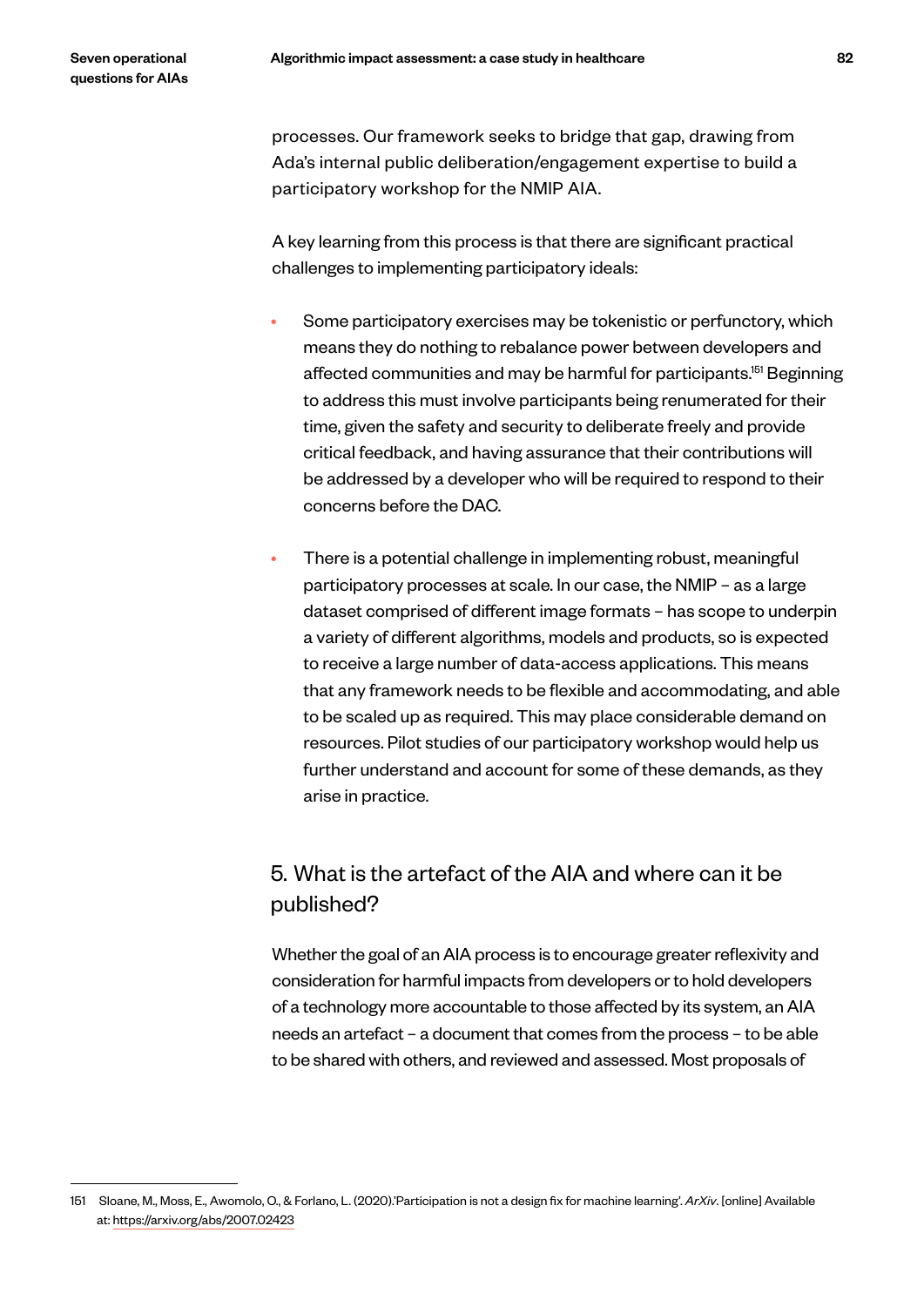AIAs recommend publication of results or key information,<sup>152</sup> but do not provide a format or template in which to do so.

In public-sector use cases, the Canadian AIA has seen three published AIAs to date, with departments conducting the AIA being responsible for publication of results in an accessible format, and in both official languages – English and French – on the Canadian Open Government portal.153

When publishing completed AIAs, an AIA process must account for the following:

- *What* will be published: what content, in what format? Our case study provides a template for developers to complete as the first exercise, and update throughout the AIA process, producing the artefact of the AIA that can then be published.
- *Where* it will be published: is there a centralised location that the public can use to find relevant AIAs? In our case study, as all AIAs are being performed by applicants looking to use NMIP data, the NMIP can act as a central hub, listing all published AIAs. In public-sector use cases, a public-sector transparency register could be that centralised location.154
- What are the *limitations* and *risks* of publishing: several of our interview subjects flagged concerns that publishing an AIA may raise intellectual property or commercial sensitivities, and may create a perverse incentive for project teams to write with a mindset for public relations rather than reflexivity. These are very real concerns, but they must be balanced with the wider goal of an AIA to increase accountability over AI systems.

This study seeks to balance this concern in a few ways. In this case study the AIA document would not contain deep detail on the functioning of the system that may raise commercial sensitivities, but rather focus on the potential impacts and a simple explanation of its intended use.

<sup>152</sup> Reisman, D., Schultz, J., Crawford, K. and Whittaker, M. (2018). *Algorithmic impact assessments: a practical framework for public agency accountability*. AI Now Institute. Available at: https://ainowinstitute.org/aiareport2018.pdf

<sup>153</sup> Government of Canada (2020). *Algorithmic impact assessment tool.* Available at: https://www.canada.ca/en/government/system/ digital-government/digital-government-innovations/responsible-use-ai/algorithmic-impact-assessment.html

<sup>154</sup> UK.Gov. (2021). *Algorithmic transparency standard.* Available at: https://www.gov.uk/government/collections/algorithmictransparency-standard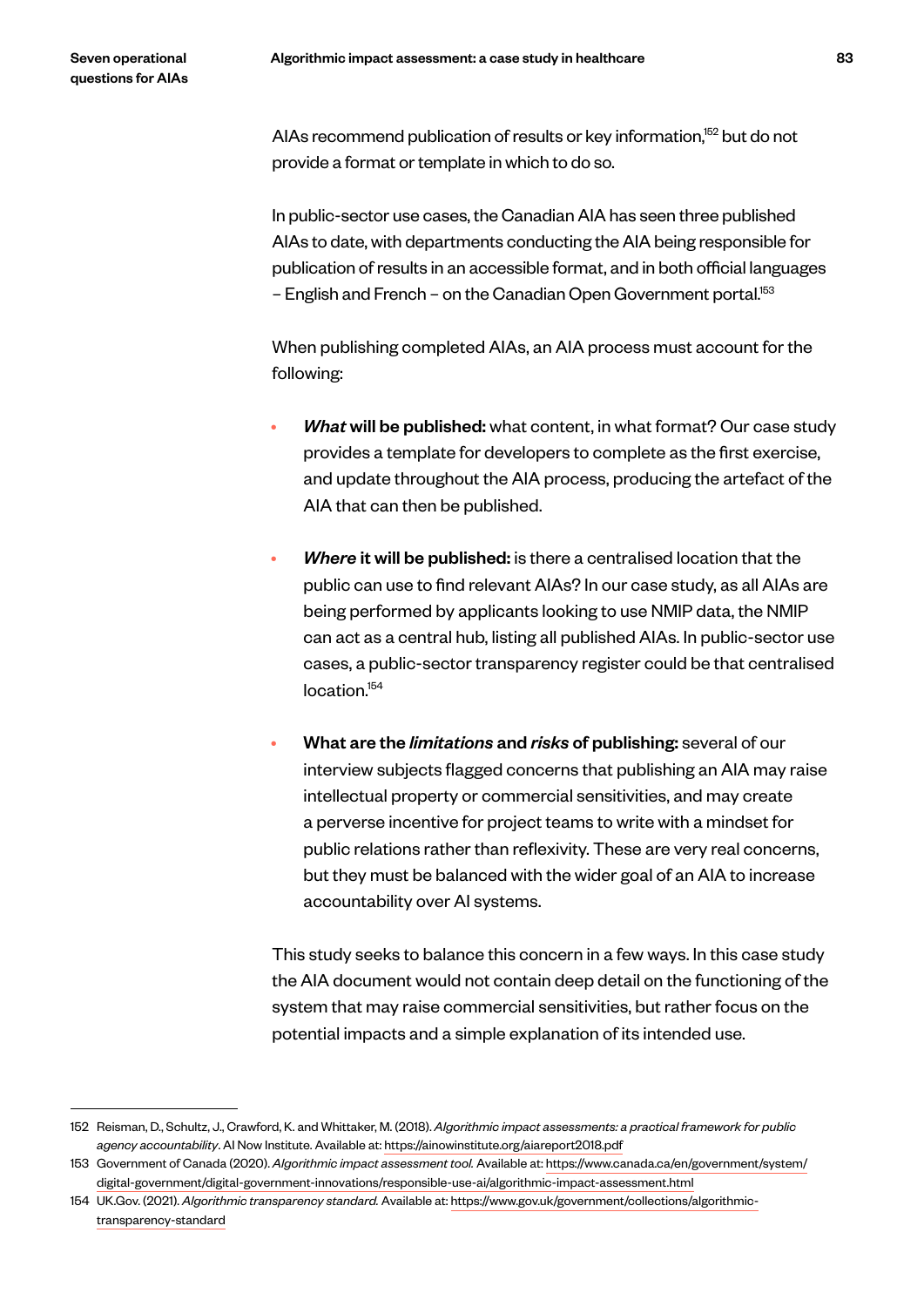Study respondents flagged that an AIA within a data-access process may also raise concerns about publishing 'unsuccessful' AIAs – AIAs from applicants to the NMIP who were rejected (which may have been on grounds other than the AIA) – which could raise potential liability issues. Given this constraint, we have chosen to prioritise publication of AIAs that have completed the reflexive exercise and the participatory workshop , and not AIAs that did not proceed past DAC filtering. However, we recognise there could be valuable learnings from AIAs that have been rejected, and would encourage the DAC to share observations and learnings from them, as well as enabling individual teams to voluntarily publish AIAs regardless of data-access outcome.

# 6. Who will act as a decision-maker on the suitability of the AIA and the acceptability of the impacts it documents?

As well as identifying what standards an AIA should be assessed against, it is necessary to decide who can *assess the assessment*.

There is not yet a standard for assessing the effectiveness of AIAs in a particular context, or a clear benchmark that AIAs can use for what 'good' looks like. This makes it hard to measure both the effectiveness of an individual AIA process in terms of what effects have been achieved or what harms have been prevented, and hard to evaluate different AIA approaches to ascertain which approach is more effective in a particular context.

A potential failure mode of an AIA would be a process that carefully documented a series of likely negative impacts of a system, but then saw the team proceed undeterred with development and deployment.<sup>155</sup> Similarly concerning would be a scenario where an AIA is poorly conducted, surfacing few of the potential impacts, but a team is able to point to a completed AIA as justification for continued development.

An AIA will require a decision to be made about what to do in response to impacts identified – whether that is to take no action (impacts considered

<sup>155</sup> Moss, E., Watkins, E.A, Singh, R., Elish, M.C, Metcalf, J. (2021). *Assembling accountability: algorithmic impact assessment for the public interest.* Data & Society. Available at: https://datasociety.net/library/assembling-accountability-algorithmic-impact-assessment-forthe-public-interest/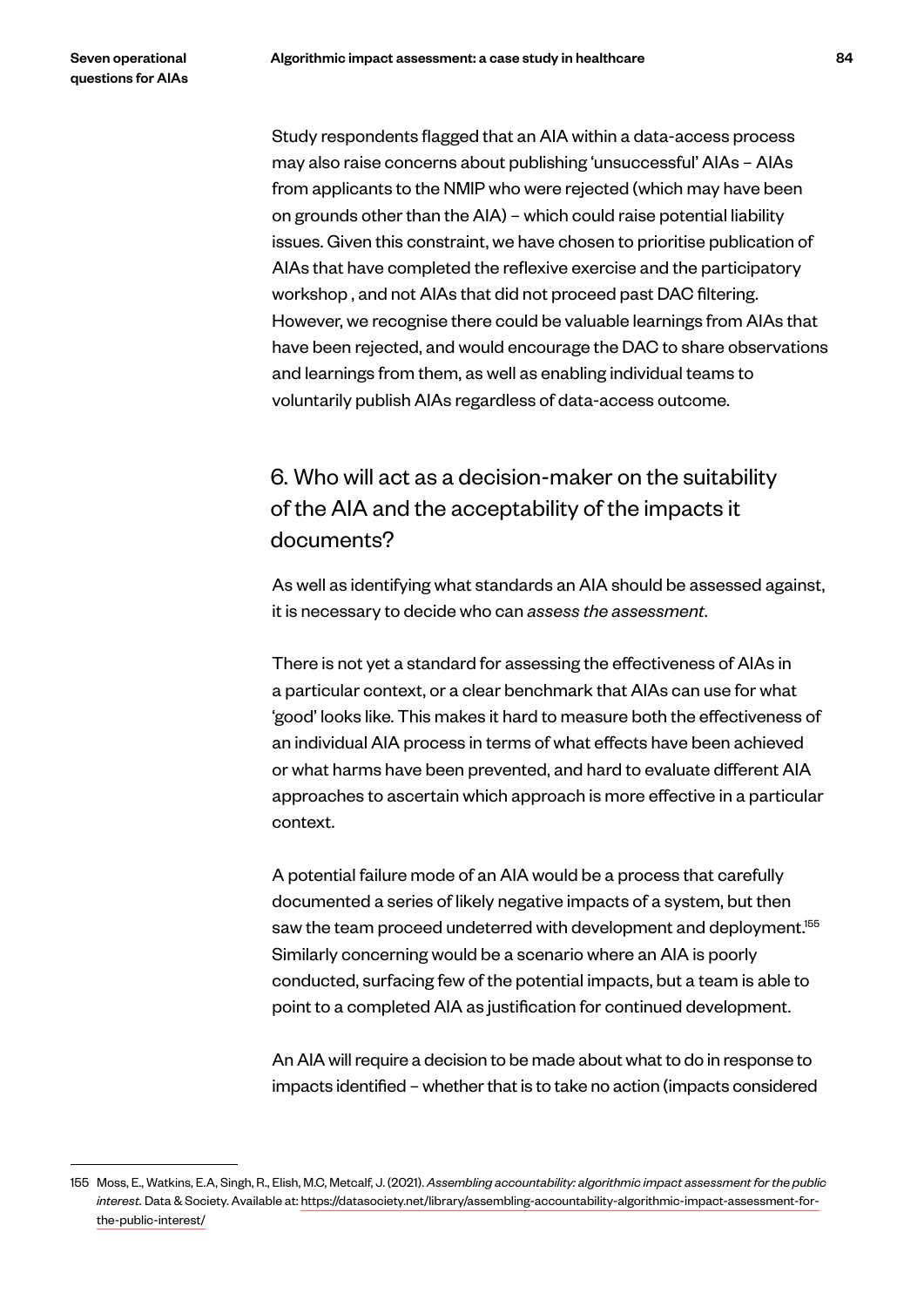acceptable), to amend parts of the AI system (impacts require mitigation or action), or to not proceed with the development or use of the system (impacts require complete prevention). This is a high-level decision about the acceptability of the impacts documented in an AIA.

In our contextual example, the applicant team is a voluntary decisionmaker (they could propose changes to their system, or choose to end their NMIP application or entire system development as a result of AIA findings). However, the ultimate decision about acceptability of impacts lies with the NMIP DAC who would decide whether data can be made available for the applicant's use case – this is, implicitly, a decision about the acceptability of impacts documented in the AIA (along with other documents) and whether the AIA has been completed to a sufficient standard.

To help the DAC in its decision-making, the proposal includes a draft terms of reference that specifies what a 'good' AIA in this context might look like and what rubric they should review it under. In order to prevent a myopic reading of an AIA, the DAC should comprise of a diverse panel of representatives, including representatives from the NHS AI Lab, the social sciences, biomedical sciences, computer science/AI, legal and data ethics and community representatives. It should also follow standards set for the cadence of committee meetings.

The guidelines instruct the DAC to accept or reject the applicant based on whether the AIA process has been run correctly, with evidence from both the reflexive exercise and the participatory workshop produced as part of the application, reflecting serious and careful consideration of impacts. The impetus behind these approaches is to provide a level of external scrutiny and visibility, which legitimise the process when compared with a wholly self-assessed approach.

In our context, we entrust the NMIP DAC with making the judgement call about the suitability of each AIA, and this then informs the final dataaccess decision. However, the role of the DAC in the NMIP context is broader than typical, as we are asking members to make an assessment of a variety of potential impacts and harms to people and society, beyond privacy and security of individuals and their data.

Accordingly, AIAs designed for different contexts may require the chosen assessor to fulfil a slightly different role or require additional expertise. Over time, assessors of an AIA will need to arbitrate on the acceptability of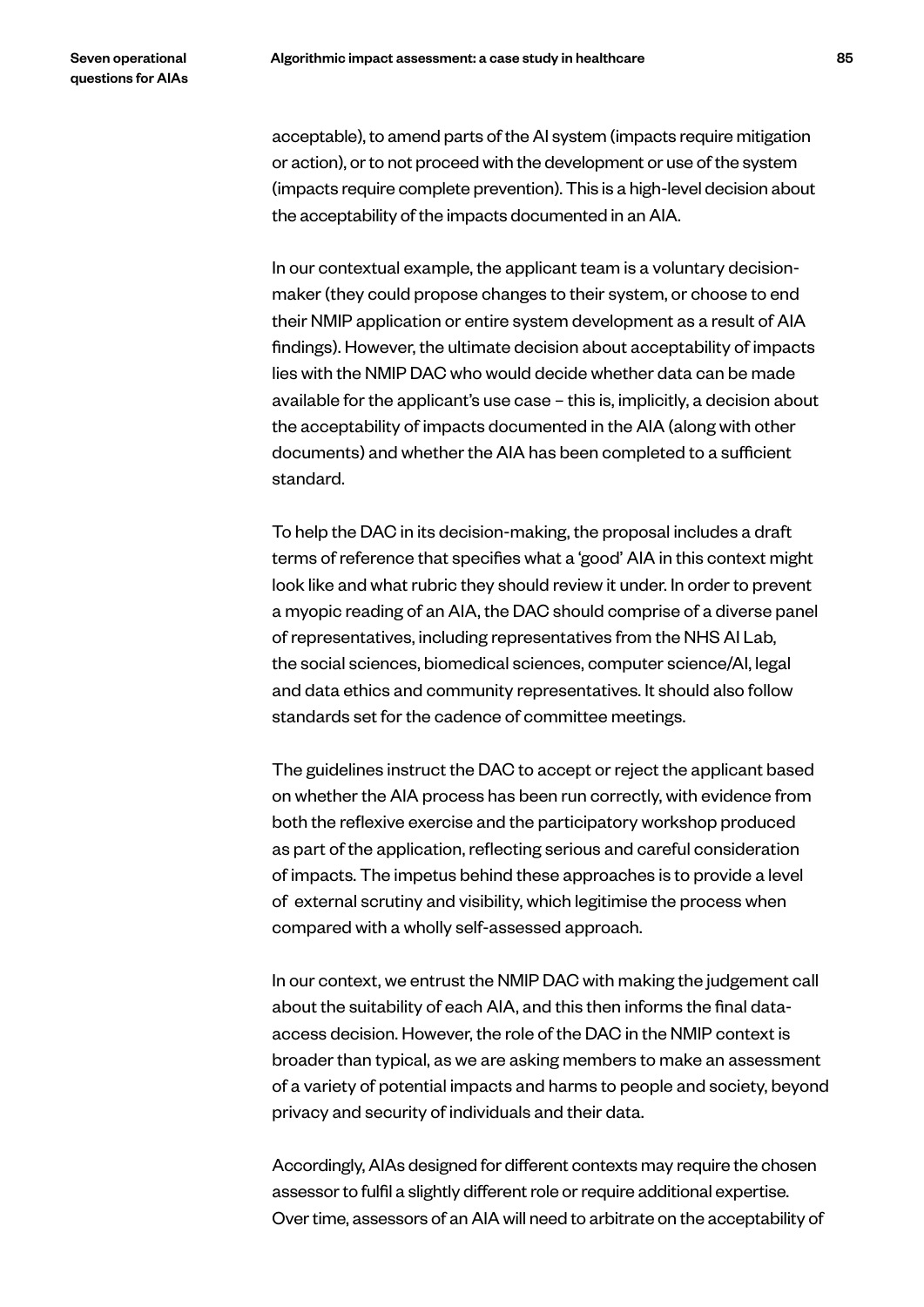the possible harmful impacts of a system and probably begin to construct clear, normative red lines. Regular and routine AIAs in operation across different domains will lead to clearer benchmarks for evaluation.

# 7. How will trials be resourced, evaluated and iterated?

Governments, public bodies and developers of AI systems are looking to adopt AIAs to create better understanding of, and accountability for potential harms from AI systems. The evidence for AIAs as a useful tool to achieve this is predominantly theoretical, or based in examples from other sectors or domains. We do not yet know if AIAs achieve these goals in practice.

Anyone looking to adopt or require an AIA, should therefore consider trialling the process, evaluating it and iterating on the process. It cannot be assumed that an AIA is 'ready to go' out of the box.

This project has helped to bridge the gap between AIAs as a proposed governance mechanism, and AIAs in practice. The kinds of expertise, resources and timeframe needed to build and implement an AIA are valuable questions that should be discussed early on in the process.

For trials, we anticipate three key considerations: resourcing, funding and evaluation.

- 1. To resource the design and trialling of an AIA process will require skills from multiple disciplines: we drew on a mix of data ethics, technical, public deliberation, communications and domain expertise (in this case, health and medical imaging).
- 2. Funding is a necessary consideration as our findings suggest the process may prove more costly than other forms of impact assessment, such as a data protection impact assessment (DPIA), due predominantly to the cost of running a participatory process. We argue that such costs should be considered a necessary condition of building an AI system with an application in highstakes clinical pathways. The cost of running a participatory AIA will bring valuable insight, enabling developers to better understand how their system works in clinical pathways, outside of a research lab environment.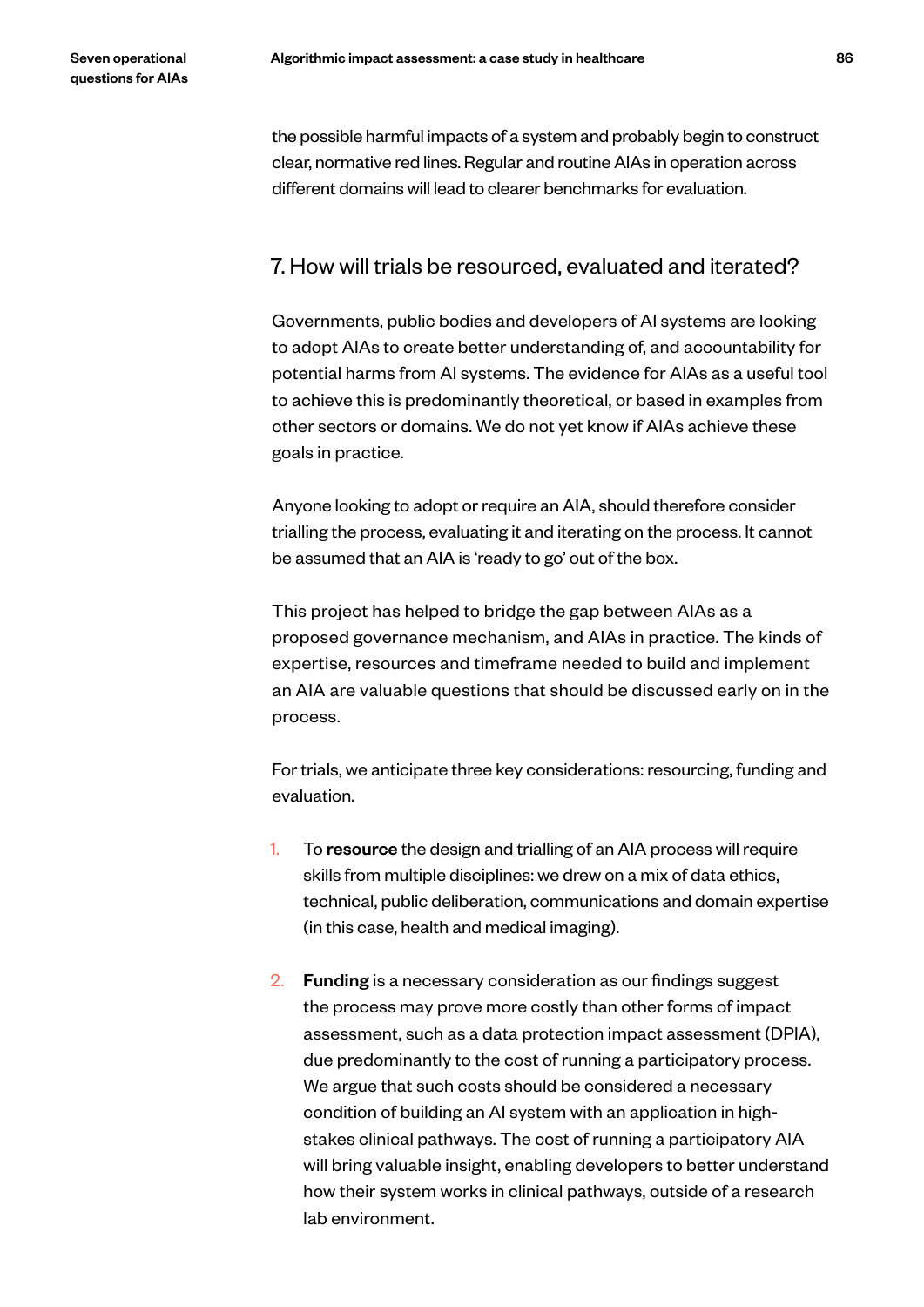3. A useful trial will require evaluation, considering questions such as: is the process effective in increasing the consideration of impacts, does it include those who may be affected by the system in the identification of impacts, does it result in the reduction of negative impacts? This may be done as part of the trial, or through documentation and publication of the process and results for others to review and learn from.

Currently, there are very few examples of AIA practice – just four published AIAs from the Canadian government's AIA process $156 -$  with few details on the experience of the process or the changes resulting from it. As the ecosystem continues to develop, we hope that clearer routes to funding, trialling and evaluation will emerge, generating new AIAs: though policymakers may be disappointed to find that AIAs are not an 'oven-ready' approach, and that this AIA will need amendments before being directly transferable to other domains, we argue there is real value to be had to in beginning to test AIA approaches within, and across different domains.

<sup>156</sup> An example of a publicly-available AIA, from the Canadian Government *Directive on Automated Decision-making* can be found here: https://open.canada.ca/aia-eia-js/?lang=en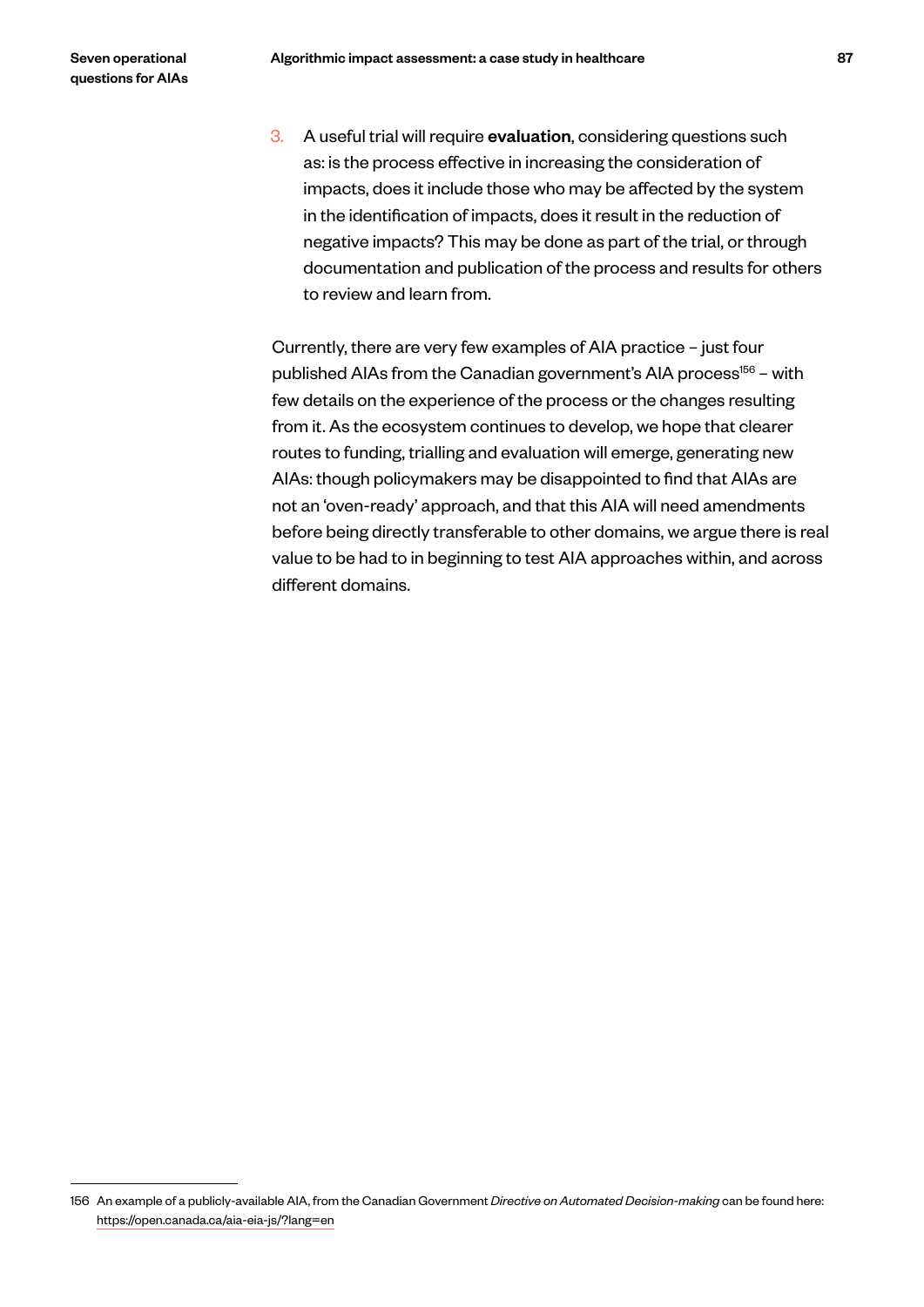# Conclusion

This report has set out the assumptions, goals and practical features of a proposed algorithmic impact assessment process for the NHS AI Lab's National Medical Imaging Platform, to contribute to the evidence base for AIAs as an emerging governance mechanism.

It argues that meaningful accountability depends on an external forum being able to pass judgement on an AIA, enabled through standardisation of documentation for public access and scrutiny, and through participation in the AIA, bringing diverse perspectives and relevant lived experience.

By mapping out the existing healthcare ecosystem, detailing a stepby-step process tailored to the NMIP context, including a participatory workshop, and presenting avenues for future research, we demonstrate how a holistic understanding of the use case is necessary to build an AIA that can confront and respond to a broad range of possible impacts arising from a specific use of AI.

As the first detailed proposal for the use of AIAs in a healthcare context, the process we have built was constructed according to the needs of the NMIP: our study adds weight to the argument that AIAs are not 'ready to roll out' across all sectors. However, we have argued that testing, trialling and evaluating AIA approaches will help build a responsive and robust assessment ecosystem, which may in turn generate further AIAs by providing a case law of examples, and demonstrating how certain resources and expertise might be allocated.

This report aligns three key audiences for this work: policymakers interested in AIAs, AIA practitioners and researchers, and developers of AI systems in the healthcare space.

Policymakers should pay attention to how this proposed AIA fits in the existing landscape, and to the findings related to process development that show some challenges, learnings and uncertainties when adopting AIAs.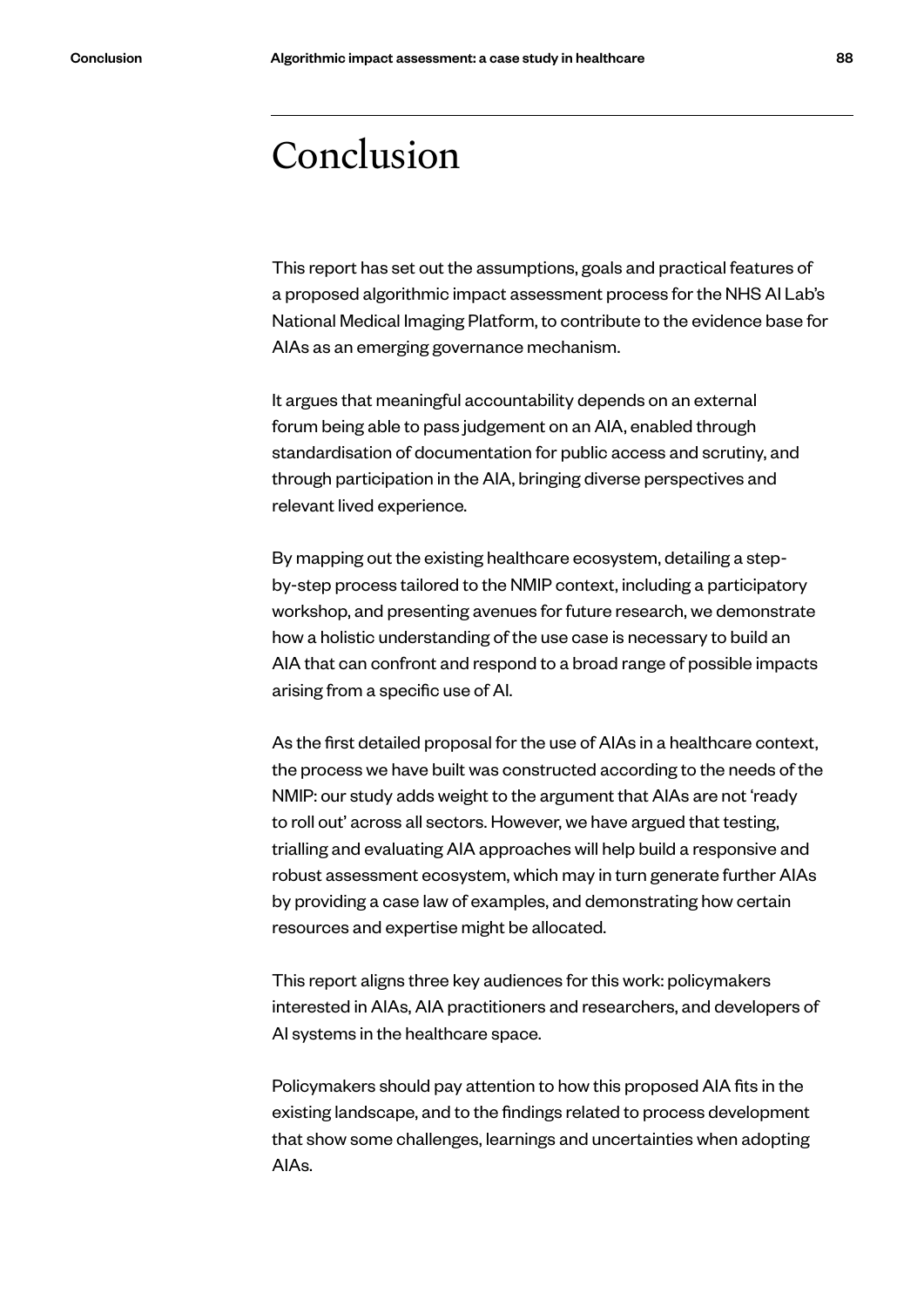There is further research to be carried out to develop robust AIA practices. On page 77, we provide researchers with 'Seven operational

Developers of AI systems that may be required to complete an AIA will want to use the report to learn how it was constructed and how it is implemented, as well as Annex 1 for the 'AIA user guide', which provides step-by-step detail. Building a shared understanding of the value of AIAs, who could adopt them, and what promise they hold for the AI governance landscape, while responding to the nuances of different domain contexts, will be critical for future applications of AIA.

questions' to consider before adopting and implementing AIAs.

This project has offered a new lens through which to examine and develop AIAs at the intersection of private and public-sector development, and to understand how public-sector activity could shape industry practice in the healthcare space. But this work is only in its infancy.

As this report makes clear, the goals of AIAs – accountability, transparency, reflection, standardisation, independent scrutiny – can only be achieved if there is opportunity for proposals to become practice through new sites of enquiry that test, trial and evaluate AIAs, helping to make sure AI works for people and society.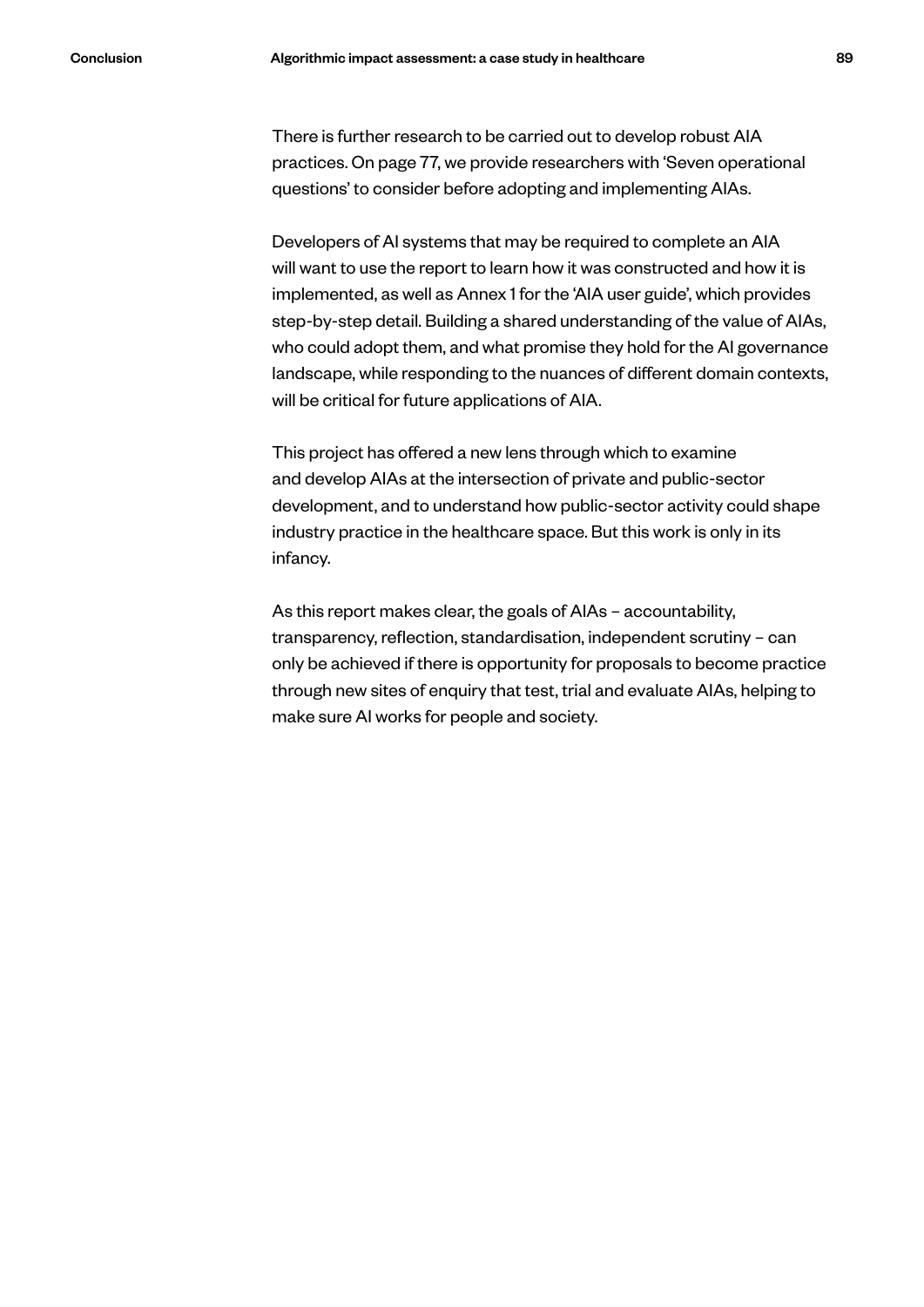# Methodology

To investigate our research questions and create recommendations for an NMIP-specific AIA process, we adopted three main methods:

- a literature review
- expert interviews
- process development

Our literature review surveyed AIAs in both theory and practice, as well as analogous approaches to improving algorithmic accountability, such as scholarship on algorithm audits and other impact assessments for AI that are frequently adopted in tandem with AIAs. In order to situate discussion on AIAs within the broader context, we reviewed research from across the fields of AI and data ethics, public policy/public administration, political theory and computer science.

 We held 20 expert interviews with a range of stakeholders from within the NHS AI Lab, NHSX and outside. These included clinicians and would-be applicants to the National Medical Imaging Platform, such as developers from healthtech companies building on imaging data, to understand how they would engage with an AIA and how it would slot into existing workstreams.

Finally, we undertook documentation analysis of material provided by the NHS AI Lab, NMIP and NCCID teams to help understand their needs, in order to develop a bespoke AIA process. We present the details of this process in 'Annex 1: Proposed process in detail', citing insights from the literature review and interviews to support the design decisions that define the proposed NMIP AIA process.

This partnership falls under NHS AI Lab's broader work programme known as 'Facilitating early-stage exploration of algorithmic risk'.157

<sup>157</sup> NHS AI Lab. *The AI Ethics Initiative: Embedding ethical approaches to AI in health and care*. Available at: https://www.nhsx.nhs.uk/ ai-lab/ai-lab-programmes/ethics/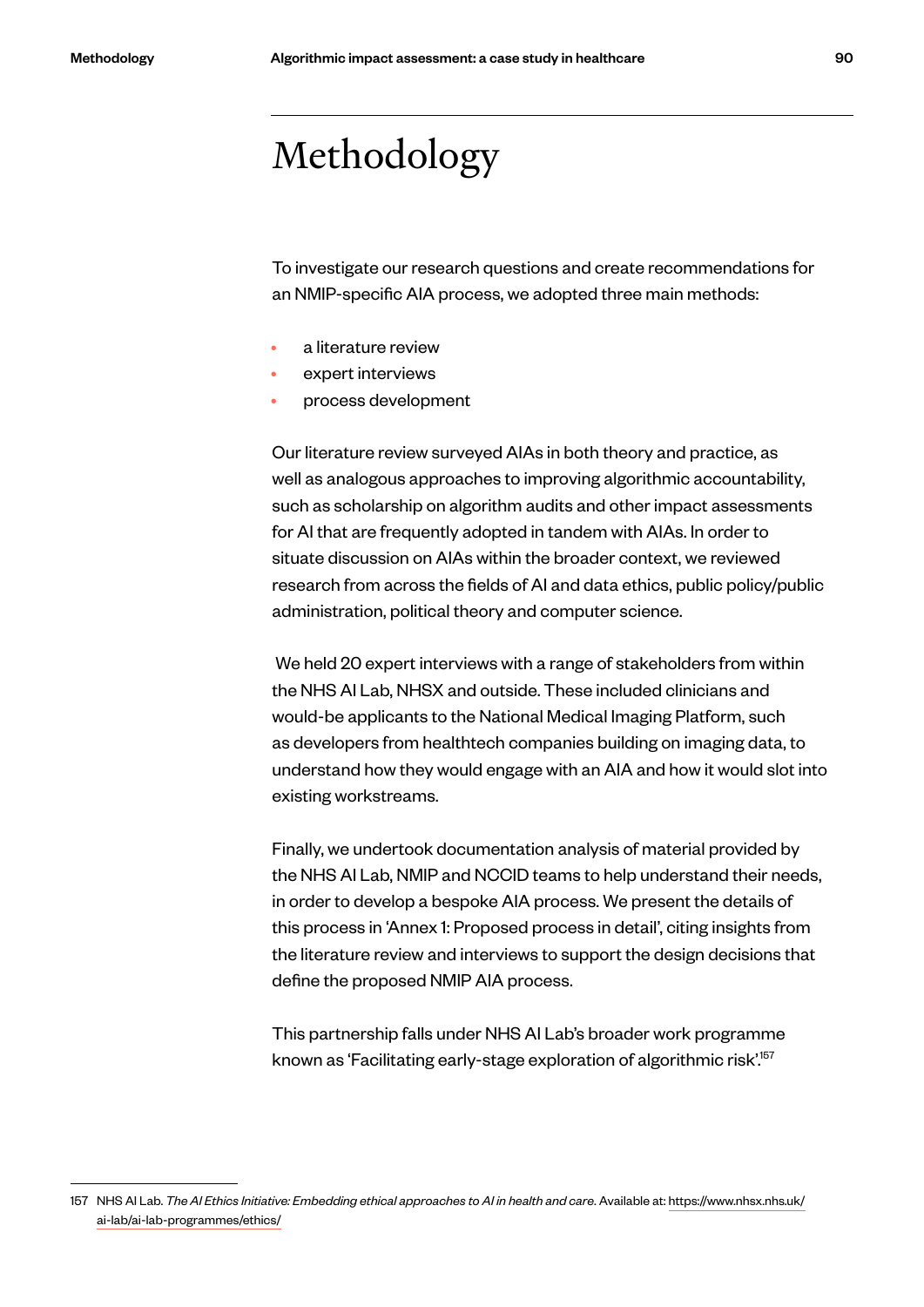# Acknowledgements

We would like to thank the following colleagues for taking time to review a draft of this paper or offering their expertise and feedback:

- Brhmie Balaram, NHS AI Lab
- Dominic Cushnan, NHS AI Lab
- Emanuel Moss, Data & Society
- Maxine Mackintosh, Genomics England
- Lizzie Barclay, Aidence
- Xiaoxuan Liu, University Hospitals Birmingham NHS Foundation Trust
- Amadeus Stevenson, NHSX
- Mavis Machirori, Ada Lovelace Institute.

This report was lead authored by Lara Groves, with substantive contributions from Jenny Brennan, Inioluwa Deborah Raji, Aidan Peppin and Andrew Strait.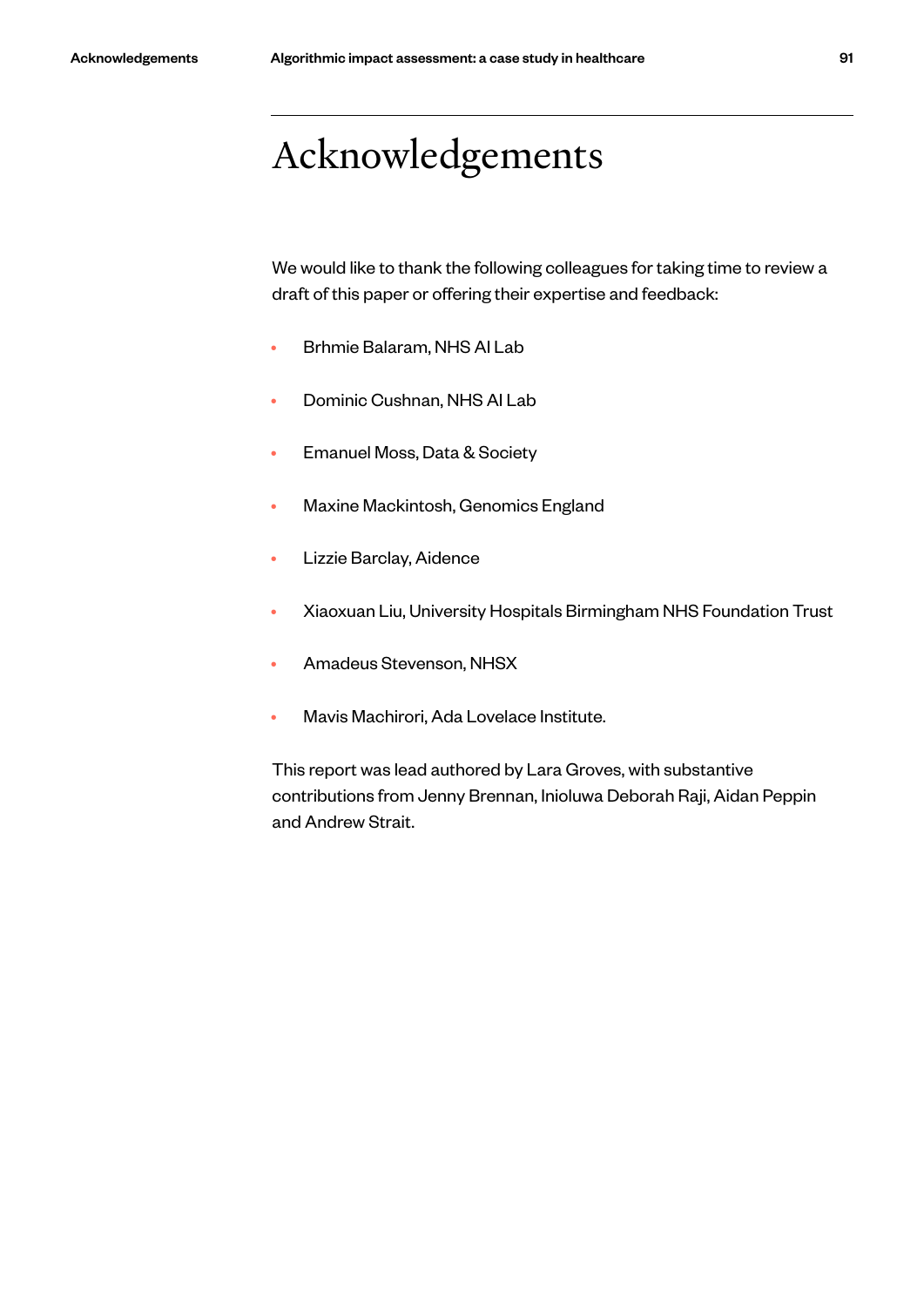# Annex 1: Proposed process in detail

As well as synthesising information about AIAs, this project has developed a first iteration of a process for using an AIA in a public-sector, data-access context. The detail of the process will not be applicable to every set of conditions in which AIAs might be used, but we expect it will provide opportunities to develop further thinking for these contexts.

People and organisations wishing to understand more about, or implement, an AIA process will be interested in the detailed documentation developed for the NMIP and NHS AI Lab:

- NMIP AIA user guide: a step-by-step guide to completing the AIA for applicants to the NMIP.
- AIA reflexive template: the document NMIP applicants will fill in during the AIA and submit to the NMIP with their application.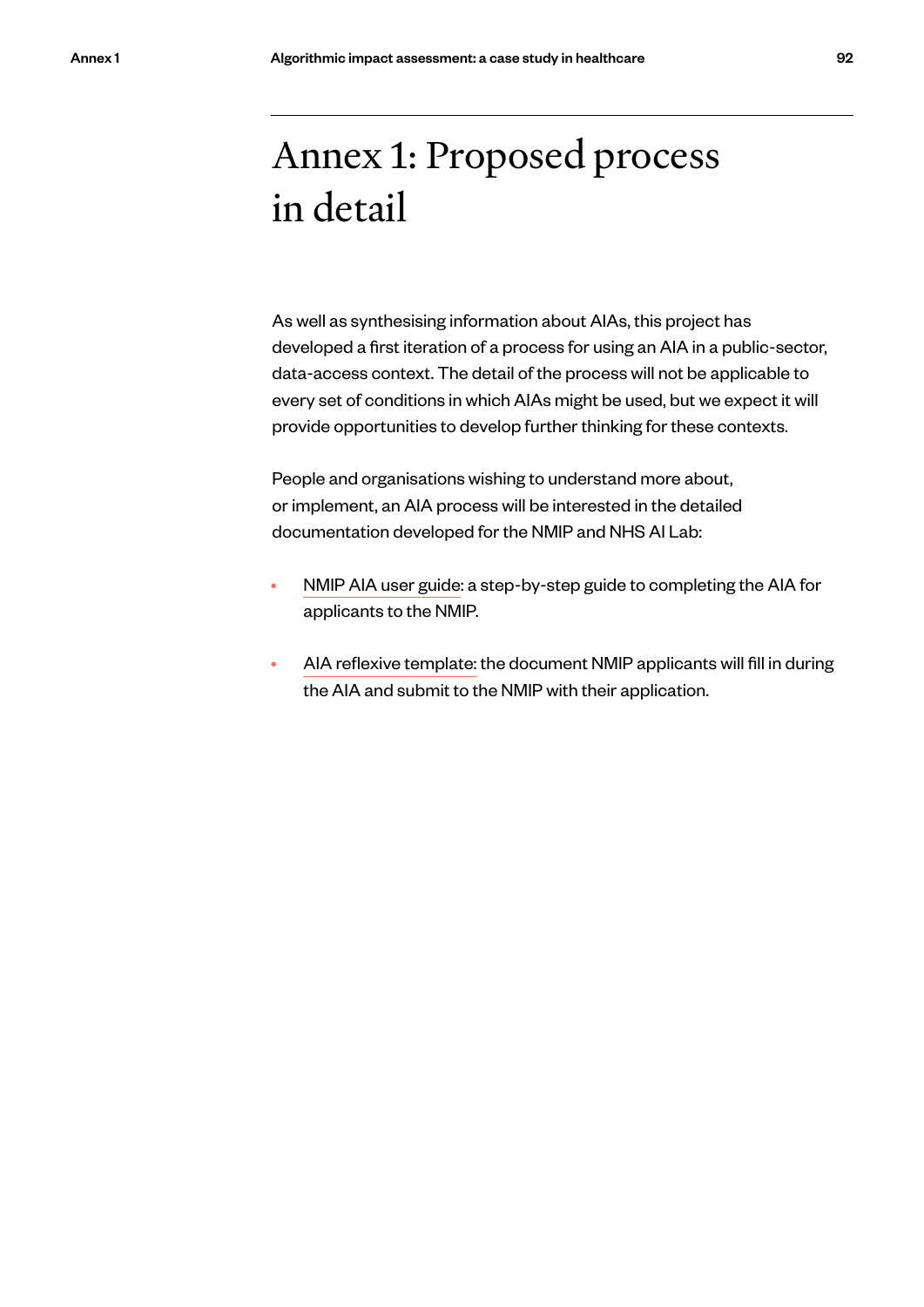# Annex 2: NMIP Data Access Committee Terms of Reference

## Responsibilities

- To consider and authorise requests for access to the National Medical Image Platform (NMIP), a centralised database of medical images collected from NHS trusts.
- To consider and authorise applications for the use of data from the NMIP.
- To consider continuing or disabling access to the NMIP and uses of its data.
- To judge applications using the criteria and protocols outlined in the NMIP's data access documentation request forms, which include but are not limited to:
	- an algorithmic impact assessment (AIA) reflexive template (completed by requesting project teams)
	- an accompanying participatory workshop report (completed by an NHS AI Lab rapporteur on behalf of the patient and public participants for the participatory workshop)
	- a data protection impact assessment (DPIA).
- To judge applications according to the NMIP Data Access Committee (DAC) policy, which includes guidance on the reflexive exercise and participatory workshop requirements. This guidance will be updated regularly and placed on the NMIP website.
- To establish a body of published decisions on NMIP data access requests, as precedents which can inform subsequent requests for NMIP access and use.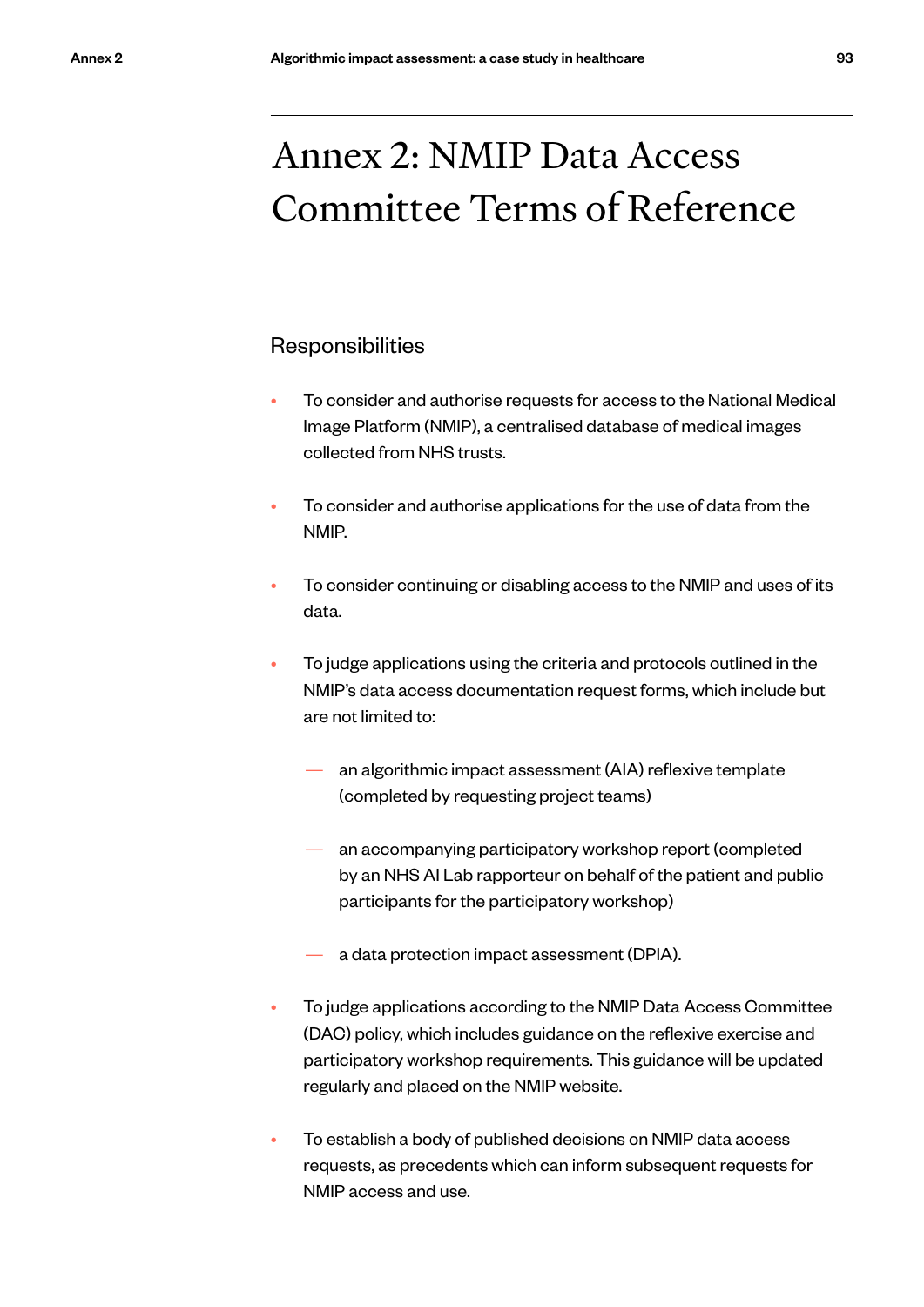• To disseminate policies to applicants and encourage adherence to all guidance and requirements.

## Membership

- Membership of the DAC will comprise at least eleven members as outlined below:
	- a chair from an independent institution
	- an independent deputy Chair
	- two academic representatives from the social sciences
	- one academic representatives from the biomedical sciences
	- one academic representative from the computer science/AI field
	- one academic representative with legal and data ethics expertise
	- two non-academic representatives from patient communities
	- two members of the NHS AI Lab.
- In addition to the core DAC, a four-person technical review team will comprise relevant researchers, data managers and lab managers who can assess data privacy and security questions. This team will be appointed by the DAC.
- DAC members will be remunerated for their time according to an hourly wage set by NHS AI Lab.
- An NHS AI Lab participatory workshop rapporteur will attend DAC meetings to provide relevant information when necessary to inform the decisions.
- When reviewing data access requests, the following members from the project team will be in attendance to present their case:

the study's principal investigator (PI)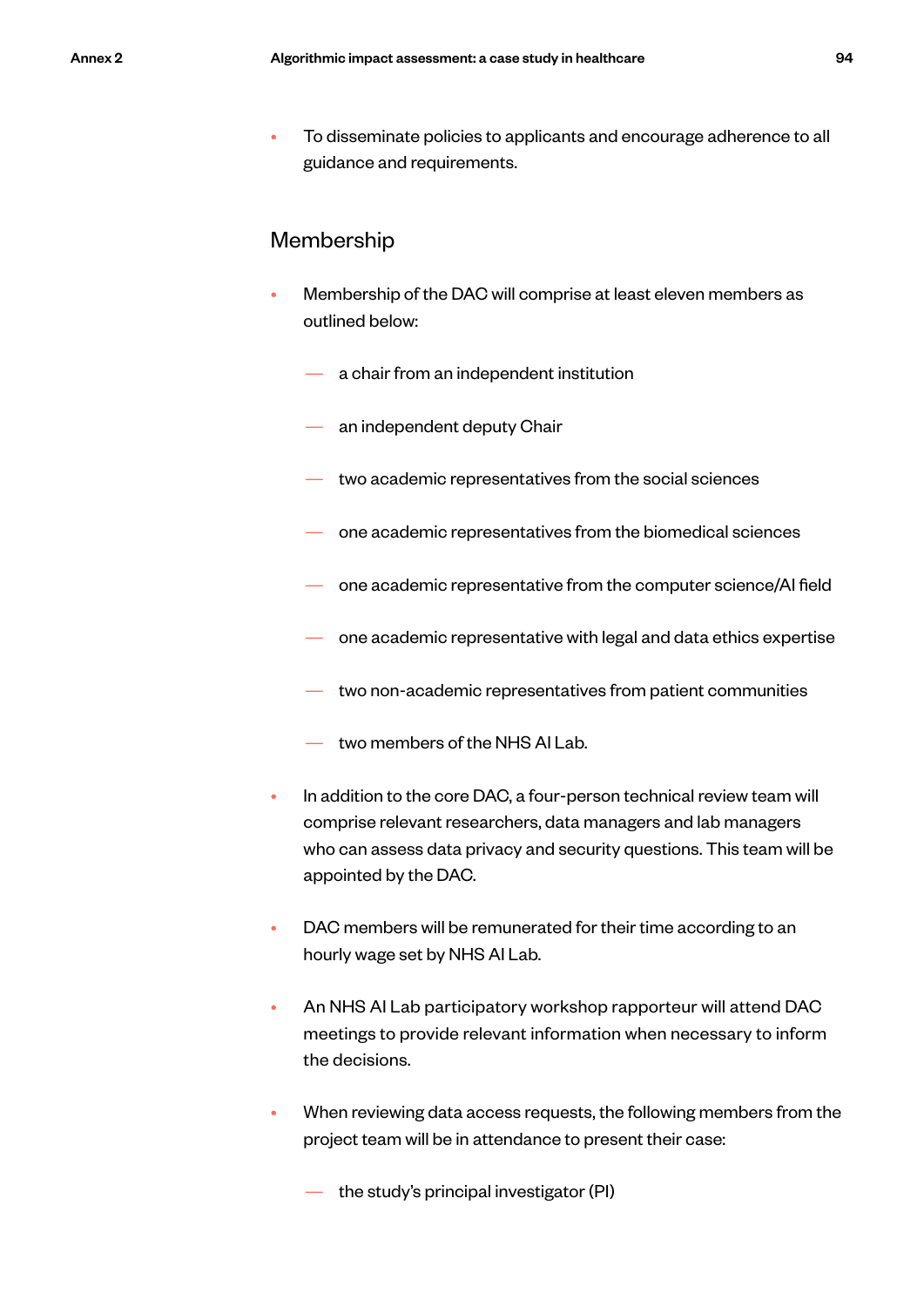- a member of the study's technical team.
- When reviewing data access requests, the DAC may request that a representative of the project's funding organisation, members of a technical review team, or representatives reflecting experiential expertise relevant to the project may attend in an *ex officio* capacity to observe and provide information to help inform decisions.
- Members, including the Chair and Deputy Chair, will usually be appointed for three years, with the option to extend for a further three after the first term only. Appointment to the DAC will be staggered in order to ensure continuity of membership. The recruitment process will occur annually, when new appointments are necessary, ahead of the second face-to-face meeting of the year.
- The DAC will co-opt members as and when there is a need for additional expertise. These members will have full voting rights and their term will end on appointment of new members through the annual recruitment process.

## Modes of operation

- The DAC will follow the guidance for assessing data access request documentation. Updating this guidance will involve a majority vote of the DAC to approve.
- The DAC will meet virtually to address data access requests once each month. The DAC will meet face to face three times a year to discuss emerging issues in relation to data access and provide information on these to the individual studies and funders. Projects leads will be copied into email correspondence regarding individual applications.
- Quoracy formally requires the attendance of half the full independent members (with at least one independent member with biomedical science expertise and one with social science expertise) and that either the Chair or the Deputy Chair must be present for continuity. For face-to-face meetings, where it is unavoidable, attendance of a member by teleconference will count as being present.
- Comments from the technical review team will be circulated to the DAC along with any applications requesting access to the data.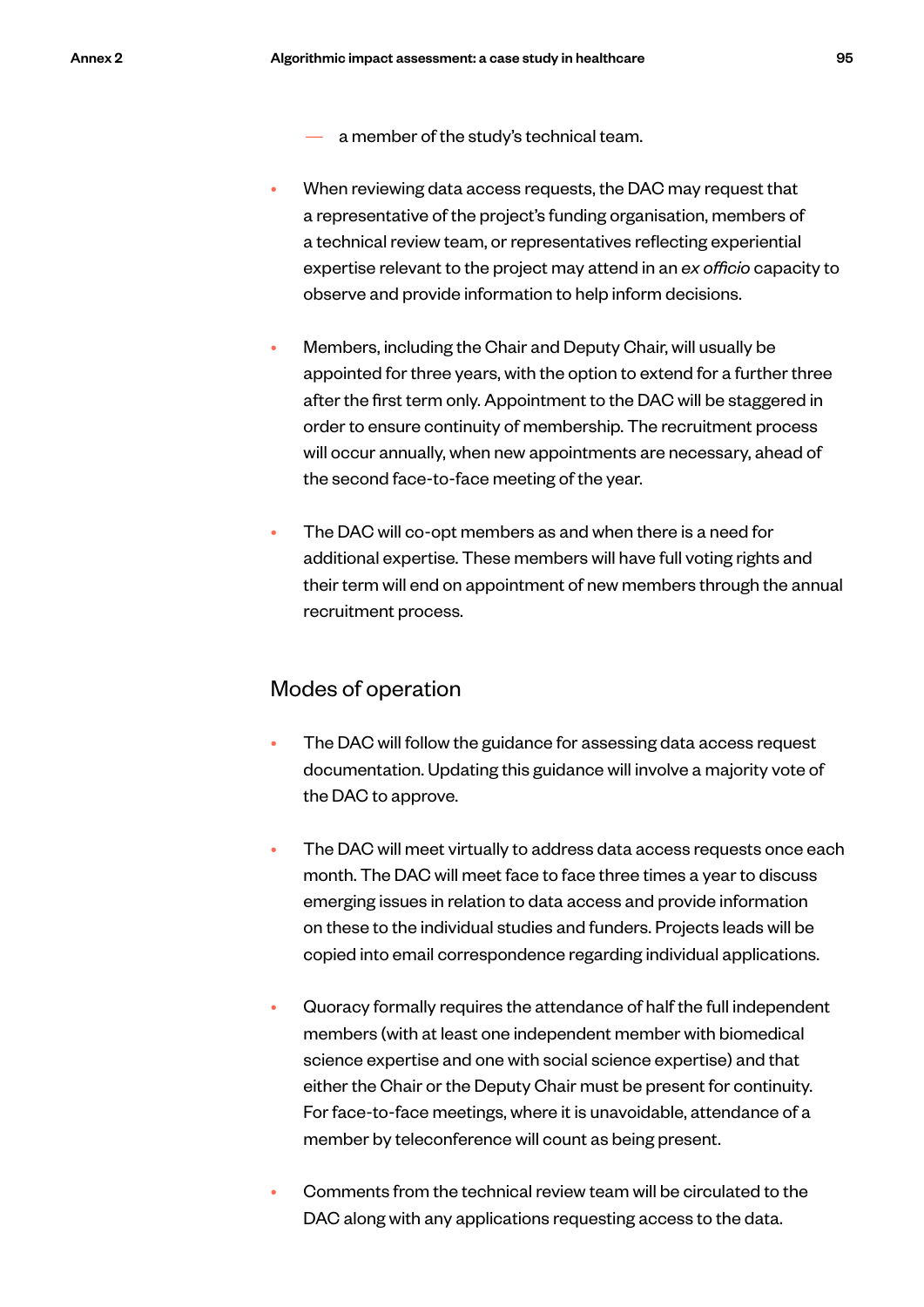- Decisions of the DAC on whether to grant access to applications will be based on a majority vote. In the event that either a) a majority decision amongst DAC members is not reached; or b) a project lead has grave concerns that the DAC's decision creates unreasonable risk for the project, the Chair of the DAC will refer the decision to the relevant appeals body.
- Where appropriate, the DAC will take advantage of thirdparty specialist knowledge, particularly where an applicant seeks to use depletable samples. Where necessary the specialist will be invited to sit on the DAC as a co-opted member.

# Reporting

• Decisions of the Committee will be reported on the NMIP website and must be published no more than one month after a decision has been reached. Decisions must be accompanied by relevant documentation from the research.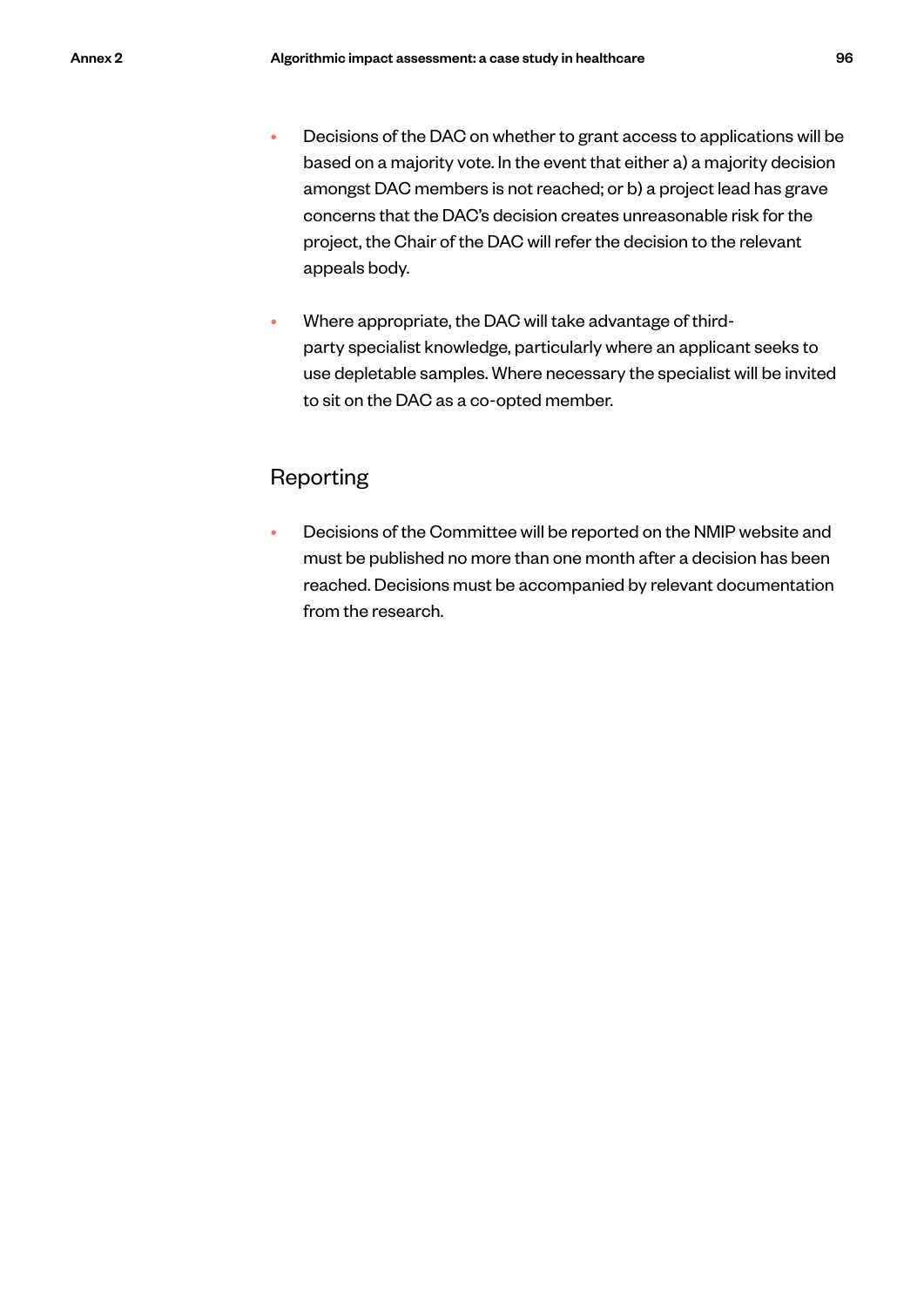# Annex 3: Participatory AIA process

# NHS AI Lab NMIP participatory AIA process outline

## **Overview**

- The recommendation is that NHS AI Lab sets up a paid panel of 25- 30 patients and members of the public who reflect the diversity of the population who will be affected by algorithms that interact with NMIP data.
- This panel will form a pool of participants to take part in a small series of activities that form the participatory component of the AIA process.
- When an applicant to NMIP data is running their AIA process, the NHS AI Lab should work with them to set up a workshop with the panel to identify and deliberate on impacts. The applicant then develops responses that address the identified impacts, which the panel members review and give feedback on. The Data Access Committee (DAC) uses the outcomes of this process to support their consideration of the application, alongside the wider AIA.
- The five stages of the participatory component are:
- 1. recruit panel members
- 2. induct panel members
- 3. hold impact identification workshops
- 4. technology developers (the NMIP applicants) review impacts identified in the workshops and develop plan to address or mitigate them
- 5. panel review mitigation plans and feedback to NHS AI Lab DAC.

These stages are detailed below, along with an indication of required costs and resources, and additional links for information.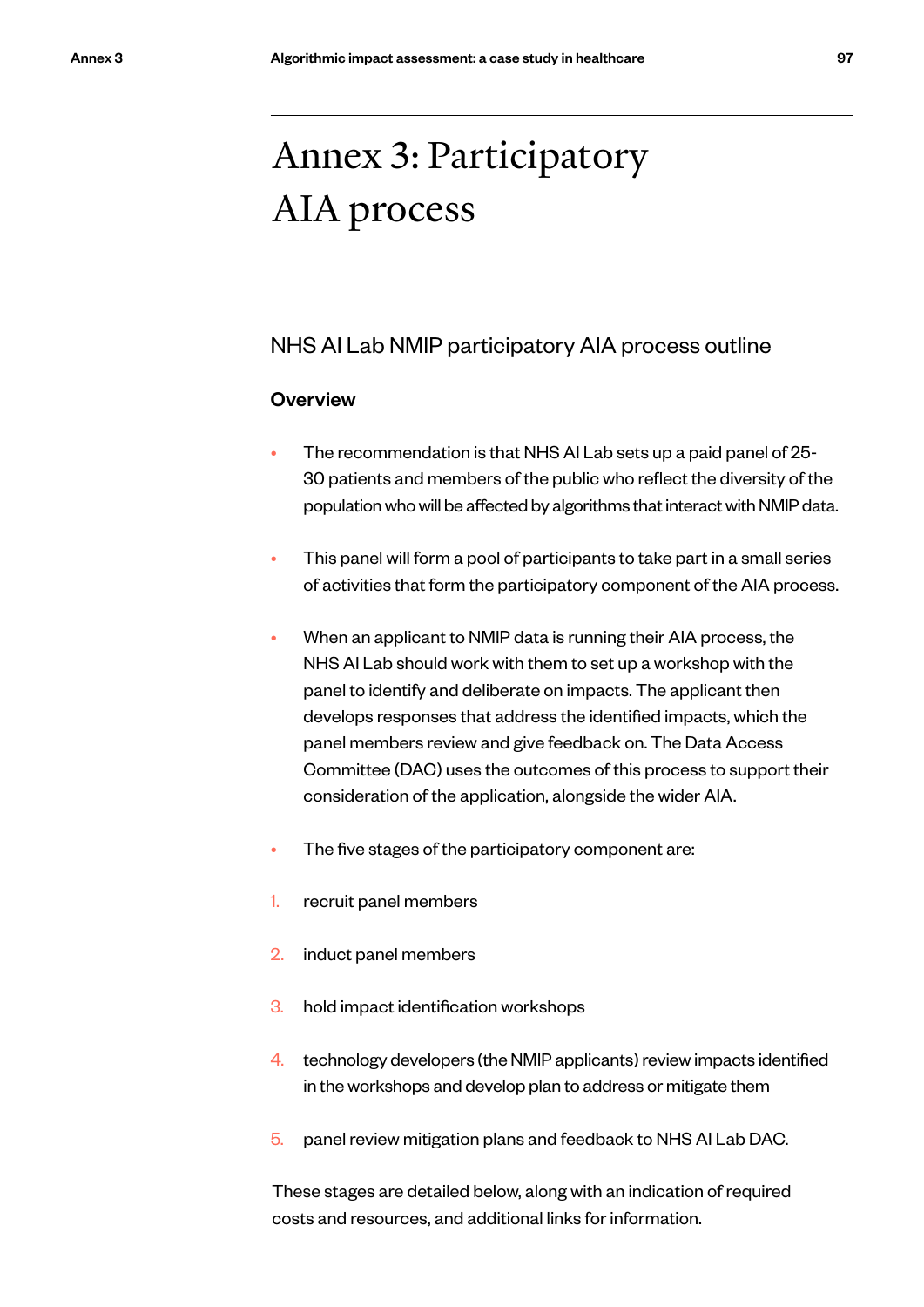### Panel recruitment

The panel forms a pool of people who can be involved in the reflexive impact workshop for each project. This is designed to factor in the panel recruitment and induction burden, by enabling projects to be reviewed in 'batches' – for instance, if the NMIP had quarterly application rounds, a panel may be recruited to be involved in all the reflexive workshops for that round.

Note: the following numbers are estimates based on best practice. Exact numbers may vary depending on expected and actual application numbers.

- 25–30 people who reflect the diversity of the population that might be affected by the algorithm across: age, gender, region, ethnic background, socio-economic background, health condition and access to care. The number 25–30 is designed assuming multiple AIAs are required, to ensure the same people aren't reviewing every algorithm. 25-30 means you could have a different combination of 8–12 participants for each algorithm if there are six or more to review. If the number of AIAs needed is smaller than this, then a smaller panel could be used.
- Recruited either via a social research recruitment agency, or via NHS trusts involved.
- Panel does not need to be statistically representative of the UK public, but instead should reflect the diversity of perspectives and experiences in the populations/communities likely to be affected by the algorithms.<sup>158</sup>
- (Ideally) one or two panel members should sit on the DAC as full members.
- Panel members should be remunerated for their involvement on the panel. The amount should reflect the hours required to participate in all the activities: the induction, the assessment workshops, reviewing materials and feeding back on impact mitigation plans (inc. travel if necessary) (see 'Resourcing and costs').

<sup>158</sup> Steel, D., Bolduc, N., Jenei, K. and Burgess, M. (2020). 'Rethinking representation and diversity in deliberative minipublics'. *Journal of Deliberative Democracy*, 16,1, pp.46-57 [online]. Available at: https://delibdemjournal.org/article/id/626/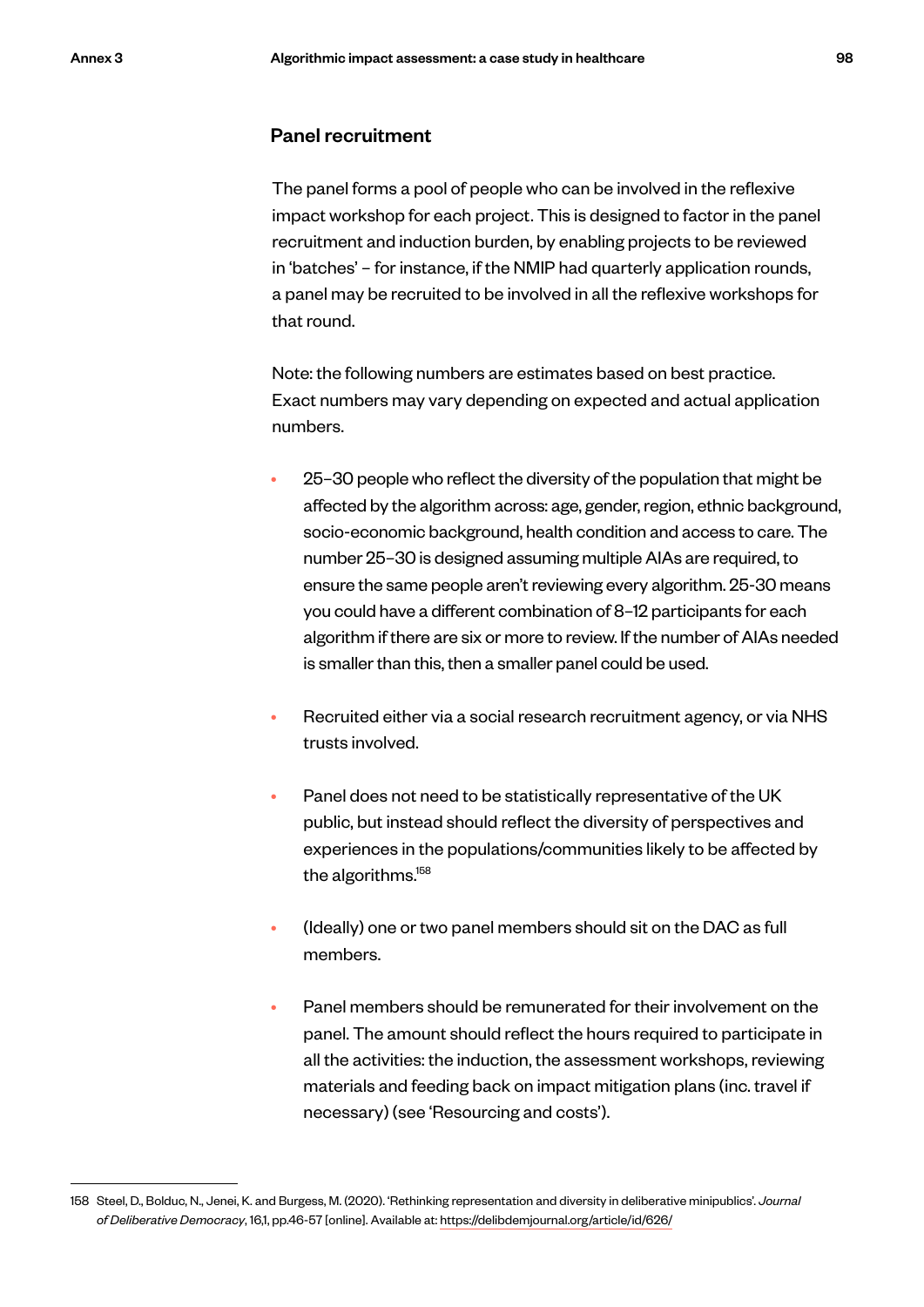### Panel induction

After being recruited, the NHS AI Lab should run an induction session to inform the panel members about the NMIP, how the application and AIA process works and their role.

#### Participants:

- All panel members: to attend and learn about the NMIP, AIAs including where this exercise sits in the timeline of the AIA process (i.e. after NMIP applicants have completed internal AIA exercises) and their role.
- NHS panel coordinator: to run the session and facilitate discussion.
- Technology and Society (T&S) professional: to present to the panel on what algorithms are, what the AIA process is, and some common issues or impacts that may arise.

### Structure:

- Two hours, virtual or in-person (for either format, ensure participants have support to access and engage fully).
- Suggested outline agenda:
	- introduction to each other
	- introduction to the NMIP what it is, what it aims to do
	- introduction to the panel's purpose and aims
	- presentation from T&S professional on what an algorithm is and what an AIA is followed by Q&A
	- interactive exercises and discussion of case studies of specific algorithm use cases, with strawperson examples; mapping how different identities/groups would interact with the algorithm (with a few example patients from different groups).
	- how the panel and participatory AIA process will work
	- what is required of the panel members.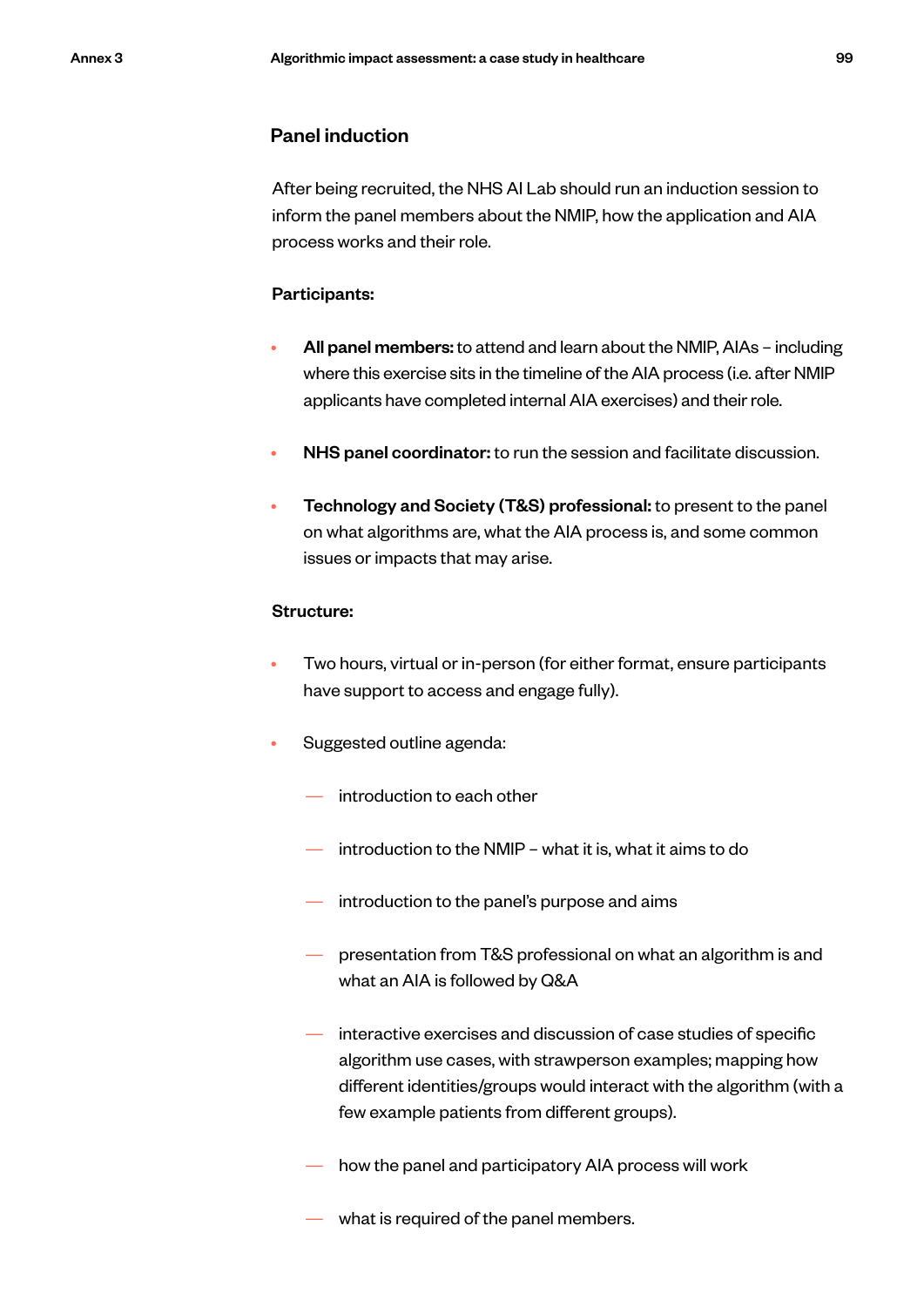#### Equipment and tools required:

- Accessible room/venue and or online video-conferencing tool (e.g. Zoom - with provisions for visually or hearing impaired and neurodiverse people as required).
- Slide deck for introductions and presentations (with accessibility provisions).
- Any documentation for further reading (e.g. links to 'about' page of the NMIP, information about AIAs, document outlining participatory process and requirements of participants).

#### Outputs:

• Participants are equipped with the knowledge they need to be able to be active members of the participatory process.

### Participatory workshop

The participatory workshop follows the reflexive exercise and provides the forum for a broad range of people to discuss and deliberate on some impacts of the applicant's proposed system, model or research.

### Participants:

- Panel members (8–12 people): to participate in the workshop and share their perspectives on the algorithm's potential impacts.
- Facilitator (one or two people): to lead the workshop, guide discussion and ensure the participants' views are listened to. Facilitators could be an NHS AI Lab staff member, a user researcher from the applicant organisation or a consultant; either way, they must have facilitation experience and remain impartial to the process. Their role is to ensure the process happens effectively and rigorously, and they should have the skills and position to do so.
- Rapporteur (one person, may be a facilitator): to serve the panel in documenting the workshop.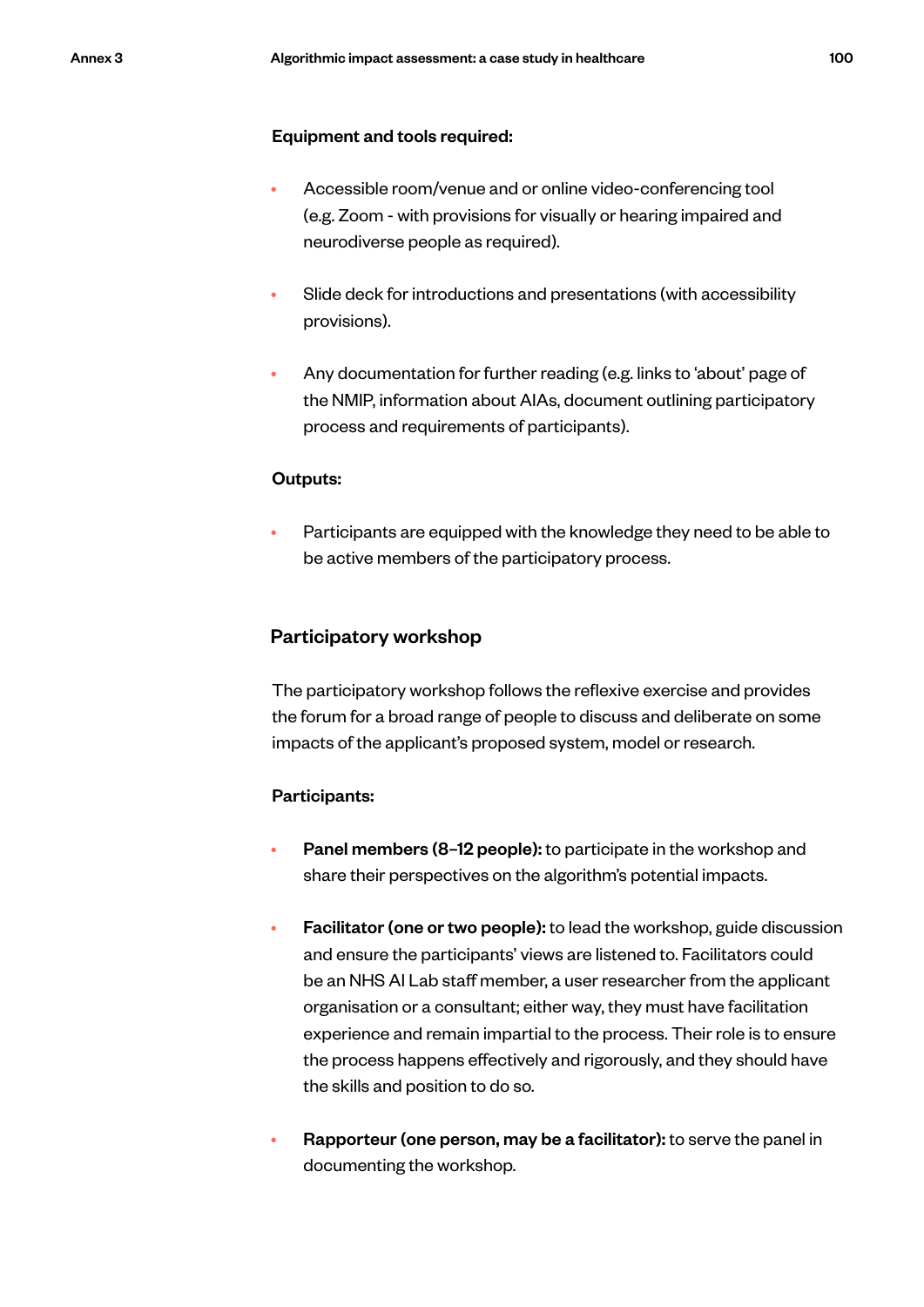- Technology developer representative (one or two people): to represent the technology development team, explain the algorithm, take questions and, crucially, listen to the participants and take notes.
- (Ideally) 'critical friend' (one person): a technology and society (T&S) professional to join the workshop, help answer participants' questions, and support participants to fully explore potential impacts. They are not intended to be deeply critical of the algorithm, but to impartially support the participants in their enquiry.
- (Optional) a clinical 'critical friend' (one person): a medical professional to play a similar role to the T&S professional.

### Structure:

- Three hours, virtual or in-person (for either format, ensure participants have support to access and engage fully).
- Suggested agenda:
	- Introductions to each other and the session, with a reminder of the purpose and agenda (10 mins).
	- Presentation from technology developers about their algorithm, in plain English (20 mins), covering:
		- Who their organisation is, its aims, values and whether it is for or non-profit, if it already works with NHS and how.
		- What their proposed algorithm is: what it aims to do (and what prompted the need for the algorithm), how it works (not in technical detail), what data will be input (both how the algorithm uses NMIP data and the other datasets used to train, if applicable), what outputs the algorithm will generate, how the algorithm will be deployed and used (e.g. in hospitals, via a direct-to-patient app etc.), who it will affect, what benefits it will bring, what impact considerations the team have already considered.
	- Q&A led by the lead facilitator (20 mins).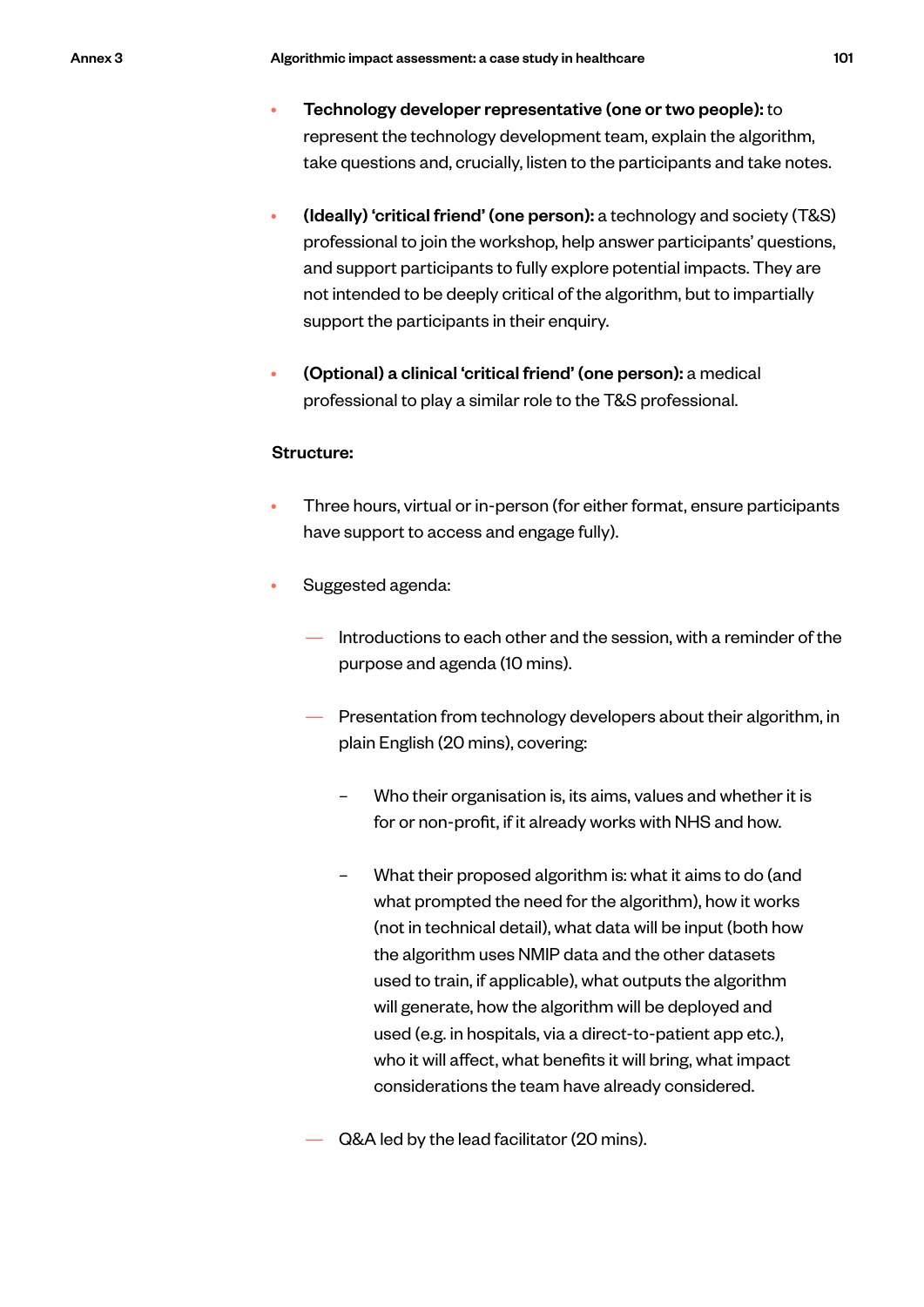- A session to identify potential impacts (45–60 mins with a break part way through, and a facilitator taking notes on a [virtual] whiteboard):
	- As one group or in two breakout groups, the participants consider the algorithm and generate ideas for how it could create impacts. With reference to the best, worst and mostlikely scenarios that might arise from deployment of the algorithm that applicant teams completed for the reflexive exercise, participants will discuss these answers and provide their thoughts. Technology developer observes but does not participate unless the facilitator brings them in to address a technical or factual point. Critical friend observes and supports as required (guided by facilitator).
	- This task should be guided by the facilitator, asking questions to prompt discussion about the scenarios, such as:
		- \* What groups or individuals would be affected by this project?
		- What potential risks, biases or harms do you foresee occurring from use/deployment of this algorithm?
		- \* Who will benefit most from this project and how?
		- Who could be harmed if this system fails?
		- What benefits will this project have for patients and the NHS?
		- Of the impacts identified, what would be potential causes for this impact?
		- What solutions or measures would they like to see adopted to reduce the risks of harm?
- A session to group themes in the impacts into the template and prioritise them (25 mins):
	- As one group or in two breakout groups, the participants consider any common themes in their identified impacts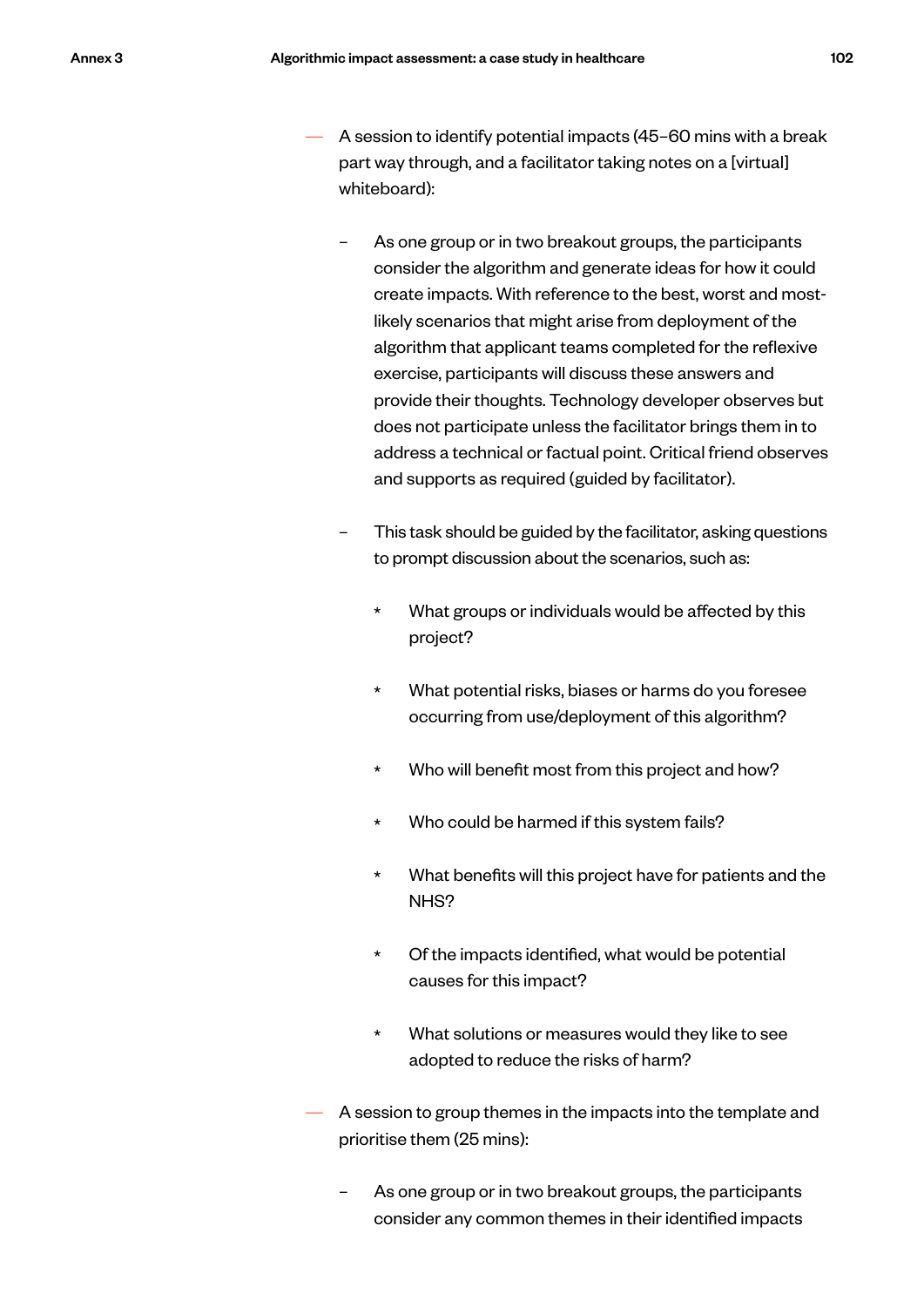and group them together. (e.g. multiple impacts might relate to discrimination, or to reduced quality of care.) Technology developer observes but does not participate unless the facilitator brings them in to address a technical or factual point. Critical friend observes and supports as required (guided by facilitator). The facilitator should use a (virtual) whiteboard to fill out the template.

- The participants then prioritise the themes and specific impacts by dot-voting<sup>159</sup> they should be guided by the facilitator, asking questions such as:
	- Of the impacts identified, which are likely to cause high and very high risk of harm?
	- \* Of the impacts identified, which would you consider to be the most important? How consequential is this harm for the wellbeing of which stakeholders?
	- \* Of the impacts identified, which are urgent? How immediate would the threat of this impact be?
	- Of the impacts identified, which will be the most difficult to mitigate?
	- \* Of the impacts identified, which will be the most difficult to detect, given the current design?
- Participants take a break while the technology developer reviews the templates of identified impacts. (10 mins).
- A session with facilitated discussion so the technology developer can ask questions back to the participants, to clarify the impacts identified and further flesh out impacts (and provide overview of next steps: how will the developers be confronting/responding to the impacts identified in the development process, and what that could look like (i.e. model retraining) as well as updates to the AIA (25 mins).

Wrap up and close (5 mins).

<sup>159</sup> Dotmocracy. How to use dot voting effectively. Available at: https://dotmocracy.org/dot-voting/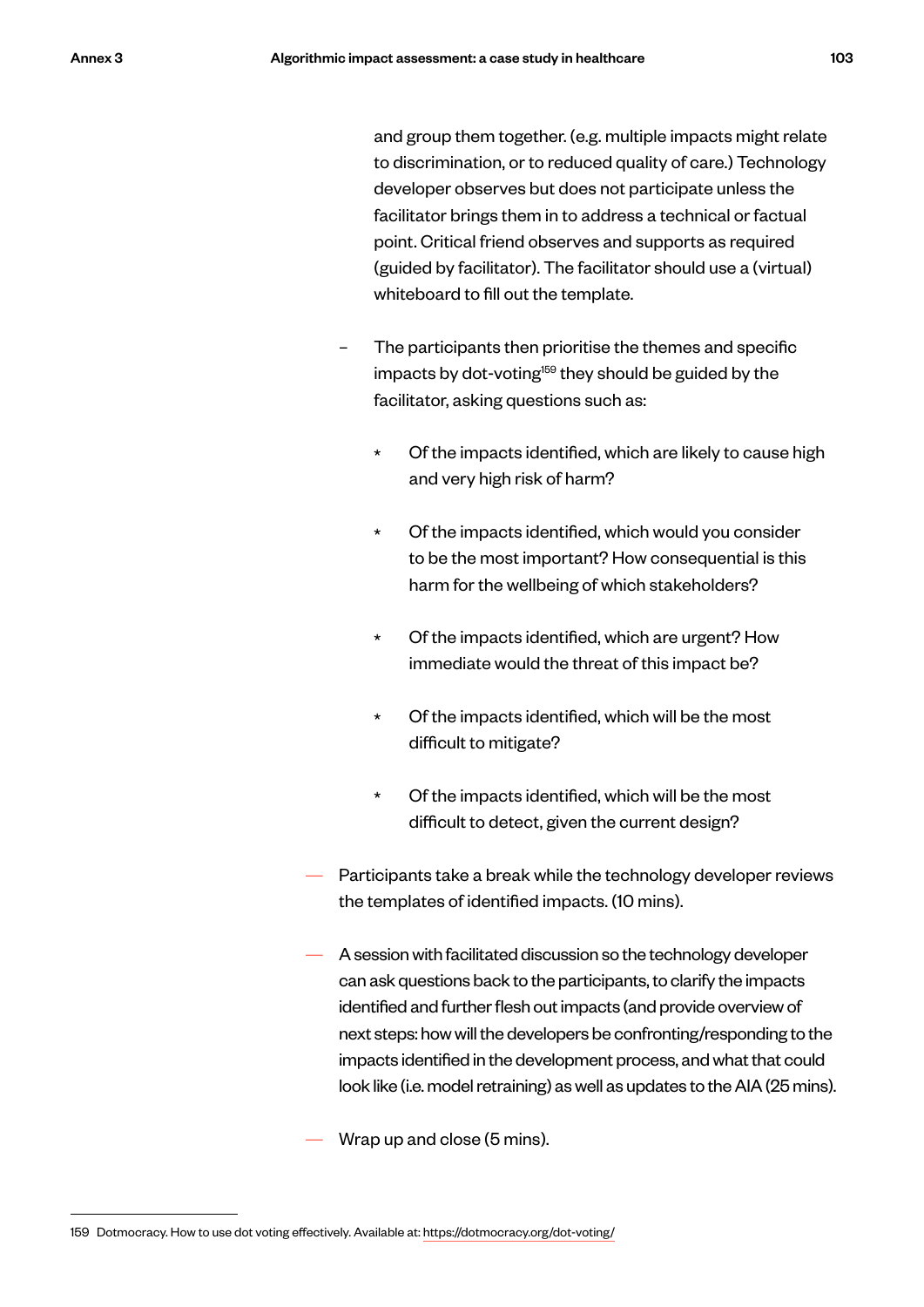#### Equipment and tools required:

- Accessible room/venue and or online video conferencing tool (e.g. Zoom – with provisions for visually or hearing impaired and neurodiverse people as required).
- Slide deck for introductions and presentations (with accessibility provisions). Ideally shared beforehand.
- (Virtual) whiteboard/flipchart and post-its.
- Impacts template prepared and ready to be filled in.

#### Outputs:

- Filled out template that lists impacts and priority of them (based on dot-votes).
- Technology developers should take notes to deepen their understanding of their algorithms' potential impacts and perspectives of the public.

### Applicant teams devise ideas to address or mitigate impacts

Following the workshop the applicant team should consider mitigations, solutions or plans to address the impacts identified during the workshop, and update the first iteration of the AIA in light of the participants' deliberations.

This analysis should be worked back into the template as part of the synthesis exercise.

### Panel reviews mitigation plans

• The applicant team's plans to address impacts are shared with the panel participants, who review them and share any feedback or reflections. This can be done asynchronously via email, over a period of two-to-four weeks. Assuming all participants are supported to engage: accessible materials, access to the web, etc.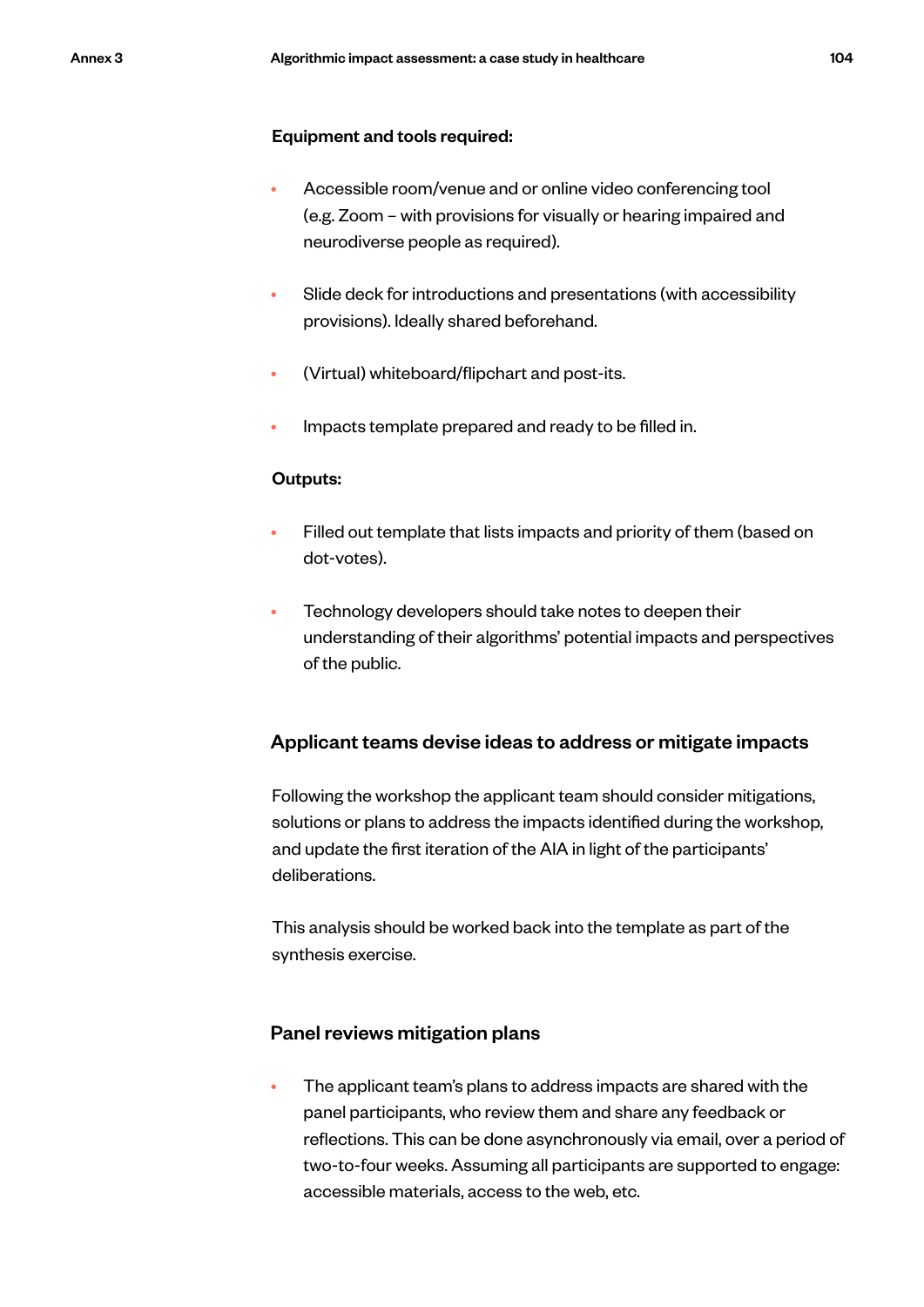- Panel can make a judgement call on permissibility of the algorithm based on the developer's updated proposals, for the DAC to consider.
- The panels' comments are used by the NHS AI Lab NMIP DAC to support their assessment of the overall AIA.

### Resourcing and costs

### Staff resources:

- Panel coordinator: a member of NHS AI Lab staff to coordinate and run the panel process, and to ensure it is genuinely and fully embedded in the wider AIA and considered by the DAC. This individual should have experience and knowledge of: public engagement, public and stakeholder management, workshop design and working with those with complex health conditions. This could be a stand-alone role, or a part of another person's role, as long as they are given sufficient time and capacity to run the process well.
- Facilitators: additional NHS staff, partner organisation staff or freelancers to support workshop facilitation as required.
- Technology developers and critical friends who participate in the impact identification workshops should be able to do this as part of their professional roles, so would not typically require remuneration.

#### Panel participant cost estimates:

Recruitment: there are two approaches to recruiting participants:

- 1. Panel coordinator works with NHS trusts and community networks to directly recruit panel members (e.g. by sending email invitations). The coordinator would need to ensure they reach a wide population, so that the final panel is sufficiently diverse. This option has no additional cost, but is significantly time-intensive, and would require the co-ordinator to have sufficient capacity, support and skills to do so.
- 2. Commission a research participant recruitment agency to source panel members and manage communication and remuneration.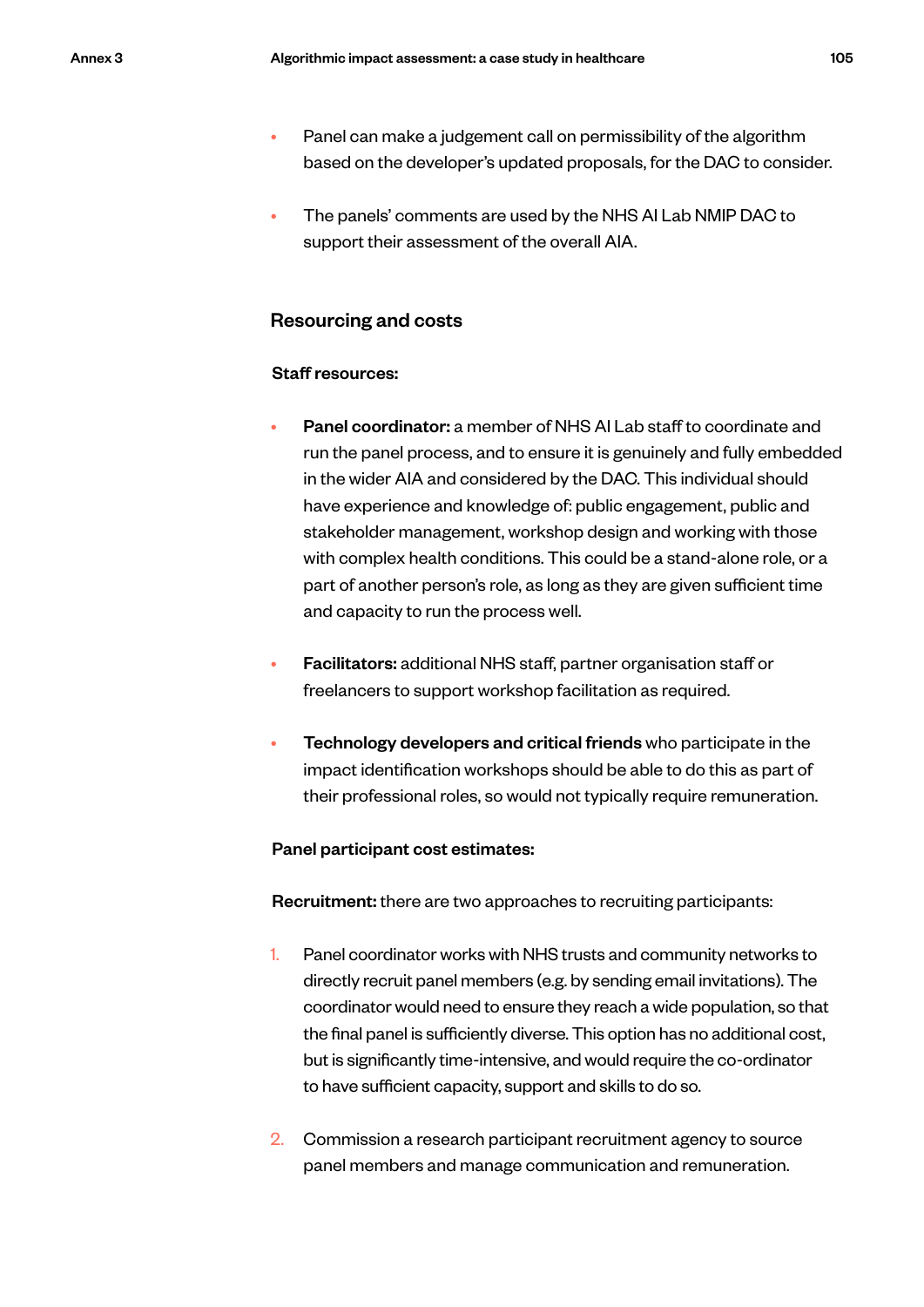### Costs:

- Recruitment cost estimated at £100 per person for 30 people: £3,000.
- Administrative cost estimate for communications and remunerating participants: £2,000 – £4,000.
- Remuneration: participants should be remunerated at industry best practice rates of £20–£30 per hour of activity.
- Assuming 30 participants who each participates in the induction (two hours) and a single 'batch' of NMIP applications, for example five workshops (15 hours) and reviews five mitigation plans (six hours), estimated remuneration costs would be: £13,800 - £20,700.

#### Miscellaneous costs to consider:

- If hosting workshops virtually: cost for any software and accessibility support such as interactive whiteboards, video-conferencing software, live captioning, etc.
- If hosting workshops in-person: venue hire, catering, travel etc.
- Materials: printing, design of templates, information packs etc. as required.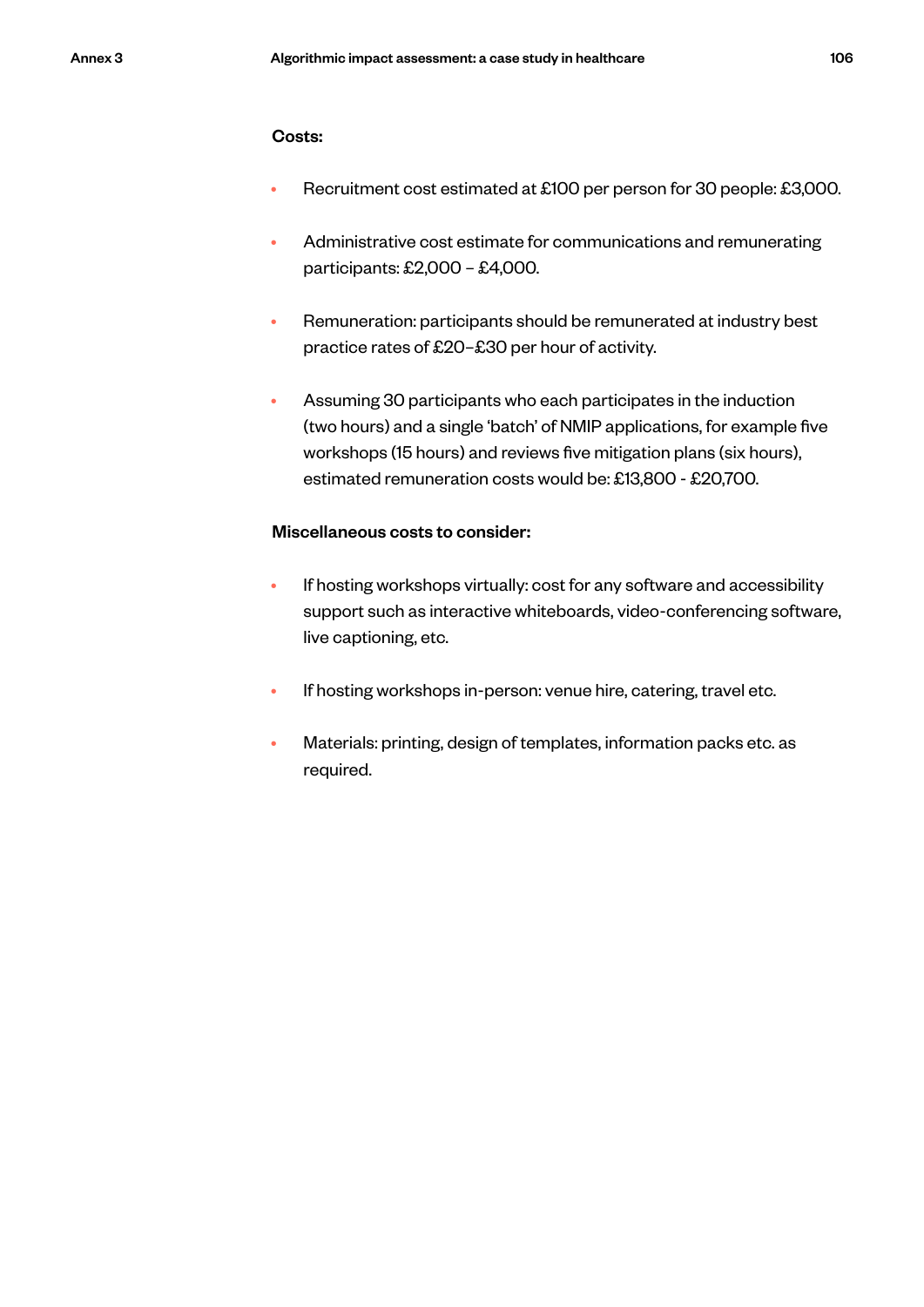# Bibliography

Ada Lovelace Institute and DataKind UK. (2020). *Examining the black box: tools for assessing AI systems*. Ada Lovelace Institute. Available at: https://www.adalovelaceinstitute.org/report/examining-the-black-boxtools-for-assessing-algorithmic-systems/

Ada Lovelace Institute. (2021). *Participatory data stewardship*. Available at: https://www.adalovelaceinstitute.org/report/participatorydata-stewardship/

Ada Lovelace Institute. (2021). *The data divide*. Available at: https://www.adalovelaceinstitute.org/wp-content/uploads/2021/03/Thedata-divide\_25March\_final-1.pdf

Ada Lovelace Institute, AI Now Institute, Open Government Partnership. (2021). *Algorithmic accountability for the public sector*. Open Government Partnership. Available at: https://www.opengovpartnership. org/documents/algorithmic-accountability-public-sector/

Adelle, C. and Weiland, S. (2012). 'Policy assessment: the state of the art'. *Impact Assessment and Project Appraisal* 30.1, pp. 25-33 Available at: https://www.tandfonline.com/doi/full/10.1080/14615517.2012.663256

Amsterdam Algorithm Register Beta. *What is the algorithm register?*  Available at: https://algoritmeregister.amsterdam.nl/

Angwin, J., Larson, J., Mattu, S. and Kirchnir, L. (2016). 'Machine bias'. *ProPublica*. Available at: https://www.propublica.org/article/machinebias-risk-assessments-in-criminal-sentencing

Antun, V., Renna, F., Poon, C., Adcock, B., Hansen, A. C. (2020). 'On instabilities of deep learning in image reconstruction and the potential costs of AI'. *Proceedings of the National Academy of Sciences of the United States of America*, p. 117, 48 [online] Available at: https://www.pnas.org/content/117/48/30088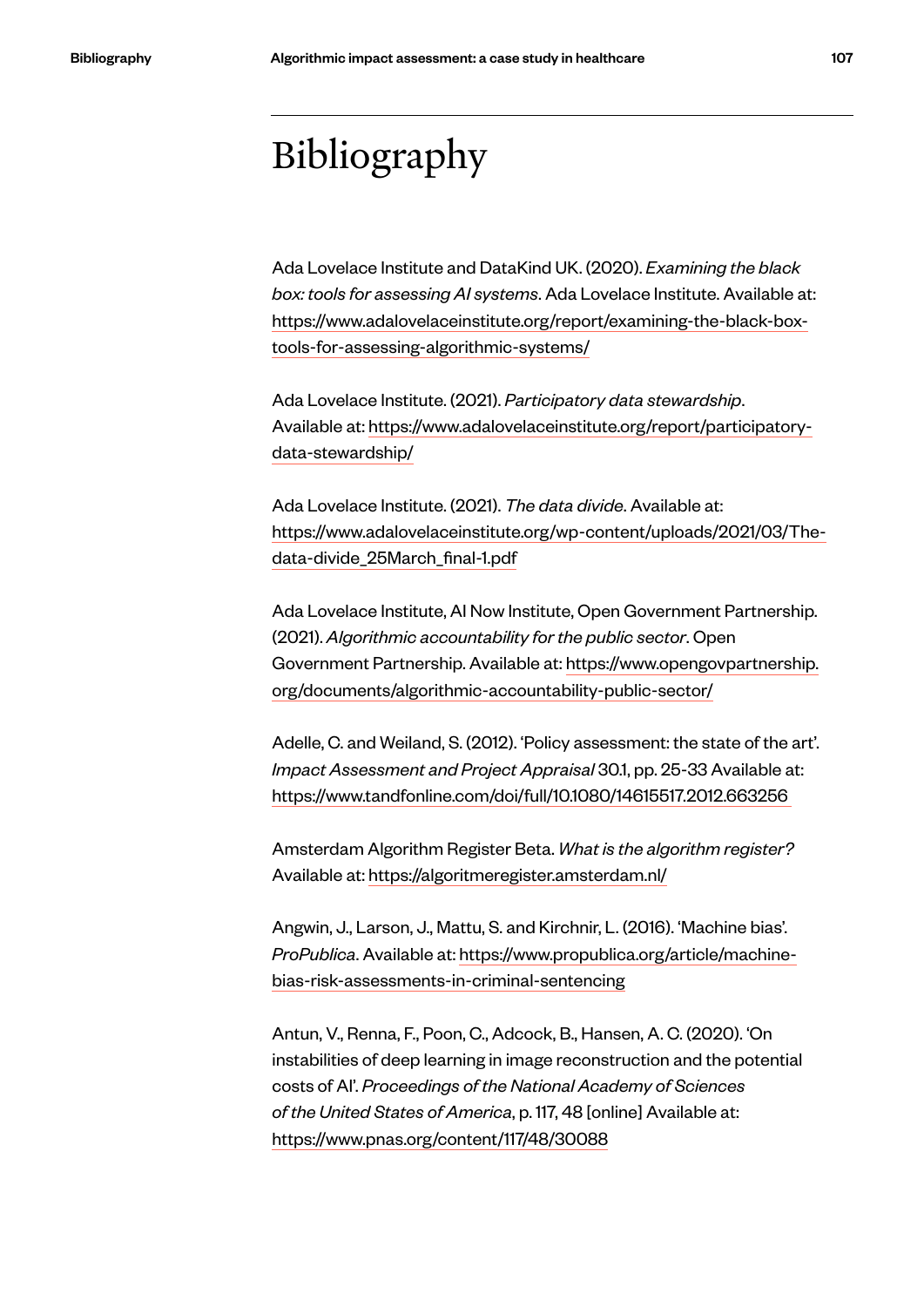Article One. *Challenge: From 2017 to 2018, Microsoft partnered with Article One to conduct the first-ever Human Rights Impact Assessment (HRIA) of the human rights risks and opportunities related to artificial intelligence (AI)*. Available at: https://www.articleoneadvisors.com/casestudies-microsoft

Balayn, A and Gürses, S. (2021). *Beyond debiasing: regulating AI and its inequalities*. European Digital Rights. Available at: https://edri.org/wp-content/uploads/2021/09/EDRi\_Beyond-Debiasing-Report\_Online.pdf

Banerje, I et al. (2021). 'Reading race: AI recognises patient's racial identity in medical images'. *Computer Vision and Pattern Recognition*. Available at: https://arxiv.org/abs/2107.10356

Barocas, S. and Selbst, A.D. (2016). 'Big data's disparate impact'. *California Law Review*, 104, pp. 671- 732. [online] Available at: https://papers.ssrn.com/sol3/papers.cfm?abstract\_id=2477899

Beede, E., Elliott Baylor, E., Hersch, F., Iurchenko, A., Wilcox, L., Ruamviboonsuk, P. and Vardoulakis, L. (2020). 'A human-centered evaluation of a deep learning system deployed in clinics for the detection of diabetic retinopathy'. In: *CHI Conference on Human Factors in Computing Systems* (CHI '20), April 25-30, 2020, Honolulu, HI, USA. ACM, New York, NY, USA. Available at: https://dl.acm.org/doi/fullHtml/10.1145/3313831.3376718

Binns, R. (2018). 'Algorithmic accountability and public reason'. *Philosophy & Technology*, 31, pp.543-556. [online] Available at: https://link.springer.com/article/10.1007/s13347-017-0263-5

Bohr, A. and Memarzadeh. K. (2020). 'The rise of artificial intelligence in healthcare applications'. *Artificial Intelligence in Healthcare*, pp.25-60. Available at: https://www.ncbi.nlm.nih.gov/pmc/articles/PMC7325854/

Bovens, M. (2006). Analysing and assessing public accountability. A conceptual framework. *European Governance Papers* (EUROGOV) No. C-06-01. Available at: https://www.ihs.ac.at/publications/lib/ep7.pdf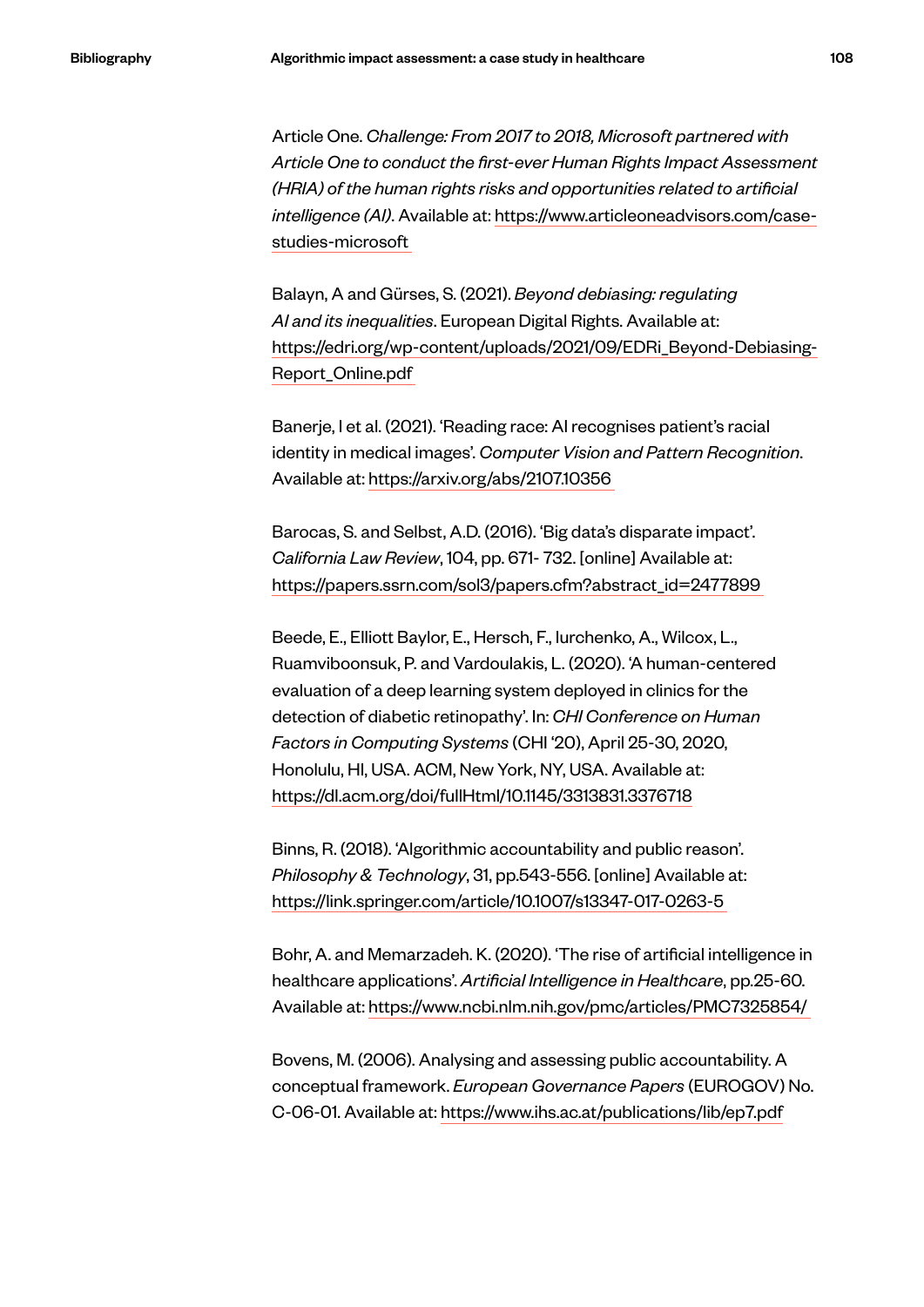Boyd, K.L. (2021). 'Datasheets for datasets help ML engineers notice and understand ethical issues in training data'. *Proceedings of the ACM on Human-Computer Interaction*, 5, 438. [online] Available at: http://karenboyd.org/blog/wp-content/uploads/2021/09/Datasheets\_ Help\_CSCW-5.pdf

Buolamwini, J. and Gebru, T. (2018). 'Gender shades: intersectional accuracy disparities in commercial gender classification'. *Conference on Fairness, Accountability and Transparency*, pp.1-15.[online] Available at: https://proceedings.mlr.press/v81/buolamwini18a/buolamwini18a.pdf

Chakradhar, S. (2019). 'Widely used algorithm in hospitals is biased, study finds'. *STAT*. Available at: https://www.statnews.com/2019/10/24/widelyused-algorithm-hospitals-racial-bias/

Cheah, P.Y. and Piasecki, J. (2020). Data access committees. *BMC Medical Ethics*, 21, 12 [online] Available at: https://link.springer.com/article/10.1186/s12910-020-0453-z

City of Helsinki AI register. *What is the AI register?* Available at: https://ai.hel.fi/

Congress.Gov. (2019). *H.R.2231 – Algorithmic Accountability Act of 2019*. Available at: https://www.congress.gov/bill/116thcongress/house-bill/2231#:~:text=Introduced%20in%20House%20 (04%2F10%2F2019)&text=This%20bill%20requires%20specified%20 commercial,artificial%20intelligence%20or%20machine%20learning

Data Smart Schools. (2021). *Deb Raji on what 'algorithmic bias' is (...and what it is not)*. Available at: https://data-smart-schools.net/2021/04/02/ deb-raji-on-what-algorithmic-bias-is-and-what-it-is-not/

Davenport, T. and Kalakota, R. (2019). 'The potential for artificial intelligence in healthcare'. *Future Healthcare Journal*, 6,2, pp.94- 98. [online] Available at: https://www.ncbi.nlm.nih.gov/pmc/articles/ PMC6616181/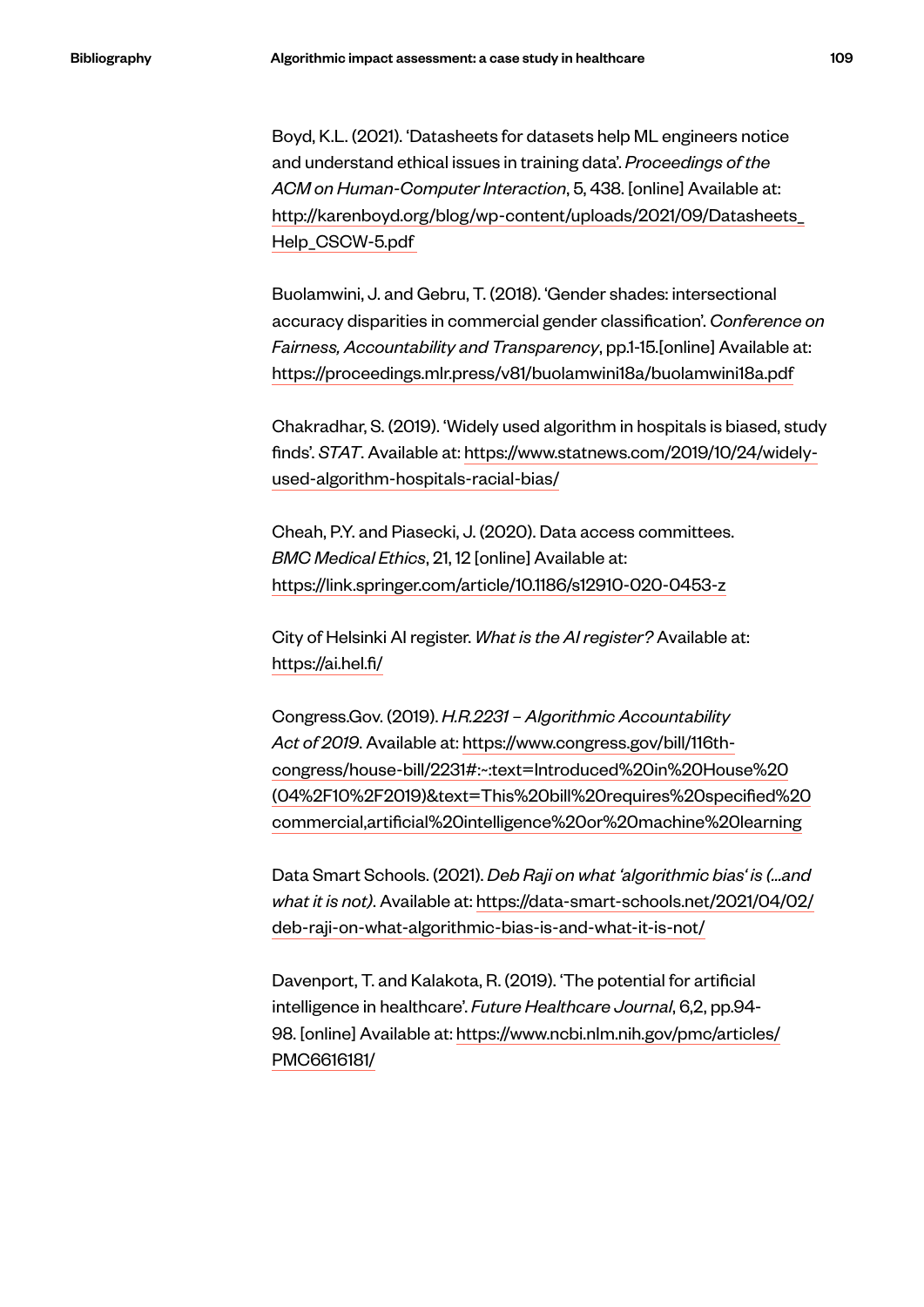Department of Health and Social Care. (2018). *The future of healthcare: our vision for digital, data and technology in health and care*. UK Government. Available at: https://www.gov.uk/government/publications/ the-future-of-healthcare-our-vision-for-digital-data-and-technology-inhealth-and-care/the-future-of-healthcare-our-vision-for-digital-dataand-technology-in-health-and-care

Department of Health and Social Care. (2020). *A guide to good practice for digital and data-driven health technologies. UK Government*. Available at: https://www.gov.uk/government/publications/code-ofconduct-for-data-driven-health-and-care-technology/initial-code-ofconduct-for-data-driven-health-and-care-technology

Esteva, A., Chou, K., Yeung, S., Naik, N., Madani, A., Mottaghi, A., Liu, Y., Topol, E., Dean, J., and Socher, R. (2021). 'Deep learning-enabled medical computer vision'. *npj Digital Medicine*, pp.1-9 [online]. Available at: https:// www.nature.com/articles/s41746-020-00376-2

European Commission. (2020). *Assessment List for Trustworthy Artificial Intelligence (ALTAI) for self-assessment*. Available at: https:// digital-strategy.ec.europa.eu/en/library/assessment-list-trustworthyartificial-intelligence-altai-self-assessment

Floridi, L. (2019). 'Translating principles into practices of digital ethics: five risks of being unethical'. *Philosophy & technology*, 32, pp.185-193 [online] Available at: https://link.springer.com/article/10.1007/s13347-019- 00354-x

Frakt, A. (2020) 'Bad medicine: the harm that comes from racism'. *The New York Times*. [online] Available at: https://www.nytimes. com/2020/01/13/upshot/bad-medicine-the-harm-that-comes-fromracism.html

Freeman, K., Geppert, J., Stinton, C., Todkill, D., Johnson, S., Clarke, A. and Taylor-Phillips, S. (2021). 'Use of artificial intelligence for image analysis in breast cancer screening programmes: systematic review of test accuracy'. *British Medical Journal 2021*, 374 [online] Available at: https://pubmed.ncbi.nlm.nih.gov/34470740/

Gastil, J. (ed.) (2005). *The deliberative democracy handbook: strategies for effective civic engagement in the twenty-first century*. 1. ed., 1. impr. Hoboken, N.J: Wiley.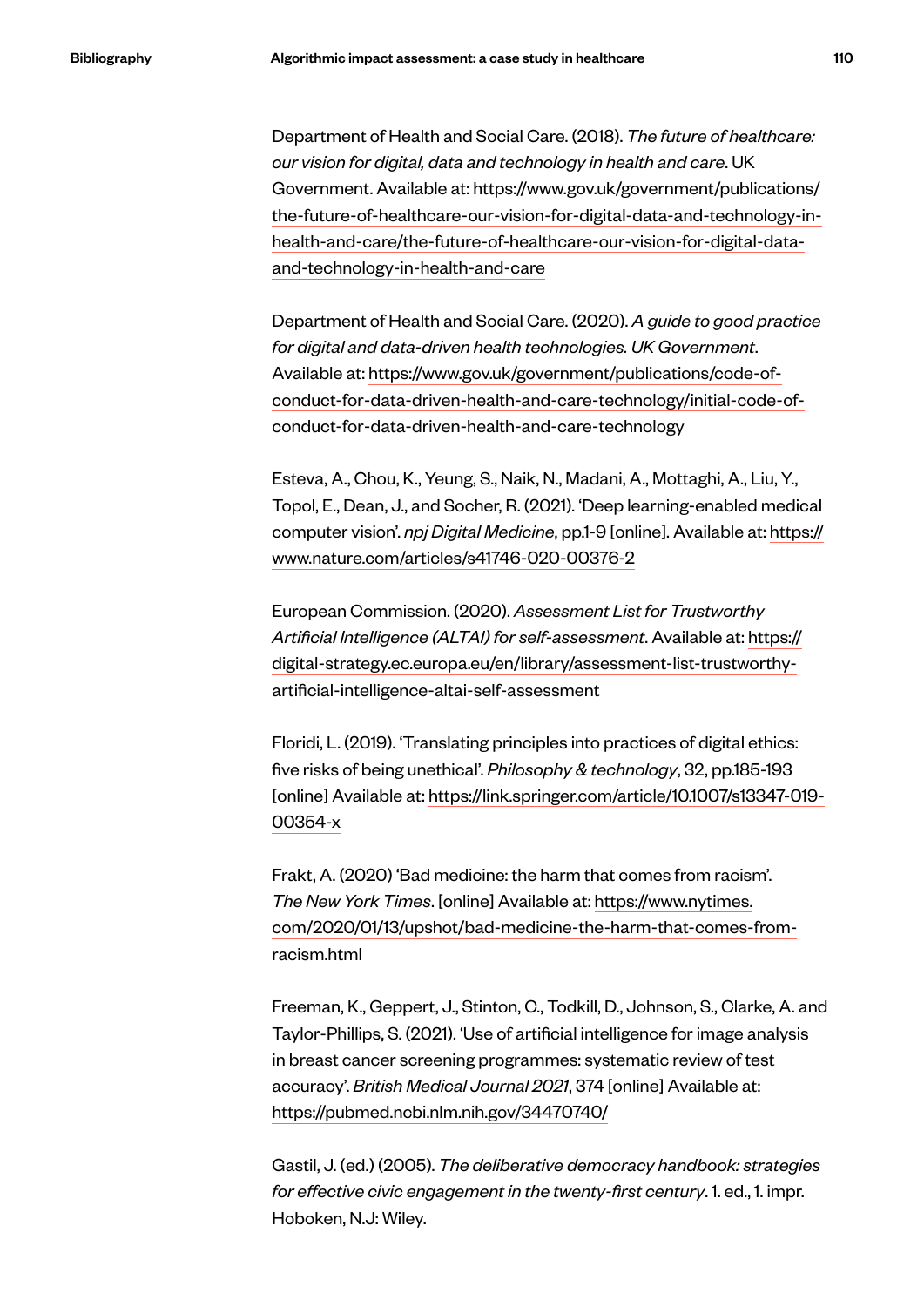Gebru, T., Mogenstern, J., Vecchione, B., Wortman Vaughan, J., Wallach, H., Daumé III, H. and Crawford, K. (2018). Datasheets for datasets. *ArXiv* [online] Available at: https://arxiv.org/abs/1803.09010

Gichoya, J.W. et al (2021). 'Reading race: AI recognises patient's racial identity in medical images'. *arXiv*. Available at: https://arxiv.org/ abs/2107.10356

Government of Canada. (2020). *Algorithmic impact assessment tool*. Available at: https://www.canada.ca/en/government/system/digitalgovernment/digital-government-innovations/responsible-use-ai/ algorithmic-impact-assessment.html

Government of Canada. (2020). *Directive on Automated Decision-Making*. Available at: https://www.tbs-sct.gc.ca/pol/doc-eng. aspx?id=32592

Government of Canada. (2021). *Algorithmic Impact Assessment – ArriveCAN Proof of Vaccination Recognition*. Available at: https://open.canada.ca/data/en/dataset/afc17416-3781-422d-a4a9 cc55e3a053c8

Government of Canada. (2021). *Algorithmic Impact Assessment – ATIP Online Request Service*. Available at: https://open.canada.ca/data/en/ dataset/cea9985f-5e0f-425e-9b7e-e1d122272c56

Government of Canada. (2021). *Algorithmic Impact Assessment – Spouse or Common-Law Partner in Canada Advanced Analytics Pilot*. Available at: https://open.canada.ca/data/en/dataset/d41f9ec2-bf01- 4b2a-bd8d-1b3a8424f534

Hildebrandt, M. (2012). 'The dawn of a critical transparency right for the profiling era'. *Digital Enlightment Yearbook*, pp.41-56 [online] Available at: https://repository.ubn.ru.nl/handle/2066/94126

Information Commissioner's Office (ICO). (2019). *An overview of the auditing framework for artificial intelligence and its core components*. Available at: https://ico.org.uk/about-the-ico/news-and-events/ai-blogan-overview-of-the-auditing-framework-for-artificial-intelligence-andits-core-components/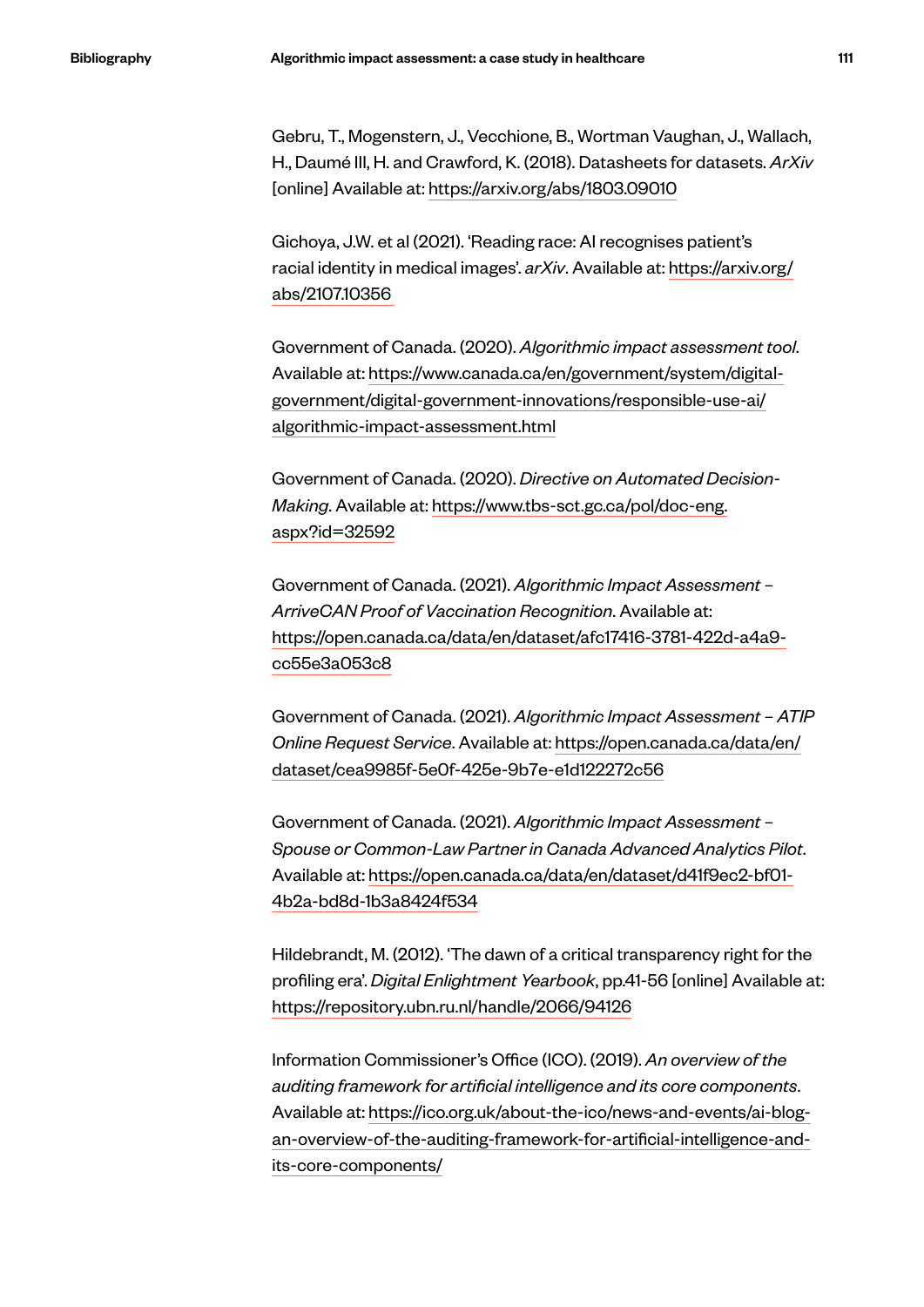Information Commissioner's Office (ICO). (2020). *Data protection impact assessments*. Available at: https://ico.org.uk/for-organisations/guide-todata-protection/guide-to-the-general-data-protection-regulation-gdpr/ accountability-and-governance/data-protection-impact-assessments/

ISO. (2021). *New ISO standards for medical devices*. Available at: https://www.iso.org/news/ref2534.html

International Organization for Standardization (ISO). *14971:2019 Medical devices – application of risk management to medical devices*. Available at: https://www.iso.org/obp/ui/#iso:std:iso:14971:ed-3:v1:en

Johnson, K. (2021). 'The movement to hold AI accountable gains more steam'. *Ars Technica*. Available at: https://arstechnica.com/techpolicy/2021/12/the-movement-to-hold-ai-accountable-gains-moresteam/3/

Kaminski, M. (2020). 'Understanding transparency in algorithmic accountability'. *Cambridge Handbook of the Law of Algorithms*, e.d. Woodrow Barfield. Cambridge: Cambridge University Press [online] Available at: https://papers.ssrn.com/sol3/papers.cfm?abstract\_ id=3622657

Kaminski, M.E. and Malgieri, G. (2020). 'Algorithmic impact assessments under the GDPR: producing multi-layered explanations'. *International Data Privacy Law*, 11,2, pp.125-144. Available at: https://doi.org/10.1993/ idpl/ipaa020

Karlin, M. and Corriveau, N. (2018). 'The Government of Canada's Algorithmic Impact Assessment: Take Two'. *Supergovernance*. Available at: https://medium.com/@supergovernance/the-government-ofcanadas-algorithmic-impact-assessment-take-two-8a22a87acf6f

Katell, M., Young, M., Dailey, D., Herman, B., Guetler, V., Tam, A., Bintz, C., Raz, D. and Krafft, P. M. (2020). 'Toward situated interventions for algorithmic equity: lessons from the field'. *Conference on Fairness, Accountability, and Transparency* pp.44-45 [online] ACM: Barcelona. Available at: https://dl.acm.org/doi/abs/10.1145/3351095.3372874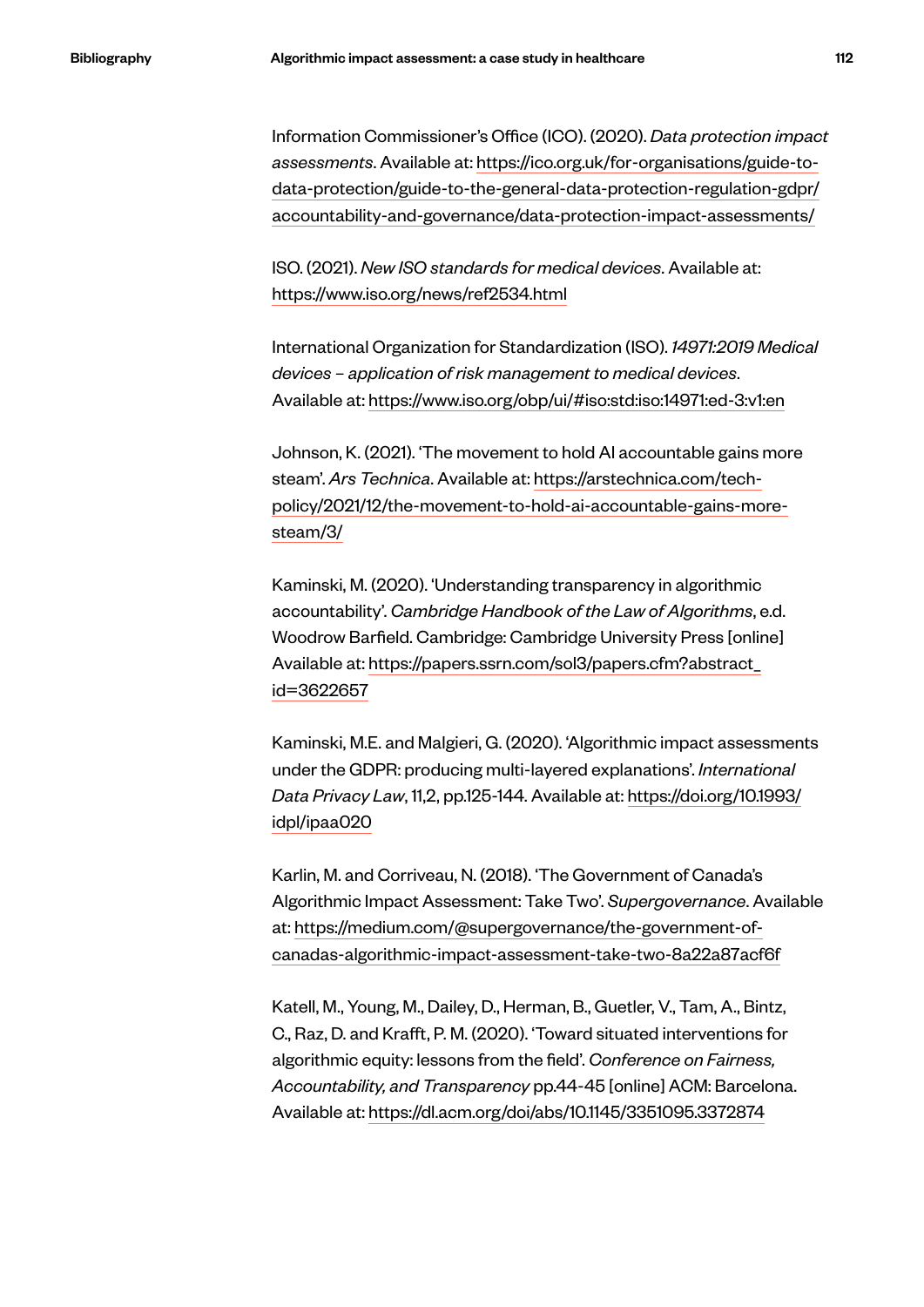Kelly, C.J., Karthikesalingam, A., Suleyman, M., Corrado, G. and King. D. (2019). 'Key challenges for delivering clinical impact with artificial intelligence' *BMC Medicine*. 29 October, 17: 195. Available at: https:// bmcmedicine.biomedcentral.com/articles/10.1186/s12916-019-1426-2

Knowles, B. and Richards, J. (2021). 'The sanction of authority: promoting public trust in AI'. *Computers and Society*. Available at: https://arxiv.org/abs/2102.04221

Latonero, M. and Agarwal, A. (2021). *Human rights impact assessments for AI: learning from Facebook's failure in Myanmar*. CARR Center for Human Rights Policy Harvard Kennedy School. Available at: https://carrcenter.hks.harvard.edu/files/cchr/files/210318-facebookfailure-in-myanmar.pdf

Legislation.gov.uk. (2018). *Data Protection Act 2018*. Available at: https://www.legislation.gov.uk/ukpga/2018/12/contents/enacted

Leslie, D. (2019). *Understanding artificial intelligence ethics and safety: A guide for the responsible design and implementation of AI systems in the public sector*. The Alan Turing Institute. Available at: www.turing.ac.uk/sites/default/files/2019-06/understanding\_artificial\_ intelligence\_ethics\_and\_safety.pdf

Loi, M. in collaboration with Matzener, A., Muller, A. and Spielkamp, M. (2021). *Automated decision-making systems in the public sector. An impact assessment tool for public authorities*. Algorithm Watch. Available at: https://algorithmwatch.org/en/wp-content/ uploads/2021/06/ADMS-in-the-Public-Sector-Impact-Assessment-Tool-AlgorithmWatch-June-2021.pdf

Madaio, M., Stark, L., Wortman Vaughan, J., Wallach, H. (2020). 'Codesigning checklists to understand organisational challenges and opportunities around fairness in AI'. *Proceedings of the CHI Conference on Human Factors in Computing Systems*, pp.1-14 [online] Available at: https://dl.acm.org/doi/abs/10.1145/3313831.3376445

Margetts, H. and Dorobantu, C. (2019). 'Rethink government with AI'. *Nature*. Available at: https://www.nature.com/articles/d41586-019- 01099-5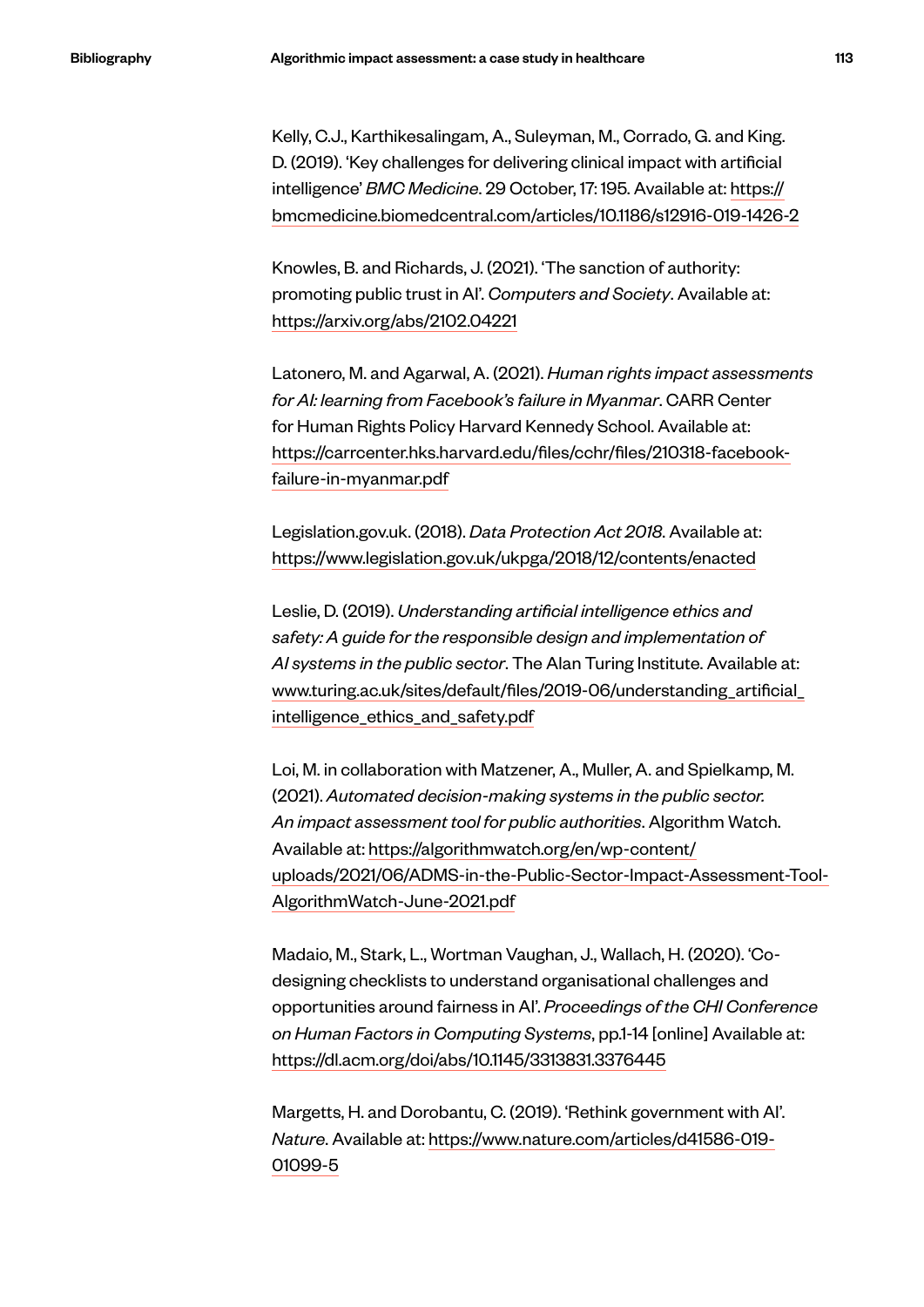Medicines and Healthcare products Regulatory Agency. (2020). *Medical devices: conformity assessment and the UKCA mark. UK Government*. Available at: https://www.gov.uk/guidance/medical-devices-conformityassessment-and-the-ukca-mark

Medicines and Healthcare products Regulatory Agency (2020). *Regulating medical devices in the UK*. UK Government. Available at: https://www.gov.uk/guidance/regulating-medical-devices-in-the-uk

Metcalf, J., Moss, E., Watkins, E.A., Ranjit, S. and Elish, M.C. (2021). 'Algorithmic impact assessments and accountability: the co-construction of impacts'. *Conference on Fairness Accountability, and Transparency*  [online] Available at: https://dl.acm.org/doi/pdf/10.1145/3442188.3445935

Miller, C. (2015). 'When algorithms discriminate'. *The New York Times*. Available at: https://www.nytimes.com/2015/07/10/upshot/whenalgorithms-discriminate.html

Moss, E., Watkins, E.A., Singh, R., Elish, M.C. and Metcalf, J. (2021). *Assembling accountability: algorithmic impact assessment for the public interest*. Data & Society. Available at: https://datasociety.net/library/ assembling-accountability-algorithmic-impact-assessment-for-thepublic-interest/

NHS. (2019). *The NHS Long Term Plan*. Available at: https://www.longtermplan.nhs.uk/wp-content/uploads/2019/08/nhslong-term-plan-version-1.2.pdf

NHS Digital. *How NHS Digital makes decisions about data access.*  Available at: https://digital.nhs.uk/services/data-access-request-servicedars/how-nhs-digital-makes-decisions-about-data-access

NHS Health Research Authority. *What is public involvement in research?*  Available at: https://www.hra.nhs.uk/planning-and-improving-research/ best-practice/public-involvement/

NHSX. (2019). *Artificial Intelligence: how to get it right*. Available at: https://www.nhsx.nhs.uk/media/documents/NHSX\_AI\_report.pdf

NHS AI Lab. *AI in imaging.* Available at: https://www.nhsx.nhs.uk/ai-lab/ailab-programmes/ai-in-imaging/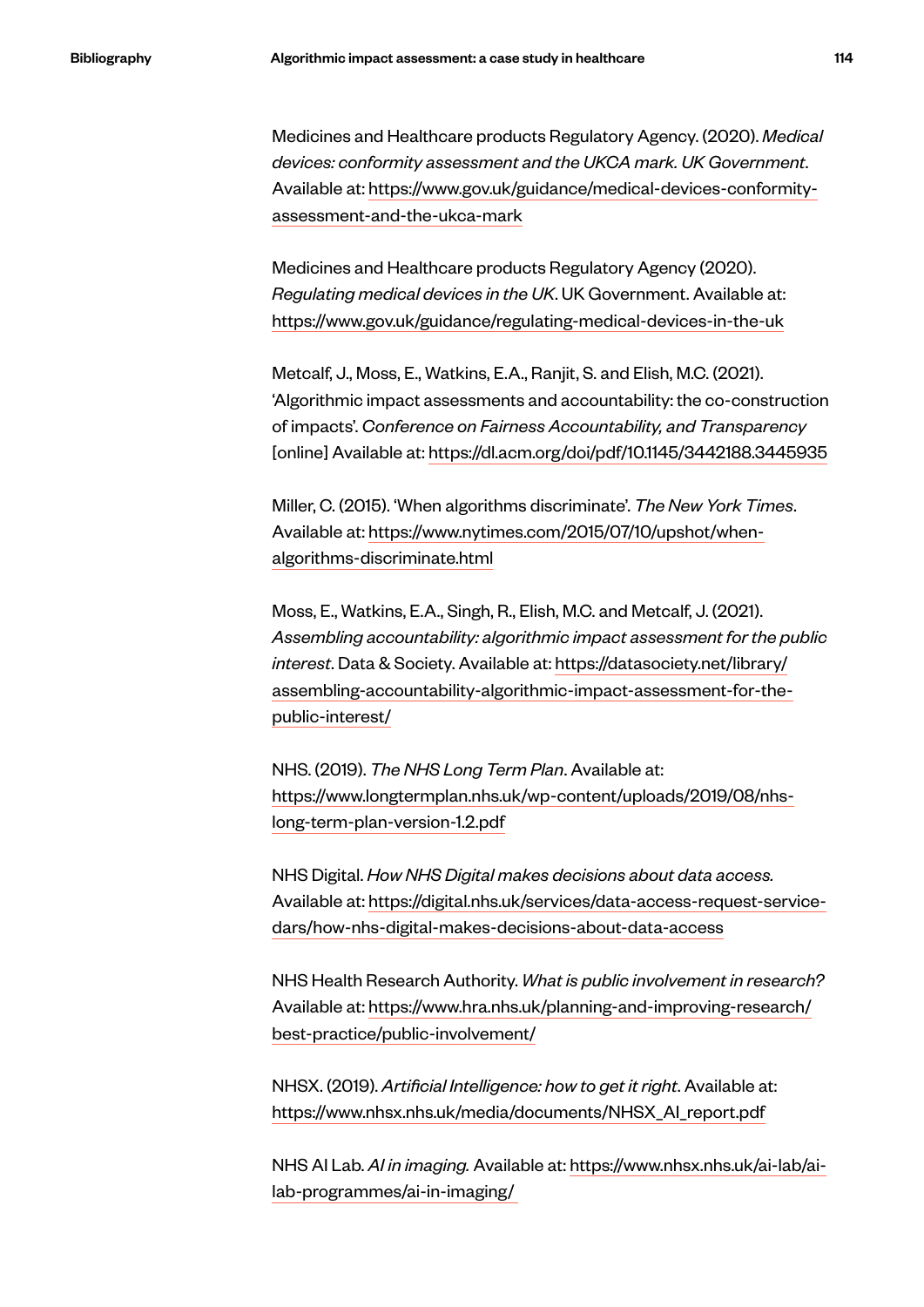NHSX. *How NHS and care data is protected*. Available at: https://www.nhsx.nhs.uk/key-tools-and-info/data-saves-lives/how-nhsand-care-data-is-protected

NHS AI Lab. *National Medical Imaging Platform (NMIP)*. Available at: https://www.nhsx.nhs.uk/ai-lab/ai-lab-programmes/ai-in-imaging/ national-medical-imaging-platform-nmip/

NHS AI Lab. *The AI Ethics Initiative: Embedding ethical approaches to AI in health and care*. Available at: https://www.nhsx.nhs.uk/ai-lab/ai-labprogrammes/ethics/

NHS AI Lab. *The NHS AI Lab: accelerating the safe adoption of AI in health and care*. Available at: https://www.nhsx.nhs.uk/ai-lab/

NHSX. (2021). *What Good Looks Like framework*. Available at: https://www.nhsx.nhs.uk/digitise-connect-transform/what-good-lookslike/what-good-looks-like-publication/

NICE. *Evidence standards framework for digital health technologies.* Available at: https://www.nice.org.uk/about/what-we-do/ourprogrammes/evidence-standards-framework-for-digital-healthtechnologies

Noble, S.U. (2018). *Algorithms of oppression: how search engines reinforce racism*. NYU Press

Raji, D., Smart, A., White, R. N., Mitchell, M., Gebru, T., Hutchinson, B., Smith-Loud, J., Theron, D. and Barnes, P. (2020). 'Closing the AI accountability gap: defining an end-to-end framework for internal algorithmic auditing'. *Conference on Fairness, Accountability, and Transparency*, pp.33–44. Barcelona: ACM. Available at: https://doi.org/10.1145/3351095.3372873

Reform UK. *Data-driven healthcare: Regulation & regulators*. Available at: https://reform.uk/research/data-driven-healthcare-regulation-regulators

Reisman, D., Schultz, J., Crawford, K. and Whittaker, M. (2018). *Algorithmic impact assessments: a practical framework for public agency accountability.* AI Now Institute. Available at: https://ainowinstitute.org/aiareport2018.pdf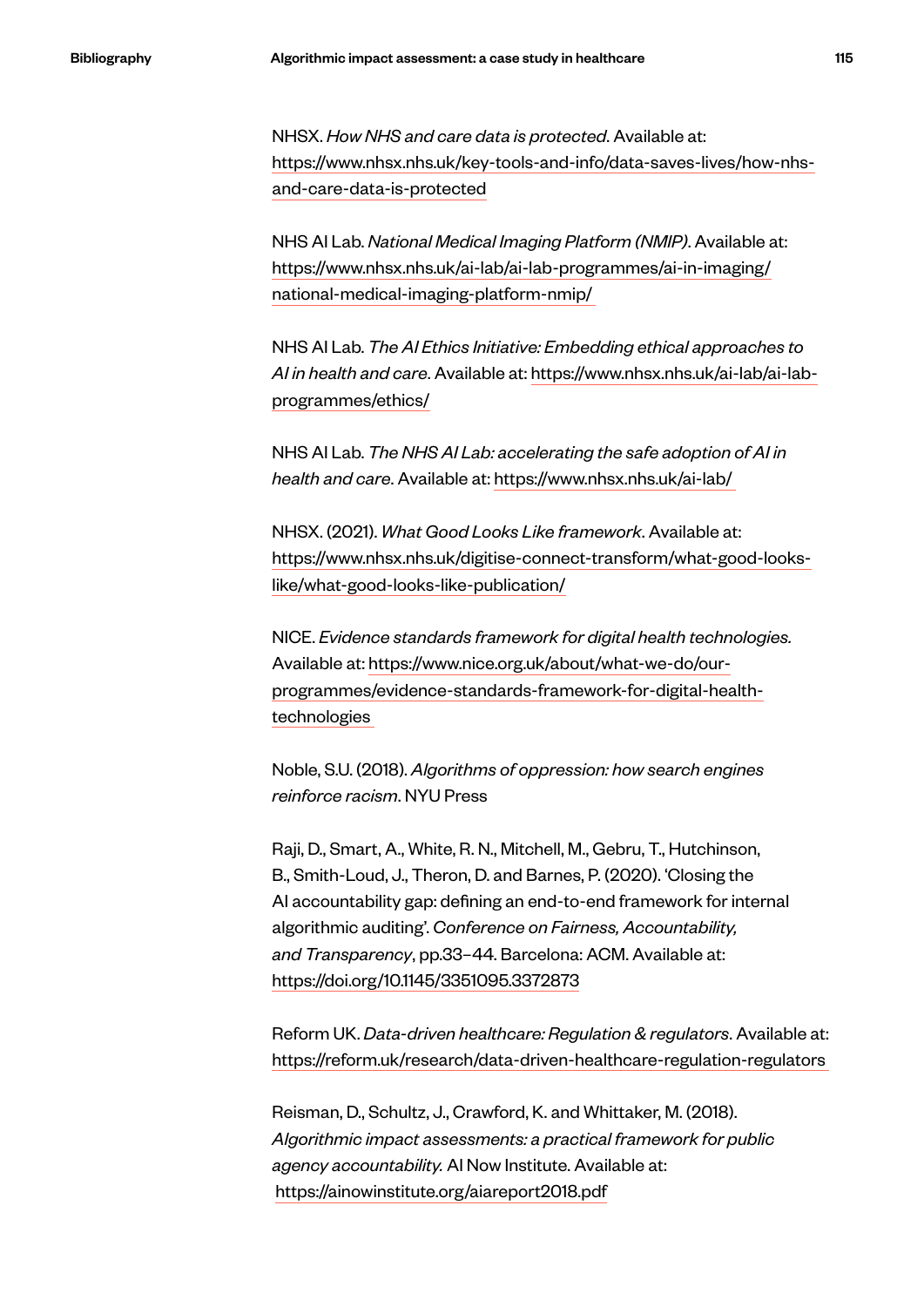Royal College of Radiologists. *Policy priorities: Artificial Intelligence*. Available at: https://www.rcr.ac.uk/press-and-policy/policy-priorities/ artificial-intelligence

Scassa, T. (2020). *Administrative law and the governance of automated decision-making: a critical look at Canada's Directive on Automated Decision-Making*. Forthcoming, University of British Columbia Law Review. Available at: https://papers.ssrn.com/sol3/papers.cfm?abstract\_ id=3722192

Selbst, A.D. (2017). 'Disparate impact in big data policing'. *52 Georgia Law Review* 109, pp.109-195. Available at: https://papers.ssrn.com/sol3/ papers.cfm?abstract\_id=2819182

Selbst, A.D. (2018). 'The intuitive appeal of explainable machines'. Fordham Law Review 1085. [online] Available at: https://papers.ssrn.com/ sol3/papers.cfm?abstract\_id=3126971

Selbst, A.D. (2021). 'An institutional view of algorithmic impact assessments', *Harvard Journal of Law & Technology* (forthcoming). Available at: https://papers.ssrn.com/sol3/papers.cfm?abstract\_ id=3867634

Sendak, M., Gao, M., Brajer, N. and Balu, S. (2020). 'Presenting machine learning model information to clinical end users with model facts labels'. *npj Digital Medicine*, 3,41, p1-4. [online] Available at: https://www.nature. com/articles/s41746-020-0253-3

Sendak, M. et al. (2020). '"The human body is a black box": supporting clinical decision-making with deep learning'. In *Proceedings of the 2020 Conference on Fairness, Accountability, and Transparency (FAT\* '20)*. Association for Computing Machinery, New York, NY, USA, pp. 99–109. Available at: https://doi.org/10.1145/3351095.3372827

Seyyad-Kalantari, L., Zhang, H., McDermott, M., Chen, I. Y., Ghassemi, M. (2021). 'Underdiagnosis bias of artificial intelligence algorithms applied to chest radiographs in underserved patient populations'. *Nature Medicine*, 27, pp. 2176-2182. Available at: https://www.nature.com/articles/s41591- 021-01595-0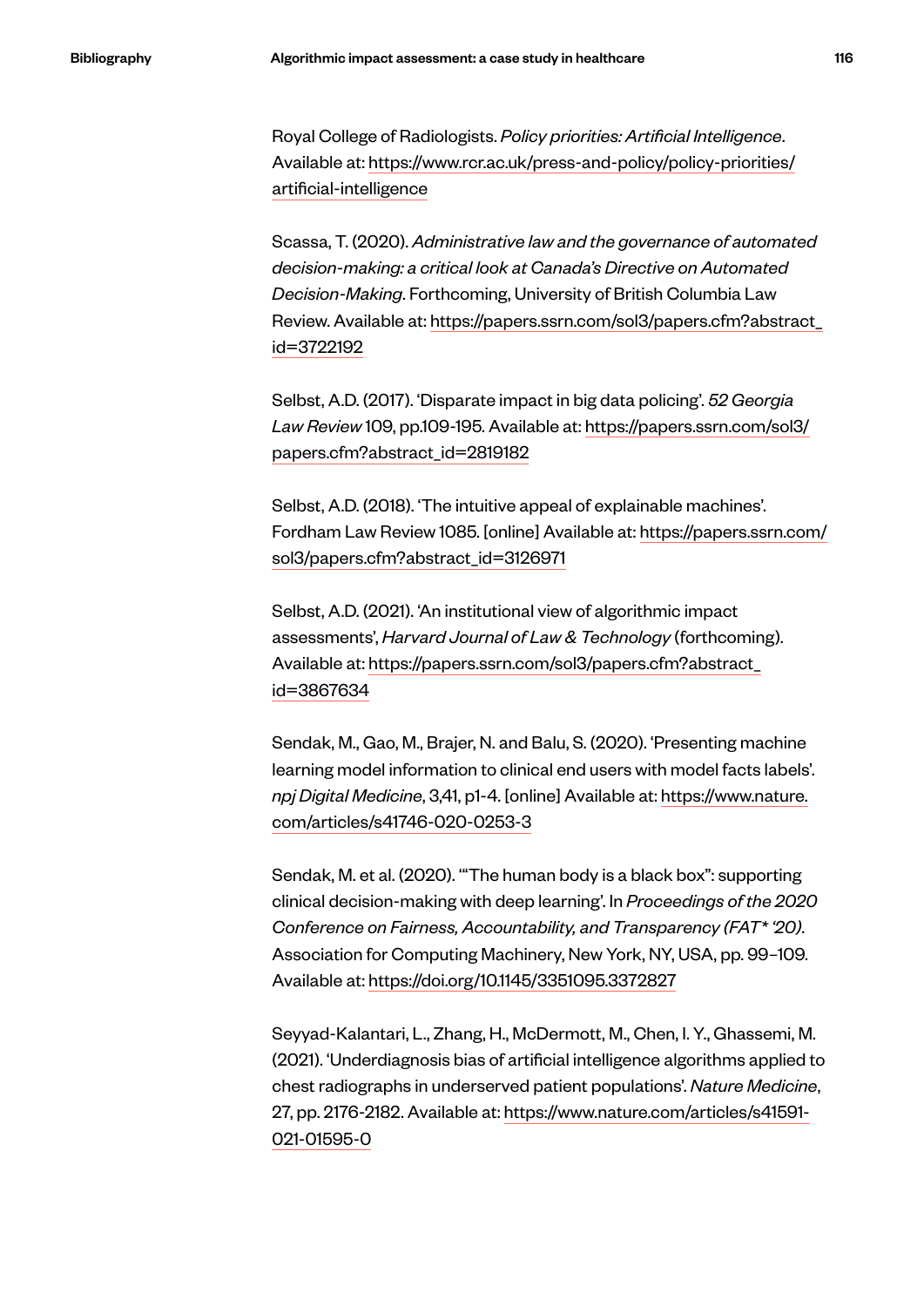Singh, J, Cobbe, J and Norval, C. (2019). 'Decision provenance: harnessing data flow for accountable systems'. *IEEE Access*, 7, pp. 6592-6574 [online]. Available at: https://arxiv.org/abs/1804.05741

Sloane, M., Moss, E., Awomolo, O., & Forlano, L. (2020). 'Participation is not a design fix for machine learning'. *arXiv*. [online] Available at: https://arxiv.org/abs/2007.02423

Steel, D., Bolduc, N., Jenei, K. and Burgess, M. (2020). 'Rethinking representation and diversity in deliberative minipublics'. *Journal of Deliberative Democracy*, 16(1), pp.46-57. Available at: https://delibdemjournal.org/article/id/626/

Thorogood A., and Knoppers, B.M. (2017). 'Can research ethics committees enable clinical trial data sharing?'. *Ethics, Medicine and Public Health*, 3,1, pp.56-63.[online] Available at: https://www. sciencedirect.com/science/article/abs/pii/S2352552517300129

Topol, E. (2019). 'High performance medicine: the convergence of human and artificial intelligence'. *Nature Medicine*, 25, pp.45-56. [online] Available at: https://www.nature.com/articles/s41591-018-0300-7

UCL. (2020). *UCLH Covid-19 data access committee set up*. Available at: https://www.ucl.ac.uk/joint-research-office/news/2020/jun/uclh-covid-19-data-access-committee-set

University Hospital Southampton. *Involving patients and the public*. Available at: https://www.uhs.nhs.uk/ClinicalResearchinSouthampton/ For-researchers/PPI-in-your-research.aspx

Wen, D., Khan, S., Ji Xu, A., Ibrahim, H., Smith, L., Caballero, J., Zepeda, L., de Blas Perez, C., Denniston, A., Lui, X. and Martin, R. (2021). 'Characteristics of publicly available skin cancer image datasets: a systematic review'. *The Lancet: Digital Health* [online]. Available at: https://www.thelancet.com/journals/landig/article/PIIS2589- 7500(21)00252-1/fulltext

Wieringa, M. (2020). 'What to account for when accounting for algorithms: a systematic literature review on algorithmic accountability'. *Conference on Fairness, Accountability, and Transparency*, pp.1-18 [online] Barcelona: ACM. Available at: https://dl.acm.org/ doi/10.1145/3351095.3372833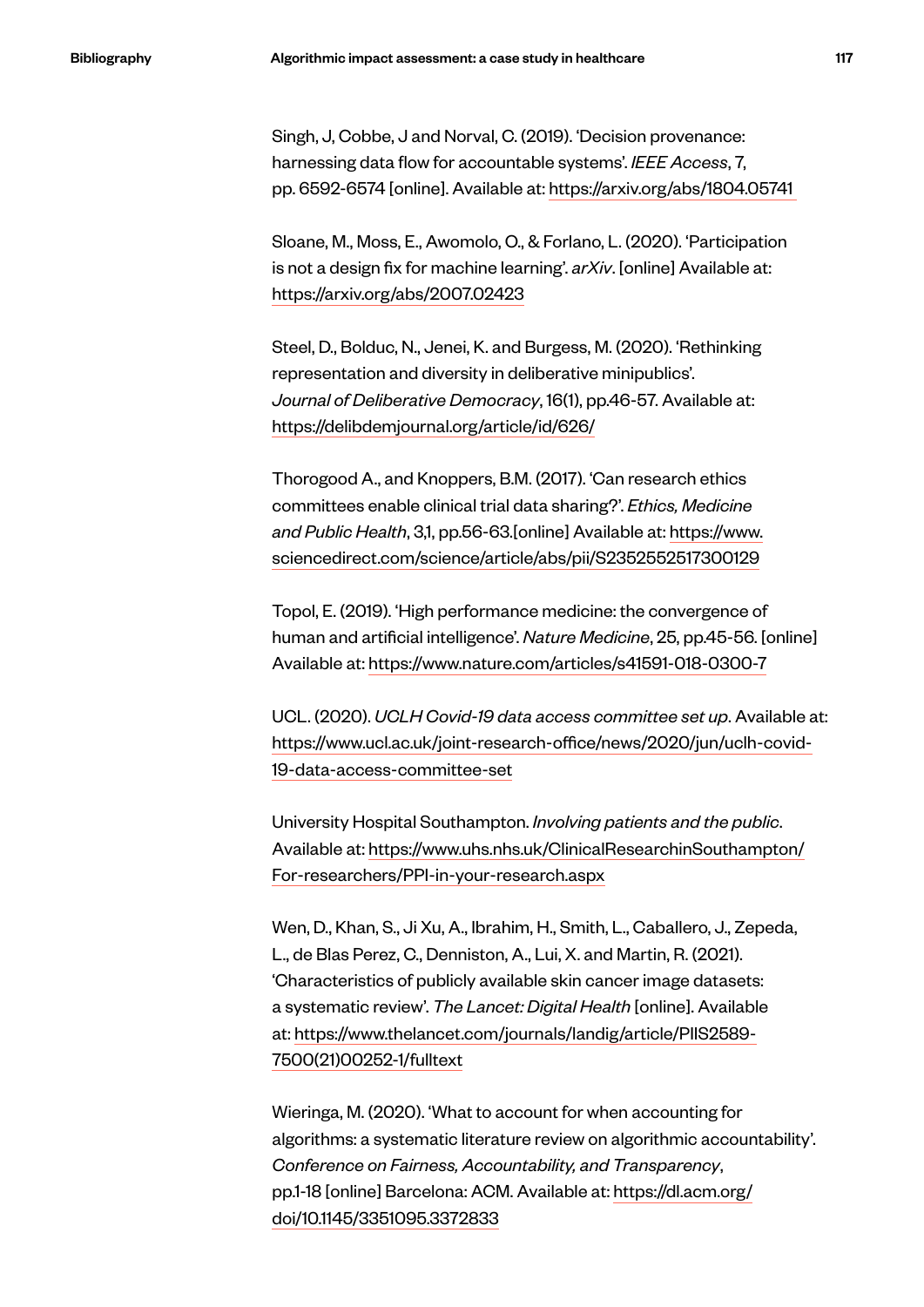## About the Ada Lovelace Institute

The Ada Lovelace Institute (Ada) is an independent research institute with a mission to make data and AI work for people and society.

We are working to create a shared vision of a world where AI and data are mobilised for good, to ensure that technology improves people's lives. We take a sociotechnical, evidence-based approach and use deliberative methods to convene and centre diverse voices. We do this to identify the ways that data and AI reorder power in society, and to highlight tensions between emerging technologies and societal benefit.

Ada was established by the Nuffield Foundation in early 2018, in collaboration with the Alan Turing Institute, the Royal Society, the British Academy, the Royal Statistical Society, the Wellcome Trust, Luminate, techUK and the Nuffield Council on Bioethics.

We are funded by the Nuffield Foundation, an independent charitable trust with a mission to advance social well-being. The Foundation funds research that informs social policy, primarily in education, welfare and justice. It also provides opportunities for young people to develop skills and confidence in STEM and research. In addition to the Ada Lovelace Institute, the Foundation is also the founder and co-funder of the Nuffield Council on Bioethics and the Nuffield Family Justice Observatory.

## Find out more:

Website: Adalovelaceinstitute.org Twitter: @AdaLovelaceInst Email: hello@adalovelaceinstitute.org